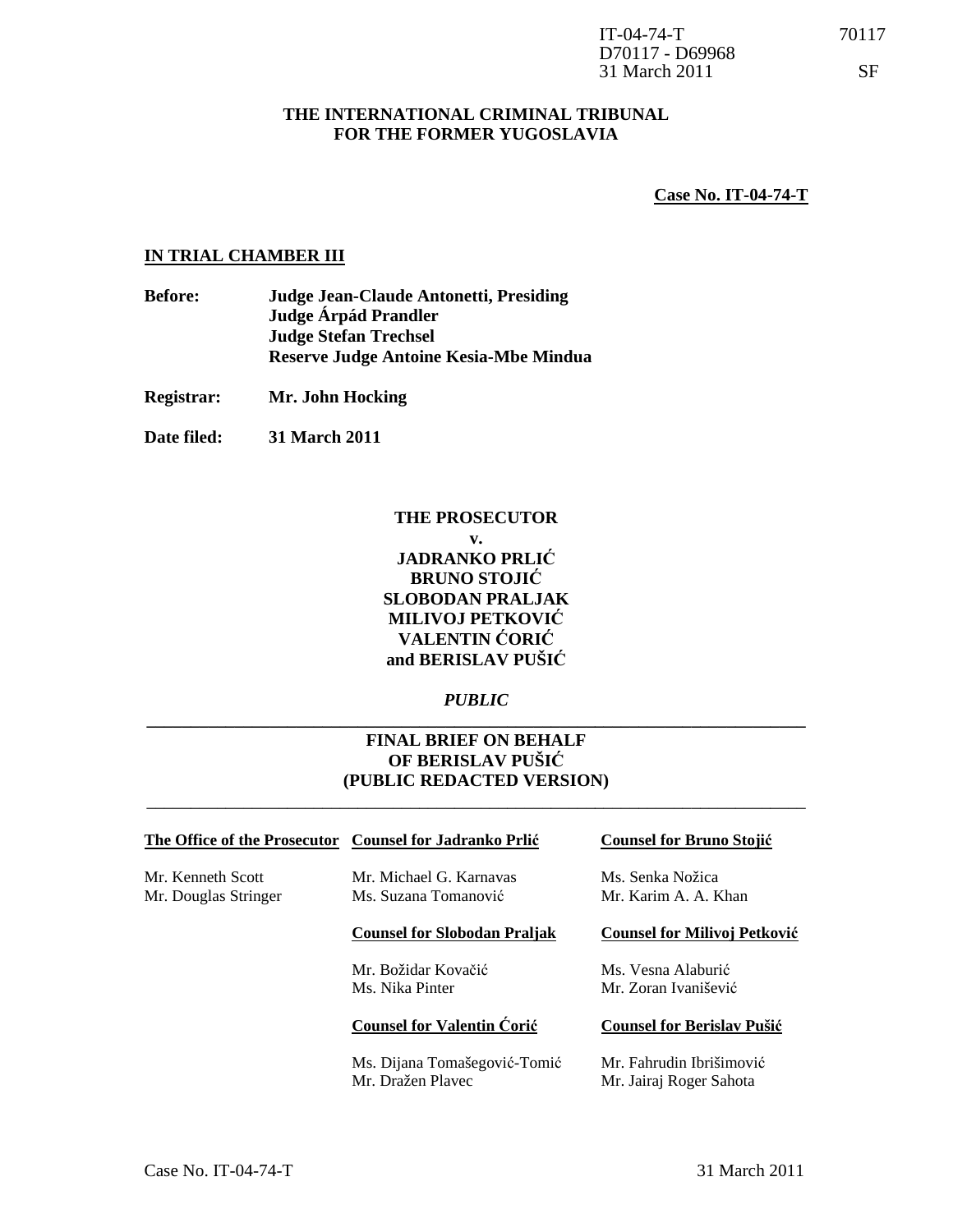# **TABLE OF CONTENTS**

| PART II: NO LINK BETWEEN CONDUCT OF PUŠIĆ AND SPECIFIED ALLEGATIONS                       |  |
|-------------------------------------------------------------------------------------------|--|
|                                                                                           |  |
|                                                                                           |  |
|                                                                                           |  |
|                                                                                           |  |
| 1. No Link Between the Conduct of PUŠIĆ And Crimes Alleged in Counts 4, 5, 19 to 26       |  |
| 2. No Link Between the Conduct of PUŠIĆ and Crimes Alleged in Counts 1, 2, 3, 12, 13, 14, |  |
|                                                                                           |  |
|                                                                                           |  |
| iii. Counts 12, 13 and 14: Inhumane Acts, Inhumane Treatment and Cruel Treatment          |  |
| iv.Counts 15 16 and 17: Inhumane Acts, Inhuman Treatment and Cruel Treatment  16          |  |
|                                                                                           |  |
|                                                                                           |  |
|                                                                                           |  |
|                                                                                           |  |
|                                                                                           |  |
|                                                                                           |  |
|                                                                                           |  |
|                                                                                           |  |
|                                                                                           |  |
|                                                                                           |  |
|                                                                                           |  |
|                                                                                           |  |
|                                                                                           |  |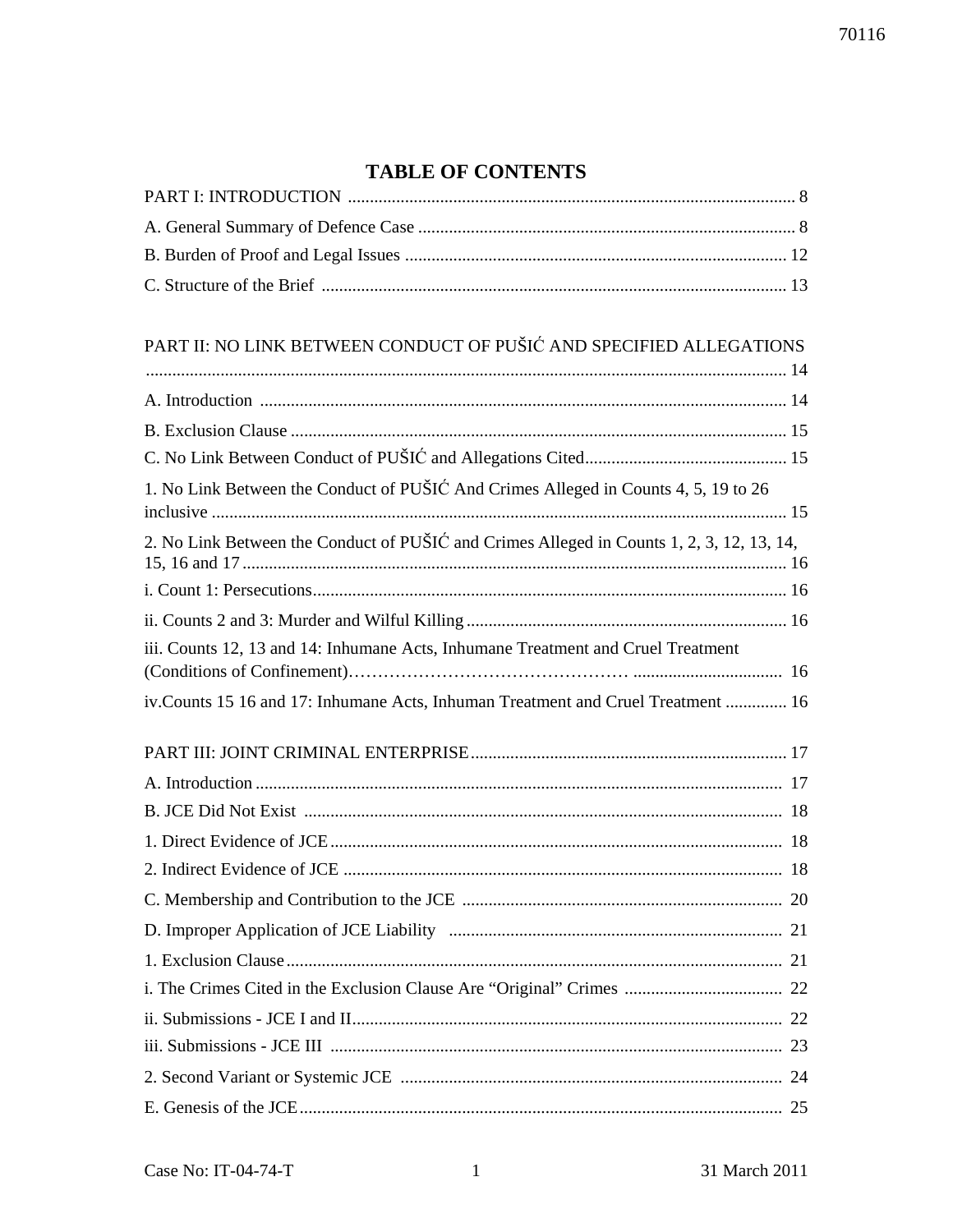| F. Direct Evidence of JCE Membership manufactured and the contract of 100 Membership manufactured and the 26 |  |
|--------------------------------------------------------------------------------------------------------------|--|
|                                                                                                              |  |
|                                                                                                              |  |
|                                                                                                              |  |
|                                                                                                              |  |
|                                                                                                              |  |
|                                                                                                              |  |
|                                                                                                              |  |
|                                                                                                              |  |
|                                                                                                              |  |
|                                                                                                              |  |
|                                                                                                              |  |
|                                                                                                              |  |
|                                                                                                              |  |
|                                                                                                              |  |
|                                                                                                              |  |
|                                                                                                              |  |
|                                                                                                              |  |
|                                                                                                              |  |
|                                                                                                              |  |
|                                                                                                              |  |
| B. Senior International Community Representatives Failed to Refer to PUŠIĆ  37                               |  |
|                                                                                                              |  |
|                                                                                                              |  |
|                                                                                                              |  |
|                                                                                                              |  |
|                                                                                                              |  |
|                                                                                                              |  |
|                                                                                                              |  |
|                                                                                                              |  |
|                                                                                                              |  |
|                                                                                                              |  |
|                                                                                                              |  |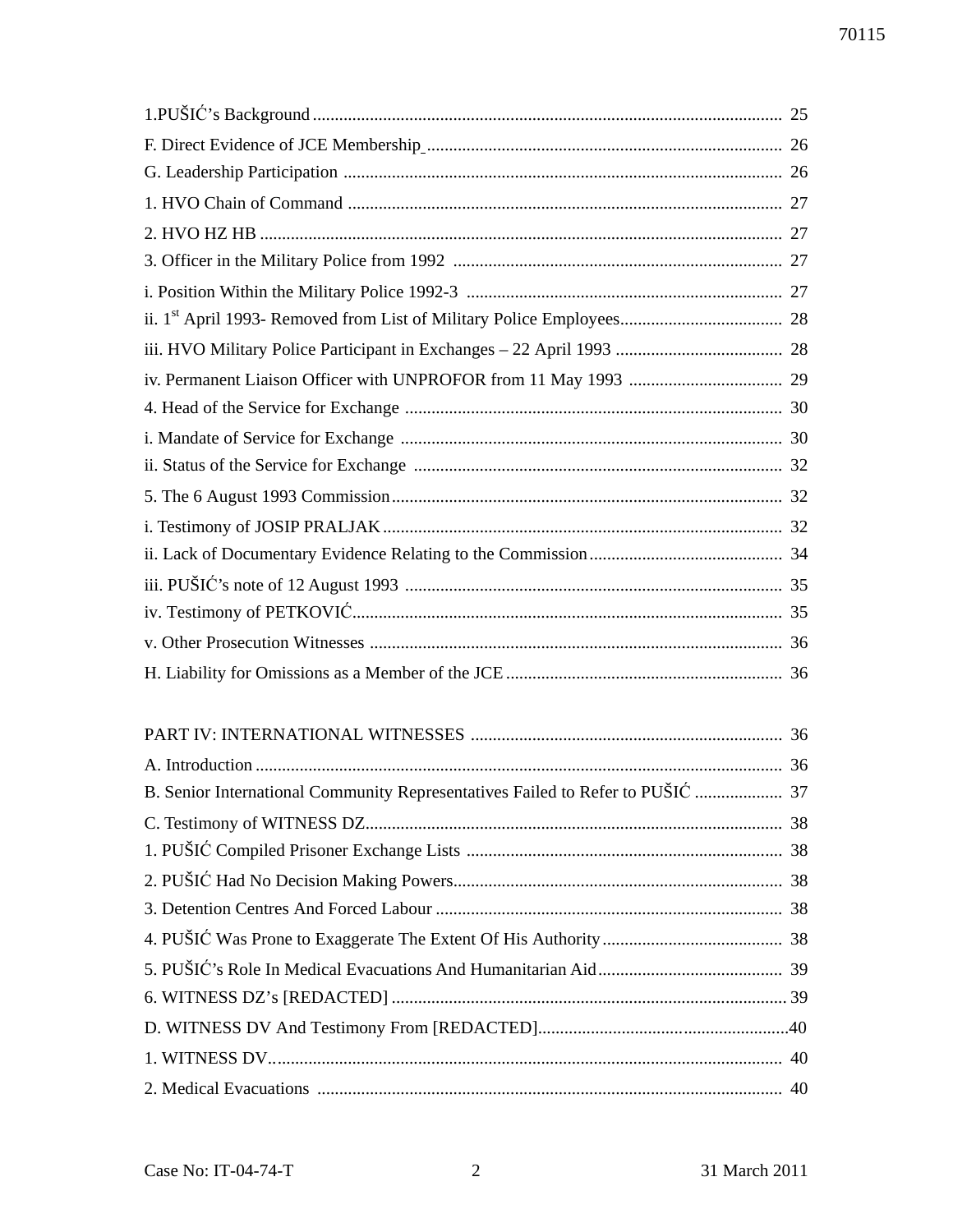| i. WATKINS is Mistaken About PUŠIĆ's Dealings With Displaced Persons 45             |    |
|-------------------------------------------------------------------------------------|----|
|                                                                                     |    |
|                                                                                     |    |
|                                                                                     |    |
|                                                                                     |    |
|                                                                                     |    |
|                                                                                     |    |
|                                                                                     |    |
|                                                                                     |    |
|                                                                                     |    |
|                                                                                     |    |
|                                                                                     |    |
| 1. PUŠIĆ Was Primarily Involved in Local, Not National Level Prisoner Exchange and  |    |
| 2. Many Different Agencies and Individuals Represented the HVO In Prisoner Exchange |    |
|                                                                                     |    |
|                                                                                     |    |
|                                                                                     | 56 |
|                                                                                     |    |
|                                                                                     |    |
|                                                                                     |    |
|                                                                                     |    |
|                                                                                     |    |
|                                                                                     |    |
|                                                                                     |    |
|                                                                                     |    |
| iii. MAŠOVIĆ's Testimony on the Detention and Evacuation of Croat Civilians         |    |
|                                                                                     |    |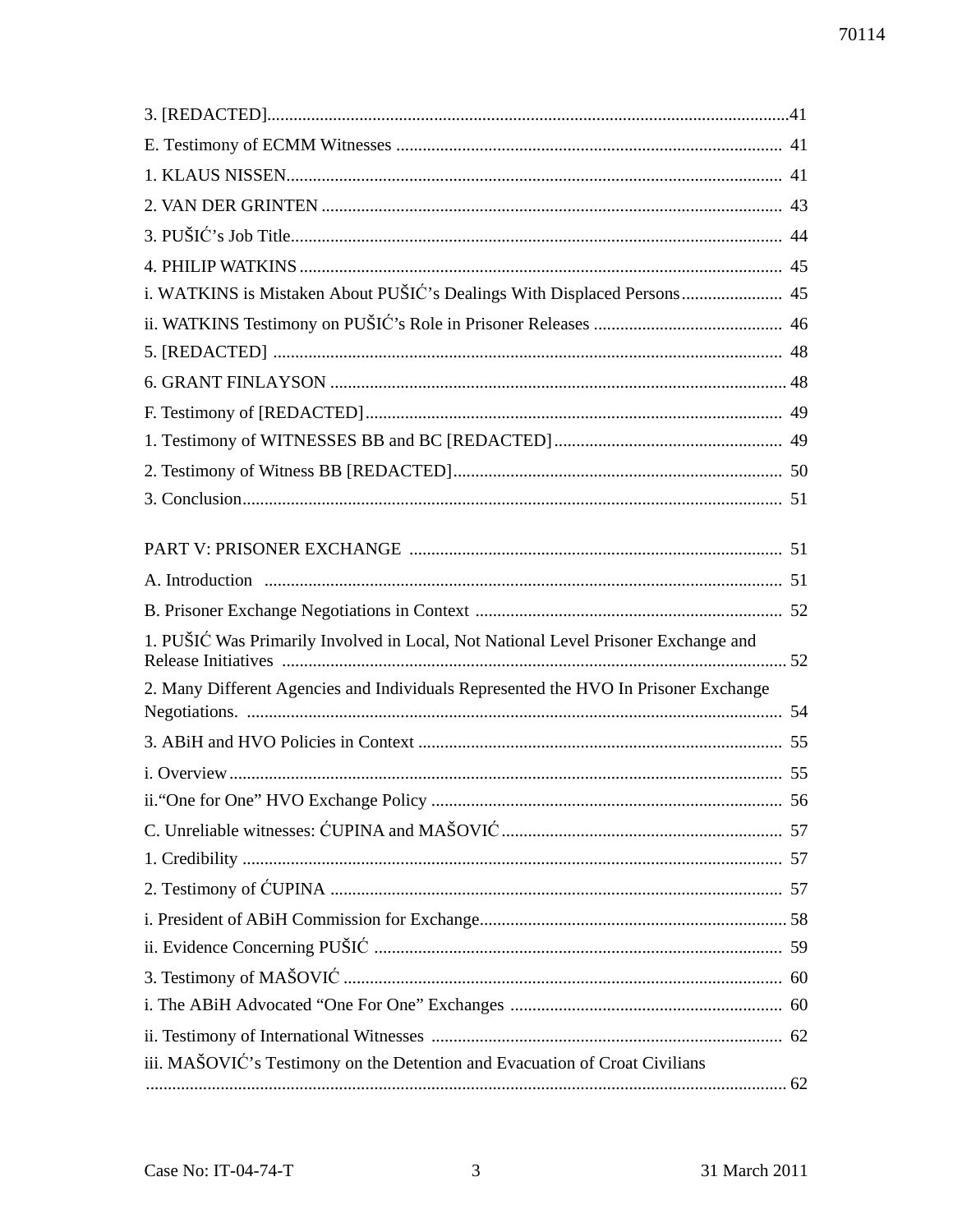| iv. MAŠOVIĆ Is Biased And Exaggerated the Extent of PUŠIĆ's Influence over HVO Policy |
|---------------------------------------------------------------------------------------|
|                                                                                       |
|                                                                                       |
|                                                                                       |
|                                                                                       |
|                                                                                       |
|                                                                                       |
|                                                                                       |
|                                                                                       |
|                                                                                       |
|                                                                                       |
|                                                                                       |
|                                                                                       |
|                                                                                       |
| 2. Role of the District Military Prosecutor's Office Before 10 December 1993  74      |
| 3. Role of the District Military Prosecutor's Office After 10 December 1993  74       |
|                                                                                       |
|                                                                                       |
|                                                                                       |
|                                                                                       |
|                                                                                       |
|                                                                                       |
|                                                                                       |
|                                                                                       |
|                                                                                       |
|                                                                                       |
|                                                                                       |
|                                                                                       |
|                                                                                       |
|                                                                                       |
|                                                                                       |
|                                                                                       |
|                                                                                       |
|                                                                                       |
|                                                                                       |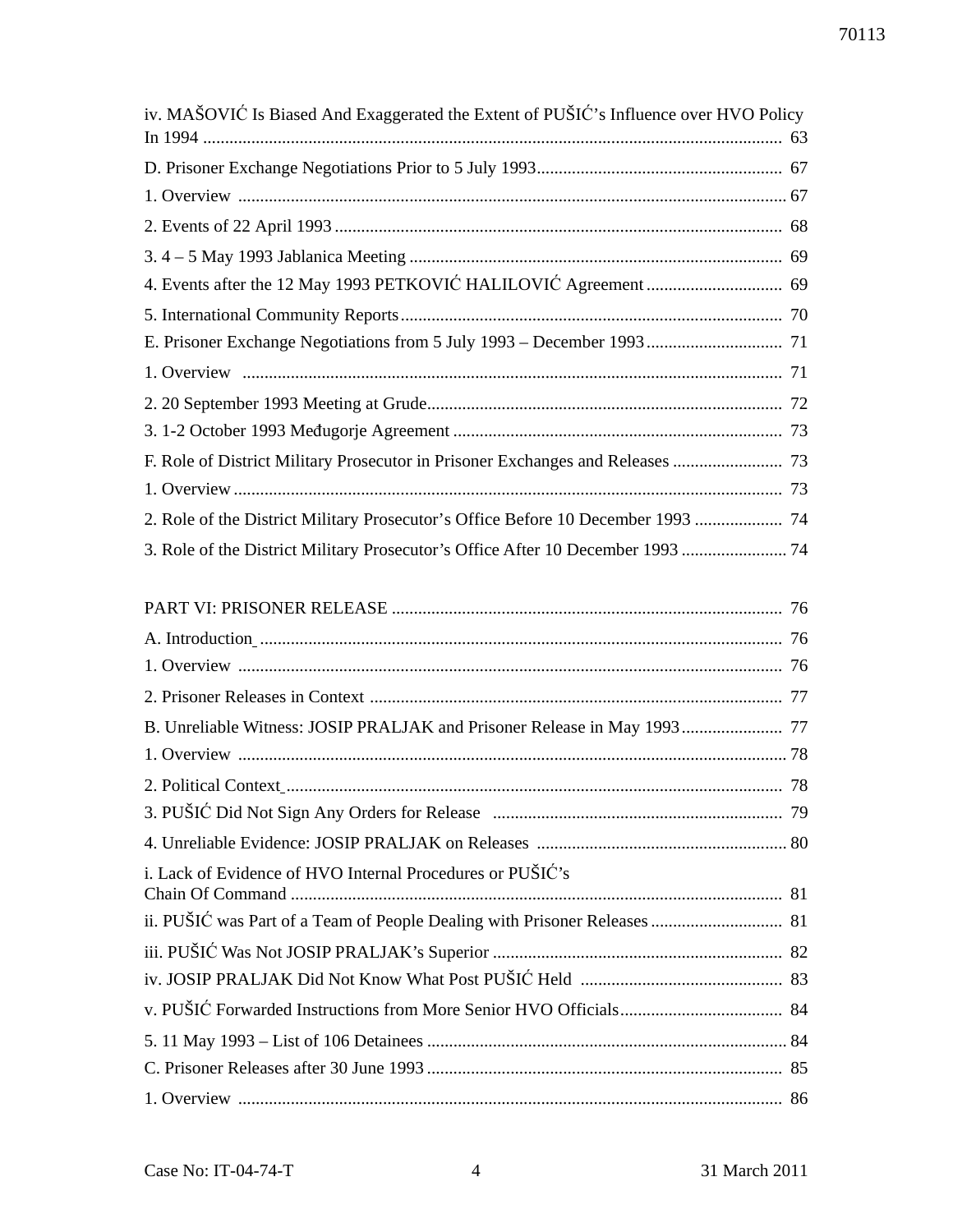| 2. PUŠIĆ Issued Discharge Papers Based On Approvals from Other HVO Law Enforcement |     |
|------------------------------------------------------------------------------------|-----|
|                                                                                    |     |
|                                                                                    |     |
|                                                                                    |     |
|                                                                                    |     |
| iv. Powers to Order Releases Manuscrittismus and the contract of the 90            |     |
|                                                                                    |     |
|                                                                                    |     |
|                                                                                    |     |
|                                                                                    |     |
|                                                                                    |     |
|                                                                                    |     |
|                                                                                    |     |
|                                                                                    |     |
|                                                                                    |     |
|                                                                                    |     |
|                                                                                    |     |
|                                                                                    |     |
|                                                                                    |     |
|                                                                                    |     |
|                                                                                    |     |
|                                                                                    |     |
|                                                                                    |     |
|                                                                                    |     |
|                                                                                    | -98 |
|                                                                                    |     |
|                                                                                    |     |
|                                                                                    |     |
|                                                                                    |     |
|                                                                                    |     |
|                                                                                    |     |
|                                                                                    |     |
|                                                                                    |     |
|                                                                                    |     |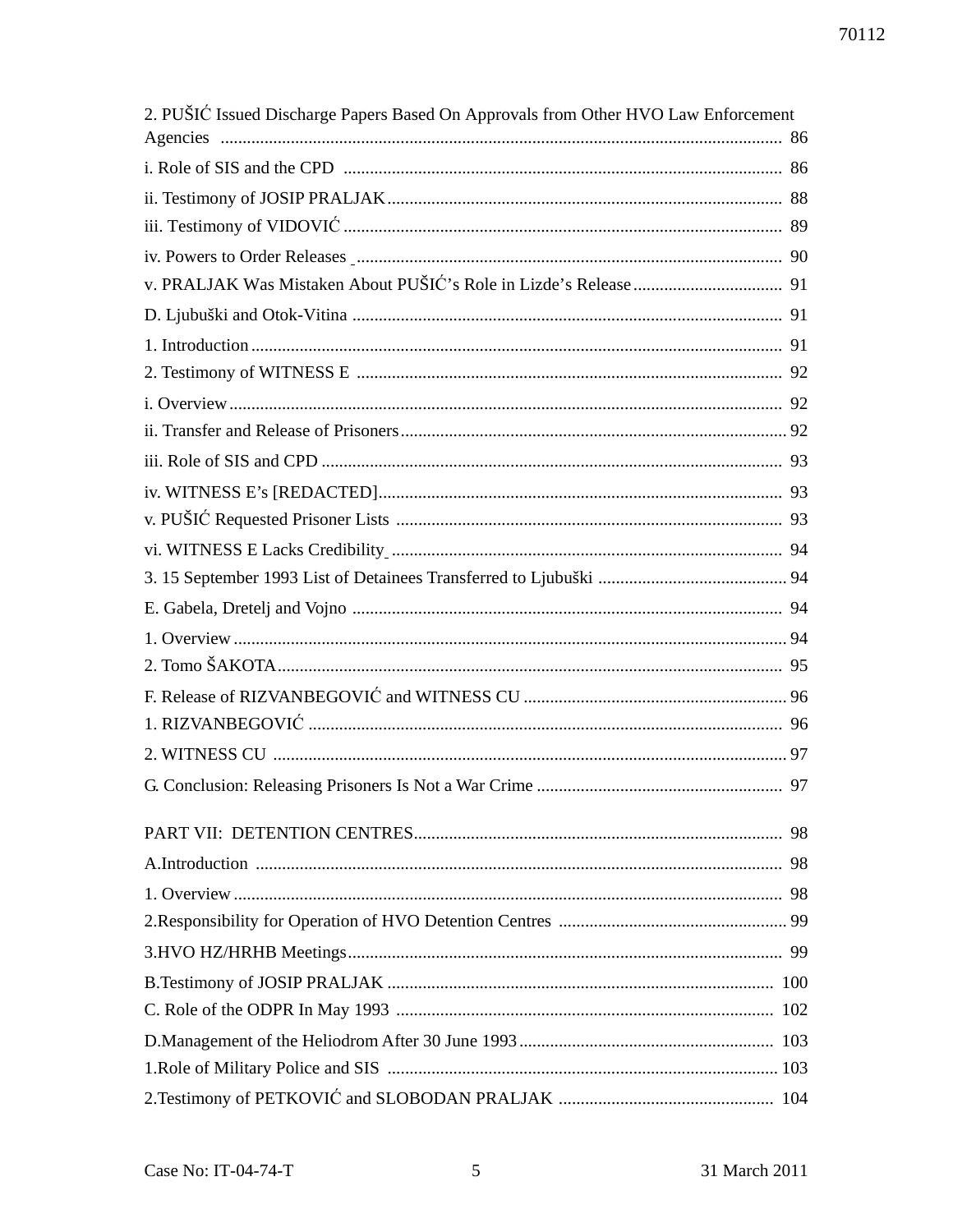| 3. PUŠIĆ Was Not Responsible for the Failure to Separate POWs from Civilians in the       |  |
|-------------------------------------------------------------------------------------------|--|
|                                                                                           |  |
|                                                                                           |  |
|                                                                                           |  |
|                                                                                           |  |
|                                                                                           |  |
| F. Providing False Information About Detention Conditions to Deny and Minimise Crimes 107 |  |
|                                                                                           |  |
|                                                                                           |  |
|                                                                                           |  |
|                                                                                           |  |
|                                                                                           |  |
|                                                                                           |  |
|                                                                                           |  |
|                                                                                           |  |
|                                                                                           |  |
|                                                                                           |  |
|                                                                                           |  |
|                                                                                           |  |
|                                                                                           |  |
|                                                                                           |  |
|                                                                                           |  |
|                                                                                           |  |
|                                                                                           |  |
|                                                                                           |  |
|                                                                                           |  |
|                                                                                           |  |
|                                                                                           |  |
|                                                                                           |  |
|                                                                                           |  |
|                                                                                           |  |
|                                                                                           |  |
|                                                                                           |  |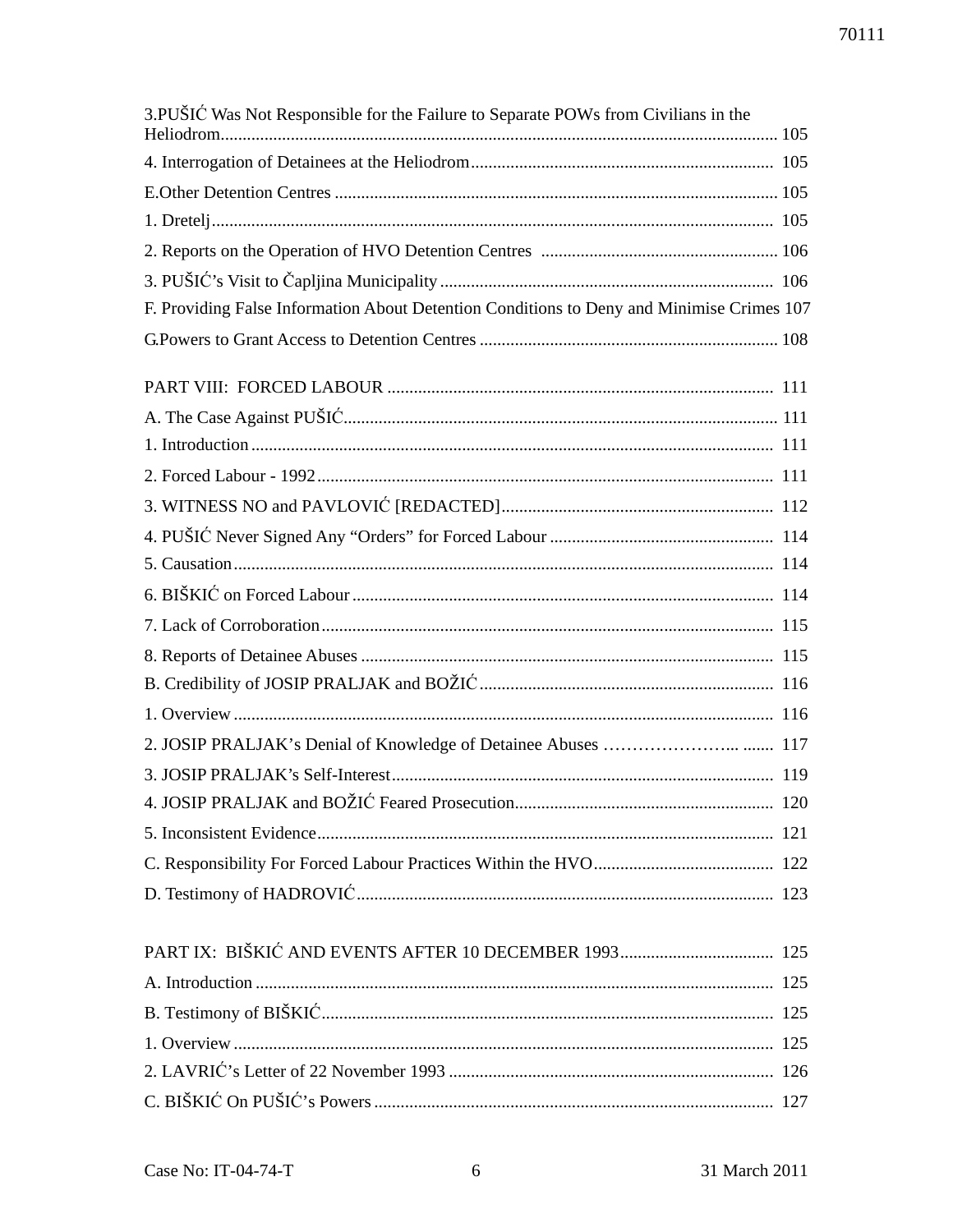# PART X: DEPORTATIONS, MEDICAL EVACUATIONS

| PART XI: INDIVIDUAL CRIMINAL RESPONSIBILITY PURSUANT TO ARTICLE 7(1) |  |
|----------------------------------------------------------------------|--|

| FANT AL INDIVIDUAL CNIMINAL RESPONSIBILITI FUNSUANT TU ANTICLE /(1) |  |
|---------------------------------------------------------------------|--|
|                                                                     |  |
|                                                                     |  |
|                                                                     |  |
|                                                                     |  |
|                                                                     |  |
|                                                                     |  |
|                                                                     |  |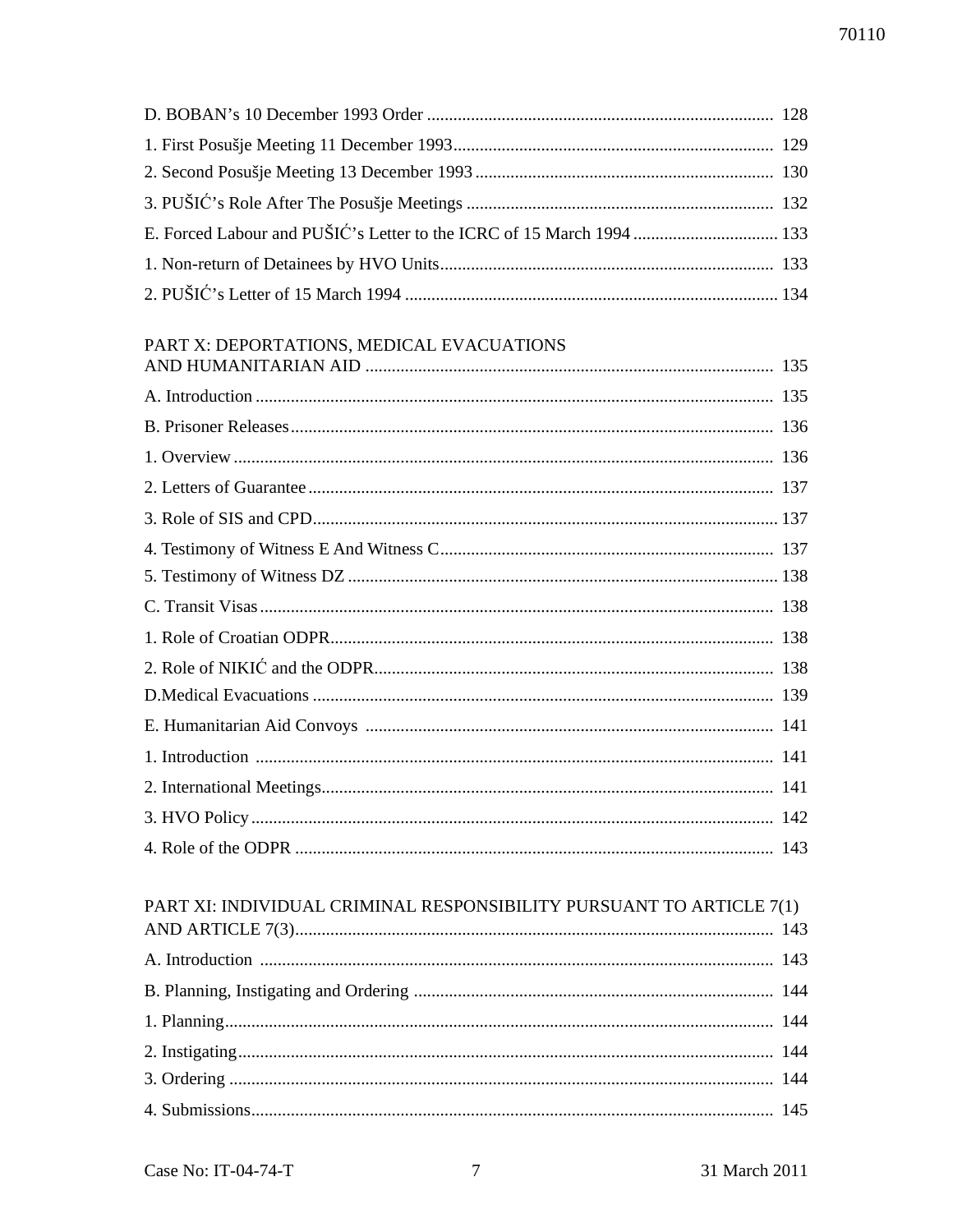| 2. The Prosecution Failed to Identify PUŠIĆ's Culpable Subordinates  147 |  |
|--------------------------------------------------------------------------|--|
|                                                                          |  |
|                                                                          |  |
|                                                                          |  |

### **I. INTRODUCTION**

### **A. General Summary of Defence Case**

1. Berislav PUŠIĆ is not guilty of the offences with which he has been charged. A careful analysis of the evidence presented in this trial merely establishes that PUŠIĆ was a low ranking civil servant involved in a technical and administrative capacity in the exchange and release of prisoners with no *de jure* or *de facto* powers to give orders to anyone else or to interfere in the operation of Croatian Defence Council ("HVO") detention centres. PUŠIĆ principally "rubber stamped" decisions taken by other HVO bodies and officials. PUŠIĆ was a small and disposable cog in the bureaucratic wheel, not an independent decision-maker who could exert control over the policies and practices of the HVO.

2. PUŠIĆ is charged on a 26 count indictment alleging war crimes, crimes against humanity and grave breaches of the Geneva Conventions. The Prosecution evidence presented at trial links PUŠIĆ not to any HVO military operations but with HVO practices in connection with Bosnian Muslim detainees including prisoner exchanges, releases, forced labour and the functioning of HVO detention centres.

3. However, the Prosecution's case is that PUŠIĆ is criminally responsible for all the crimes on the Indictment because he held a leadership position in the Joint Criminal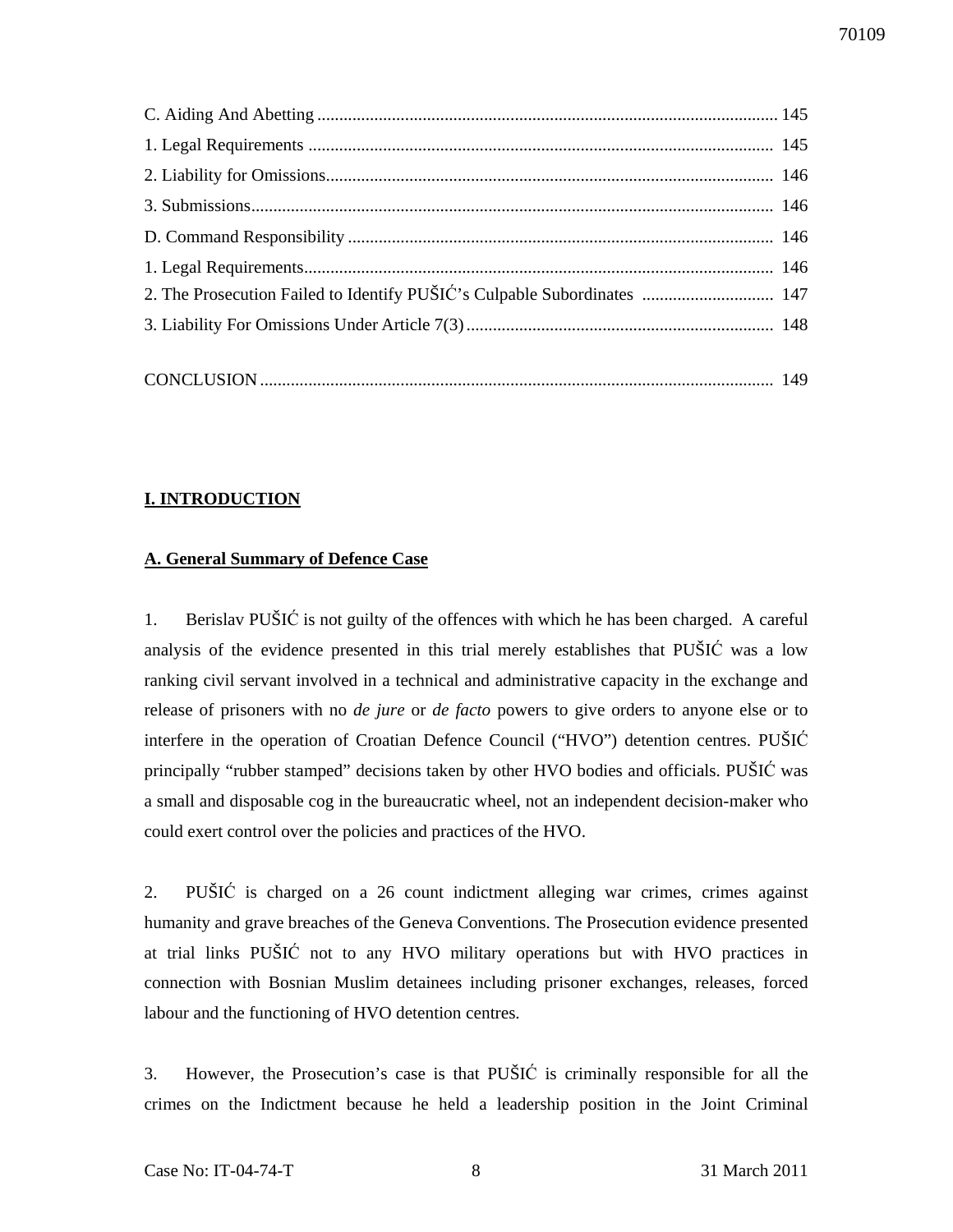Enterprise ("JCE")<sup>1</sup> and positions of responsibility within various HVO organisations, most notably the HVO Service for Exchange, involved in the arrest, detention and expulsion of the Bosnian Muslim population from Bosnia and Herzegovina ("BiH"). Furthermore, it is alleged that PUŠI $\acute{C}$  used his authority and influence<sup>2</sup> to effect the unlawful detention and mistreatment of detainees and to bring about the expulsion and deportation of Bosnian Muslims from BiH.<sup>3</sup>

4. The Defence submit that the evidence led by the Prosecution and adduced during this trial has not proved that PUŠIĆ participated in any of the crimes alleged. Nor has the Prosecution proved that he ordered, authorised or condoned any of these crimes. PUŠIĆ was not a party to the alleged or any JCE, nor did he 'act in concert' with his co-accused or anyone else in relation to any criminal acts. The decision to exclude PUŠIĆ from liability for certain crimes on the Indictment whilst at the same time maintaining that he was a member of the JCE cannot be sustained in law. Moreover, the Prosecution has failed to prove the existence of any JCE involving any of the Accused.

5. PUŠIĆ's lack of authority over the HVO civilian or military apparatus was succinctly summarised by Marijan BIŠKIĆ, the HVO Assistant Minister for Security in the Department of Defence and an important witness for the Prosecution. When asked to comment on the extent of PUŠIĆ's authority BIŠKIĆ testified that:

He [PUŠIĆ] could not issue an order to me or to anybody else, I believe.<sup>4</sup>

6. BIŠKIĆ's conclusion is not an isolated and one- sided example of selective testimony that has been taken out of context. It is symptomatic of profound deficiencies in the Prosecution's case. These deficiencies arise because many of the witnesses called by the Prosecution to testify about PUŠIĆ concurred with BIŠKIĆ's characterisation.

## 7. [REDACTED]:

<sup>1</sup>Indictment, para.17.6. The terms "JCE" and "common plan" are both used to denote the Joint Criminal Enterprise.

<sup>&</sup>lt;sup>2</sup> OTP 98bis, T.27119-49.

 $3$  OTP Opening. T.881-3.

<sup>4</sup>Biškić T.15326. *See,* Part IX.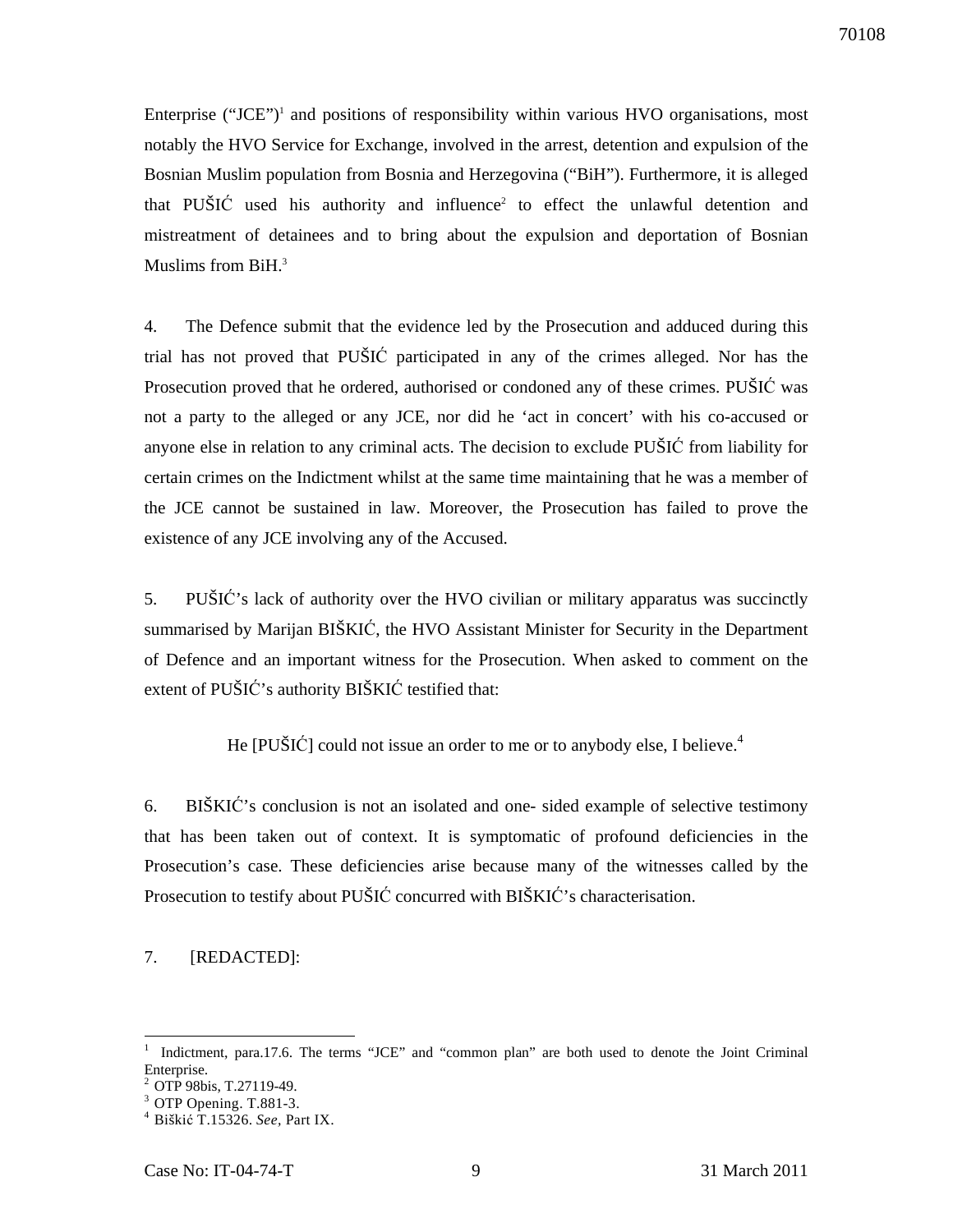## [REDACTED]<sup>5</sup>

8. As shall become plain from the contents of this Brief, [REDACTED] applies not just to prisoner exchanges but to every sphere of activity PUŠIĆ was involved in.

9. The testimony of BIŠKIĆ, [REDACTED] cannot be reconciled with the Prosecution's claim that PUŠIĆ was one of the "most powerful men in the whole Herceg-Bosna project"<sup>6</sup> and a "leader" of the HVO and the Joint Criminal Enterprise. Even a cursory examination of the facts reveal that PUŠIĆ did not feature in the HVO Croatian Community Herceg-Bosna ("HZ H-B") cabinet, nor was he part of any department required to report to it.

10. Moreover, PUŠIĆ does not appear in the HVO military chain of command. He is not mentioned by name by a host of senior international community representatives called to testify by the Prosecution. It is not clear exactly what post he held in the Military Police from 1992 to early 1993. In addition, there is no evidence that PUŠIĆ had any knowledge of or connection with the majority of the crimes cited in the Indictment.

11. The Prosecution place great emphasis on PUŠIĆ's position as Head of the HVO Service for the Exchange of Prisoners ("Service for Exchange"). PUŠIĆ was appointed to this office on 5th July 1993. The Service for Exchange was a civilian body and therefore not part of the military administration. Its powers were strictly defined by official mandate and limited to the provision of administrative support to other HVO agencies involved in the exchange of prisoners.

12. In his capacity as Head of the Service for Exchange, or indeed in any other post he held, PUŠIĆ had no decisional autonomy, no identified subordinates, no powers to give orders to other HVO personnel and could not direct, shape or dictate HVO policy.

13. In particular, no weight should be attached to evidence of PUŠIĆ's connection to the HVO Commission to "take charge of all Herceg-Bosna/HVO prisons and detention facilities holding prisoners of war and detainees"<sup>7</sup> created on 6 August 1993 ("6 August 1993

<sup>5</sup> [REDACTED]

<sup>&</sup>lt;sup>6</sup> OTP Opening T.880.

 $^7$  Indictment, para.13.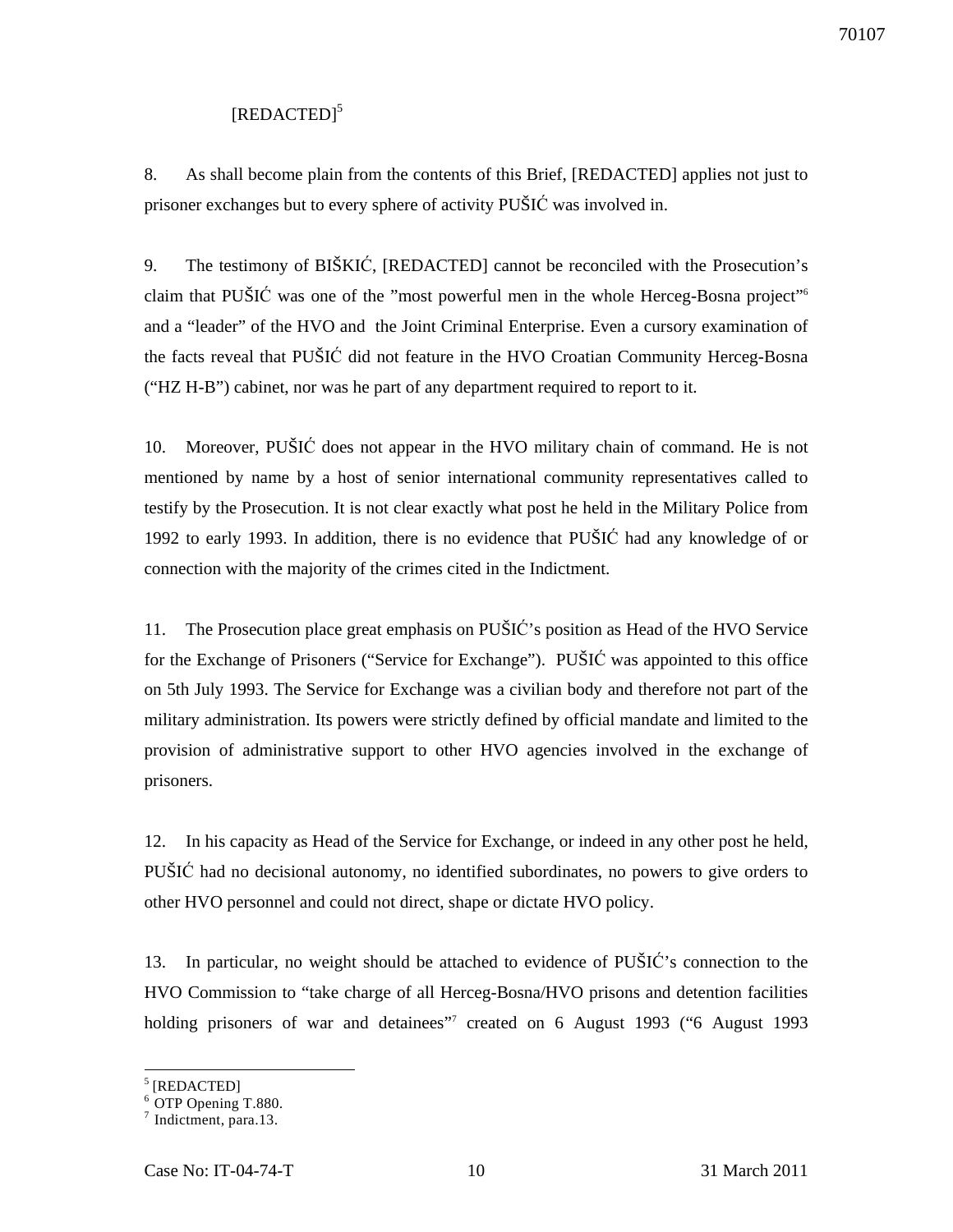Commission"). The Prosecution witness JOSIP PRALJAK who was also appointed to the Commission categorically stated that this body never met, took effect or functioned. PUŠIĆ's behaviour and duties did not seem to change at all after his purported appointment. He seems to have enjoyed no new authority, nor taken on any broader responsibility or more ambitious projects.

14. The secret Indictment against PUŠIĆ was unsealed in 2004. The decision to indict PUŠIĆ came as a surprise to one of his co-accused, SLOBODAN PRALJAK who confessed that he had never met PUŠIĆ before 2004.<sup>8</sup> Although he recalled the existence of a Service for the Exchange of Prisoners during the time of the conflict SLOBODAN PRALJAK could not remember who was in charge of it.<sup>9</sup> Another co-accused, PETKOVIC accepted that he rarely had contact with PUŠIĆ during the period of the conflict. PETKOVIĆ stated that he did not recognise PUŠIĆ when they met in the United Nations Detention Unit.<sup>10</sup>

15. SLOBODAN PRALJAK testified that for several years before the charges were made public there had been constant speculation as to who would be indicted by the Tribunal:

> and then one day in 2004 the indictment arrived for five people, five individuals, and I could count the five *but I didn't know who the sixth one was.* And then I called up the minister of justice. I knew her because she was an advisor in President Tudjman's office*. I asked her who is the sixth man, and she said it's Berislav Pusic*. And then I asked around for a telephone number so I could inform

 $\overline{a}$ 8 S.Praljak T. 41502-3.

<sup>&</sup>lt;sup>9</sup> S.Praljak T.41503-4.The witness testified,: "JUDGE ANTONETTI: [Interpretation] There was a specific organ in charge of exchanging prisoners, finding people. Did you know or did you not know? A. Yes, *I did know that there was a service for the exchange of prisoners*. JUDGE ANTONETTI: [Interpretation] And you didn't know that Mr. Pusic was one of the persons responsible for this, in charge? A. ... *I did know that the service existed, but nothing more than that*." [emphasis added]

<sup>&</sup>lt;sup>10</sup> Petković T.49799. The witness testified, "JUDGE ANTONETTI: [Interpretation] I'm going to pass on to Mr. Pusic now. When did you meet him for the first time? A. Judge Trechsel -- I mean, Judge Antonetti, the Presiding Judge, the first time I had direct contacts with Mr. Pusic, I think, was in Jablanica in -- well, the 4th and 5th of May, when I met with Halilović in that area. I don't know whether it was perhaps the last contact I had with Mr. Pusic, because, to be quite honest, *when I met him here in detention, I didn't recognise him, I didn't know who he was*. So the first time that I came into direct contact with him, with Mr. Pusic, was, as I say, when we attended talks in Jablanica with Halilović. That was the 4th and 5th of May, 1993...and, to be quite frank, I don't know where Mr. Pusic had his office in Mostar, if he was in Mostar. JUDGE ANTONETTI: [Interpretation] Very well. Then there's no point in my asking you whether he referred to Greater Croatia, et cetera, talking to you, because you just said you hardly ever saw him, so the question doesn't arise." [emphasis added]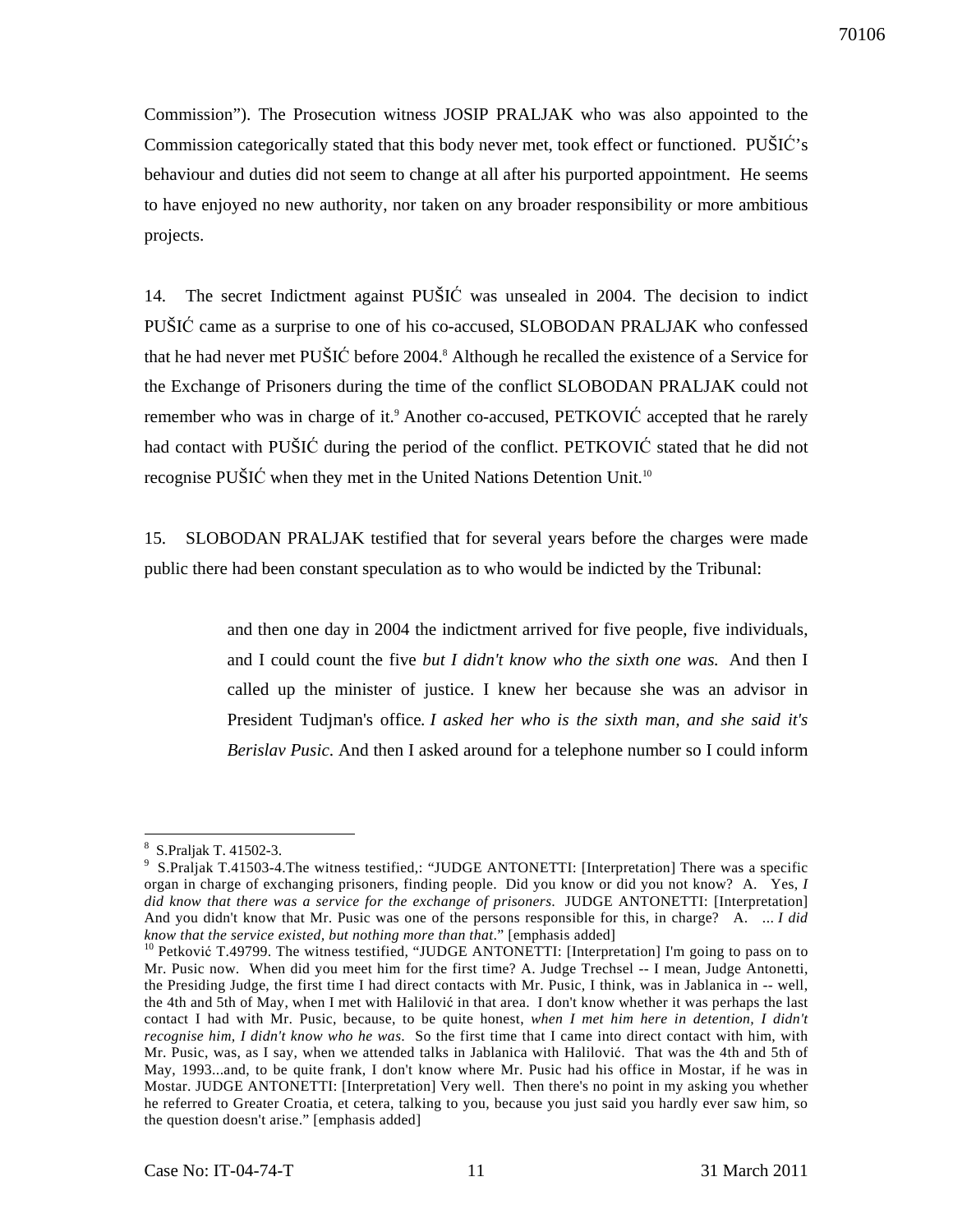him, because I thought this would be a surprise to him. Well, it was a surprise for all of us, but for him too.<sup>11</sup> [emphasis added]

16. When framing the Indictment, it is clear that the Prosecution sought to put the HVO HZHB and Croatian Republic of Herceg-Bosna ("HR H-B") on trial. The Prosecution identified five individuals they believed represented the leaders of the HVO administration and indicted them. Desperately seeking to pin responsibility for the operation of HVO detention centres on a sixth defendant, they erroneously assumed that as Head of the Service for Exchange and the defunct 6 August 1993 Commission PUŠIĆ must be responsible for overseeing all dealings with military and civilian detainees during the conflict. The evidence presented at trial shows that they picked the wrong man.

#### **B. Burden of Proof and Legal Issues**

17. The Accused must be presumed innocent until he is proven guilty of all charges.<sup>12</sup> The burden of proof rests on the Prosecution. In respect of the JCE and the individual counts on the Indictment the Prosecution must prove each and every element of their case beyond reasonable doubt. If there is any ambiguity or doubt as to the guilt of the Accused, any determination must be in favour of the Accused pursuant to the principle of *in dubio pro reo*. 13 Where the Chamber suspects that the guilt of an Accused may have been proved on the balance of probabilities rather than beyond reasonable doubt it must acquit.<sup>14</sup>

 $11$  S.Praljak T.41502-3. The witness testified, "JUDGE ANTONETTI: [Interpretation] Now let's speak about Mr. Pusic, Berislav. When did you meet Mr. Pusic? A. Your Honours, as to Mr. Pusic from the war and after the war, *I can't tell you anything because I never actually met him*. There were at least seven or eight people with the surname Pusic that I had heard about, and I knew that there was this man called Berislav Pusic, but I only met him, I think, in 2004, before we set out for the Hague. And each year, at least twice a year, they would say, "Yes, he's going to The Hague. There's a secret indictment raised." That happened at least twice a year six or seven years before the year 2004. And then one day in 2004 the indictment arrived for five people, five individuals, and I could count the five *but I didn't know who the sixth one was.* And then I called up the minister of justice. I knew her because she was an advisor in President Tuđman's office. *I asked her who is the sixth man, and she said it's Berislav Pusic.* And then I asked around for a telephone number so I could inform him, because I thought this would be a surprise to him. Well, it was a surprise for all of us, but for him too. And I happened to find him in hospital. He was in Ljubljana, lying in hospital after an operation, and he said -- and I said, "Listen. So that they don't arrest you as you fugitive, if you're at all able, and even in a wheelchair, come to Zagreb and give yourself up like the rest of us did." And that's all I know about Berislav Pusic, except for the prison term, and I can have course tell you another story about our life in prison." [emphasis added]

 $12$  Article 21(3) of the Statute.

<sup>13</sup> *Prosecutor v. Blagojevi*ć *and Joki*ć*,* Trial Judgement, Case No: IT-02-60-T, 17 January 2005. (Blagojević TJ) para.18. *Prosecutor v. Halilovi*ć*,* Trial Judgement, Case No: IT-01-48-T, 16 November 2005. (Halilović TJ) para.12.

<sup>&</sup>lt;sup>14</sup> *Prosecutor v. Milutinović et al.* Trial Judgement, Case No: IT-05-87-T, 26 February 2009. (Milutinović TJ) para.115.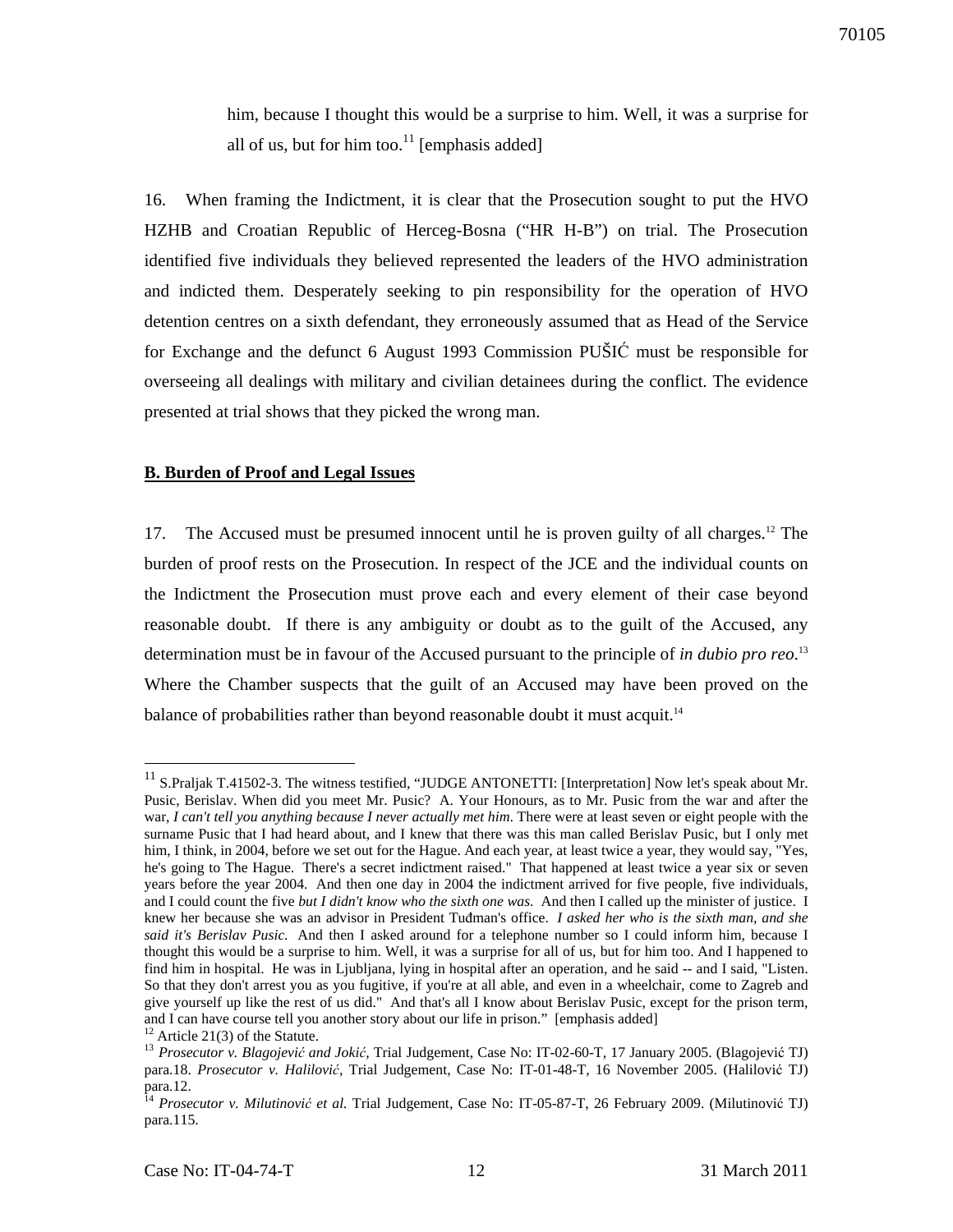18. Where the Prosecution seek to discharge the burden of proof by relying on circumstantial evidence and more than one inference is reasonably open on facts, one of which is consistent with innocence, an acquittal must be entered. The Appeals Chamber in Delalić held that:

> A circumstantial case consists of evidence of a number of different circumstances, which taken in combination, point to the guilt of the accused person because they would usually exist in combination only because the Accused did what is alleged against him...Such a conclusion must be established beyond reasonable doubt. It is not sufficient that it is a reasonable conclusion available from that evidence. It must be the *only* reasonable conclusion available from the evidence. If there is another conclusion which is also reasonably open from that evidence, and which is inconsistent with the innocence of the Accused he must be acquitted.<sup>15</sup> [emphasis added]

19. PUŠIĆ elected, as is his right not to give evidence during the course of this trial. In accordance with Article  $21(4)(g)$  of the Statute and Rule 85(C), no adverse inference should be drawn from PUŠIĆ's decision not to give evidence. This extends not only to consideration of the silence of the Accused in the determination of guilt or innocence but also to an inference being drawn in the determination of sentence.<sup>16</sup>

20. In a joint trial it is the duty of the Trial Chamber to consider the case against each Accused separately and to consider each count in the Indictment separately.<sup>17</sup>

## **C. Structure of Brief**

21. This Closing Brief is divided into eleven sections.

<sup>15</sup>*Prosecutor v. Delali*ć *et al*, Appeal Judgement, Case No: IT-96-21-A, 20 February 2001, (Delalić AJ) para.458.

 $16$  Delalić AJ para.781 and 783.

<sup>&</sup>lt;sup>17</sup> Prosecutor v. Kordić and Čerkez, Trial Judgement, Case No: IT-95-14/2-T, 26 February 2001. (Kordić TJ) para.16.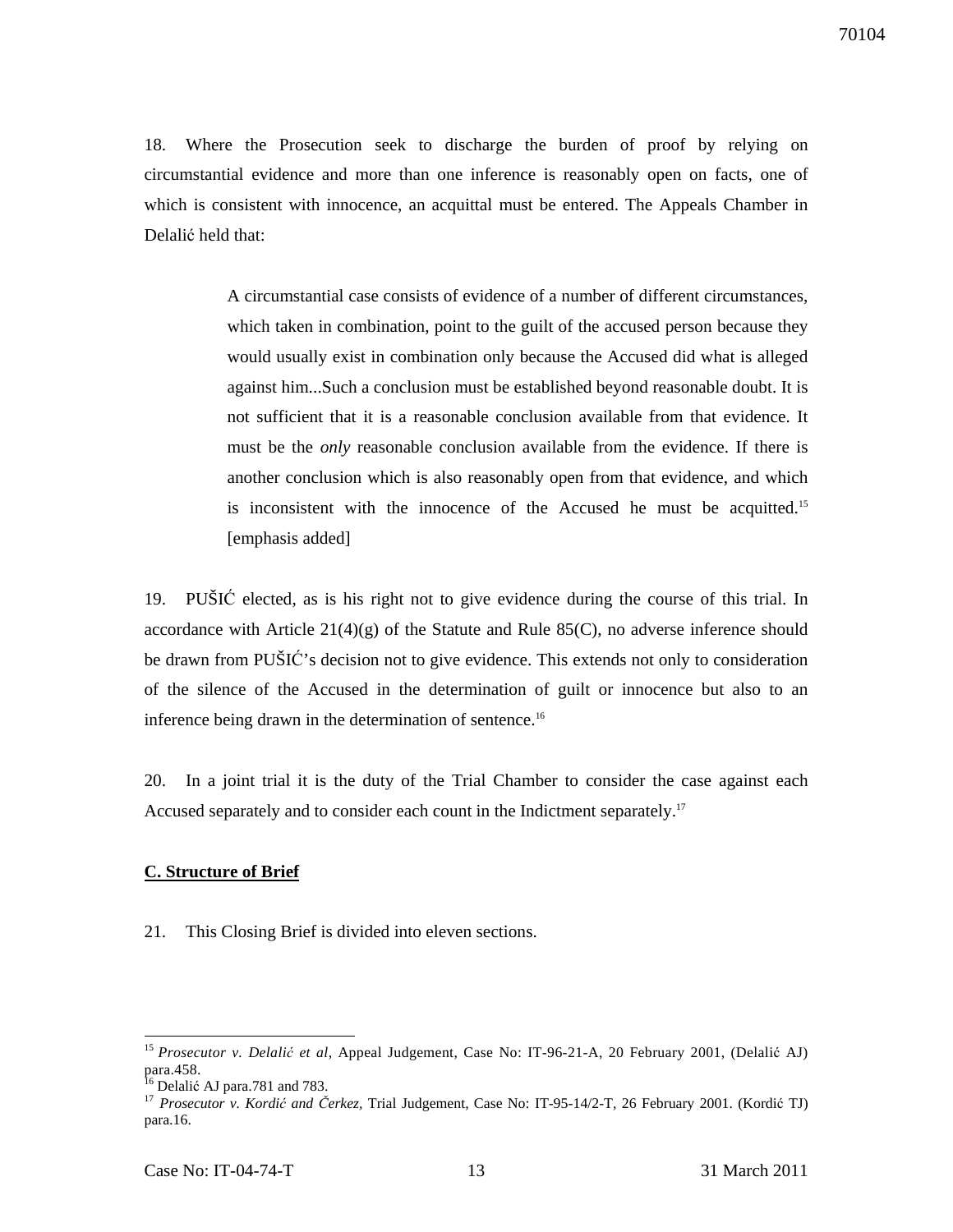22. Part II examines those counts on the Indictment where no evidence has been presented to link PUŠIĆ or any purported subordinates to any crimes committed in the course of military operations, crimes of destruction or sexual offences said to have been perpetrated by HVO soldiers.

23. Part III contains Defence submissions concerning the existence of a JCE and addresses allegations that PUŠIĆ participated as a leader or in any other capacity in the JCE.

24. Parts IV to Part X address the generic evidence of PUŠIĆ's participation in the JCE examining the testimony of international community representatives (Part IV) followed by evidence of PUŠIĆ's involvement in prisoner exchanges (Part V), prisoner releases (Part VI), the operation of detention centres (Part VII), forced labour (Part VIII) and deportation and other associated issues (Part X).

25. Part IX addresses the evidence of BIŠKIĆ and analyses the evidence of events following BOBAN's 10 December 1993 decision to shut down all HVO detention centres.

26. Part XI addresses legal issues and criminal responsibility under Articles 7(1) and 7(3).

## **II. NO LINK BETWEEN CONDUCT OF PUŠI**Ć **AND SPECIFIED ALLEGATIONS**

### **A. Introduction**

27. In the context of this 26 count multi-accused "mega-trial" where evidence of crimes from at least 70 different crime bases has been adduced, the evidence called by the Prosecution primarily concerns his alleged role in relation to the treatment of HVO military and civilian detainees. As one of the so-called "leaders" of the HVO, PUŠIĆ is said to have exercised "effective control" and/or at the very least "substantial influence" over prisoner exchanges, deportations, forced labour and the conditions of detention for HVO prisoners.<sup>18</sup>

 $\overline{a}$ <sup>18</sup> Indictment, para.14.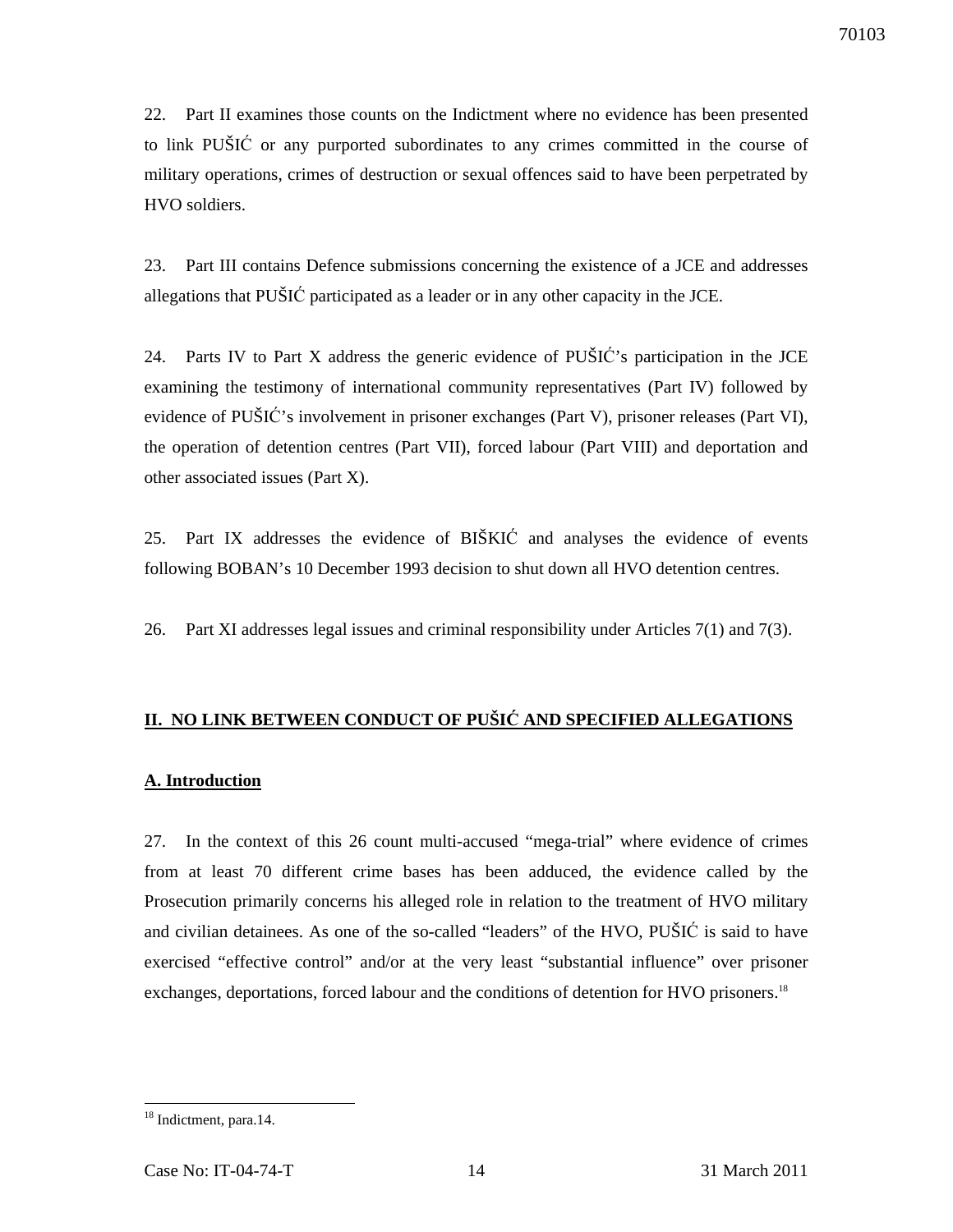28. It is submitted that there is no link between the conduct of PUŠIĆ and any of the crimes committed in the course of military operations, crimes of destruction or sexual offences said to have been perpetrated by HVO soldiers.<sup>19</sup> PUŠIĆ's potential criminal liability for these crimes rests on the application of the extended JCE doctrine, where these crimes are said to have occurred as natural and foreseeable consequences arising from the execution of the common plan. The purpose of this section of the Final Brief is to identify those allegations where there is no link between the conduct of PUŠIĆ and the crimes alleged. Allegations of commission through participation in an extended JCE generally are dealt with in Section III of this Brief.

29. PUŠIĆ's alleged involvement in any of the remaining counts on the Indictment is considered in Sections III to XI of this Brief.

#### **B. Exclusion Clause**

30. Evidently, the Prosecution uncovered no evidence to connect PUŠIĆ to the commission of crimes in the Gornji Vakuf municipality in January 1993 and Prozor municipality in October 1992<sup>20</sup> hence the decision to include a clause ("Exclusion Clause") excluding PUSIC from any criminal liability for these crimes.

## **C. No Link Between Conduct of PUŠI**Ć **and Allegations Cited**

# 1. No Link Between the Conduct of PUŠIĆ And Crimes Alleged in Counts 4, 5, 19 to 26 inclusive

31. In respect of Count 4, 5, 19 and counts 19 to 26 (inclusive) of the Indictment it is submitted that the Prosecution have not established any connection between PUŠIĆ and the perpetrators of these crimes or adduced any evidence that PUŠIĆ participated in, ordered, authorised, instigated, condoned or otherwise aided and abetted any of these crimes.

<sup>&</sup>lt;sup>19</sup> OTP 98*bis*, T. 27148-9, "that the role and the contribution of Mr. Pusic to this criminal -- joint criminal enterprise and the crimes that he did personally commit in furtherance of it *related not to destruction, military operations, and rapes committed by individual soldiers.* Pusic's role related to the prisoners and the civilians, using them for forced labour and the procedures and the practices that he employed to ultimately bring about their departure from HVO territory in the so-called Herceg-Bosna." [emphasis added]

<sup>&</sup>lt;sup>20</sup> Indictment para. 230.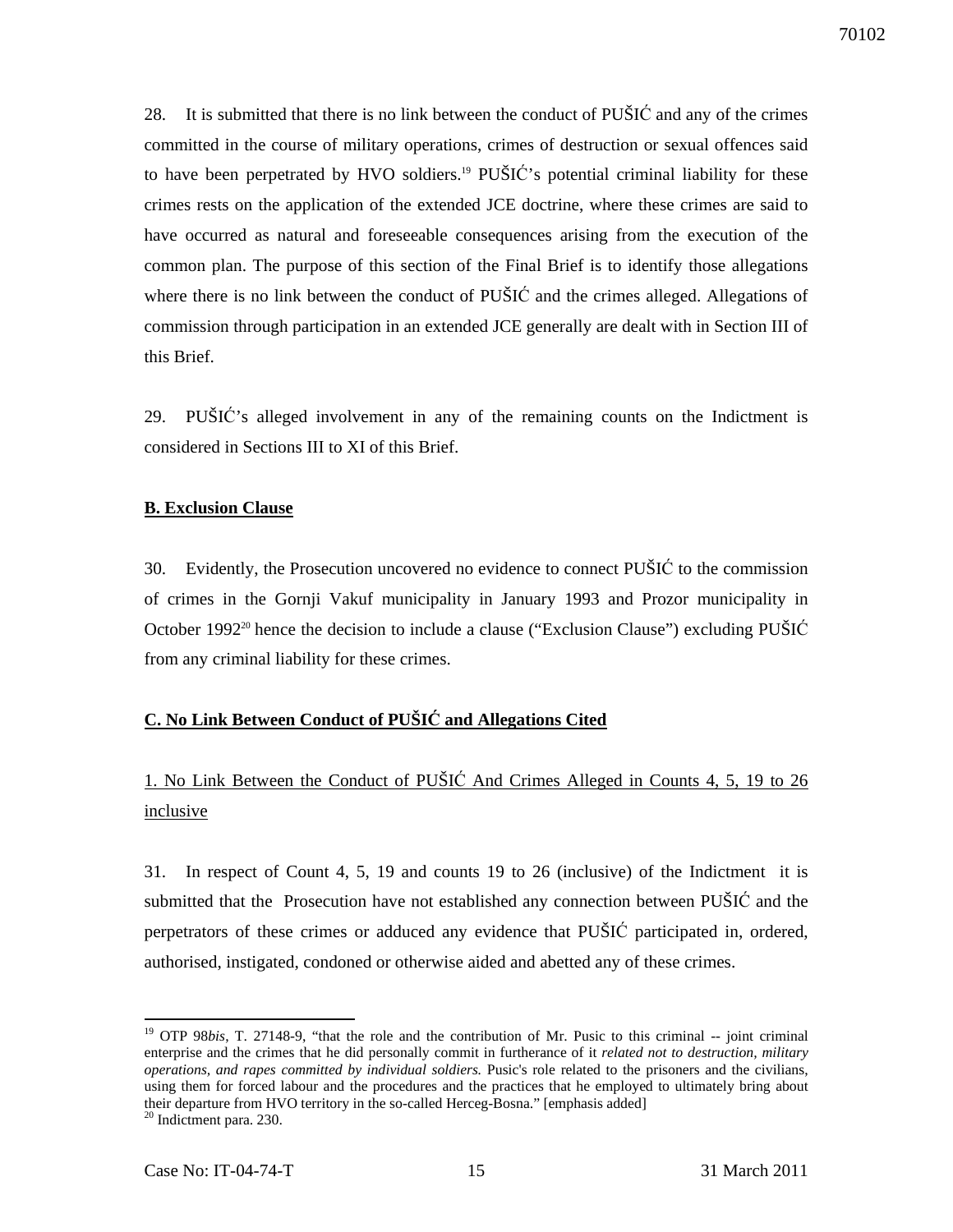2. No Link Between the Conduct of PUŠIĆ And Crimes Alleged in Counts 1, 2, 3, 12, 13, 14, 15, 16 and 17

32. In respect of each of the allegations specified below it is submitted that the Prosecution have not established any connection between PUŠIĆ and the perpetrators of these crimes or adduced any evidence that PUŠIĆ participated in, ordered, authorised, instigated, condoned or otherwise aided and abetted any of these crimes.

#### *i.Count 1: Persecutions.*

33. Prozor,<sup>21</sup> Gornji Vakuf,<sup>22</sup> Sovići and Doljani,<sup>23</sup> Stolac,<sup>24</sup> Čapljina<sup>25</sup> and Vareš.<sup>26</sup>

#### *ii. Counts 2 and 3: Murder and Wilful Killing*

34. Prozor, Gornji Vakuf,<sup>27</sup> Sovići and Dojani,<sup>28</sup> Stolac,<sup>29</sup> Čapljina<sup>30</sup> and Vareš.<sup>31</sup>

*iii.Counts 12, 13 and 14: Inhumane Acts, Inhumane Treatment and Cruel Treatment (Conditions of Confinement)*

35. Prozor $^{32}$  and Sovići and Doljani. $^{33}$ 

## *iv.Counts 15 16 and 17: Inhumane Acts, Inhuman Treatment and Cruel Treatment*

36. Prozor,  $34$  Stolac,  $35$  Čapljina<sup>36</sup> and Vareš.<sup>37</sup>

 $\overline{a}$ 

<sup>28</sup> Indictment paras. 77 and 80.

<sup>&</sup>lt;sup>21</sup> Indictment paras. 44, 50, 51, 53, 56, 57, 58.

 $22$  Indictment paras. 61, 62-63.

<sup>23</sup> Indictment paras. 73-6, 82-6.

<sup>24</sup> Indictment paras. 154-6, 158, 159, 160-66, 167, 170

<sup>25</sup> Indictment paras. 172-3, 176-181.

<sup>&</sup>lt;sup>26</sup> Indictment para. 211.

<sup>&</sup>lt;sup>27</sup> Indictment para. 66.

 $^{29}$  Indictment paras. 161 and 169.

<sup>&</sup>lt;sup>30</sup> Indictment paras. 176-7.

<sup>&</sup>lt;sup>31</sup> Indictment para. 211.

<sup>32</sup> Indictment para. 57.

<sup>&</sup>lt;sup>33</sup> Indictment paras. 71 and 79.

<sup>34</sup> Indictment paras. 51. 53, 56-8.

<sup>&</sup>lt;sup>35</sup> Indictment paras. 161-7.

<sup>36</sup> Indictment paras. 176-7.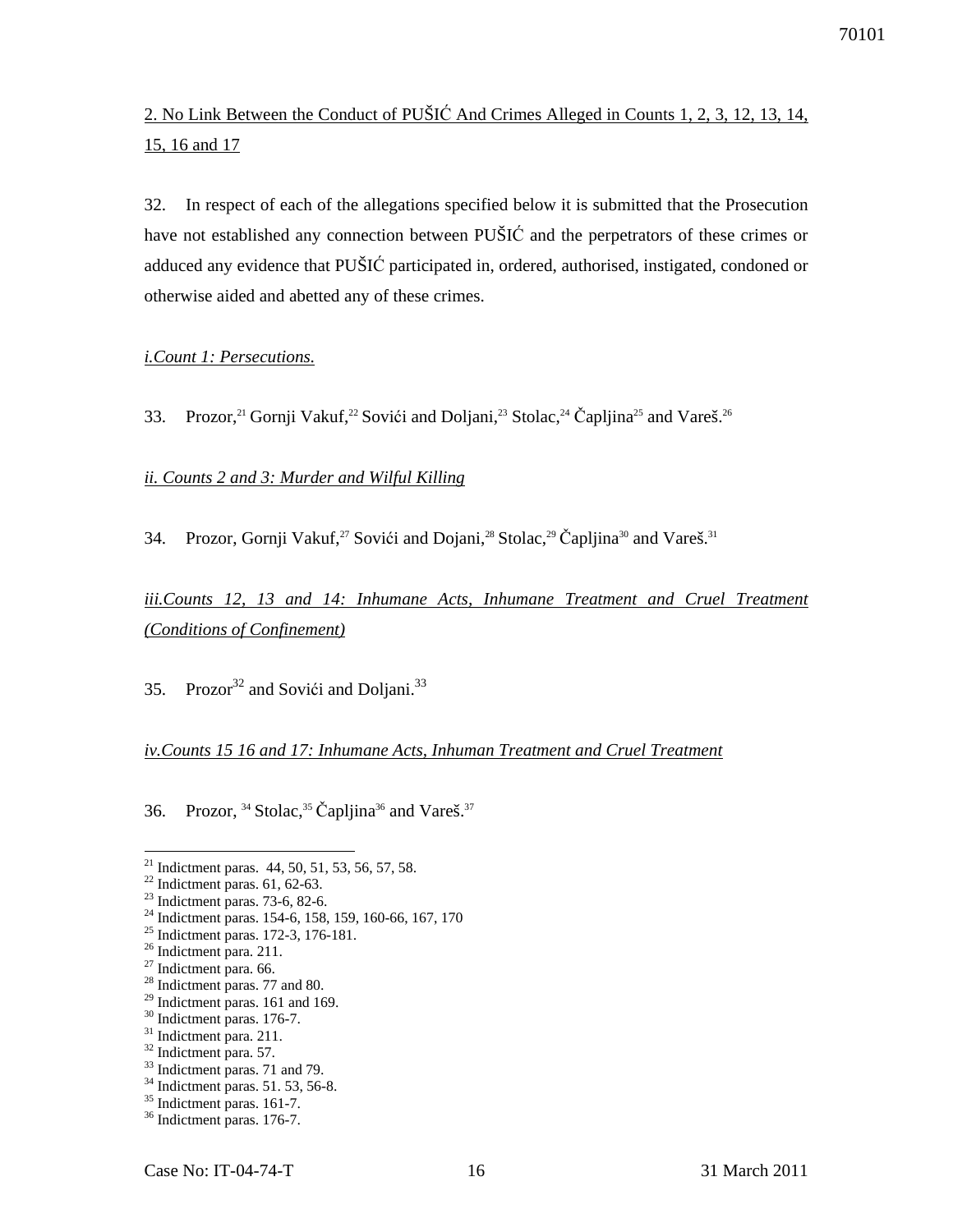## **III JOINT CRIMINAL ENTERPRISE**

## **A.Introduction**

- 37. To establish the existence of a JCE, the Prosecution must prove the following:
- a. a plurality of persons,
- b. the existence of a common purpose that amounts to or involves the commission of crime and the
- c. participation of the Accused in the common purpose.<sup>38</sup>

38. If the Prosecution cannot bring direct evidence to prove the legal requirements of the JCE, any inferences drawn must be the only reasonable inferences available on the evidence.<sup>39</sup>

39. The common plan advanced by the Prosecution alleges that:

From on or before 18 November 1991 to about April 1994 and thereafter, various persons established and participated in a joint criminal enterprise to politically and militarily subjugate, permanently remove and ethnically cleanse Bosnian Muslims and other non-Croats who lived in areas on the territory of the Republic of Bosnia and Herzegovina which were claimed to be part of the Croatian Community (and later Republic) of Herceg-Bosna, and to join these areas as part of a Greater Croatia.<sup>40</sup>

40. Based on the evidence presented at trial the Defence submits the Prosecution have failed to prove beyond reasonable doubt (i) the existence of the JCE, (ii) even if, *ex hypothesi*, a JCE has been established, that PUŠIĆ was a member of the JCE and/or (iii) that he participated in the common plan or (iv) was aware of its existence.

 $37$  Indictment paras. 207, 209 and 211.

<sup>38</sup> *Prosecutor v Br*đ*anin*, Appeal Judgement, Case No: IT-99-36-A, 03 April 2007, (Brđanin AJ) paras 364 and 427.

<sup>&</sup>lt;sup>39</sup> Delalić AJ, para.458.

 $40$  Indictment para. 15.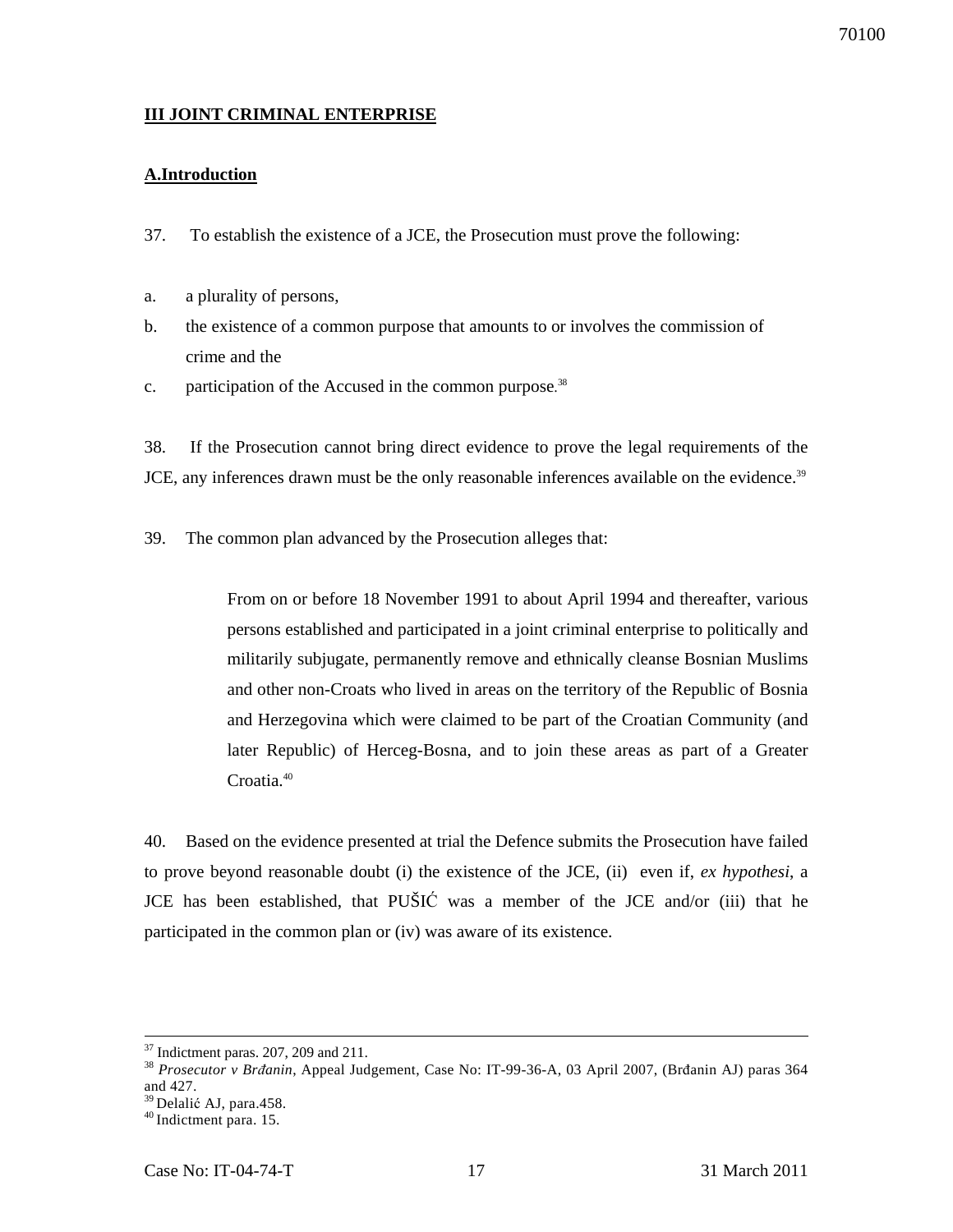#### **B. JCE Did Not Exist**

41. The summary of the ambit of the  $JCE<sup>41</sup>$  contained in the Indictment does not clearly explain how the Prosecution intend to prove the common plan arose and how they intend to prove that the accused became party to it or members of it. One inference that could be reasonably drawn from this is that the Prosecution wishes to be able to "mould its case in a substantial way during the trial, according to how its evidence actually turns out" $42$ 

42. In particular, at no point in the Indictment do the Prosecution specify whether the common plan is express or whether it is to be inferred from the actions of the accused.

#### 1. Direct Evidence of JCE

43. It is submitted that no direct or positive evidence has been adduced of an express agreement between the Accused and the other alleged members of the JCE to bring about the twin objectives of the JCE; namely the (i) ethnic cleansing of the parts of BiH claimed by the HVO of Muslims and non-Croats and (ii) the annexation of those areas to the Republic of Croatia to create a Greater Croatia.

### 2. Indirect Evidence of JCE

44. In the absence of any evidence of an express agreement to carry out the crimes on the Indictment the Prosecution can only invite the Chamber to infer the existence of such a plan from the circumstantial evidence.<sup>43</sup>

45. The inference that the Prosecution asks the Chamber to draw is based on a highly subjective, selective and myopic interpretation of the totality of the evidence encompassing hundreds of crimes over a period of more than three years across a vast territorial expanse.

 $41$ Indictment paras. 15 to 17.

<sup>&</sup>lt;sup>42</sup> This was the reasoning of the Trial Chamber in *Prosecutor v. Brđanin and Talić*, Case No: IT-99-36-PT, when considering the Prosecution's refusal to provide full details of its case in the Decision on Form of Further Amended Indictment and Prosecution Application to Amend, dated 26 June 2001. paras. 8-11,

<sup>&</sup>lt;sup>43</sup> Prosecutor v. Tadić, Appeal Judgement, Case No: IT-94-1-A, 15 July 1999 (Tadić AJ), para. 227. subsection (ii).Tribunal jurisprudence recognises that: "there is no necessity for this plan, design or purpose to have been previously arranged or formulated. A common plan or purpose may materialise extemporaneously and be inferred from the fact that a plurality of persons *acts in unison* to put into effect a joint criminal enterprise." [emphasis added]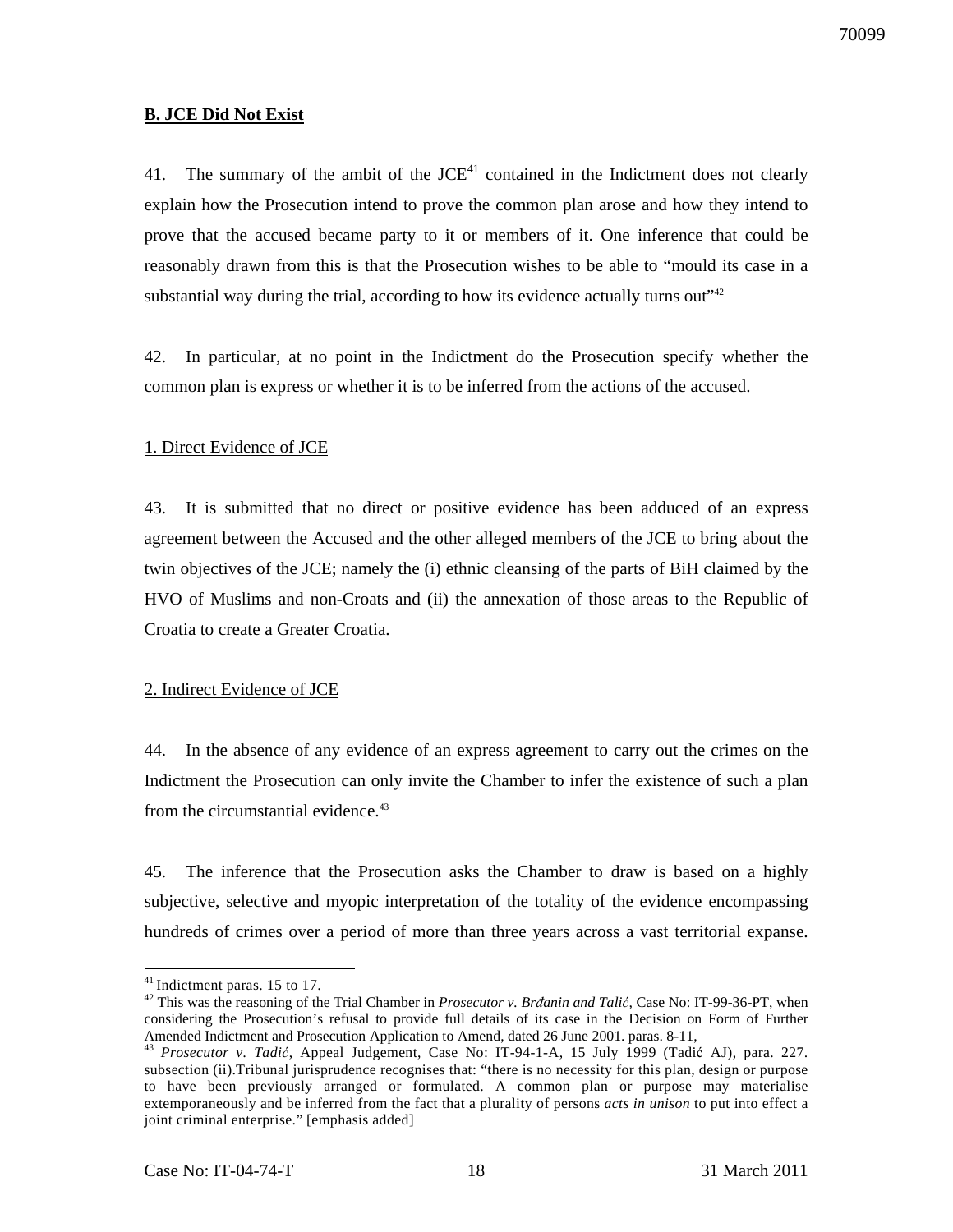The Prosecution claim that the *only* reasonable inference available to a trier of fact from this evidence is that the crimes enumerated on the Indictment were the product of a massive top down JCE<sup>44</sup> instigated by Franjo TUĐMAN and with the backing and full support of the Republic of Croatia incorporating all members, known and unknown, of the HVO HZ HB apparatus. Working together, as a "seamless"<sup>45</sup> unit, all the actors in this drama shared the same goals and objectives at all times i.e. the expulsion of all Muslims and non-Croats.

46. There is a considerable body of historical evidence presented during the course of this trial that contradicts the Prosecution's thesis. It is not the intention of the PUŠIĆ Defence or the purpose of this brief to prepare a detailed analysis of this material which would entail a lengthy historical treatise on the possible myriad interpretations of the reasons for the Croat – Muslim conflict.<sup>46</sup>

47. In the ultimate analysis, the Prosecution's case theory is simplistic and inappropriate because it views the HVO apparatus as an instrument in the hands of the leaders of the JCE that is manipulated to achieve the goals of the common plan. While this thesis may have some appeal to conspiracy theorists, the Prosecution face an impossible task in proving this to be true to the required legal standard. Given the preponderance of evidence to the contrary

 $\overline{a}$ <sup>44</sup>OTP 98bis, T. 27026.

 $45$  Ibid.

<sup>&</sup>lt;sup>46</sup> The assumption underlying the Prosecution's thesis is that the HVO HZ H-B was a criminal organisation dedicated to achieving the goals of the JCE from the moment it was conceived in late 1991 by Franjo Tuđman. The Defence contend that this theory is not supported by the evidence and identify three important considerations in this respect: (A) The Prosecution's thesis does not take account of the complex political, social and economic environment which existed in late 1991-2. The SFRY ("Socialist Federal Republic of Yugoslavia") was in a process of dissolution raising difficult questions of international law as to how and whether any new successor states should be recognised. The Badinter Commission Opinions illustrated this problem (4D00540). (B) Furthermore, the Prosecution's case theory conflicts with evidence demonstrating that Croat representatives and the HZHB fully engaged with the SRBiH's application for state recognition in the period before 1992 and in the referendum ordered by the Badinter Commission. This referendum was a precondition for the international recognition of SRB-H in light of the opposition of Serbian members of the Presidency. (1D00394). This evidence suggests that the HVO HZ H-B came into existence not as a consequence of a criminal plan but as a defensive reaction to Serb military aggression. Support for the HVO HZ H-B crystallised when Croat representatives realised that (i) the Serbs were implacably opposed to the existence of the SRB-H and (ii) the institutions of the SRB-H were not able to effectively protect the population. (C) Finally, the laws of the Federation of B-H do not retrospectively characterise the HVO HZ H-B as an illegal and criminal enterprise as is implicit from *inter alia* (i) the Law on the Armed Forces of the Federation of B-H adopted in August 1996 which defines the composition of the armed forces of B-H to include former HVO military units (4D00826): (ii) the Law on the rights of defenders and members of their families adopted in June 2004, which includes and explicitly refers to HVO members "who participated in the defence of Bosnia and Herzegovina (the beginning of the aggression against the municipality of Ravno) between 18 September 1991 and 23 December 1996" (2D00628) and (iii) the Law on the recognition of official documents in the territory of the Federation of Bosnia and Herzegovina adopted in January 1998, which gives legal status to official documents issued by between 6 April 1992 and 14 October 1997 by the HZ H-B/HR H-B. (6D00014) *See,* also Defence Pre-trial Brief of Berislav Pusic Pursuant to Rule 65*ter*(F), dated 15 February 2006.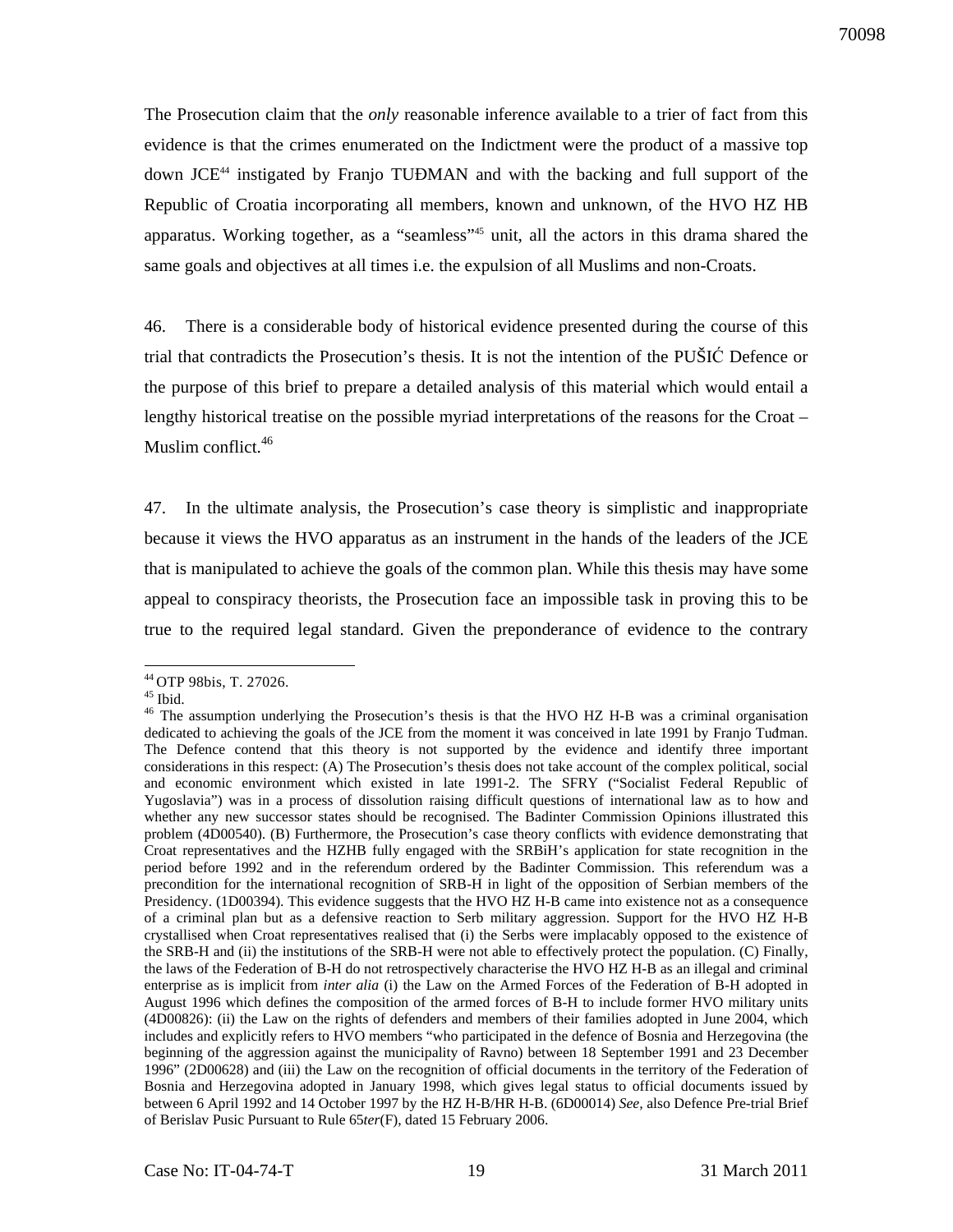demonstrating that the actions of the HVO were motivated by neccessity and short term expedience, the inferences the Prosecution seek to draw are too broad and sweeping to be proved beyond reasonable doubt in the absence of any evidence of an express agreement between the Accused.<sup>47</sup>

48. JCE liability is a mode of liability that applies to specific crimes. However, the Prosecution's application of JCE liability transforms a legal theory of individual criminal liability into a vehicle for an exercise in historical revisionism. This cannot be permitted.

#### **C. Membership and Contribution to the JCE**

49. JCE theory applies to large-scale cases as well as small-scale cases.<sup>48</sup> The present case obviously falls into the former category as the Prosecution have defined the JCE in extraordinarily broad terms in all respects including the following: (i) territorial scope, (ii) time frame, (iii) variety of crimes, (iv) membership and (v) objectives.

50. The decision to frame the Indictment in this manner was calculated to maximise the Prosecution's chances of conviction as it follows that the broader the canvas upon which the JCE is alleged, the more likely it is that evidence can be adduced of an individual making some contribution to its ultimate purpose. However, it has been recognized that the overly broad application of JCE theory can lead to injustice by bringing low-level participants (who should not incur JCE liability) within the scope of the JCE.

51. In order to address this possibility the Appeals Chamber has held that JCE theory is not "an open-ended concept that permits convictions based on guilt by association."<sup>49</sup> Tribunal jurisprudence holds that to prove participation in a JCE the Prosecution must prove that the Accused did "far more than merely associate with criminal persons."<sup>50</sup>

<sup>&</sup>lt;sup>47</sup> In Blaškić the Appeals Chamber considered the Accused's individual criminal responsibility under Article 7(1) for ordering crimes in Lončari and Očehnići. The Appeals Chamber found that the assertions made by the Prosecution were "too broad and sweeping" to draw an adverse inference from in the absence of an express agreement between the accused as they were based on facts that were inconsistent with the case advanced by the Prosecution. *Prosecutor v. Blaški*ć*,* Appeal Judgement, Case No: IT-95-14-A, 29 July 2004. (Blaškić AJ), paras.518-9, 521-3.

<sup>&</sup>lt;sup>48</sup> Brđanin AJ, para. 428.

 $49$  Ibid.

 $50$  Brđanin AJ, para. 422.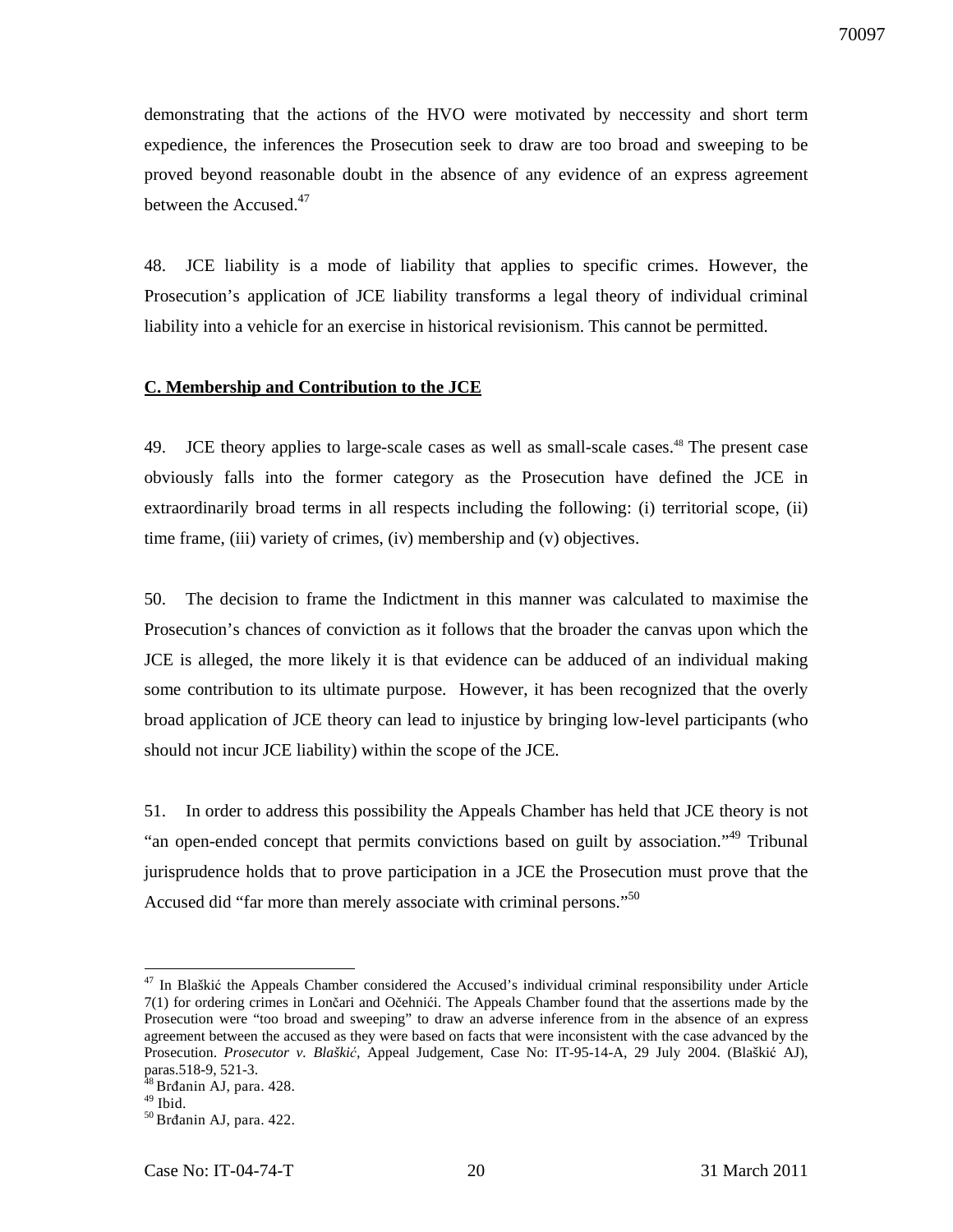52. Furthermore, the participation or contribution of an accused to the common criminal purpose should at least be a significant contribution to "the crimes for which the accused is to be found responsible."<sup>51</sup> as "not every type of conduct would amount to a significant enough contribution to the crime for this to create criminal liability."<sup>52</sup>

53. The requirement for an Accused to make a significant contribution to the JCE is not satisfied in the case of PUŠIĆ. Nor has the allegation that PUŠIĆ participated in the JCE as a "leader"<sup>53</sup> been proved beyond reasonable doubt. An exhaustive consideration of the facts relied on by the Prosecution is set out below and in Sections IV to X of this Brief.

#### **D. Improper Application of JCE Liability**

#### 1. Exclusion Clause

54. As one of the leaders of the JCE, the Prosecution allege that PUŠIĆ is criminally responsible for all crimes committed in furtherance of the common criminal plan or JCE. As stated by the Appeals Chamber in Brdjanin:

> liability for participation in a criminal plan is as wide as the plan itself, even if the plan amounts to a nationwide government organised system of cruelty and injustice.<sup>54</sup>

55. At para. 230. of the Indictment it is stipulated that PUŠIĆ is excluded for any liability for crimes committed in Prozor Municipality in October 1992 and in Gornji Vakuf Municipality in January 1993.<sup>55</sup> The Prosecution's decision to exclude PUŠIĆ from liability for certain crimes designed to achieve the forced transfer and ethnic cleansing of Bosnian

<sup>&</sup>lt;sup>51</sup> Brđanin AJ, para. 430.

<sup>52</sup> Brđanin AJ, para. 427.

<sup>&</sup>lt;sup>53</sup>Indictment Para.17. OTP Opening T.888. "Each of the accused charged in this indictment plainly fits the standard of a senior responsible person. Each of them was a senior political or military actor in the Croatian Community of Herceg-Bosna and the HVO. The evidence will show that each of them played a key and essential role or roles in or concerning the commission of the crimes charged in the indictment. OTP Opening T.905. "These men were among the most powerful men in the whole Herceg-Bosna project. They had power, plenty of power."

<sup>54</sup> Brđanin AJ, para. 423.

<sup>&</sup>lt;sup>55</sup> Indictment, para. 230.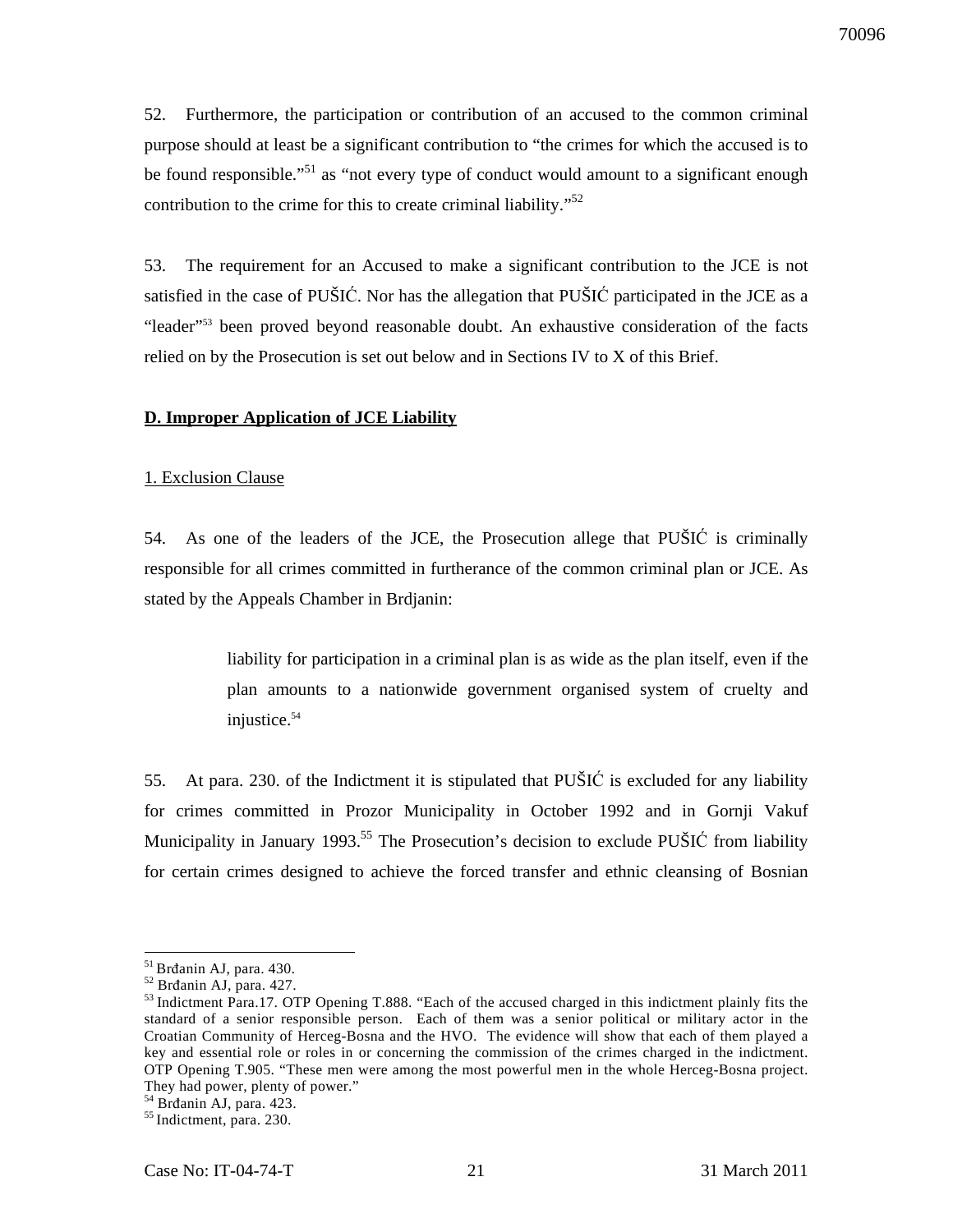Muslims cannot be reconciled with the notion that he took part in or was a leader of a JCE designed to achieve the same goal.

56. The presence of the exclusion clause in the Indictment therefore indicates that the Prosecution have (i) misunderstood the essential elements of JCE liability and (ii) consequently failed to correctly apply the law in deciding to charge PUŠIĆ pursuant to this mode of liability.

### *i. The Crimes Cited in the Exclusion Clause Are "Original" Crimes*

57. The Prosecution have defined the goals or objectives of the JCE as the HVO's intention to remove Bosnian Muslims and non-Croats from the Herceg-Bosna so as to facilitate the creation of a Croat dominated state. This deliberate policy of ethnic cleansing on the part of the HVO therefore lies at the heart of the Prosecution's JCE case theory.

58. There can be no dispute that the crimes cited in the exclusion clause fall within the scope of the JCE. These crimes include allegations that Bosnian Muslims were expelled from their homes by HVO forces in Prozor in October 1992 so as to make Prozor town "ethnically pure."<sup>56</sup> Muslims detained by HVO forced in Gornji Vakuf in January 1993 were told to leave and go to live in the Army of BiH ("ABiH") controlled areas<sup>57</sup> and the HVO actions resulted in hundreds of Muslim civilians leaving the area.<sup>58</sup> Therefore, these crimes are properly regarded as "original"<sup>59</sup> rather than "extended" crimes as they are directed at the core purpose of the JCE i.e. the ethnic cleansing and displacement of the Bosnian Muslim population.

#### *ii. Submissions - JCE I and II*

59. JCE category I and category II liability requires that the Accused share a common criminal intent before they can be found criminally responsible for all crimes that fall within

<sup>&</sup>lt;sup>56</sup> Indictment, para.49. Pre-trial Brief, para.30,"There are accounts of ethnic cleansing being carried out by Croat forces in the area of Prozor towards the end of 1992. Clashes between Muslim and Croat forces resulted in as many as 3,000 Muslims fleeing into the mountains in October 1992."<br>
<sup>57</sup> Indictment asses Co. 151

Indictment, para.69 and 71.

<sup>&</sup>lt;sup>58</sup> OTP Pre-trial Brief, para.67.

<sup>59</sup> *Prosecutor v. Krajišnik*, Appeals Chamber Judgement, Case No: IT-00-39-A, 17 March 2009 (Krajišnik AJ), para. 16, 166 and 1770.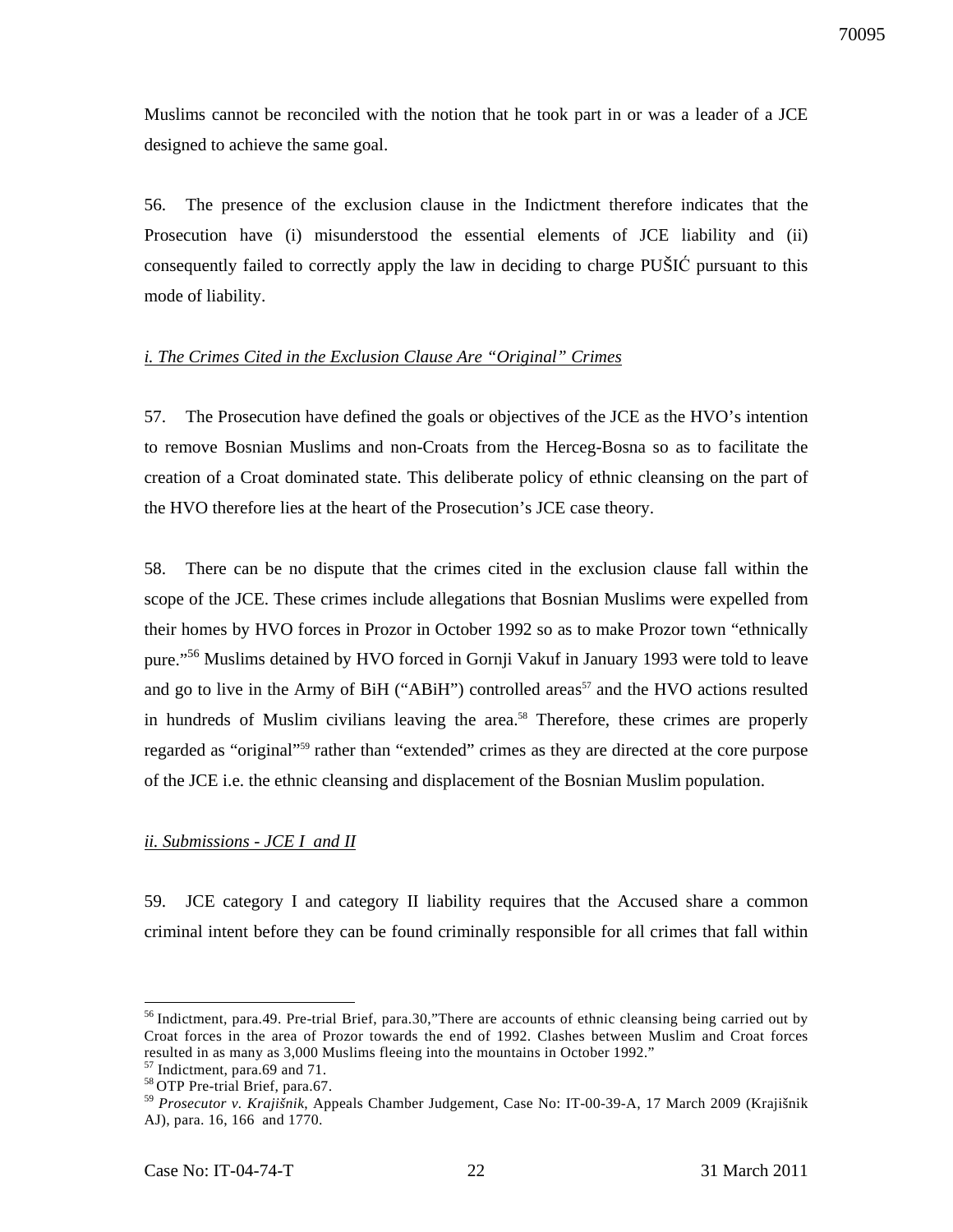the common design. On this basis the Accused may be deemed liable for all the crimes arising from the execution and realisation of the common design.

60. In this context, whilst on the one hand maintaining that PUŠIĆ was party to and indeed a leader of the common plan, the Prosecution have decided, on the other hand, to exclude PUŠIĆ from liability for certain crimes on the Indictment that clearly fall within the scope of the common plan.

61. The two propositions are mutually exclusive. As an architect of the common plan PUŠIĆ must be liable for all crimes committed with the intention of furthering its objectives. If PUŠIĆ is not liable for certain "original" crimes at the heart of the JCE, the proposition that he is also an architect of or member of the common plan or common design is absurd and cannot be sustained. This dichotomy is a clear indication that JCE theory is an improper vehicle of liability by which to frame the alleged acts and conduct of PUŠIĆ.

## *iii. Submissions - JCE III*

62. In *Kvo*č*ka* the Appeals Chamber held that in the course of a systemic form of extended JCE, with many participants performing distinct roles, an Accused would not be necessarily responsible for *all* the crimes committed beyond the common design. The Appeals Chamber justified this decision on the grounds that:

> what is natural and foreseeable to one person participating in a whole JCE, might not be natural and foreseeable to another, depending on the information available to them. $^{60}$

63. Any attempt to advance the argument that the crimes that feature in the exclusion clause may not have appeared as natural and foreseeable consequences of participation in the JCE to PUŠIĆ must fail. The crimes that feature in the exclusion clause are original crimes compliant with the key objectives of the JCE, rather than offences that arise extemporaneously and are beyond the common design.

 $\overline{a}$ <sup>60</sup> Kvočka AJ, para.86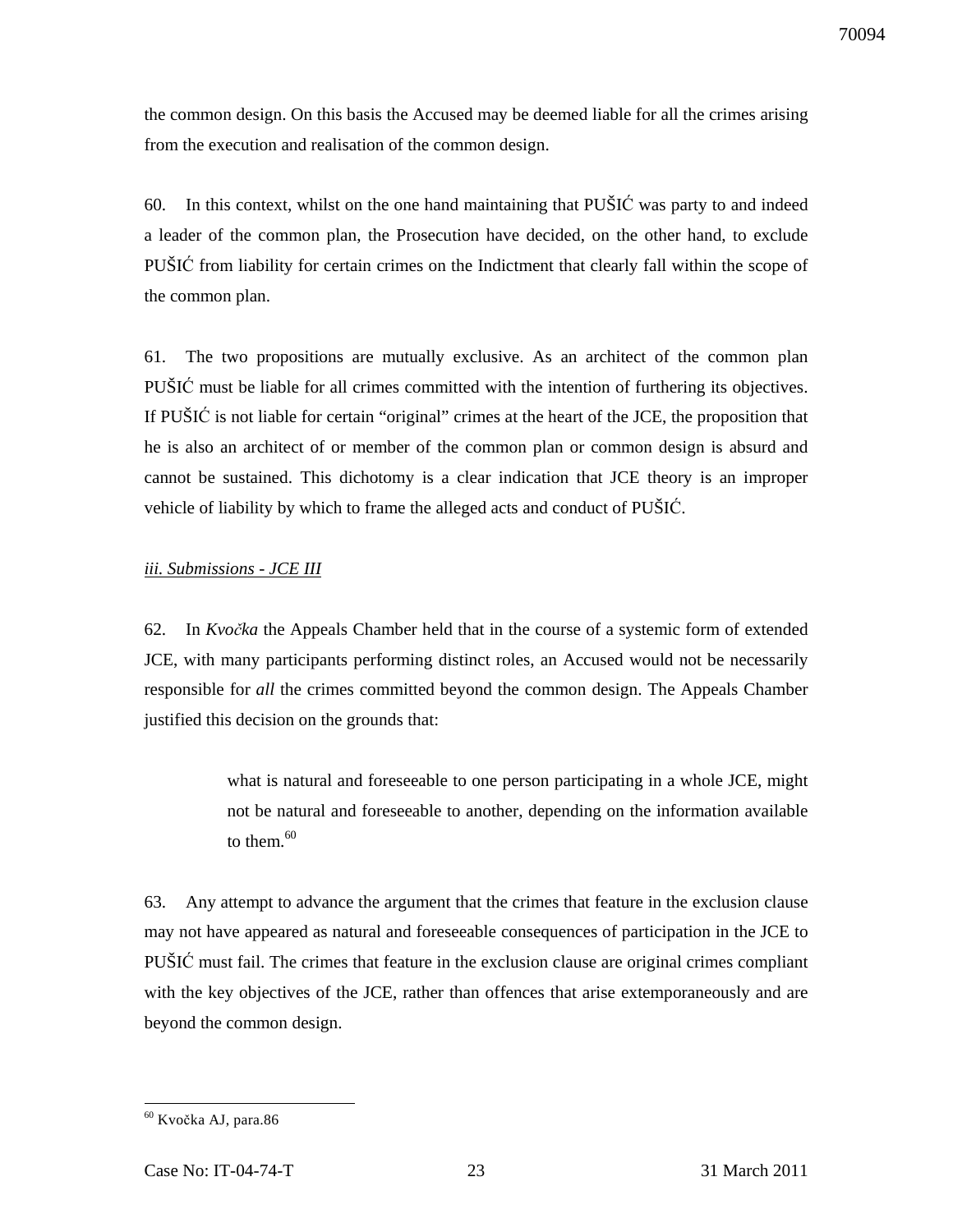#### 2. Second Variant or Systemic JCE

64. A review of the relevant case law reveals that the second category of JCE is normally applied in cases where concentration camps and comparable systems have been operated and crimes committed by military or administrative units.<sup>61</sup> This category of JCE is an illustration of how JCE category 1 may be engaged in a particular case. In order to establish liability under this second category ("JCE category 2") the Prosecution must prove the existence of a system of repression and the active participation of the Accused therein.<sup>62</sup>

65. Allegations of detainee abuses at HVO detention camps do feature in the Indictment and are incorporated in the particulars of the common plan, but the common plan, as pleaded by the Prosecution, encompasses a wider range of crimes than the system of repression that is normally regarded as the foundation of the second variant of  $JCE<sup>63</sup>$ . The Defence have no choice but to address this allegation of JCE participation but nevertheless submit that the Prosecution have applied the second variant of JCE liability to a case that is founded on the existence of a common plan of far broader scope than that envisaged by the Tadić Appeals Chamber in their discussion of JCE category 2 liability.<sup>64</sup> The real question in this trial is how (and if) category 1 or category 3 JCE applies to these particular facts.

 $64$  Tadić, AJ, para.196.

 $\overline{a}$ <sup>61</sup> *Prosecutor v. Haradinaj et al.* Trial Chamber Judgement, Case No: IT-04-84-T, 03 April 2008. (Haradinaj TJ) para.136. Kvočka AJ, para. 82. His Honour Judge Hunt questioned whether the "Appeals Chamber in the Tadić Conviction Judgement demonstrated a sufficiently firm basis" for the recognition of systematic JCE liability based on their analysis of a number of cases where the organisations in charge of the concentration camps were declared to be criminal organisations by the Nuremberg Tribunal so that participation of the accused in the JCE could be inferred from their membership of that organisation. *Prosecutor v. Milutinovi*ć *et al,* Case No:IT-99-37-AR72, Judge Hunt's dissenting opinion, Appeals Chamber Decision on Dragoljub Ojdanić's Motion Challenging Jurisdiction – *Joint Criminal Enterprise,*  dated 21 May 2003. para. 30.

 $62$  Kvočka AJ, para.190. There are conflicting authorities in the Tribunal's case law as to whether in cases alleging a systematic JCE there are additional requirements for (i) the Accused's participation in the operation of the camp to be significant or (ii) for the Accused to make substantial contribution to the overall operation of the camp if they can be deemed an "opportunistic visitor." For the former proposition see *Prosecutor v. Kvo*č*ka et,* Trial Judgement, Case No:IT-98-30/1-T, 02 November 2001 (Kvočka TJ), para. 309. and *Prosecutor v. Simi*ć *et al. Trial Chamber, Case No: IT-95-9-T, 17 October 2003, (Simi*ć *TJ),* para. 28. In the latter case see Kvočka AJ, para. 599. and Krajišnik AJ, para.675-7.

<sup>63</sup> In *Kvo*č*ka* the JCE was limited to "persecute(ing) and subjugat(ing) non Serb detainees" within a particular camp, Kvočka TJ, para.320.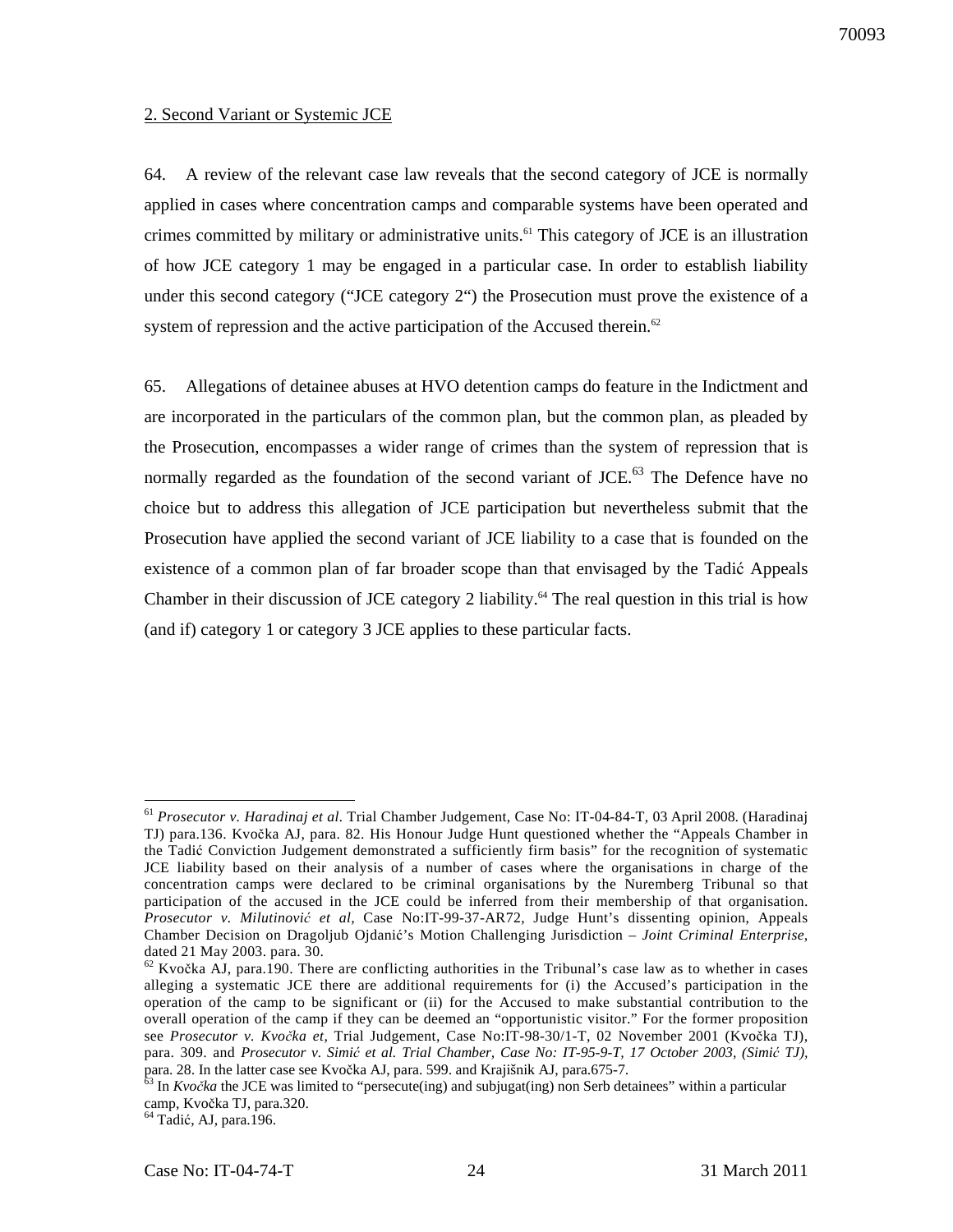### **E. Genesis of the JCE**

66. Remarkably, PUŠIĆ's name is conspicuously absent from the Prosecution's narrative account of the genesis of the JCE. There is no reference to PUŠIĆ in any of the key milestones in the history of the JCE highlighted in the Indictment, Pre-trial brief, Prosecution Opening or Rule 98*bis* submissions. For example, no evidence has been adduced that PUŠIĆ was aware of, or aligned himself at any time with the objectives of the JCE as articulated by TUĐMAN in 17 December 1991 $^{65}$  or at any other time.<sup>66</sup> Nor has any evidence been presented to link PUŠIĆ to any of critical meetings in the formation of the HZ H-B and HR H-B highlighted by the Prosecution or any of the HVO military operations throughout the entire Indictment period.<sup>67</sup>

67. Consequently, there is a dearth of evidence connecting  $PU\breve{\mathrm{SIC}}$  to the creation and development of the JCE. The little we do know, on the basis of the facts presented by the Prosecution, of PUŠIĆ's whereabouts in 1992 suggests that PUŠIĆ was a policeman of unspecified rank and responsibility in the Military Police in Mostar.<sup>68</sup>

# 1. PUŠIĆ's Background

68. It follows that the Chamber has heard little if any evidence of PUŠIĆ's schooling, training, early employment history and family history. The Prosecution's failure to adduce any significant evidence of PUŠIĆ's background is compounded by the fact the Chamber has only been presented with the barest details of PUŠIĆ's history of service in the Military Police prior to the  $5<sup>th</sup>$  July 1993.

69. The paucity of material proving PUŠIĆ's political views and affiliations in 1991-4 and the preceding period indicates there is scant evidence to support the Prosecution's theory that PUŠIĆ was a member or indeed, leader, of the JCE.

<sup>&</sup>lt;sup>65</sup> Indictment, para.24.

<sup>&</sup>lt;sup>66</sup> OTP Pre-trial Brief, para.16.21-16.53.

 $67$  Ibid.

<sup>&</sup>lt;sup>68</sup> OTP Opening, T. 881-3, "A bit more background on Mr. Pusic: In 1992, he became an officer in the HVO military police in Mostar, held a command position in 1993."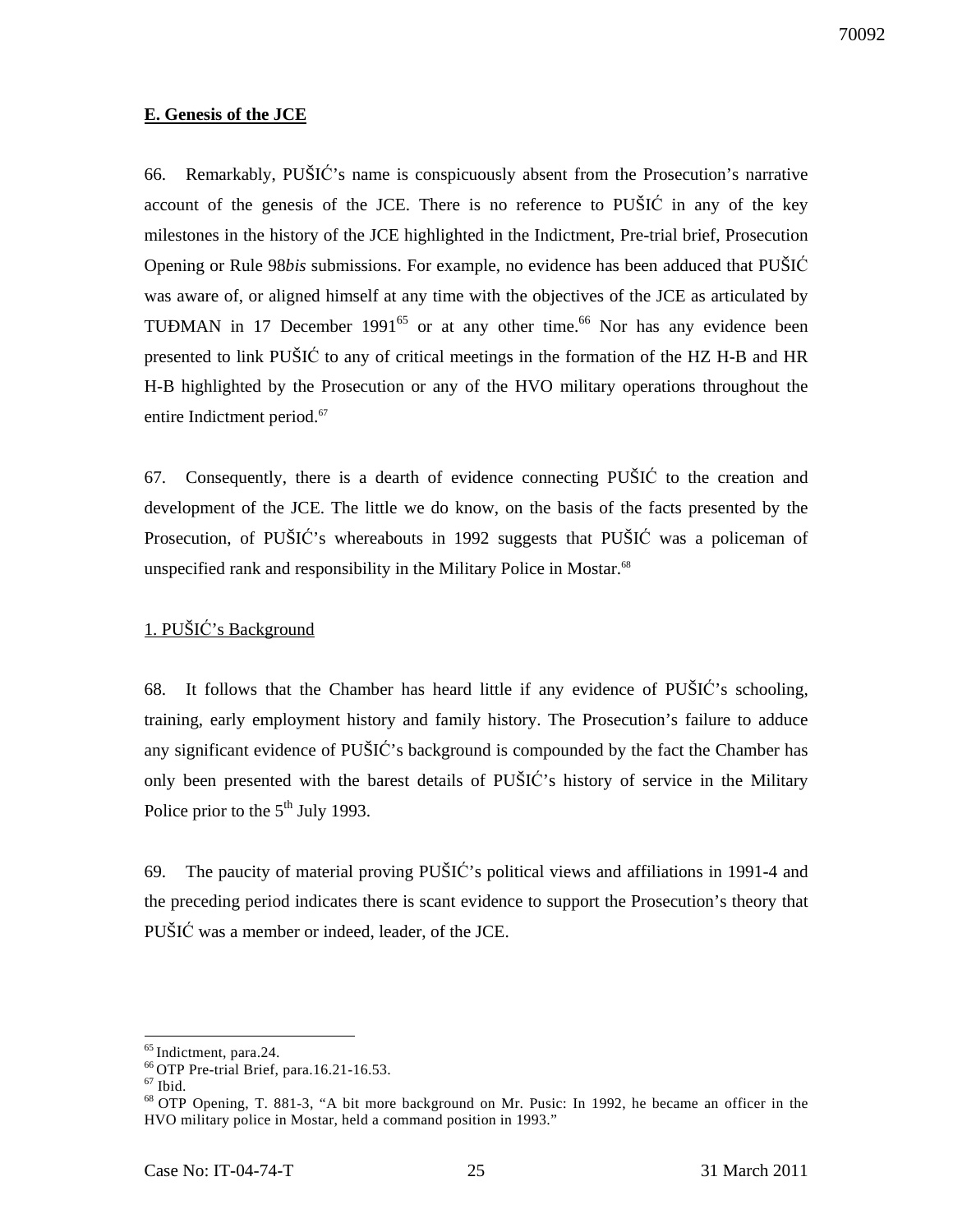## **F. Direct Evidence of JCE Membership**

70. The Prosecution have failed to show that PUŠIĆ had any contact with many of the key "leaders" of the JCE, including Franjo TUĐMAN, Gojko ŠUŠAK, Janko BOBETKO, Mate BOBAN, Dario KORDIĆ, Tihomir BLAŠKIĆ and Mladen NALETILIĆ. Furthermore, the two co-accused Slobodan PRALJAK and PETKOVIĆ who gave evidence during this trial made no meaningful reference to PUŠIĆ.

### **G. Leadership Participation**

71. This section addresses Prosecution claims that PUŠIĆ was one of the "leaders" of the HVO by examining PUŠIĆ's powers and functions in connection with:

- (i) PUŠIĆ's position in the HVO chain of command,
- (ii) PUŠIĆ's position vis-a-vis the HVO HZ H-B and-or HR H-B,
- (iii) PUŠIĆ's appointment as an Officer in the Military Police from 1992-3,
- (iv) PUŠIĆ's appointment as Head of the Service for Exchange from 5 July 1993 and
- (v) PUŠIĆ's appointment as President of the 6 August 1993 Commission.

72. Contrary to the allegations made by the Prosecution, the evidence discloses that PUŠIĆ had no *de jure* or *de facto* authority over any limb of the HVO civilian or military apparatus as a result of any of these appointments. The evidence connected to PUŠIĆ's alleged *de facto* authority in regard to prisoner releases, exchanges, forced labour, detention centres, deportations and other matters is examined addressed in Sections IV to X of the Brief.

73. One of the key characteristics of a leader is that he or she should possess some degree of unilateral decision making authority. However, many of the Prosecution's key witnesses including BIŠKIĆ and [REDACTED] and WITNESS DV testified that they believed PUŠIĆ had no such powers and could only act pursuant to the instructions of his superiors. Their testimony wholly contradicts Prosecution claims that PUŠIĆ could exercise effective control or substantial influence over any limb of the HVO military or civilian structure. The evidence of WITNESS DZ, WITNESS DV and BIŠKIĆ is considered in Parts IV and IX respectively.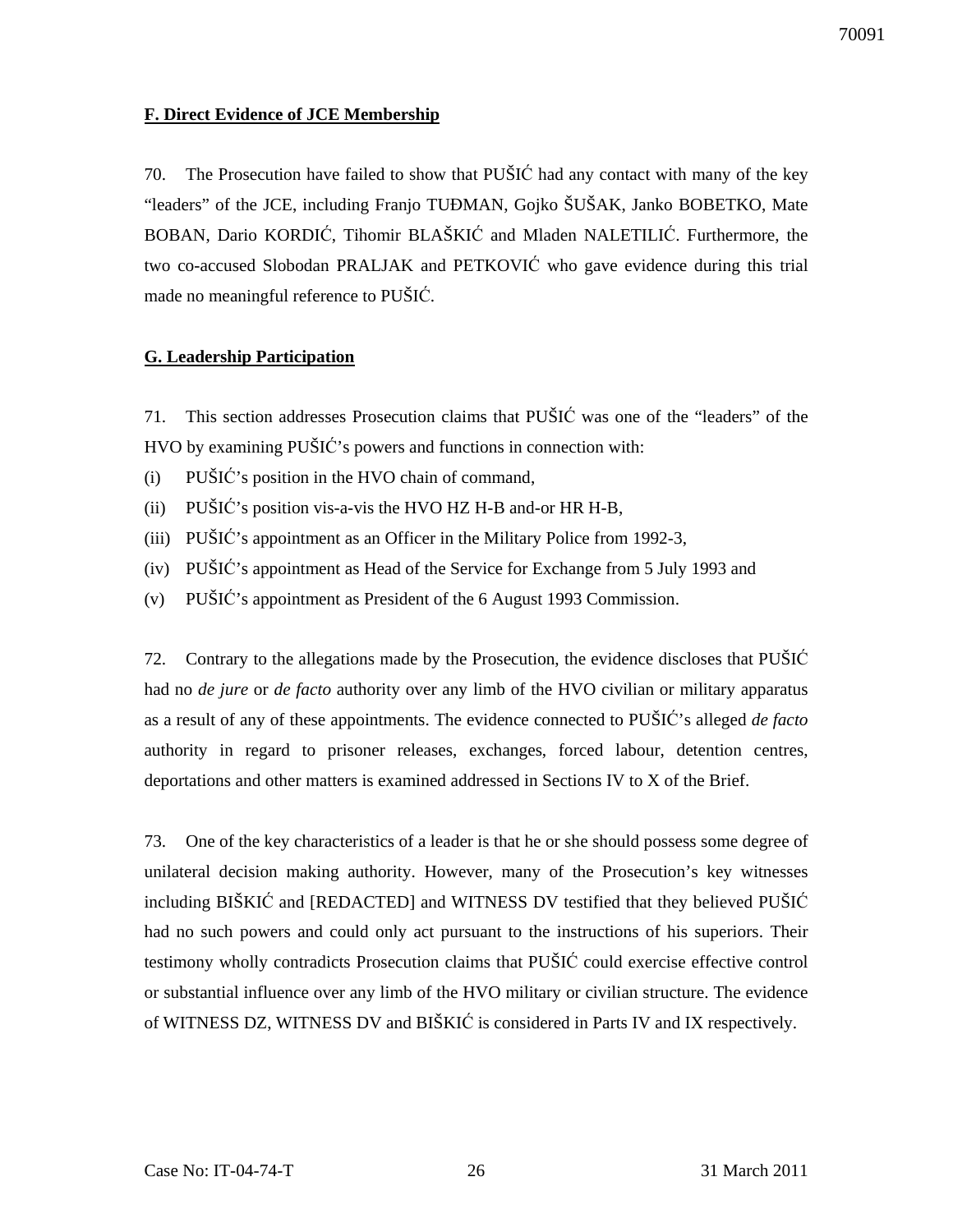### 1. HVO Chain of Command

74. One of the many inconsistencies in the Prosecution's case against PUŠIĆ stems from their abject failure to properly define PUŠIĆ's position in the HVO chain of command. As the Prosecution claim that PUŠIĆ is one of the leaders of the HVO, it is extraordinary that the evidence presented by the Prosecution setting out the HVO military and civilian of command does not clearly set out his position therein. Nor does this material further enlighten the Chamber as to the precise nature of PUŠIĆ's relationship with his alleged superiors.

75. Consequently, it is unclear from the evidence produced by the Prosecution how PUŠIĆ features in the hierarchy of the Military Police or Defence Department in respect of any of his appointments and how the chain of command operates in connection with his alleged superiors. In addition, the Prosecution have failed to specify who PUŠIĆ's subordinates were, an omission which further undermines the contention that PUŠIĆ was one of the leaders of the HVO.

## 2. HVO HZ HB

76. Contrary to the assertion that PUŠIĆ was an "instrumental high-level official" within the HVO HZ-HB administration, the evidence shows that PUŠIĆ never held the post of minister, deputy minister, department head or assistant department head within the HVO HZ-HB-HR H-B as confirmed by the Prosecution's expert witness TOMLJANOVICH.<sup>69</sup>

77. According to TOMLJANOVICH, PUŠIĆ only attended one meeting on the 21 September 1993 and there is no record of any contribution from PUŠIĆ in the minutes of that meeting. $^{70}$ 

## 3. Officer in the Military Police from 1992-3

## *i. Position Within the Military Police 1992-3*

 $\overline{a}$  $^{69}$  Tomljanovich T.6402-3. P09545, p.123 and 127 and Appendices B and C. References to PUŠIĆ occupying a ministerial post are factually incorrect. *See* Part IV. <sup>70</sup>Tomljanovich T.6403.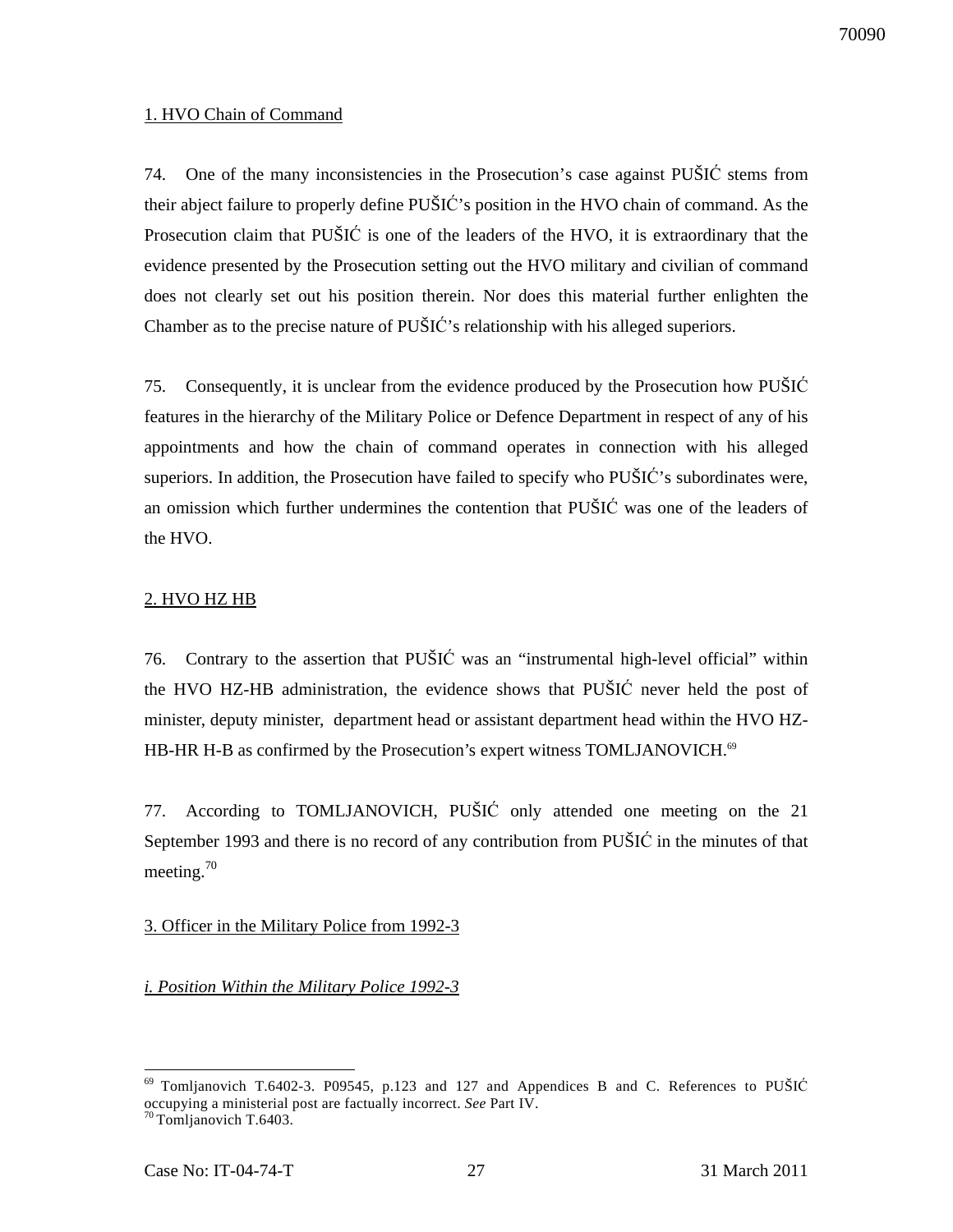78. In 1992 the Prosecution state that PUŠIĆ "became an officer in the HVO Military Police in Mostar, and held a *command position* in the Military Police in 1993.<sup>"71</sup> The Prosecution have failed to define the term "command position" or identify its relevance to the charges on the Indictment.<sup>72</sup>

79. Notwithstanding this, the evidence does not establish with any clarity the precise role held by PUŠIĆ prior to 5 July 1993 and the nature and extent, if any, of his *de jure* powers. No internal HVO records from the Military Police have been adduced that show PUŠIĆ's ranking or commission save for references to PUŠIĆ occupying the post of "control officer." This job title certainly did not confer PUŠIĆ with the right to attend any meetings of the HVO Military Police Administration section heads at the relevant time<sup>73</sup> as no reference is made to him in any of the minutes of these meetings. Accordingly, the evidence does not establish beyond reasonable doubt that PUŠIĆ held a *de jure* command position within the Military Police.

## *ii .1st April 1993- Removed from List of Military Police Employees*

80. To further confuse matters the Prosecution have also adduced a document confirming that PUŠIĆ was removed from the list of Military Police employees on the  $1<sup>st</sup>$  of April, 1993.<sup>74</sup>

### *iii. HVO Military Police Participant in Exchanges – 22 April 1993*

81. Leaving to one side any issues arising from this document, a short time later, on 22 April 1993 Valentin ĆORIĆ issued an order<sup>75</sup>, pursuant to various earlier high level agreements between the HVO and  $ABiH<sup>76</sup>$  that purports to appoint PUŠIĆ to "participate" on behalf of the Military Police Administration in prisoner exchanges. It does not confer PUŠIĆ

 $71$  Indictment, para.13.

 $^{72}$  Insofar as the Prosecution is referring to command responsibility, this is addressed in Part XI.

<sup>73</sup>Tomljanovich T. 6135-6. P03663.

 $74$  P01773. It should be noted that after removing Pusic from the list of Military Police employees, this document nominates Pusic to become "an officer of control at the administration of the military police or officer for cooperation and liaison with the opposite side in connection with exchange of prisoners." Josip Praljak testified that he was not aware of this appointment. J.Praljak T.14916-7.

 $75 \overline{P02020}$ .

<sup>76</sup> [REDACTED]. *See,* also Part X.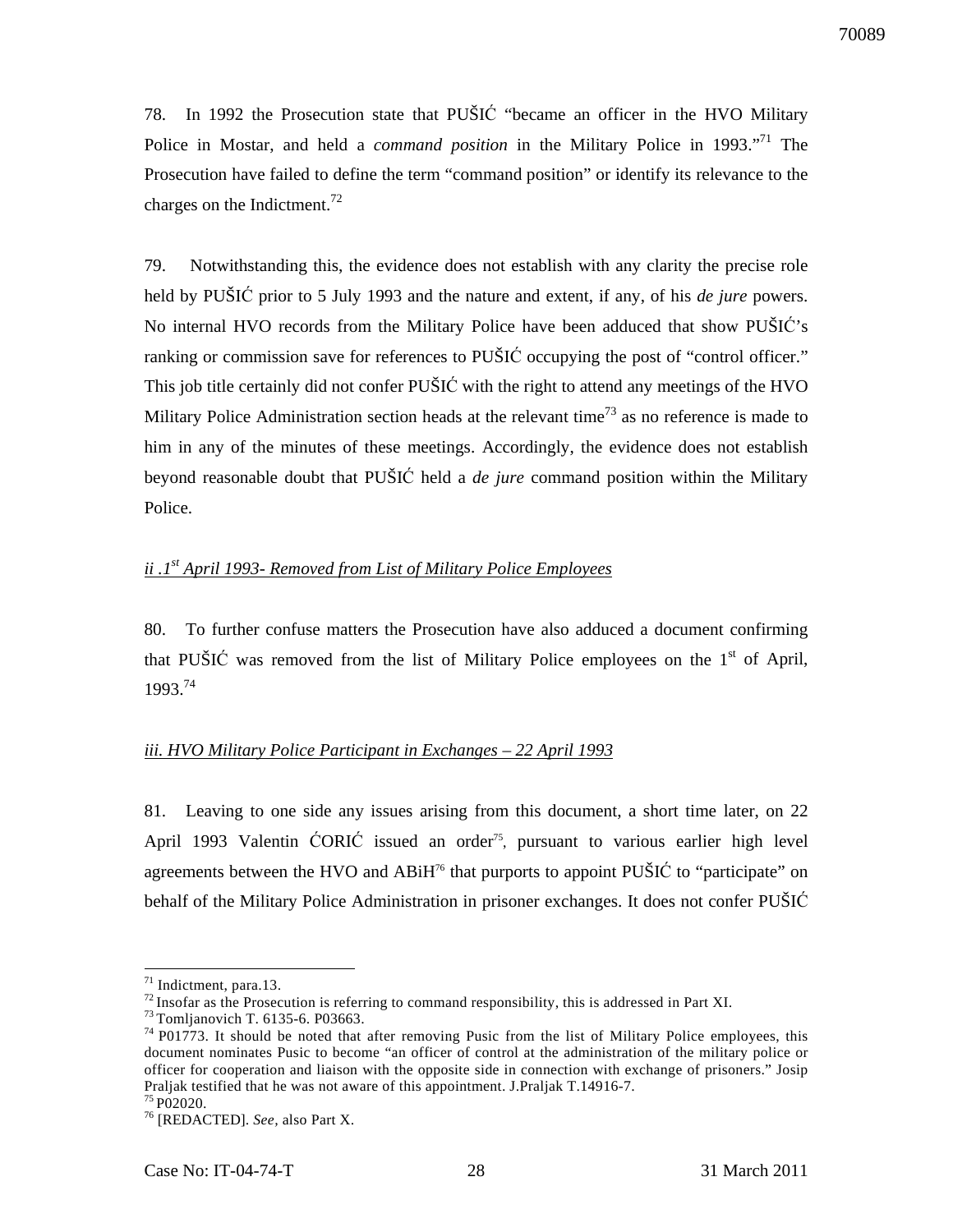70088

with any decision making authority or any wider authority to act on behalf of the Military Police or HVO HZ H-B.

## *iv. Permanent liaison officer with UNPROFOR from 11 May 1993*

82. On 11 May 1993 the Prosecution claim that PUŠIĆ was appointed as a *permanent* liaison officer to UNPROFOR $^{77}$  based on an "order" purportedly issued by STOJI $\acute{C}$  dated 11 May 1993. This is patently incorrect and flatly contradicted by the evidence of the Prosecution's witness WITNESS BJ.

83. WITNESS BJ testified that the 11 May 1993 "permission" granted by  $STOJI\acute{C}^{78}$  did not appoint PUŠIĆ as a permanent liaison officer but put him in charge of contact with UNPROFOR in one particular instance.<sup>79</sup>

84. WITNESS BJ understood STOJIĆ's authorisation to be a written "permission" to facilitate the delivery of blood to the Mostar hospital. With the corrected translation from the CLSS, the document in question states:

# *Mr Berislav PUŠI*Ć *shall liaise with UNPROFOR.<sup>80</sup>* [emphasis added]

85. WITNESS BJ also testified that Božo RAGUŽ was appointed as the liaison officer to UNPROFOR on 22 March 1993.<sup>81</sup> Furthermore, a flowchart of the HVO organisational structure referred to by WITNESS BJ in his testimony indicates that Božo RAGUŽ held this  $\mathsf{post.}^\mathsf{82}$ 

86. In addition, WITNESS BJ testified that there may have been other liaison officers in addition to Božo RAGUŽ, but all these candidates ranked as Colonels. $83$  There is no allegation made that PUŠIĆ ever held this rank.

 $\overline{a}$ <sup>77</sup> Indictment para.13, "Bruno STOJIĆ appointed Berislav PUŠIĆ as an HVO liaison officer to UNPROFOR."

 $8$  P02291.

<sup>79</sup> Witness BJ T.5667-8.

<sup>80</sup> P02291.

<sup>81</sup> 6D00033, [REDACTED] *See*, also [REDACTED], 4D0550, 4D00741,

<sup>82</sup> Witness BJ T.5664-5.

<sup>&</sup>lt;sup>83</sup> [REDACTED]. Witness BJ 5665-7.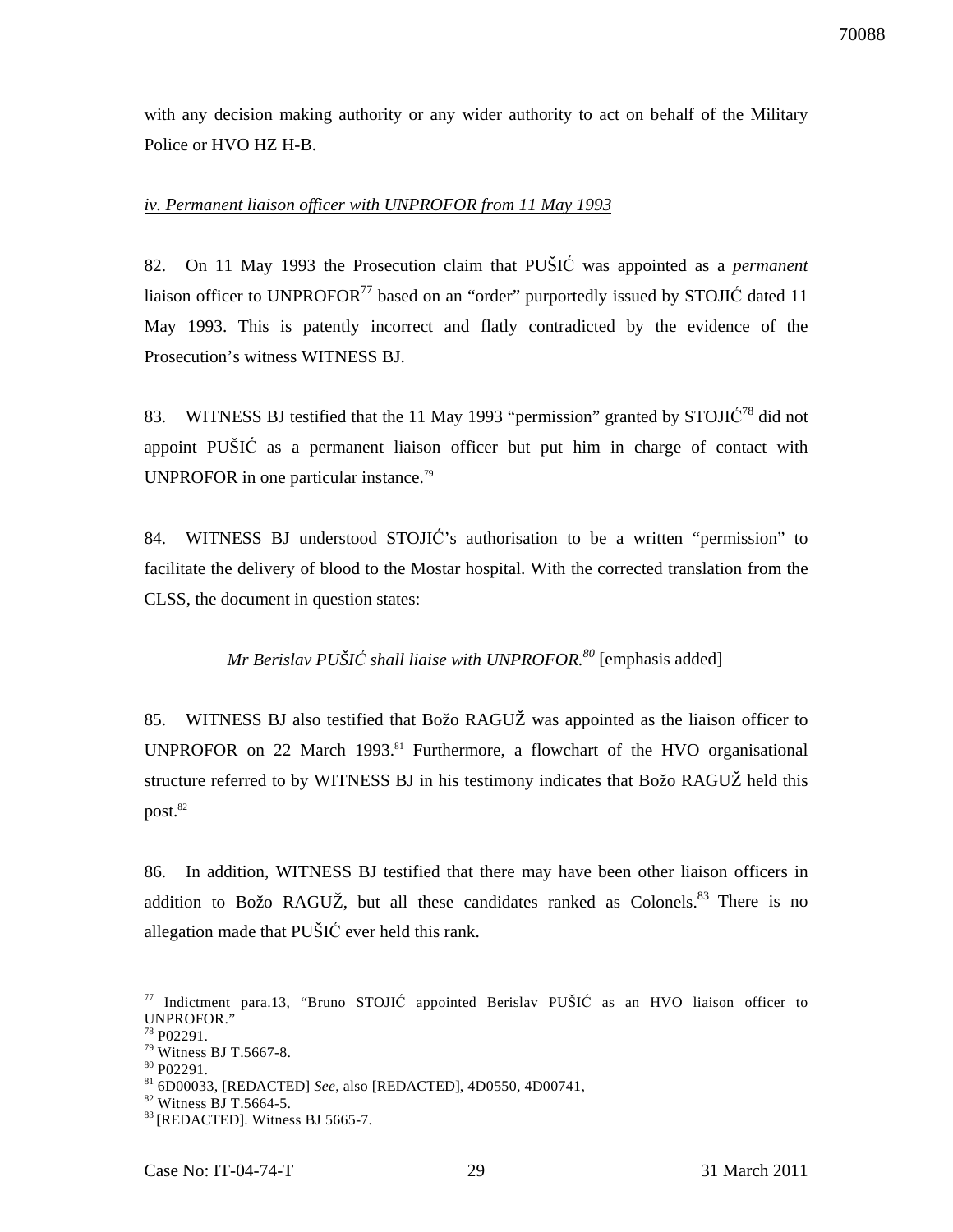## 4. Head of the Service for Exchange

87. The powers attributed to the Service for Exchange by the Prosecution, and therefore to PUŠIĆ, have been greatly exaggerated. The remit of the Service for Exchange was strictly limited by the terms of its mandate. The Service for Exchange was created pursuant to a decision of 5 July 1993 and as part of the civilian administration, it had no *de jure* authority over any limb of the military apparatus or any military personnel.

88. In any event, the mandate of the Service for Exchange did not extend PUŠIĆ with the authority to govern prisoner exchanges, prisoner detention and prisoner relocation.<sup>84</sup> Indeed. the mandate did not confer PUŠIĆ with any powers over any other HVO body. Instead, by mandate, the remit of the Service for Exchange was limited to the provision of technical and administrative support to other HVO bodies involved in the prisoner exchange process.

## *i. Mandate of Service for Exchange*

89. The mandate of the Service for Exchange as defined in Article 2 of the Decision to establish the Service for the Exchange of Prisoners and Other Persons ("the mandate") states that:

> the Service shall perform professional and administrative-technical work for the needs of the HVO HZ H-B, and particularly for the needs of the Commission for the Exchange of Prisoners and Other Persons, to:

> 1. Set up and update the database (PC data) on prisoners and other persons in connection with exchange:

> 2. Establish relations with /word illegible/ sides in connection with the exchange of prisoners and other persons:

3. /?Prepare/ proposals /illegible/ conditions and method of exchange:

4. Cooperate with international organisations /?and/ bodies of the HZ H-B in connection with the tasks that fall within the ambit of exchange:

5. Perform other tasks as well. $85$ 

 $\overline{a}$ <sup>84</sup> P03191.

 $85$  Ibid.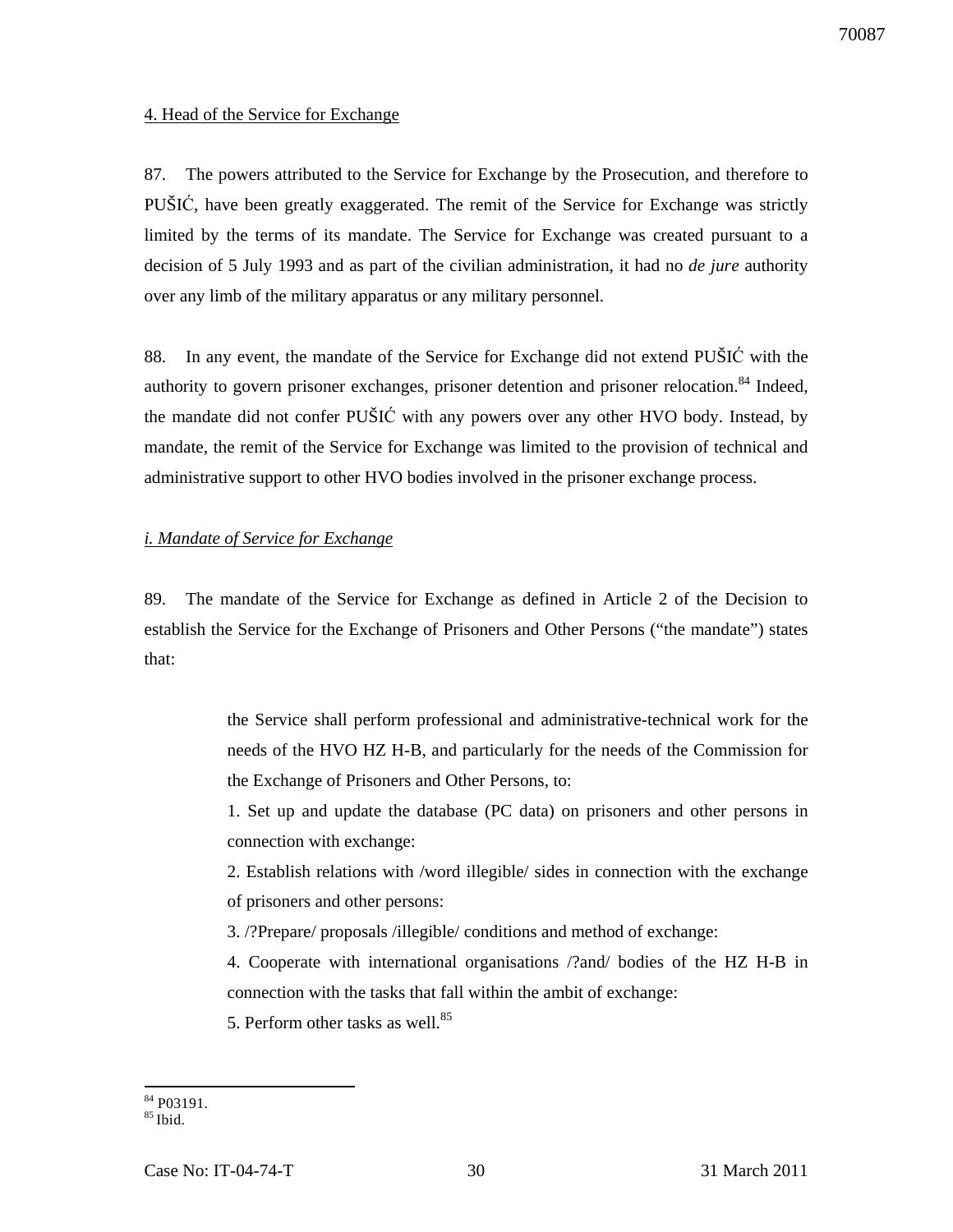90. The Prosecution expert TOMLJANOVICH confirmed that the Service for Exchange's remit was strictly defined at the time it was founded. He stated that the organisation was "charged with providing the technical support for the HVO HZH-B, in particular the Commission for the Exchange of Prisoners and Other persons<sup>366</sup> and "it was mandated to *set up databases, establish relations with the opposing side in exchanges and co-operate with international bodies*."<sup>87</sup> [emphasis added]

91. Contrary to allegations made by the Prosecution, it is clear that the mandate of the Service for Exchange does not confer PUŠIĆ with any decision making authority over the transfer and deportation of detainees, their conditions of detention and other areas related to their confinement such as forced labour.

92. Subsequent to the founding of the Service for Exchange, the Prosecution alleges that a proposal for its re-organisation<sup>88</sup> was drafted. The Prosecution also allege that PUŠIĆ was the author of this document. The Defence question the authenticity and provenance of this document as it is not hand-signed by PUŠIĆ, it is not dated and there is no protocol reference, and no stamp of the Croatian archives.<sup>89</sup>

93. The Prosecution allege that this document illustrates the remit of the Service for Exchange and PUŠIĆ's effective control the prisoner exchange process.<sup>90</sup> However, the Prosecution's expert witness TOMLJANOVICH<sup>91</sup> confirmed that this document was a *proposal* for the organisation of the Service for Exchange. No evidence has been adduced of any response to this proposal. This document simply confirms that the Service for Exchange played some role in the prisoner exchange process. Whether PUŠIĆ exercised decision making powers in this process is a matter for the Chamber to decide in light of all the evidence.

<sup>86</sup> P09545, p.61-62, para 162.

 $\rm ^{87}$  Ibid.

<sup>88</sup> P03052. Tomljanovich T.6102-4.

<sup>&</sup>lt;sup>89</sup> Tomljanovich T.6103. The Prosecution Expert Tomljanovich claims the proposal was written "... most likely right after the foundation of the office" but did not clarify the basis for this assertion, and the Defence submits this constitutes nothing more than speculation on his part.

<sup>&</sup>lt;sup>90</sup> OTP 98 bis, T.27119-49.

 $91$  Tomljanovich T.6102-5.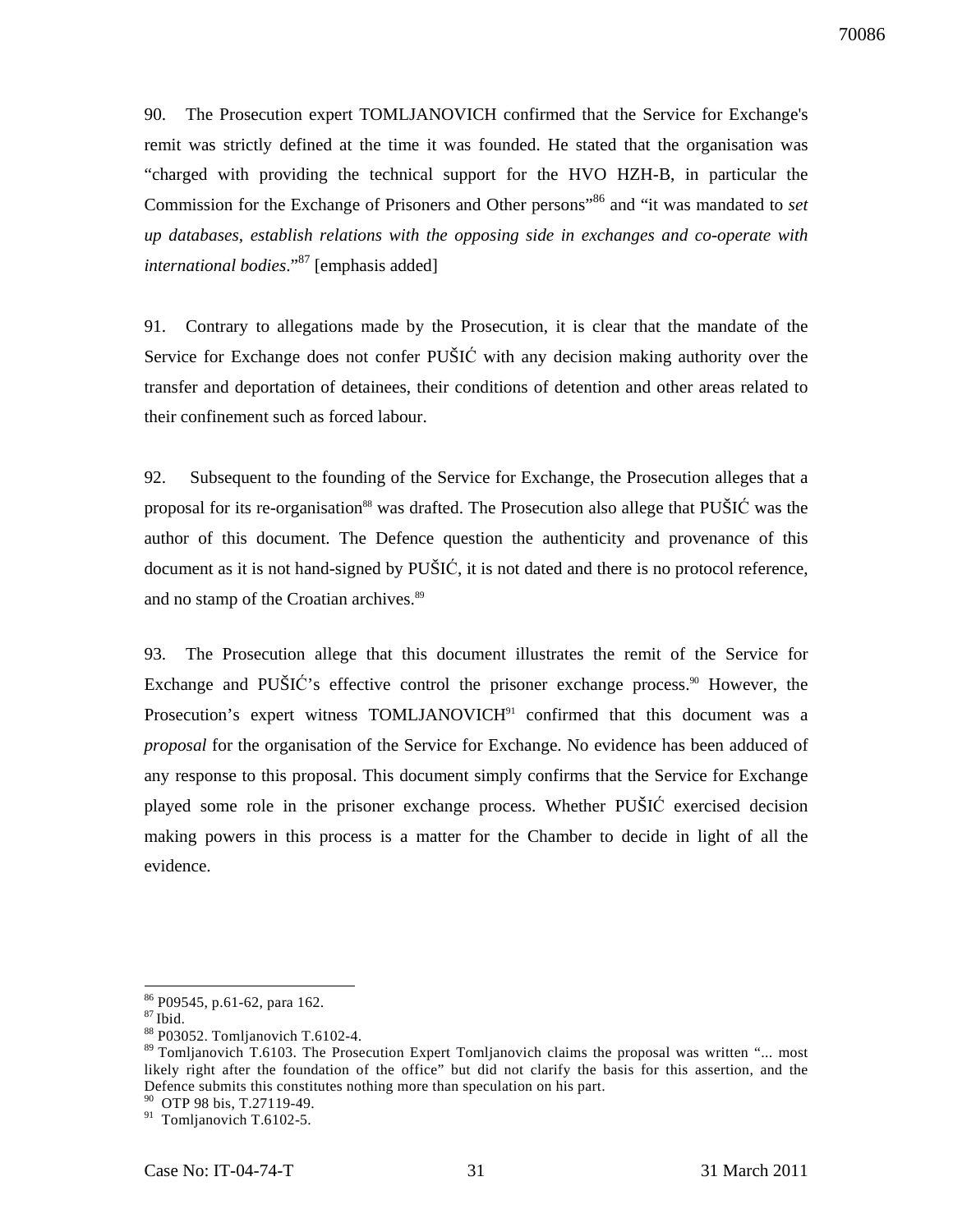#### *ii. Status of the Service for Exchange*

94. The mandate of the Service for Exchange did not make it accountable to any limb of the HVO military or defence structure. Nor did it fall under the authority of the HVO HZH-B or any HVO department. For example, the mandate did not require the Head of the Service for Exchange to report to the HZ H-B. This is consistent with the role envisaged for it at inception and clearly stated in the mandate i.e. as a body providing information and technical support to other HVO agencies.

#### 5. The 6 August 1993 Commission

95. In theory the 6 August 1993 Commission was given sweeping powers over HVO detention centres and detainees. In reality, the 6 August 1993 Commission existed on paper only. This is the only reasonable inference that can be drawn from the evidence concerning the 6 August 1993 Commission presented at trial.

#### *i. Testimony of JOSIP PRALJAK*

96. JOSIP PRALJAK was extensively questioned on his knowledge and participation in the 6 August Commission by all parties. He confirmed in no uncertain terms that the Commission never functioned or operated.

97. JOSIP PRALJAK testified that PUŠIĆ appeared to know nothing of the Commission on the first and only occasion they spoke about it:

> …Q. But let me go back. When you received this order, you said that you talked to Mr. Pusic over the telephone about the work of that commission and that Mr. Pusic said, "We'll do the work."

A. Yes.

Q. After that, you had no further contact with Mr. Pusic in respect to this commission, did you, nor do you mention this in your diary at all? I find no entry to that effect.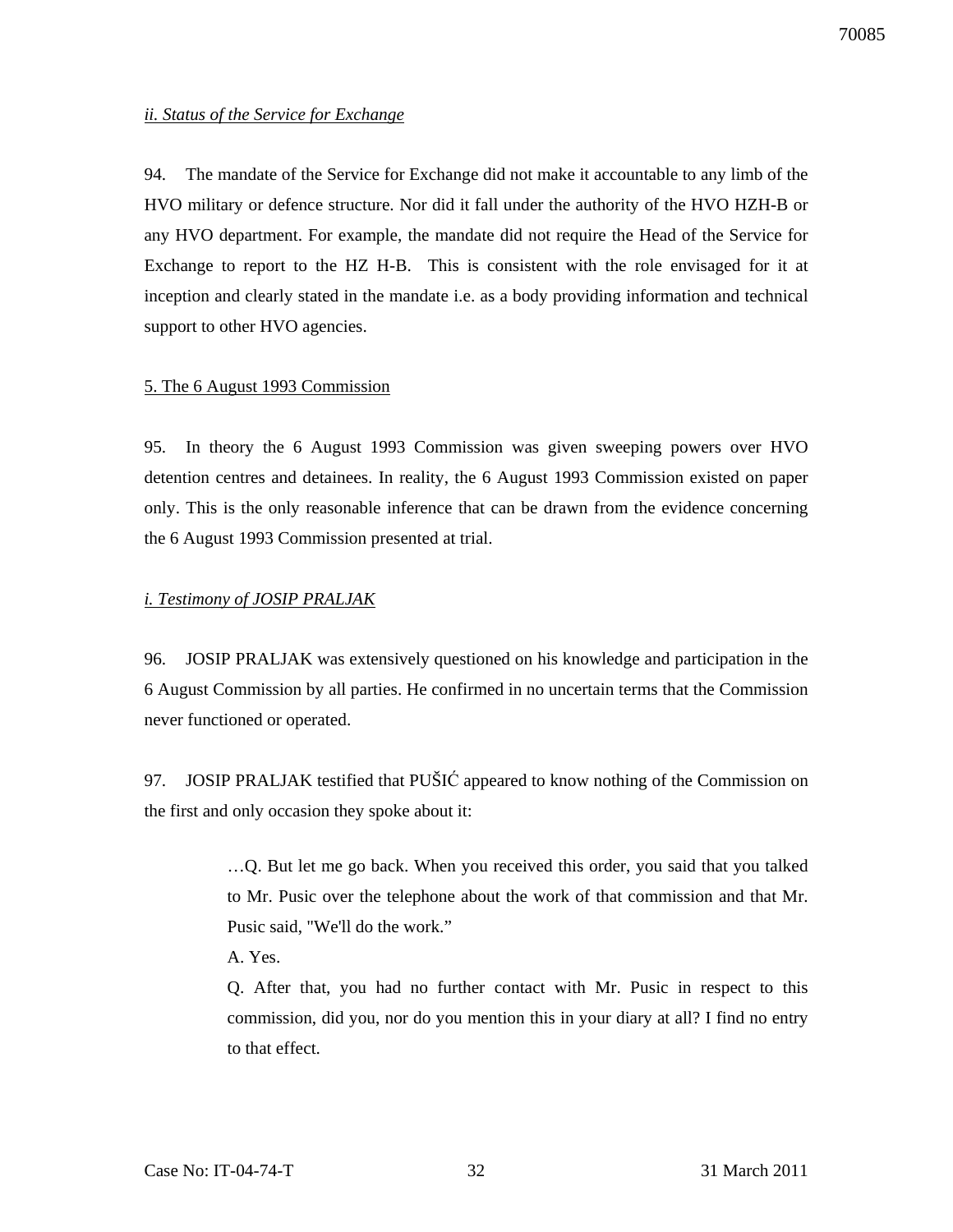#### A. *No, we never had a meeting*. <sup>92</sup> [emphasis added]

98. JOSIP PRALJAK said that he had no further contact with PUŠIĆ regarding the Commission<sup>93</sup> and never wrote to him about its work.<sup>94</sup> JOSIP PRALJAK also said he never spoke to or met with any of the other members of the Commission in an official capacity.<sup>95</sup>

99. When shown a document referring to the Commission dated 12 August 1993 (see *supra*), JOSIP PRALJAK confirmed that he had never seen this before.<sup>96</sup> JOSIP PRALJAK also clarified that he never attended any meetings of the Commission and had no knowledge that it had ever met. $97$  On 24 November 1993, over three months after the Commission was set up, JOSIP PRALJAK made a note in his diary referring to the fact that the Commission had not met. Notably, the Prosecution failed to question challenge JOSIP PRALJAK on this aspect of his testimony.

100. In the autumn and winter of 1993 JOSIP PRALJAK and BOŽIĆ notified a number of HVO officials of a variety of complaints regarding the operation of the Heliodrom. These reports detailed matters that, in theory, would have been directly relevant to the remit of the 6 August 1993 Commission.<sup>98</sup> These reports were not circulated to PUSIC or any of the other

 $\overline{a}$ <sup>92</sup> J.Praljak T.14974.

<sup>93</sup> Ibid.

<sup>&</sup>lt;sup>94</sup> J.Praljak T.14968-9. The witness testified, "Q. You also confirmed that in that period, on the 5th of August, in fact, you received the order a couple of days later, *you never wrote to the person who was supposed to be the chairman of that commission, Mr. Pusic. A. Yes*." [emphasis added]

<sup>&</sup>lt;sup>95</sup> J.Praljak T.14969-9. The witness testified, "Q. I would like to start off from the end so that we put an end to this story about the commission that you have been questioned by the Prosecution, the Stojic Defence, and partly, the ĆORIĆ Defence. You know which document I'm talking about. It's that order from August 1993.P 03395 You keep stressing, Mr. Praljak, that you were the fifth member of the commission. I know Mr. Pusic was supposed to be the chairman, and you were supposed to be the fifth member. What about the other members? Were they all equal or were you somehow ranked one, two, three, four? A. *Apart from Mr. Pusic, I didn't know any of those officials, and I thought of myself as fifth in order*…Q. When I say "commission," I think of it as a collective body that's supposed to meet and discuss something. You said a moment ago that except for Mr. Pusic, who was supposed to be the chairman, you didn't know anybody else, Jokić, Barbaric, or Musa.A. I saw Zeljko only once during the war, and I actually properly met him after the war.Q. What I'm trying to say is this: If you don't know those people, you don't mention in your diary that you contacted the other members of the commission in any way from the day you received the order.A. *I didn't have contact with anybody*." [emphasis added]

 $96$  J.Praljak T.14781-2. The witness testified, "Can you simply tell us, did you in fact ever attend a meeting of this commission on the 12th of August, 1993? A. *Never*. Q. And until -- until you saw this document in the last several days, were you ever aware that the commission had issued such a document or taken such an action around that time? A.*I did not know*." [emphasis added]

 $97$  J.Praljak T.14968-9 The witness testified, "Q. You said to Mr. Scott, to the Stojic Defence, and to the Judges that *you don't know about a single meeting of that commission, and you were never present if they met: is that correct? A. Yes*."

<sup>98</sup> *See*, P05008. Pušić and the 6 August 1993 Commission is also not mentioned various general reports on detention centres including P04921, P05222, P05225 and P06729. In addition Biškić made no reference to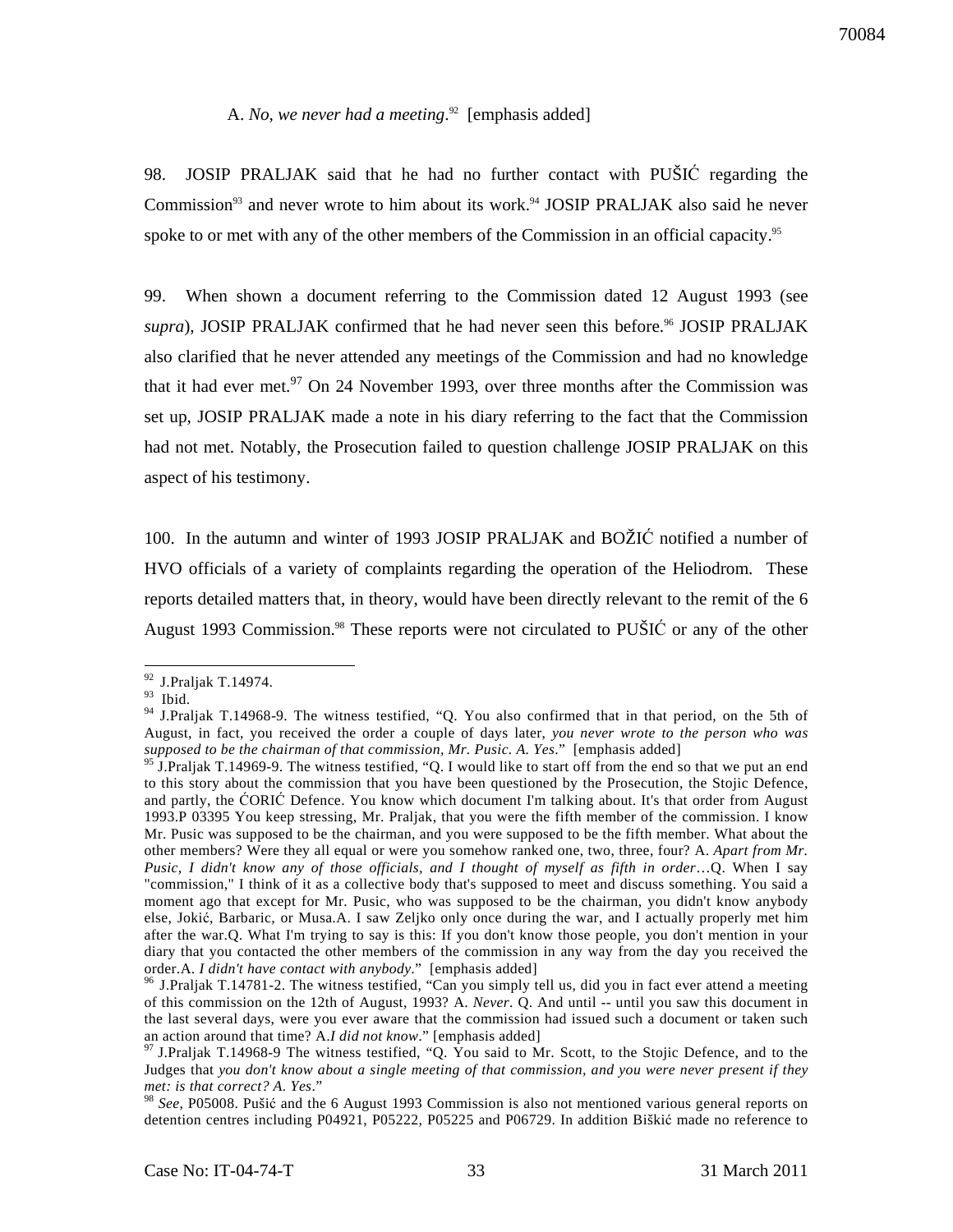members of the Commission. Nor was the Commission mentioned in any of this correspondence.

101. The fact that JOSIP PRALJAK and BOŽIĆ failed to address many of their complaints either to PUŠIĆ directly or to the 6 August 1993 Commission is inconsistent with JOSIP PRALJAK's claims that PUŠIĆ had responsibility for the operation of HVO detention centre<sup>99</sup> and is further and compelling evidence that the 6 August 1993 Commission never took effect.

#### *ii. Lack of Documentary Evidence Relating to the Commission*

102. The existence or operation of the 6 August 1993 Commission was never discussed in any meetings or mentioned in HVO HZ H-B or HR H-B correspondence. Even at the 11 August 1993 cabinet meeting, there was no mention of PUŠIĆ or the Commission set up just five days earlier.<sup>100</sup> Nor was any reference made to the Commission in any other cabinet meetings including the minutes of the HVO HZHB working meeting dated 18 August 1993<sup>101</sup> and 6 September  $1993.^{102}$ 

103. Furthermore, the 6 August 1993 Commission was never mentioned in the minutes of any meetings of the Heads of the Defence Department including the minutes of the Defence Department collegium on the 2 September 1993.<sup>103</sup>

104. Even though he was notionally Head of the purported Commission, there is no evidence that PUŠIĆ attended any of these meetings after 6 August 1993.

105. The Prosecution Expert TOMLJANOVIC testified that he found no documents related to the Commission in the Croatian State Archives.<sup>104</sup> TOMLJANOVICH also noted that he would be very surprised if a Commission of this nature had been established and did not

the 6 August 1993 Commission and created another set of Commissions after the 13 December 1993 meetings in Posušje, as detailed in Part X. *See*, also Part VIII, Section B(5) and Part IX. See, Part V.

<sup>100</sup> P04111.Tomljanovich T.6407-8, P09545 Tomljanovich report para 266. and Appendix E.

<sup>&</sup>lt;sup>101</sup> P04841.

<sup>102</sup> P04275.

<sup>&</sup>lt;sup>103</sup> P04756.

<sup>&</sup>lt;sup>104</sup> Tomljanovich T.6410.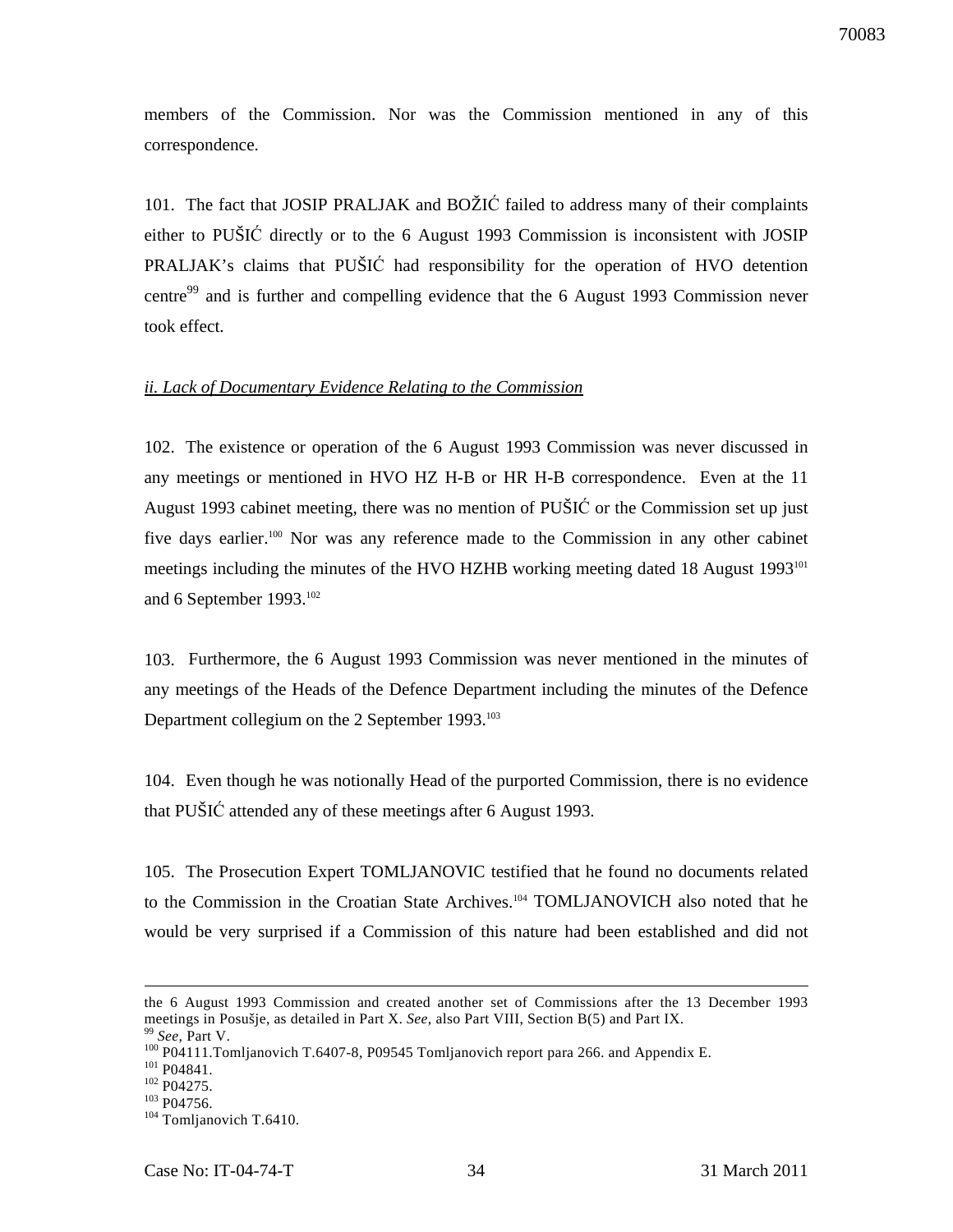produce any paperwork.<sup>105</sup> The paucity of documentation produced by the 6 August 1993 Commission is startling given the "sweeping powers"<sup>106</sup> allegedly attributed to it and is further evidence that the Commission was defunct, and existed in name only. Notwithstanding TOMLJANOVICH's comments, it is submitted that the Prosecution have clearly failed to discharge their evidential burden to establish the existence of the 6 August Commission beyond reasonable doubt.

## *iii.PUŠI*Ć*'s note of 12 August 1993*

106. The authenticity of this document<sup>107</sup> is disputed by the Defence. In any event, no evidence has been led of any action taken by any HVO official in response to this document. Accordingly no evidential weight should be attached to this item. Taken at its highest, the document is proof that a proposal was made for the reform of the system for registering and classifying detainees at the Heliodrom. It does not establish, as the Prosecution allege, that PUŠIĆ had the power to establish and organise "processes for the classification and registration of detainees and also the release of detainees."<sup>108</sup> The evidence also suggests that PUŠIĆ did not become involved in these procedures which were the responsibility of other HVO agencies.<sup>109</sup>

#### *iv. Testimony of PETKOVI*Ć

107. PETKOVIĆ's evidence does not establish that the Commission was an effective operating body. Whilst PETKOVIĆ acknowledged that he was aware of the formation of the Commission<sup>110</sup> he had no knowledge of the work that it did. Furthermore PETKOVIĆ

 $\ddot{\phantom{a}}$ 

<sup>&</sup>lt;sup>105</sup> Tomljanovich T.6406-7, T.6409-11.

 $106$  Ibid. Tomljanovich described the 6 August 1993 as having theoretically "sweeping powers" to take charge of all detention units and prisons in which PoWs and military detainees were held.

 $107 \overline{P04141}$ .

 $108$  Indictment, para.17.6(g).

<sup>109</sup> *See*, Part VI.

<sup>&</sup>lt;sup>110</sup> Petković T. 50771. The witness testified, "JUDGE TRECHSEL: "Just one question with regard to this last document. Mr. Petkovic, do you know whether this commission ever actually accomplished the task assigned to it by the minister of defence or the chief of the Defence Department? THE WITNESS: [Interpretation] I know that the commission started working. *As for the period during which it worked, I don't know*. I know that Mr. Praljak, as a member of the commission in November, wrote a certain report in his capacity as the fifth member of the commission. *It wasn't my duty to follow the work of the commission*." [emphasis added]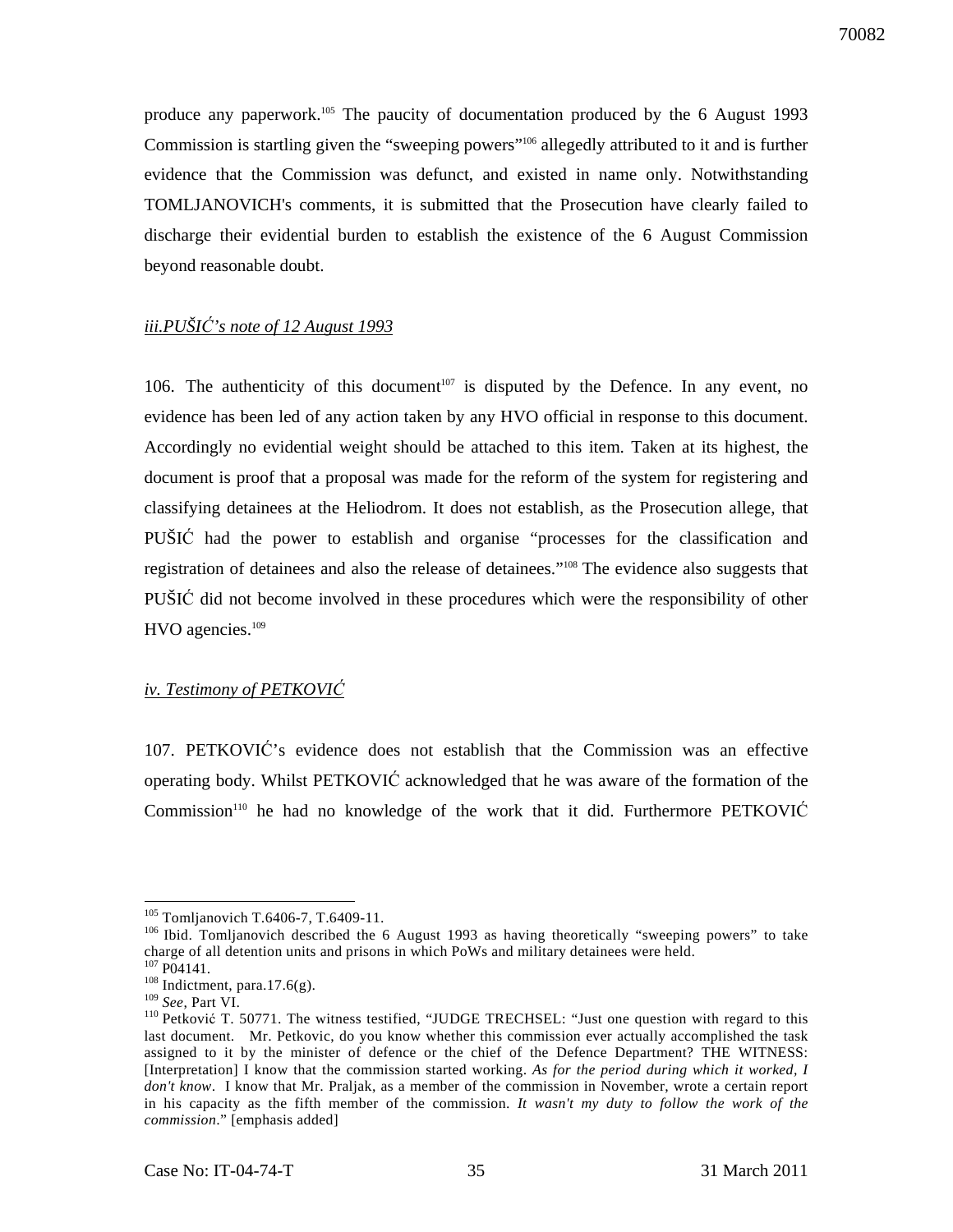conceded that he had very little contact with PUŠIĆ during the Indictment period and made no reference to PUŠIĆ's work as Head of the Service for Exchange.<sup>111</sup>

#### *v. Other Prosecution Witnesses*

108. WITNESS DZ, BIŠKIĆ, WITNESS DV and other International community representatives failed to make any reference to the Commission, further reinforcing submissions that the Commission took no practical effect after it was notionally created.

#### H. Liability for Omissions As a Member of the JCE

109. An Accused can be held criminally liable for an omission to act as a member of the JCE, as long as the failure to act amounts to a significant contribution to the JCE. Liability for omission extends to all three variants of JCE.<sup>112</sup> In Galić, the Appeals Chamber stated that an omission may lead to criminal responsibility under article  $7(1)$  where there is a legal duty to act.<sup>113</sup> In the instant case, the Defence submit that PUSIC did not have a legal duty arising from any of the offices he held and in the absence of any *de jure* or *de facto* powers. Moreover, PUŠIĆ's contribution by way of omission can not be said to have been significant given his complete lack of authority over the HVO forces alleged to have been responsible for the crimes in question.

#### **IV. INTERNATIONAL WITNESSES**

#### **A. Introduction**

110. This section of the Brief reviews the evidence of the international community witnesses called by the Prosecution who form an important component of the case against PUŠIĆ. Viewed globally, the evidence of these witnesses in relation to PUŠIĆ's role and functions and influence is often vague, inconsistent and contradictory. On some occasions, when confronted with evidence that contradicted their accounts, a number of international witnesses

 $\overline{a}$ <sup>111</sup> Petković T.49799.

<sup>&</sup>lt;sup>112</sup> Milutinović TJ para.103.

 $113$  Galić AJ para.175.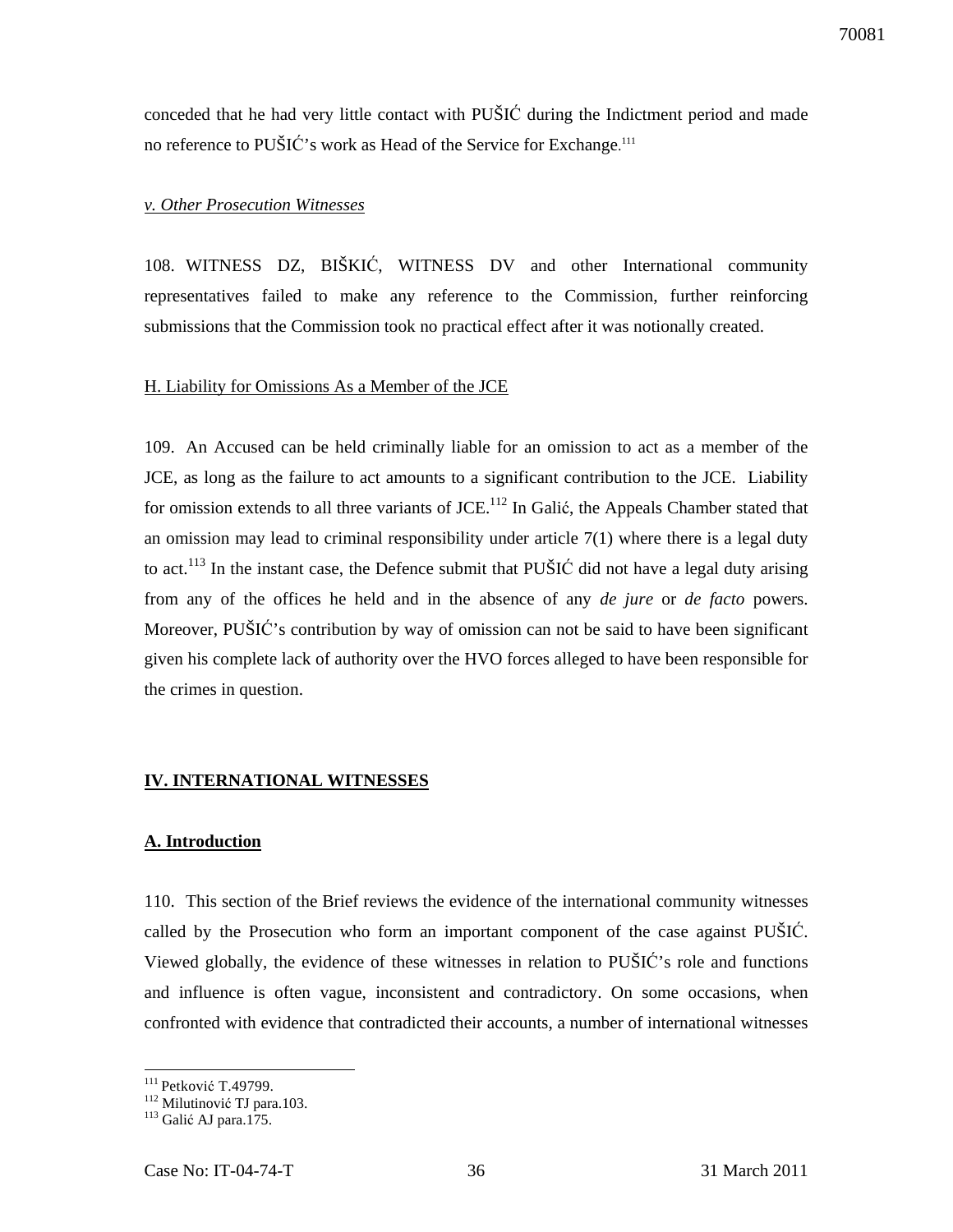confessed that their testimony concerning PUŠIĆ may have been incorrect or was entirely based on hearsay. The Prosecution have conveniently chosen to gloss over these deficiencies in the presentation of their case. However, the Defence submit that sections of the testimony of some international community witnesses such as (but not limited to) [REDACTED] is unreliable and should not form the basis of any finding of fact.

111. For example, it is impossible to reconcile the evidence of WITNESS DZ and WITNESS DV in connection with PUŠIĆ's powers and responsibilities with that of witnesses BB, BC and BD. WITNESS DZ and WITNESS DV maintained that, in their opinion, PUŠIĆ had no decision making autonomy whereas BB, BC and BD implied the opposite.

112. It is clear that some international witnesses, principally [REDACTED] and WITNESS DV [REDACTED]. Where the testimony of these witnesses is in conflict, it is submitted that the evidence of those [REDACTED] should be preferred.

#### **B. Senior International Community Representatives Failed to Refer to PUŠI**Ć

113. In light of the Prosecution's grandiose description of PUŠIĆ as a "senior political or military actor in the Croatian Community of Herceg-Bosna and the HVO" with a "key and essential role or roles in or concerning the commission of the crimes charged in the indictment"<sup>114</sup> it would not be unreasonable to expect the Prosecution to produce extensive evidence of contact between PUŠIĆ and many of the senior international community representatives in Bosnia during the Indictment period. However, Peter GALBRAITH, Bo PELLNAS, Herbert OKUN, Cedric THORNBERRY, and [REDACTED]<sup>115</sup> all failed to mention PUŠIĆ during their testimony. Their failure to refer to PUŠIĆ is a clear indication of his lack of influence.

#### **C. Testimony of WITNESS DZ**

 $\overline{a}$ <sup>114</sup> OTP Opening T.906.

<sup>&</sup>lt;sup>115</sup> In addition Witness DW could not recall if he had ever had any dealings with Pušić, "Q. And I wonder if you had any dealings with that person, Mr. Pusic? A. I do not recall. I don't think so. But we may have met at some point." Witness DW T.23141.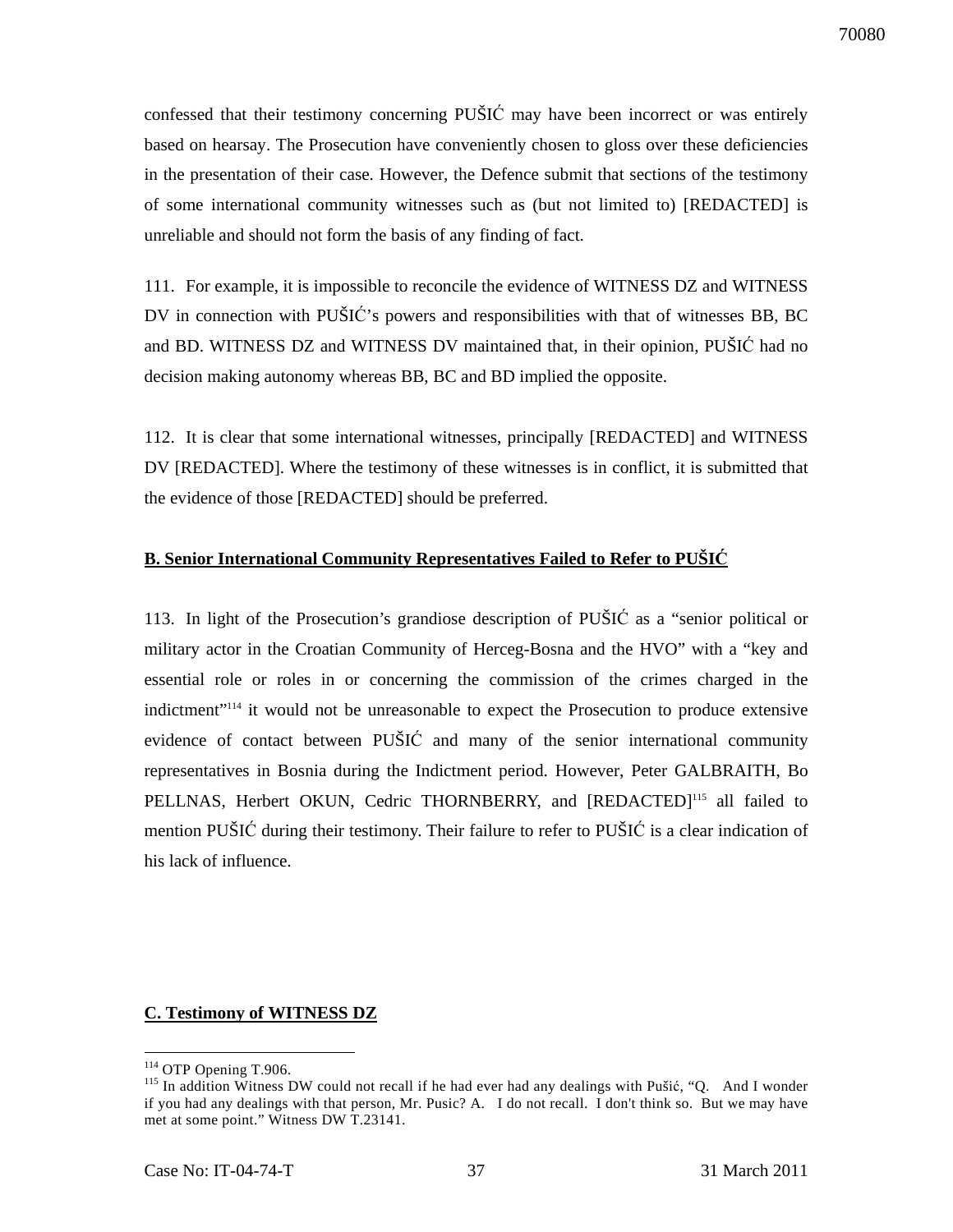## 1. PUŠIĆ Compiled Prisoner Exchange Lists

114. [REDACTED].<sup>116</sup>

115. [REDACTED].<sup>117</sup>

116. [REDACTED]<sup>118</sup> [REDACTED].<sup>119</sup>

117. [REDACTED].<sup>120</sup>

## 2. PUŠIĆ Had No Decision Making Powers

118. As highlighted *infra*, in response to [REDACTED], WITNESS DZ [REDACTED] confirmed that, in his view, PUŠIĆ had no independent decision making authority.<sup>121</sup> WITNESS DZ reiterated this opinion on several occasions during his testimony.<sup>122</sup> For example, [REDACTED].<sup>123</sup>

...  $[REDACTED]^{124}$ 

#### 3. Detention Centres And Forced Labour

119. [REDACTED].

4. PUŠIĆ Was Prone to Exaggerate The Extent Of His Authority.

120. [REDACTED]:

## [REDACTED]<sup>125</sup>

- $\overline{a}$ <sup>116</sup> [REDACTED]
- $^{117}$  [REDACTED] <sup>118</sup> [REDACTED]
- $^{119}$  [REDACTED]
- <sup>120</sup> [REDACTED]
- <sup>121</sup> *See,* Part I.
- $122$  [REDACTED]
- $123$  [REDACTED]
- $124$  [REDACTED]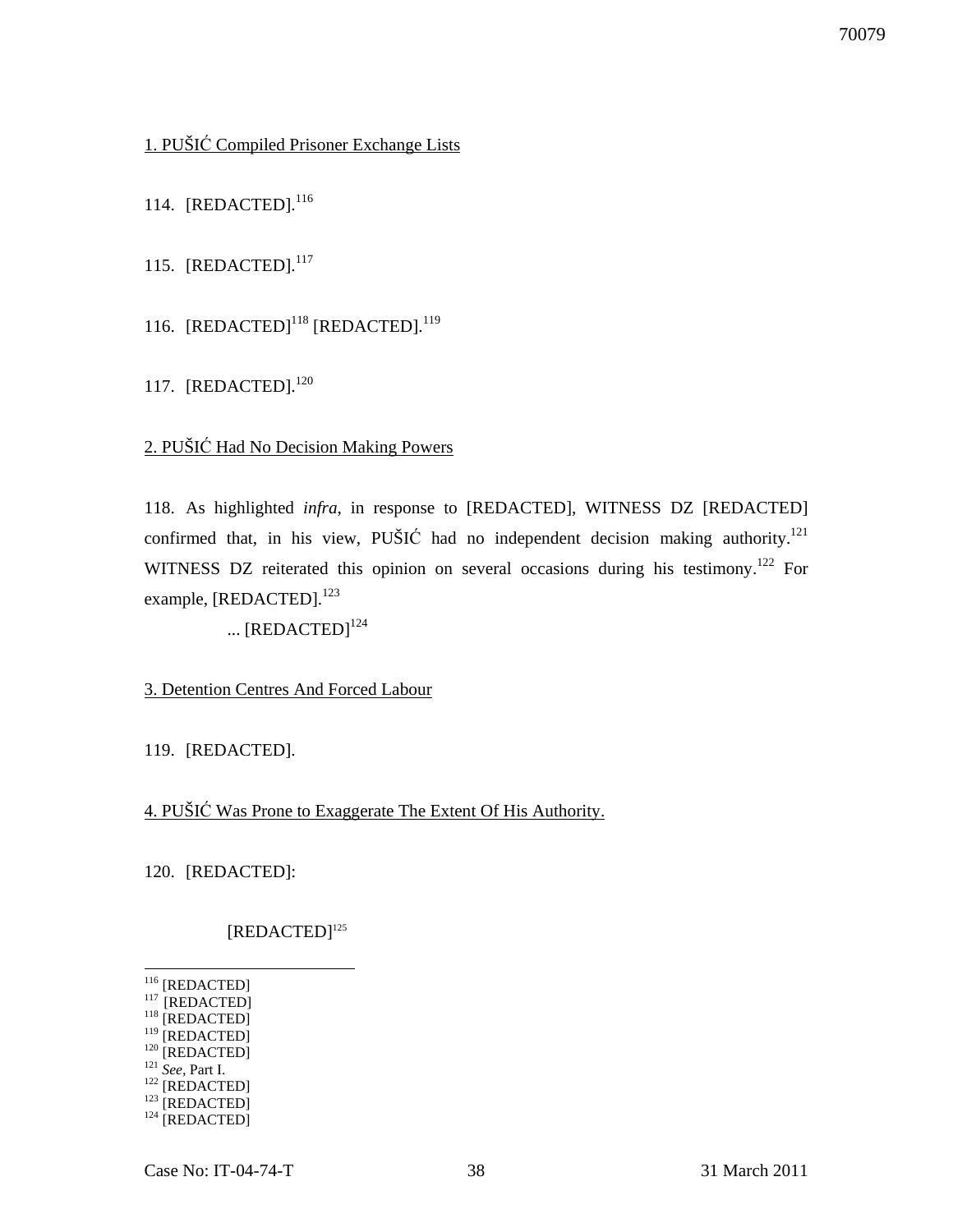## 121. [REDACTED]. [REDACTED].<sup>126</sup>

## 122. [REDACTED]. [REDACTED]. [REDACTED]:

[REDACTED].<sup>127</sup>

123. [REDACTED].

## 5. PUŠIĆ's Role In Medical Evacuations and Humanitarian Aid

124. [REDACTED].<sup>128</sup> The evidence concerning HVO policy and practice in this area is considered in Part X, Sections D-E of this Brief.

125. [REDACTED]<sup>129</sup> [REDACTED].<sup>130</sup> [REDACTED]. During the course of the trial the Chamber noted that [REDACTED]:

[REDACTED].<sup>131</sup>

126. [REDACTED]. This omission is significant given that the [REDACTED].<sup>132</sup>

127. PUŠIĆ's lack of influence over HVO policy in connection with medical evacuations and the provision of humanitarian aid is discussed in more detail in Part X of this Final Brief and in relation to [REDACTED] allegations, *supra*.

#### 6. WITNESS DZ's [REDACTED]

128. [REDACTED] conclusions [REDACTED]<sup>133</sup> are wholly inconsistent [REDACTED]. Accordingly, it is suggested that little weight should be attached to [REDACTED].

 $125$  [REDACTED].

 $126$  [REDACTED].

 $127$  [REDACTED].

 $128$  [REDACTED].

 $129$  [REDACTED].  $130$  [REDACTED].

 $^{131}$  [REDACTED].

<sup>132</sup> [REDACTED] *See*, also Part X.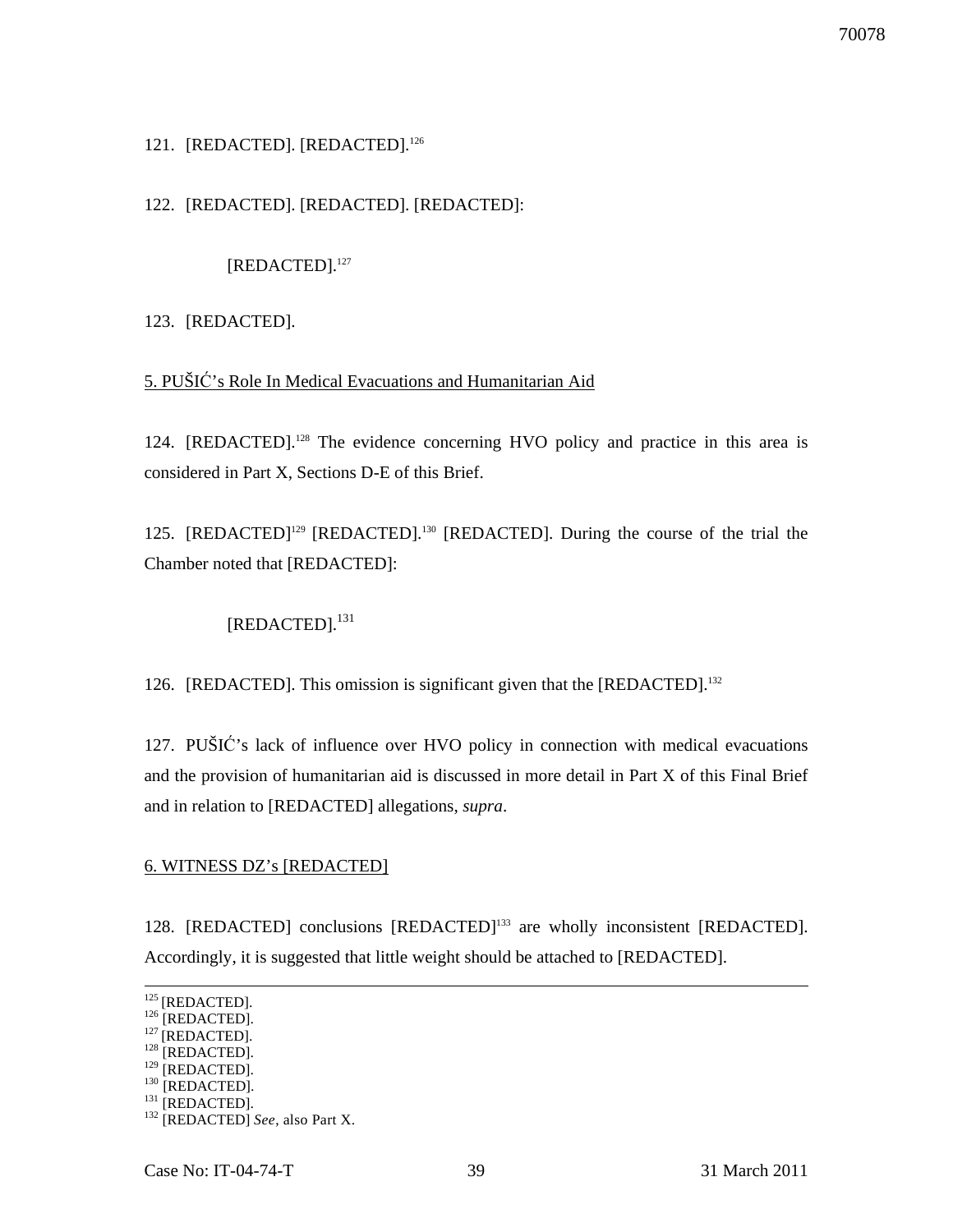## **D. WITNESS DV AND TESTIMONY FROM [REDACTED]**

## 1. WITNESS DV

129. WITNESS DV stated that he contacted PUŠIĆ whenever they were involved [REDACTED] as he believed PUŠIĆ was Head of the HVO Office for the Exchange of prisoners. WITNESS DV represented [REDACTED] and on occasion [REDACTED] in prisoner exchange negotiations with PUŠIĆ, often as an observer. WITNESS DV shared WITNESS [REDACTED] opinion of PUŠIĆ:

[REDACTED].<sup>134</sup>

130. WITNESS DV was invited to comment [REDACTED]:

## [REDACTED]<sup>135</sup>

131. It is therefore apparent from WITNESS DV's testimony that he shared [REDACTED] that PUŠIĆ could not act without consulting his superiors and was incapable of executing any order based solely on his own authority.

#### 2. Medical Evacuations

132. WITNESS DV did not name PUŠIĆ amongst the HVO negotiators he dealt with in his discussions concerning [REDACTED]. WITNESS DV testified that he normally [REDACTED]. He said that BAGARIĆ was in charge of the hospital in Mostar [REDACTED] and described BAGARIĆ as representing the "medical part" of the HVO.

133. WITNESS DV also stated that, in his experience the HVO never obstructed any medical evacuations from East Mostar<sup>136</sup> and HVO representatives were always available to discuss the evacuation of the wounded. $137$ 

 $\overline{a}$  $^{133}$  [REDACTED].

 $134$  [REDACTED].

 $135$  [REDACTED].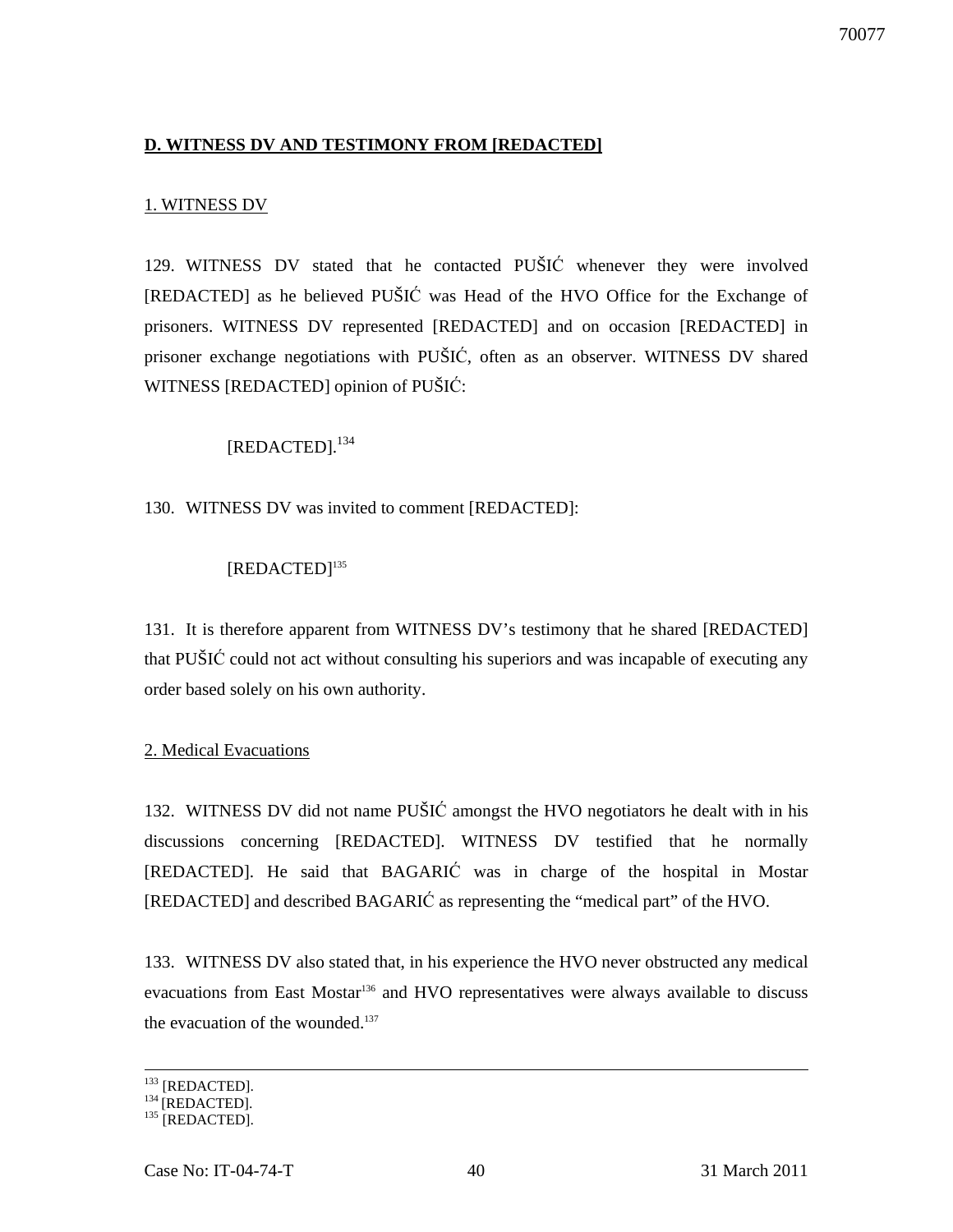134. Like [REDACTED], WITNESS DV does not refer to PUŠIĆ having any responsibility for the operation of detention facilities or for ordering forced labour assignments.

#### 3. [REDACTED]

135. [REDACTED] attended by PUŠIĆ confirms that he had no decision making authority at these negotiations. ABiH and HVO representatives discussed the situation in Mostar and PUŠIĆ is part of a HVO delegation with Brigadier MARIĆ (Chief of Staff of the Eastern Herzegovina Operative Zone) and Brigadier PULJIĆ (Deputy Command of the Eastern Herzegovina Operative Zone). The attendees, including PUŠIĆ, are not endowed with the power to take any decisions as the [REDACTED]:

#### [REDACTED].<sup>138</sup>

#### **E. Testimony of ECMM Witnesses**

#### 1. KLAUS NISSEN

136. NISSEN rarely had any contact with PUŠIĆ. NISSEN explained that when dealing with exchange issues PUŠIĆ was not normally his first point of contact within the HVO.<sup>139</sup> Furthermore, NISSEN conceded that the European Community Monitoring Mission ("ECMM") were under strict instructions not to become involved in any dealings related to detention centres and deferred to the International Committee of the Red Cross ("ICRC") in this area. $140$ 

137. NISSEN's recollection of PUŠIĆ's role and function was, as he accepts, uncertain and muddled. When asked about his knowledge of PUŠIĆ in late May 1993, NISSEN admitted that he knew who PUŠIĆ was but could not be sure what his area of responsibility was<sup>141</sup> and

<sup>&</sup>lt;sup>136</sup> Witness DV T.23060-1.

<sup>&</sup>lt;sup>137</sup> Witness DV T.23062-3.

 $^{138}$  [REDACTED].

<sup>&</sup>lt;sup>139</sup> Nissen T.20494.

<sup>&</sup>lt;sup>140</sup> Nissen T.20508-9.

 $141$  Nissen T.20475. The witness testified, "Q. Did you take stage  $-$  did you take stage know who Mr. Pusic was already? A. Yes. At that point I did know, although the distribution of the actual task was something I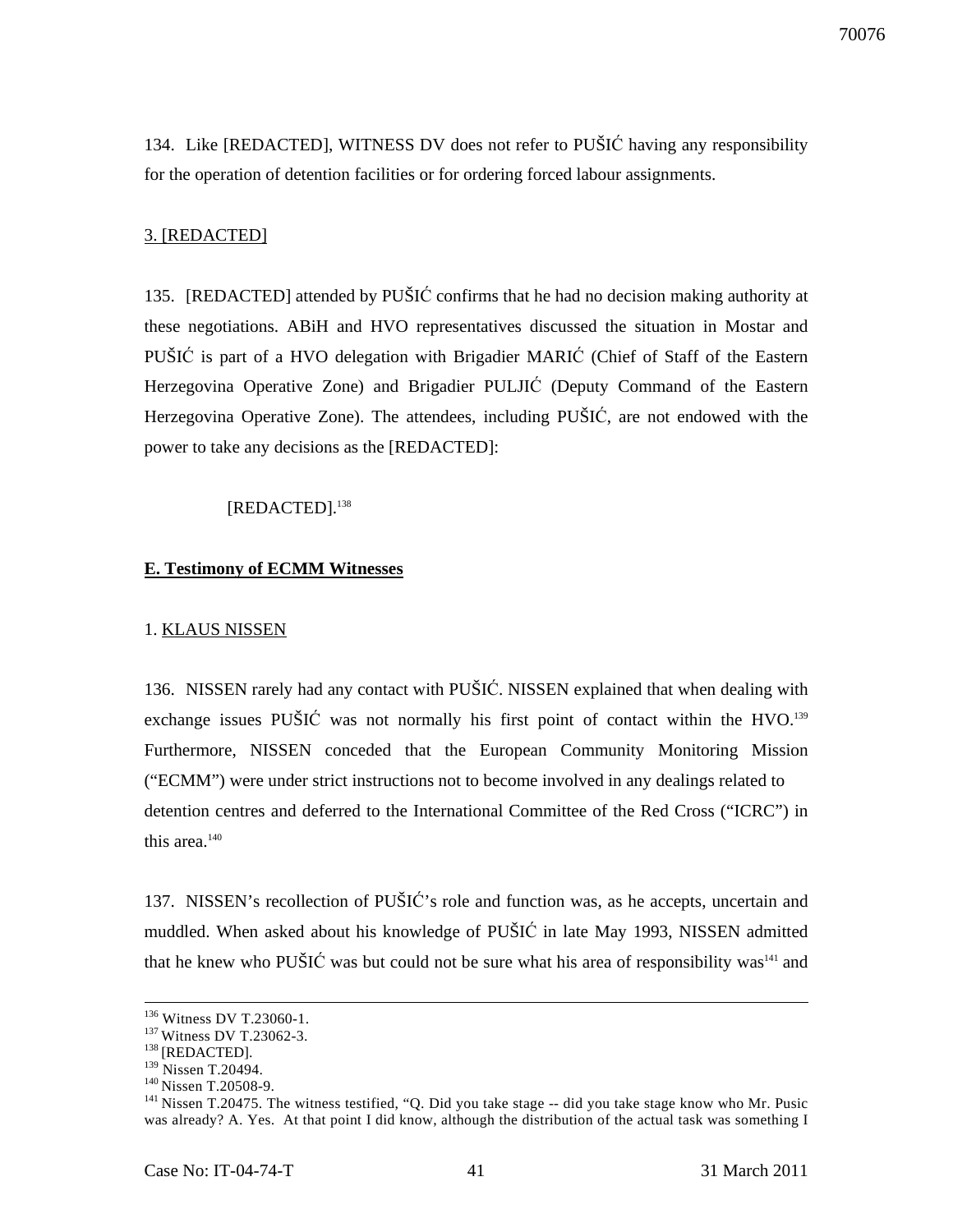the same applied to his state of knowledge of PUŠIĆ's precise remit in 1994.<sup>142</sup>

138. NISSEN also accepted that he was clearly mistaken in his testimony about PUŠIĆ's role in the events of the 25-6 May 1993.<sup>143</sup> NISSEN gave evidence of a civilian transfer he observed where PUŠIĆ was present on 26 May 1993. The Prosecution mistakenly claimed this event may have been connected with [REDACTED] and [REDACTED] of evictions of Muslims from Mostar and the south of BiH.<sup>144</sup> In fact the civilian transfer observed by NISSEN had been agreed at the meeting in Mostar on the 25 May 1993. The agreement provided for the release of civilians to be carried out the following day, 26 May 1993 at 1500 hours.

139. NISSEN conceded that he stumbled upon the transfer of civilians by chance<sup>145</sup> having just returned from annual leave on that date. He complained that his deputy MILVERTON had failed to inform him of the proposed transfer of civilians. In his testimony-in-chief he described seeing five buses with Muslim families, women, children, and elderly people and indicated that PUŠIĆ was in charge of their passage.<sup>146</sup> He felt that PUŠIĆ's reaction to his presence made it clear to him that he was unwelcome at the scene.

140. NISSEN's account of PUŠIĆ's role in the 26 May 1993 transfer of civilians was entirely inaccurate. During cross – examination NISSEN was presented with [REDACTED] which described the event as a "smooth" pre-arranged transfer of civilians between the HVO and ABiH. NISSEN responded by stating that the account he gave during his testimony in chief may have been different if he had previously have cognisant of this information.<sup>147</sup> It follows

wasn't sure about. Sometimes it was about displaced persons. Sometimes it was prisoners of war, sometimes refugees. *So it wasn't quite clear how sharply delineated this was*" [emphasis added]

<sup>&</sup>lt;sup>142</sup> Nissen T.20475. When asked to comment on a reference made by [REDACTED] he replied, "I was under the impression, and this was confirmed in 1994 when I heard the name again, *that the area of responsibility of Mr. Pusic was not clearly defined from -- I myself didn't quite understand the definition. So he was responsible for displaced persons, then refugees. That's what I heard as well, I seem to remember. And in 1994 he said he was also responsible for prisoners of war. Hence it was never quite clear to me."* [emphasis added]

<sup>&</sup>lt;sup>143</sup> Nissen T.20655-9.

<sup>144</sup> Nissen T.20432.

<sup>&</sup>lt;sup>145</sup> Nissen T.20656.

<sup>&</sup>lt;sup>146</sup> Nissen T.20429-20431. The witness testified, "[s]ome HVO soldiers were guarding these buses, and the man who was -- who look after these soldiers, who was in command, was Mr. Pusic." According to Nissen, Pusic told them to move away from the area because it was none of their business. When asked whether Pusic was in command, Nissen testified: "Yes, that could be recognised, the way in which he behaved, like a leader of the few HVO soldiers who obeyed him. He was obviously the leader, the one who said what they should do."

<sup>&</sup>lt;sup>147</sup> Nissen T.20658. [REDACTED]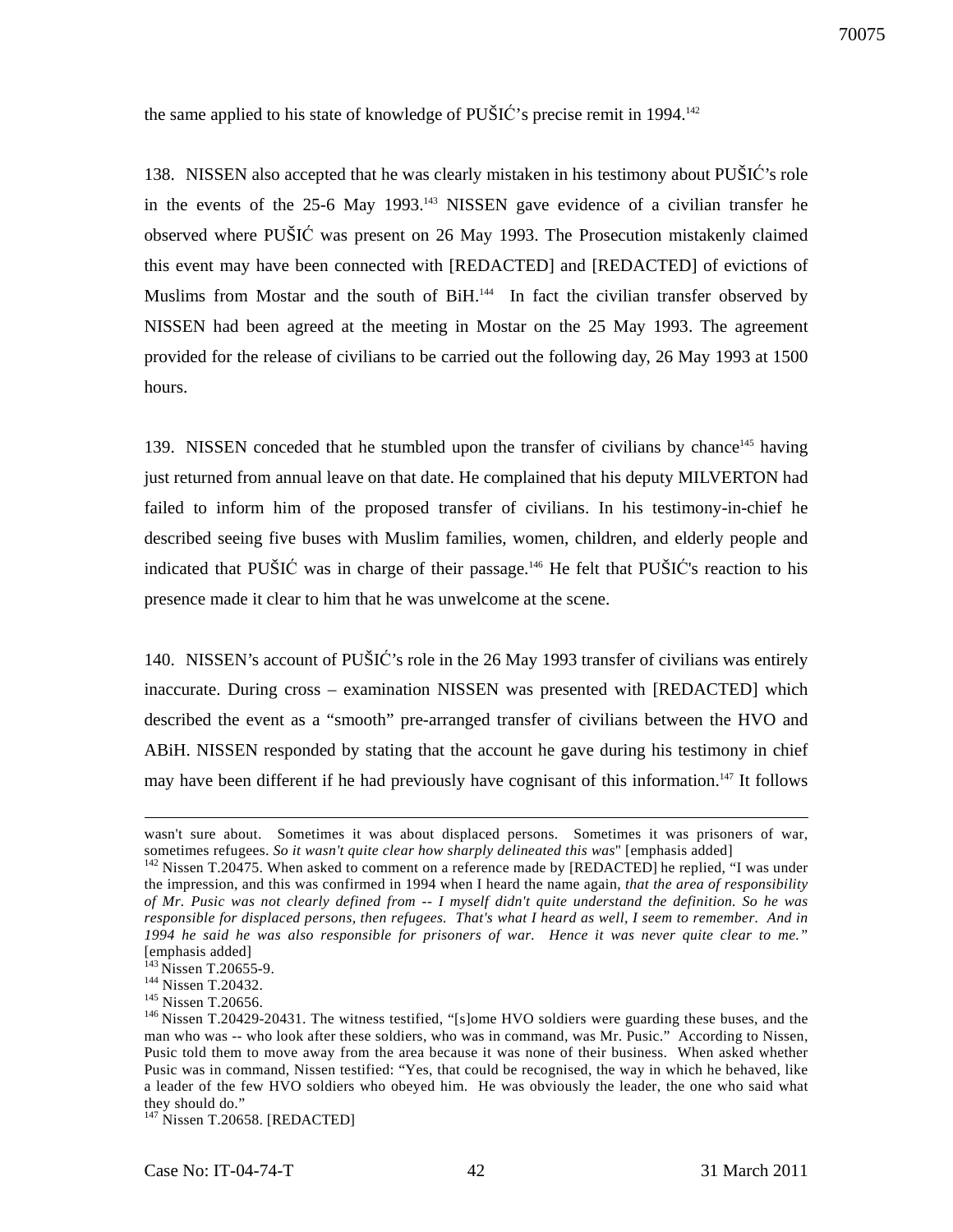that PUŠIĆ's alleged conduct in the civilian transfer on the 26 May 1993 can not in any way be construed as obstructive or confrontational.

#### 2. VAN DER GRINTEN

141. PUŠIĆ was a peripheral figure for VAN DER GRINTEN and their paths crossed on few occasions. VAN DER GRINTEN's tour of duty in the region began in May 1993 and ended in August 1993. However, having claimed that he met PUŠIĆ from "time to time"<sup>148</sup> he only testified of three specific meetings with PUŠIĆ, on the 27 May 1993, 11 May 1993 and 16 May 1993.

142. It is revealing that VAN DER GRINTEN made no mention in his testimony of PUŠIĆ's role in dealing with prisoner exchanges and no reference to his appointment as Head of the Service for Exchange on 5 July 1993.

143. VAN DER GRINTEN's account of a meeting with PUŠIĆ on 16 June 1993 does not establish that PUŠIĆ had any decision making authority. VAN DER GRINTEN meets with PUŠIĆ and ĆORIĆ and later encounters STOJIĆ.<sup>149</sup> His notes of the meeting are brief, and his recall of the matters discussed vague. For example, in cross-examination VAN DER GRINTEN stated that he could not remember if the meeting took place in any particular official's office. All he could recall was that it took place in the same building as his meeting with STOJIĆ and he also could not remember if ĆORIĆ spoke English or used an interpreter.<sup>150</sup> He also could not specifically recall if the meeting was arranged in advance but claimed they normally made appointments for such meetings.<sup>151</sup>

144. [REDACTED] does not contain a contemporaneous account of any of the conversations VAN DER GRINTEN had. In summary, VAN DER GRINTEN claims he raised the same issues concerning the expulsions of Muslims from West Mostar in both meetings with all three men and was given the same answers i.e. this had been carried out by criminal elements without the approval of the HVO leadership. He does not attribute any specific comments to PUŠIĆ. Given these circumstances and the fact that PUŠIĆ is the lowest ranking of the three

<sup>&</sup>lt;sup>148</sup> Van Der Grinten T.21028.

<sup>149</sup> Van Der Grinten T.21047 and T.21129-30. [REDACTED].

<sup>&</sup>lt;sup>150</sup> Van Der Grinten T.21129.

<sup>&</sup>lt;sup>151</sup> Van Der Grinten T.21128.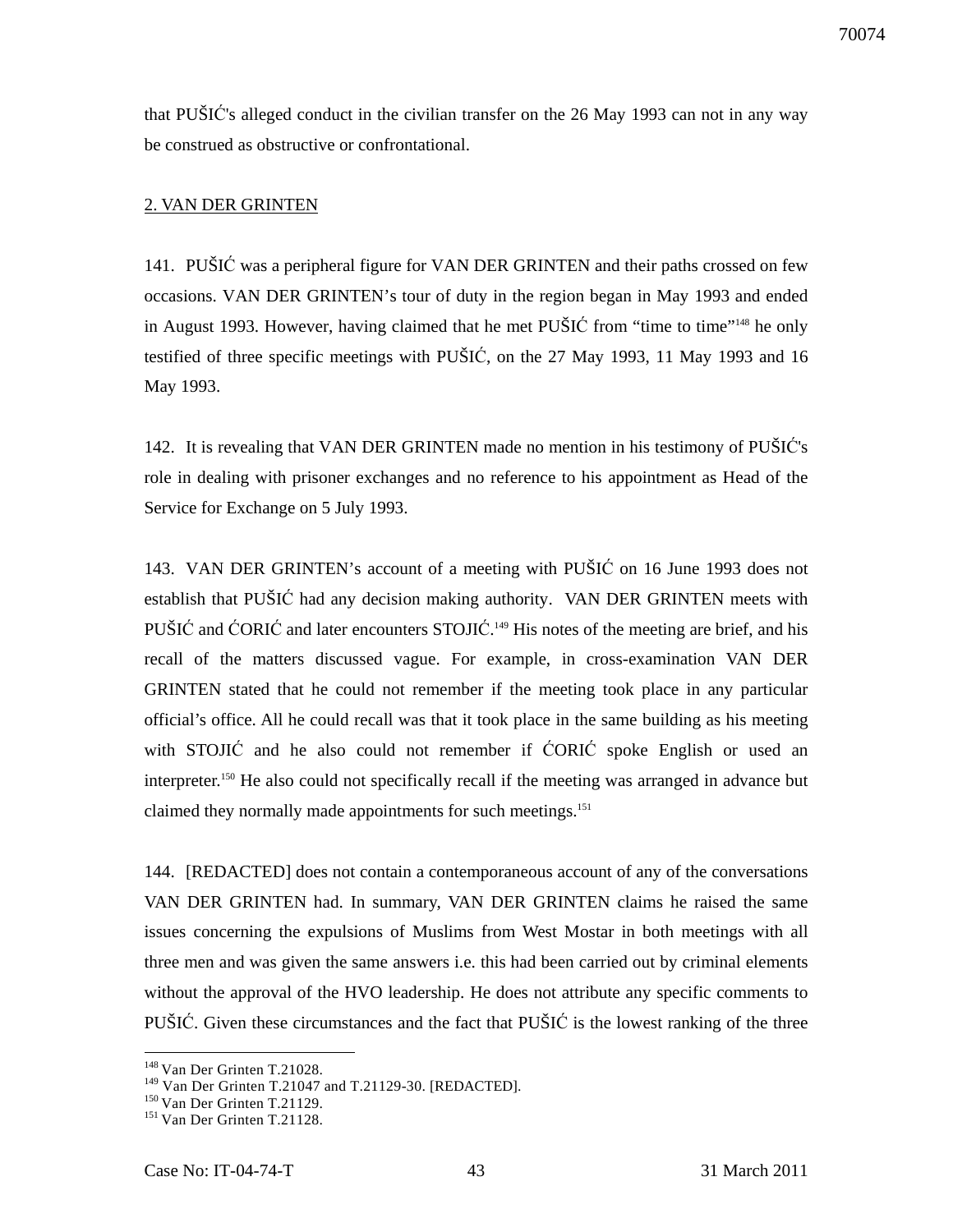HVO officials present, it is submitted that this evidence does not shed any further light on PUŠIĆ's position and powers at the time.

145. [REDACTED] VAN DER GRINTEN, as Chairman of the Joint Commission, noted the true reasons for the failure of the HVO and ABiH to execute the terms of the various agreements between the two sides following the events of May 1993. VAN DER GRINTEN concluded that after four weeks of negotiation the ECMM and United Nations Military Observers ("UNMO") agree that implementation of the 12 May 1993 agreement was not possible because of preconditions set by both sides and the general situation in B-H – and that "higher political pressure" is needed to reach a solution.<sup>152</sup> PUŠIĆ is not on the list of attendees for the Joint Commission.

146. During cross-examination VAN DER GRINTEN was asked to comment on a plaque presented to PUŠIĆ by Jesus Amatrain, VAN DER GRINTEN's colleague, in October 1993.<sup>153</sup> The plaque was addressed to PUŠI $\acute{C}$  with "the deepest gratitude for all the help he gave us in the completion of our tasks." VAN DER GRINTEN confirmed that Amatrain had a positive relationship with PUŠIĆ and that "we had as team also a good relationship with Mr. Pusic."<sup>154</sup>

## 3. PUŠIĆ's Job Title

147. Like NISSEN, VAN DER GRINTEN was also clearly mistaken and confused about the position held by PUŠIĆ. VAN DER GRINTEN ascribed conflicting job titles to PUŠIĆ. [REDACTED] VAN DER GRINTEN claims that PUŠIĆ held the post of Deputy Military Commander<sup>155</sup> but said that PUŠIĆ was introduced to him as Deputy Head of the Military Police during their encounter on 16 May 1993. However, VAN DER GRINTEN could not confirm who introduced PUŠIĆ with that title.<sup>156</sup>

<sup>&</sup>lt;sup>152</sup> [REDACTED].

 $153$  6D00606.

<sup>154</sup> Van Der Grinten T.21151.

 $155$  [REDACTED].

<sup>156</sup> Van Der Grinten T.21127.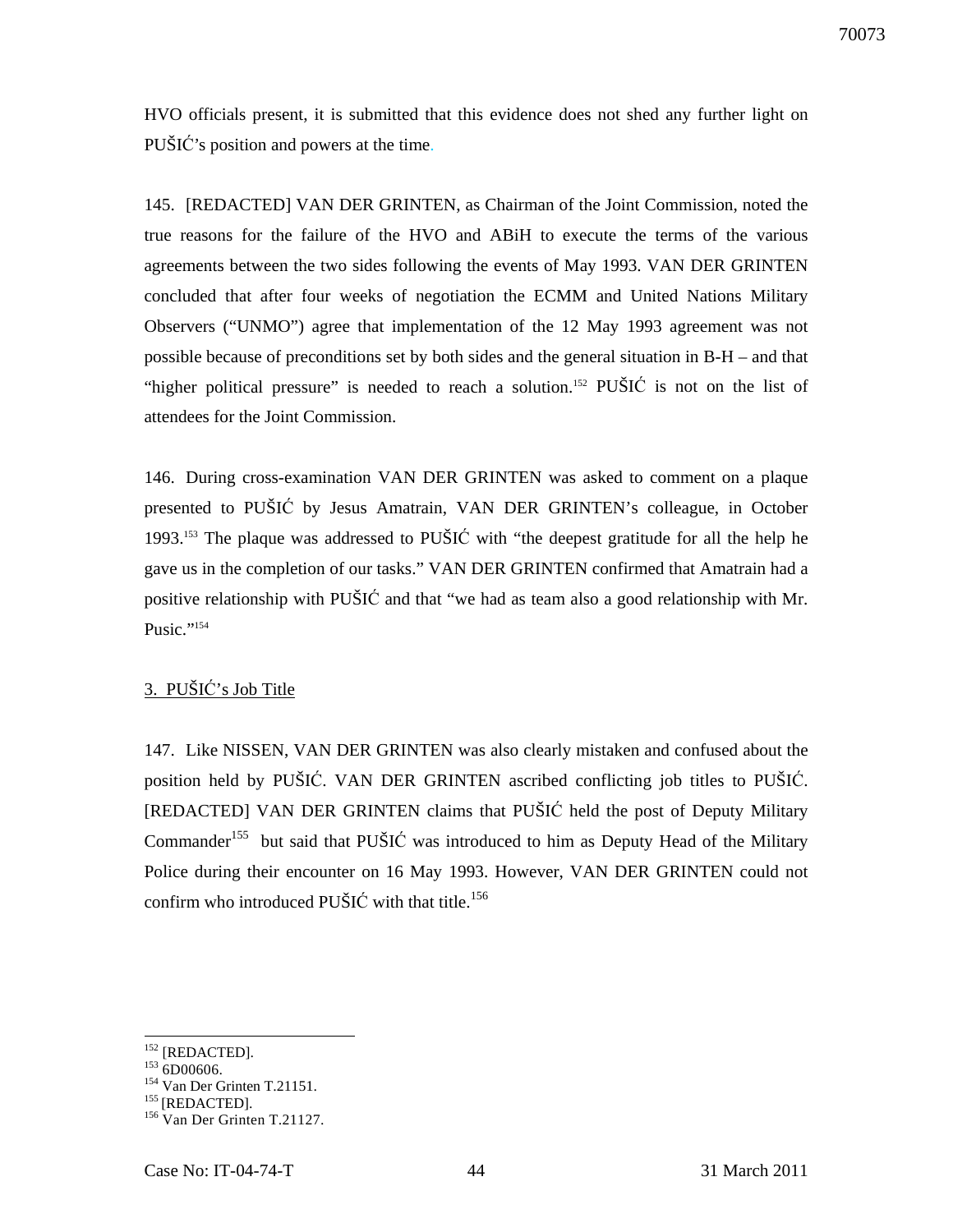148. [REDACTED].<sup>157</sup> The Prosecution does not allege that PUŠIĆ held any of the posts mentioned by VAN DER GRINTEN or NISSEN or MILVERTON. The evidence demonstrates that LAVRIĆ was appointed Deputy Head of the Military Police on the 28 June 1993.<sup>158</sup> PUŠIĆ's name was not mentioned in a proposal nominating officers to this position written by ĆORIĆ on the 26 June 1993.<sup>159</sup>

#### 4. PHILIP WATKINS

## *i. WATKINS is Mistaken About PUŠI*Ć*'s Dealings With Displaced Persons*

149. WATKINS was mistaken about the nature of PUŠIĆ's office. In an account of his first meeting with PUŠIĆ, WATKINS states that he believed that PUŠIĆ held the office of Minister for Prisoner of War exchanges. The Prosecution do not allege that PUŠIĆ ever held the office of Minister.<sup>160</sup> WATKINS also claimed that PUŠIĆ was Head of *all* dealings with refugees and displaced persons.<sup>161</sup> He also said that he dealt with PUSIC on issues of humanitarian aid<sup>162</sup> until RAGUŽ<sup>163</sup> took over responsibility for this and implied he had some influence over population movements.

150. WATKINS appears to have confused PUŠIĆ with RAGUŽ. WATKINS modified his testimony during cross-examination, stating that the office he dealt with regarding the movement of persons was headed by RAGUŽ. WATKINS also confessed that he was unsure of the precise delineation of authority between PUŠIĆ and RAGUŽ. He thought that RAGUŽ was responsible for all other movement of people while PUŠIĆ dealt primarily with prisoner of war exchanges.

151. WATKINS produces no evidence to corroborate his claims that PUŠIĆ had authority over humanitarian aid and population movements and his conclusions are not supported by the evidence. Although he said PUŠIĆ appeared knowledgeable about the movement of displaced persons in Central Bosnia, WATKINS admitted that he did not know if PUŠIĆ had

<sup>&</sup>lt;sup>157</sup> [REDACTED].

 $158$  P02985.

<sup>&</sup>lt;sup>159</sup> P02693

<sup>&</sup>lt;sup>160</sup> Watkins T.18188-9.

<sup>161</sup> Watkins T.18762.

 $162$  Watkins T.18770.

<sup>&</sup>lt;sup>163</sup> All references to Raguž are to Martin Raguž. Božo Raguž is referred by his full name in this brief.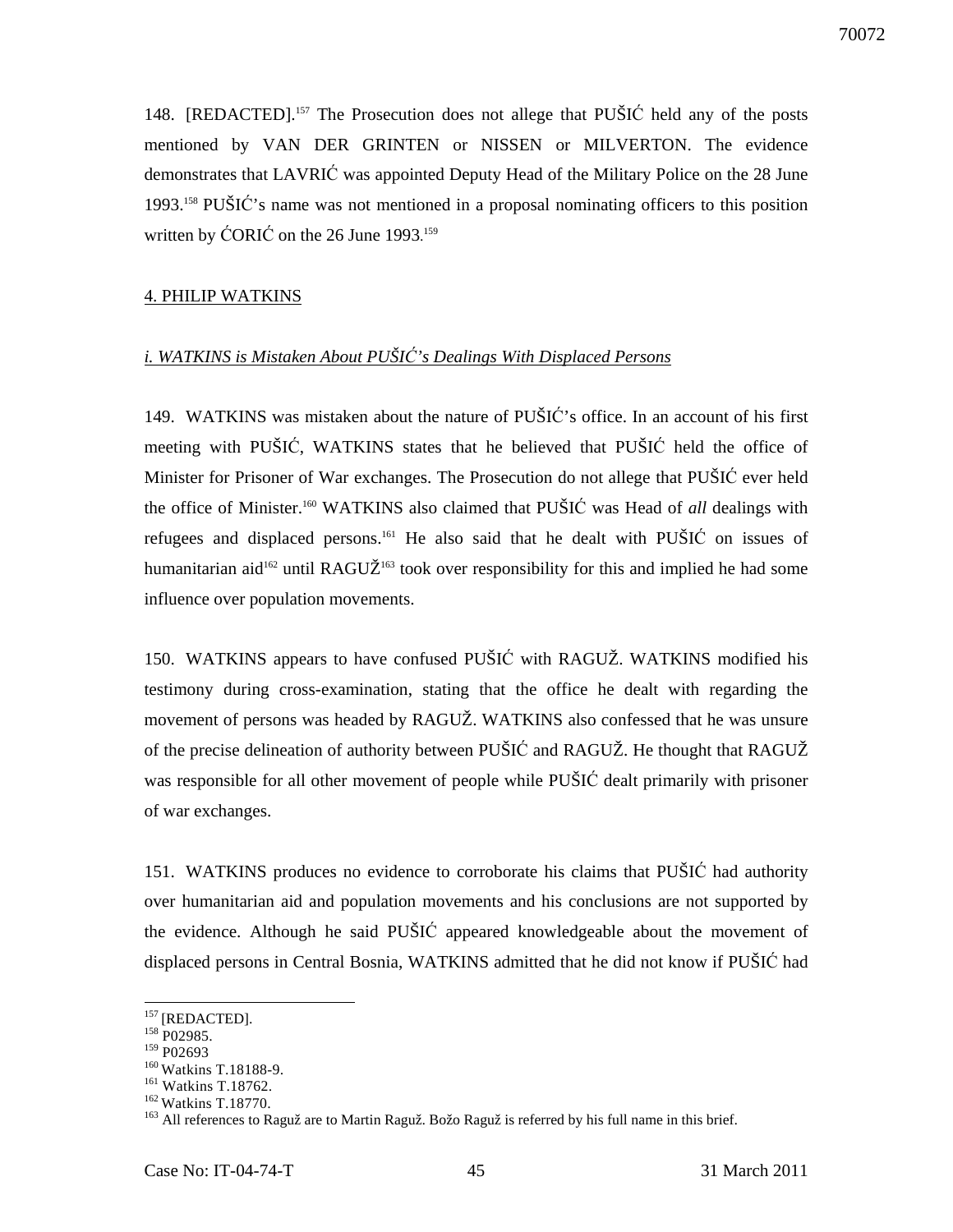any authority in this area. <sup>164</sup> WATKINS wrongly assumes that knowledge infers power from his discussions with PUŠIĆ on the topic of population movements.

152. POGARČIĆ tells WATKINS of plans by BOBAN and his advisors to create a number of government departments in the new government structure.<sup>165</sup> WATKINS initially states that PUŠIĆ was to become Head of the Office for Displaced Persons and Refugees ("ODPR"), but later he concedes that he cannot be sure whether he was told this<sup>166</sup> or whether he was informed that PUŠIĆ was merely one of a number of candidates for this post. RAGUŽ was another candidate.<sup>167</sup> RAGUŽ had been Deputy Head of the ODPR and was appointed as Head on 1 December 1993.<sup>168</sup> WATKINS produces no evidence to corroborate his account which should not therefore form the basis of any finding of fact by the Chamber.

## *ii. WATKINS Testimony on PUŠI*Ć*'s Role in Prisoner Releases*

153. Philip WATKINS testimony in connection with BOBAN's 10 December 1993 order underlies how progress with regard to prisoner exchanges and releases required intervention from the highest levels of the HVO:

> What Mate Boban's statement was, was a very clear statement and a good move in terms of sending the right signals to the international community that regardless of cooperation and linkages, he was going to release prisoners from -- from the detention centres. So those releases, the international community still hoped, would encourage the armija forces to reciprocate, and when they didn't, of course, that gave the Bosnian Croats even more kudos in terms of we're doing it, they're not. $169$

154. On several occasions WATKINS commented on PUŠIĆ's positive relations with the ECMM and his constructive role in trying to bring about the release of all detainees from HVO custody. For example, when asked to comment on a message from PUŠIĆ requesting

<sup>&</sup>lt;sup>164</sup> Watkins T.19035-6.

<sup>&</sup>lt;sup>165</sup> [REDACTED]

<sup>&</sup>lt;sup>166</sup> Watkins T.18790

<sup>&</sup>lt;sup>167</sup> Watkins T.19032

<sup>&</sup>lt;sup>168</sup> P07005

<sup>&</sup>lt;sup>169</sup> Watkins T.18883-4.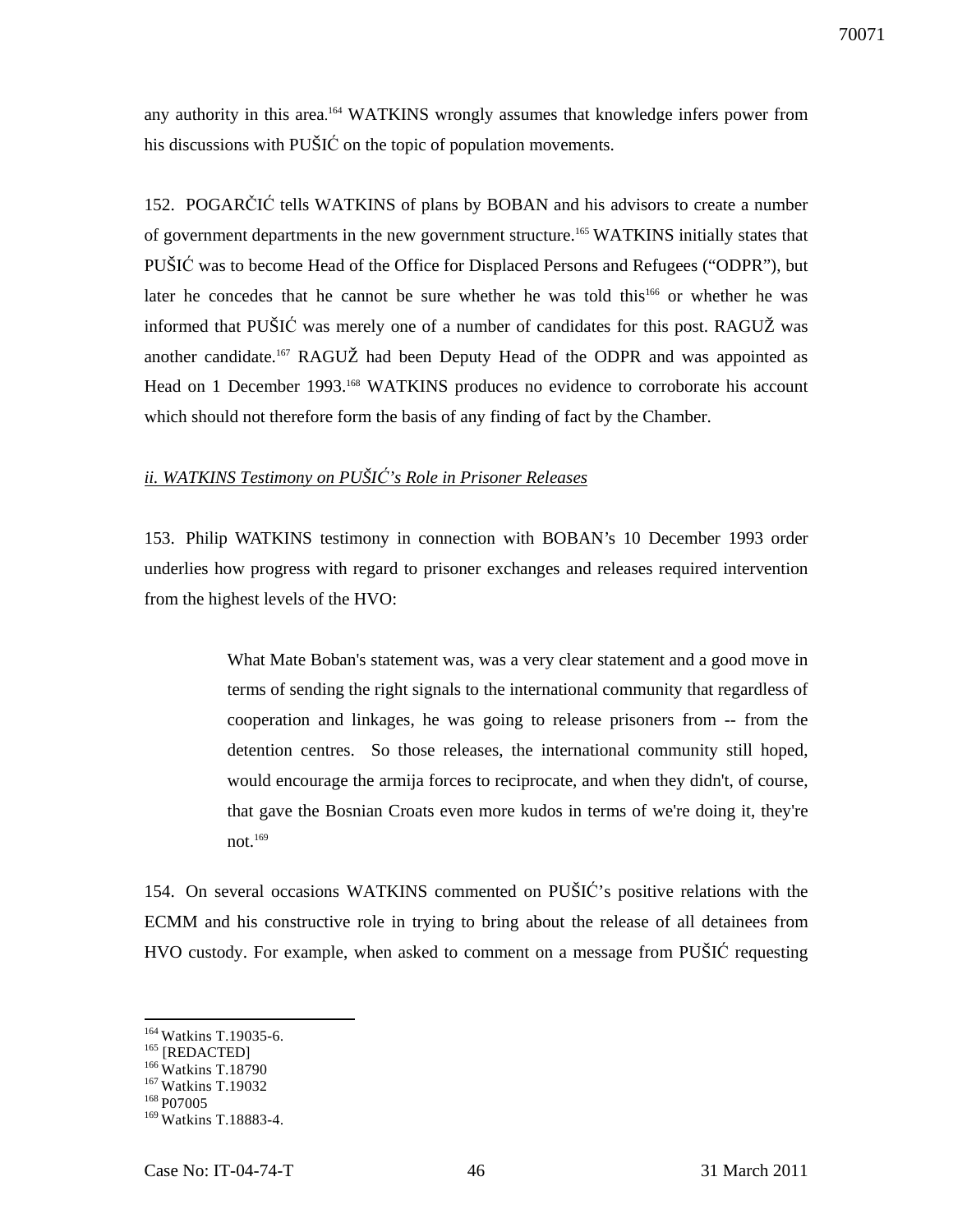ECMM assistance in the transfer of POWs from Jablanica to Gabela to effect their release on the 16 December 1993, WATKINS testified that:

> *Mr. Pusic is keen to push on and to see more prisoners of war released*, and he's looking to UNPROFOR rather than ICRC, and we've offered ECMM presence, I notice, in the comment below. So I think what is happening here is *Mr. Pusic is delivering on and looking to continue the -- the prisoner of war exchange* and one announced by Mate Boban. I think it's an important signal being sent by Mate Boban about cooperation with the international community.<sup>170</sup> [emphasis added]

155. [REDACTED] confirm that PUŠIĆ was simply acting as a conduit for information to the international community on forthcoming prisoner releases. [REDACTED].<sup>171</sup> WATKINS suggested that this was:

> a further indication of the continuing, that time, implementation of Mate Boban's statement, and it also gives us a forward indication of the planning behind this because it's giving us a future date and a number.

> Q. Mr. Pusic, was he able to provide statistics beforehand of people who would be released? A. Well, he has on this occasion, yes. $172$

> …Yes, checking the date 20th of December so we're very much into, in fact towards the end, I think, of the release of prisoners by HVO unilateral as declared by Mate Boban and *as delivered in terms of activity by Mr. Pusic*. <sup>173</sup> [emphasis added]

156. PUŠIĆ continued in this role, furnishing information to the international community about prisoner releases into 1994 as demonstrated by [REDACTED].<sup>174</sup>

#### 5. [REDACTED]

<sup>170</sup>Watkins T.18824-5. *See,* also part IX.

 $^{171}$ [REDACTED].

<sup>&</sup>lt;sup>172</sup> Watkins T:18826-7.

<sup>173</sup> Watkins T:18866.

<sup>&</sup>lt;sup>174</sup> [REDACTED]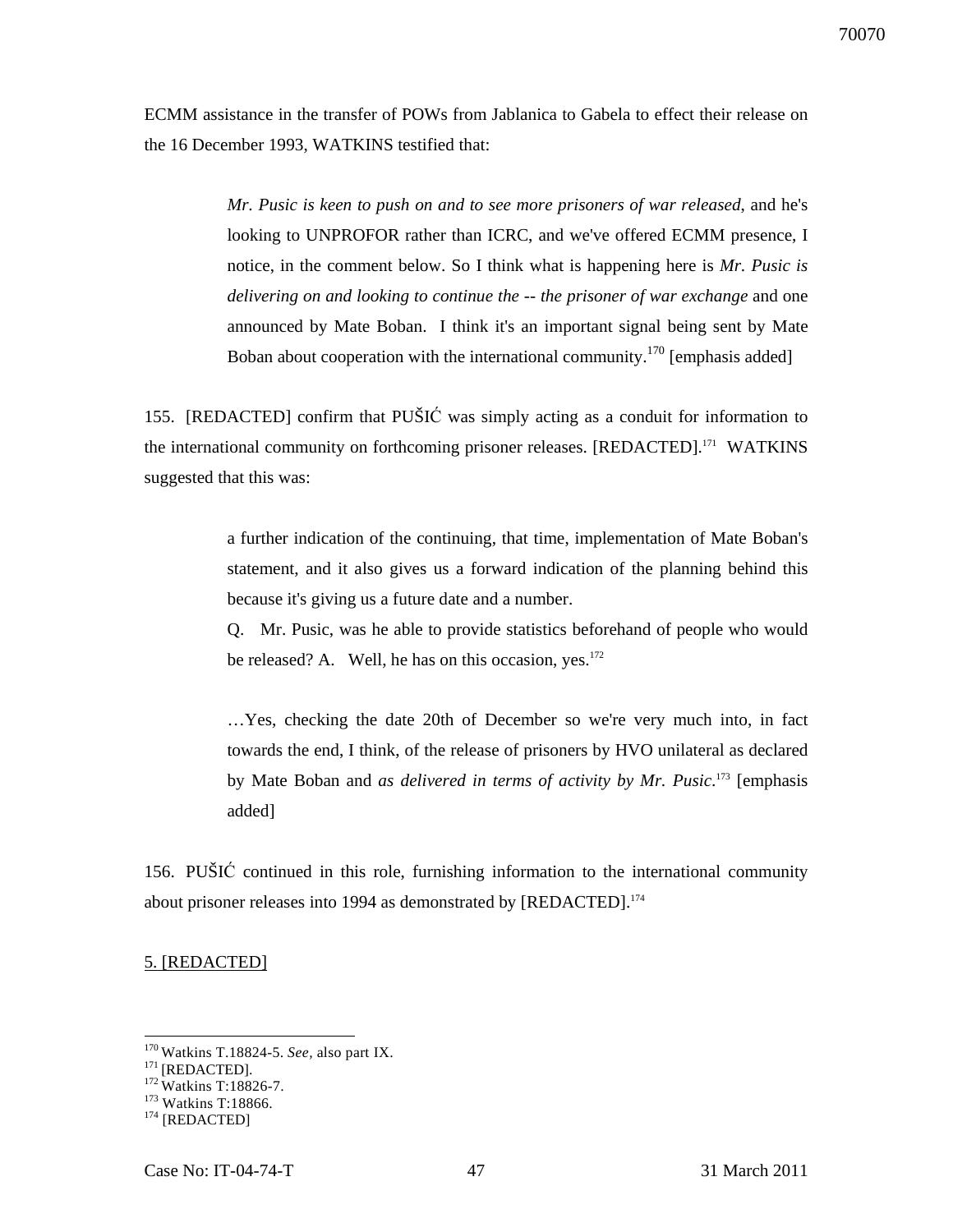157. PUŠIĆ's lack of decision making authority is highlighted in a number of reports from [REDACTED] attending prisoner exchange negotiations. In reference to a meeting [REDACTED] that PUŠIĆ advised those present he did not have the authority to sign the agreement reached on behalf of the HVO for access to the Heliodrom.<sup>175</sup>

#### 6. GRANT FINLAYSON

158. FINLAYSON admitted that he had a "few dealings"<sup>176</sup> with PUŠIĆ but at no point in his testimony did he mention his appointment as Head of the Service for Exchange.<sup>177</sup> FINLAYSON also conceded that he could not clearly recall PUŠIĆ's precise role and function.<sup>178</sup> The evidence reflects that FINLAYSON had little contact with PUŠIĆ and believed his main area of responsibility lay in dealing with body exchanges.<sup>179</sup>

159. During cross-examination FINLAYSON was shown a HVO notice appointing Božo RAGUŽ as liaison officer to United Nations Protection force ("UNPROFOR") dated 22 March 1993, two days prior to GERRITSEN'S arrival in the area. FINLAYSON accepted that he was mistaken in believing that PUŠIĆ held this post at that time.<sup>180</sup>

160. It bears highlighting that, although FINLAYSON had frequent recourse to the diary he kept contemporaneously when testifying, he accepted that the diary contained no references to PUŠIĆ. This omission is significant considering that FINLAYSON made no mention of PUŠIĆ in diary entries that dealt with events that he believed to be within PUŠIĆ's authority, such as the exchange of corpses on Serb territory on the 20 May 1993.

#### **F.Testimony of Witnesses [REDACTED]**

<sup>175</sup>[REDACTED]. *See*, Part VII.

<sup>176</sup> Finlayson T.18278.

<sup>&</sup>lt;sup>177</sup> Finlayson T.18058.

<sup>&</sup>lt;sup>178</sup> Finlayson T.18057. The witness testified:"Q.You mention a person named Berko Pusic. Who is Mr. Berko Pusic? What was his function? A.He had a range -- at one stage in the early pieces he was assigned as the liaison person, from memory. This was the case very much in my earlier days in BH South. I think his role as -- as liaison remained but with a presence in East Mostar a lot of that was taken over by Mr. Raguz as the direct contact. He -- I'm struggling to -- to get the correct term that we understood him to - to have, but it was I think to do with misplaced people. I -- yeah. I -- probably it will come to me."

<sup>&</sup>lt;sup>179</sup> Finlayson T.18058. The witness testified, "He dealt a lot with the body exchanges. With -- at that point most of the body exchanges were happening between -- well, at the early stages most of the body exchanges were past ones with the Serbs, but then, of course, later on as the Mostar situation developed it - - we also had both body exchanges and prisoner exchanges with -- between the east and west." <sup>180</sup> Finlayson T.18279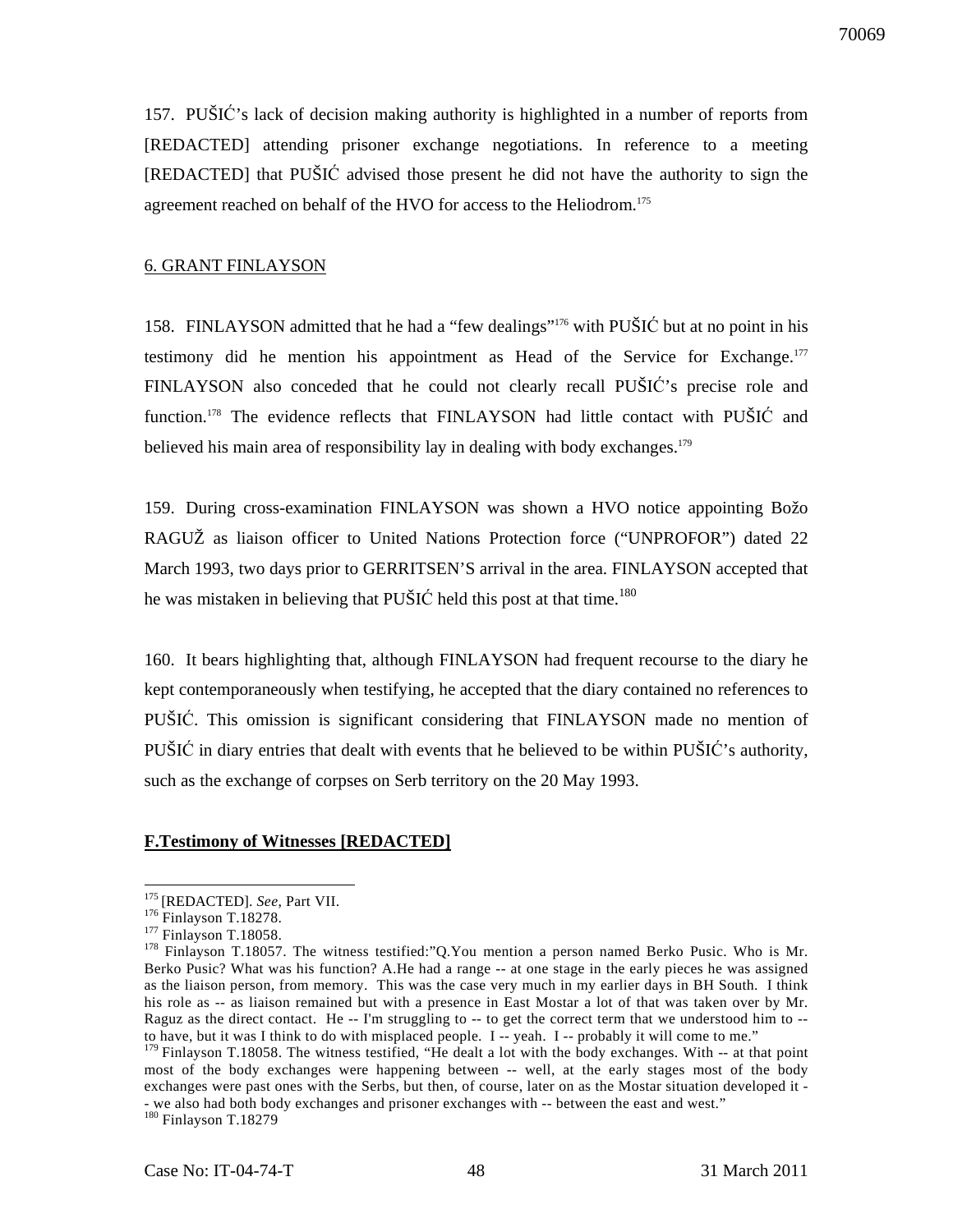#### 1. Testimony of WITNESSES BB and BC [REDACTED]

161. On the basis of the testimony of witnesses BB and BC, the Prosecution claim that PUŠIĆ's office was responsible for issuing the travel documents that were required in June 1993 to enable Muslims to leave the country.<sup>181</sup> However, neither WITNESS BB nor WITNESS BC produced any documentary evidence to support this contention. Nor has the Prosecution adduced any transit papers that can be attributed to PUŠIĆ.

162. In addition, no corroborative evidence has been presented to show that PUŠIĆ had the *de jure* authority to issue such permissions. As a matter of common sense, in regards to movement within HVO held territory only a HVO official with the ability to exert control over the HVO military personnel stationed at checkpoints could issue this type of authorisation. The evidence shows that this type of documentation was normally issued by other HVO bodies.

163. The evidence of WITNESS BB and WITNESS BC on this issue is not corroborated by the testimony of [REDACTED] including BEESE,<sup>182</sup> NISSEN and WATKINS of the ECMM<sup>183</sup> and other evidence that indicates that the HVO military apparatus was in charge of managing checkpoints. Furthermore, neither RAGUŽ, REBIĆ nor KRAJŠEK, who were far more intimately involved dealings with displaced persons than Witnesses BB and BC, mention PUŠIĆ's role in this aspect.

## 164. [REDACTED].<sup>184</sup> [REDACTED].<sup>185</sup> [REDACTED].<sup>186</sup>

165. Contrary to the allegations made by WITNESS BB, the evidence reflects that the ODPR and NIKIĆ played an instrumental role in the production of transit visas, not PUŠIĆ, as discussed in PART X *supra*.

<sup>&</sup>lt;sup>181</sup> OTP 98bis T.27119-49 and [REDACTED].

 $182$  Beese T.3210. Beese gave evidence that if the ECMM wished to move to an area, they would have to gain a pass from other HVO bodies.

See, Part VI.

 $184$  [REDACTED].

<sup>185 [</sup>REDACTED].

<sup>186 [</sup>REDACTED].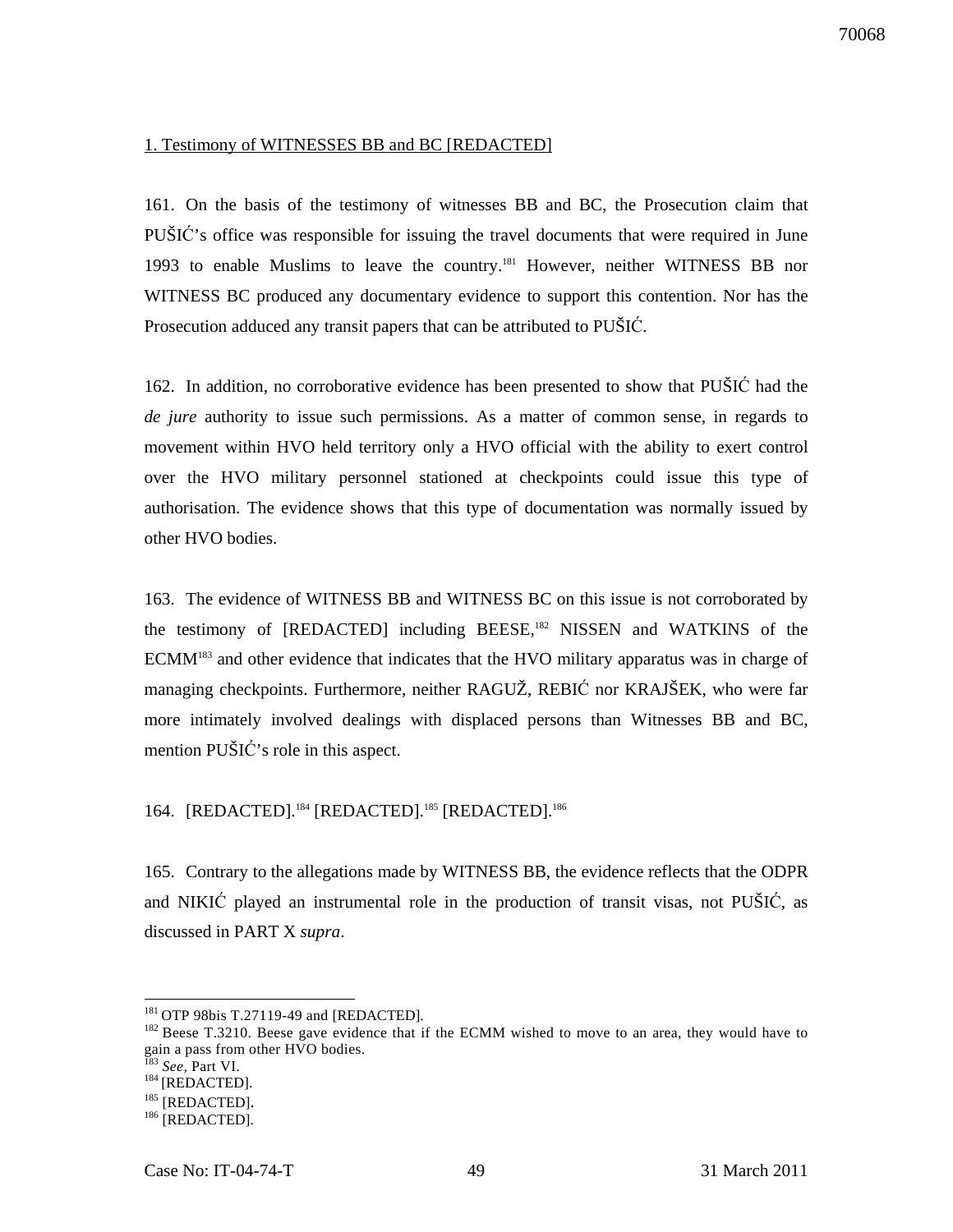166. Even taken at its highest, [REDACTED]:

a. [REDACTED].

b. [REDACTED]. Therefore, both WITNESS BB and WITNESS BC may have attributed more influence to PUŠIĆ than was actually the case.

c. [REDACTED].

d. [REDACTED].<sup>187</sup>

e. [REDACTED]:

## [REDACTED]<sup>188</sup>

167. This episode is further evidence of PUŠIĆ's general lack of authority within the HVO.

168. [REDACTED].<sup>189</sup> [REDACTED]<sup>190</sup> [REDACTED].<sup>191</sup> [REDACTED].

169. [REDACTED]. This evidence is not directly relevant to the charges on the Indictment. However, it should be noted that the evidence does demonstrate [REDACTED] as discussed in Part V of this Brief.

#### 2. Testimony of Witness BB [REDACTED]

170. [REDACTED]<sup>192</sup> [REDACTED] by PUŠIĆ to GRANIĆ.<sup>193</sup> It is submitted that [REDACTED] should not form the basis of any finding of fact as.

 $187$  [REDACTED].

<sup>188 [</sup>REDACTED].

 $189$  [REDACTED].

 $190$  [REDACTED].  $191$  [REDACTED].

 $192$  P05884.

<sup>&</sup>lt;sup>193</sup> P05877. [REDACTED].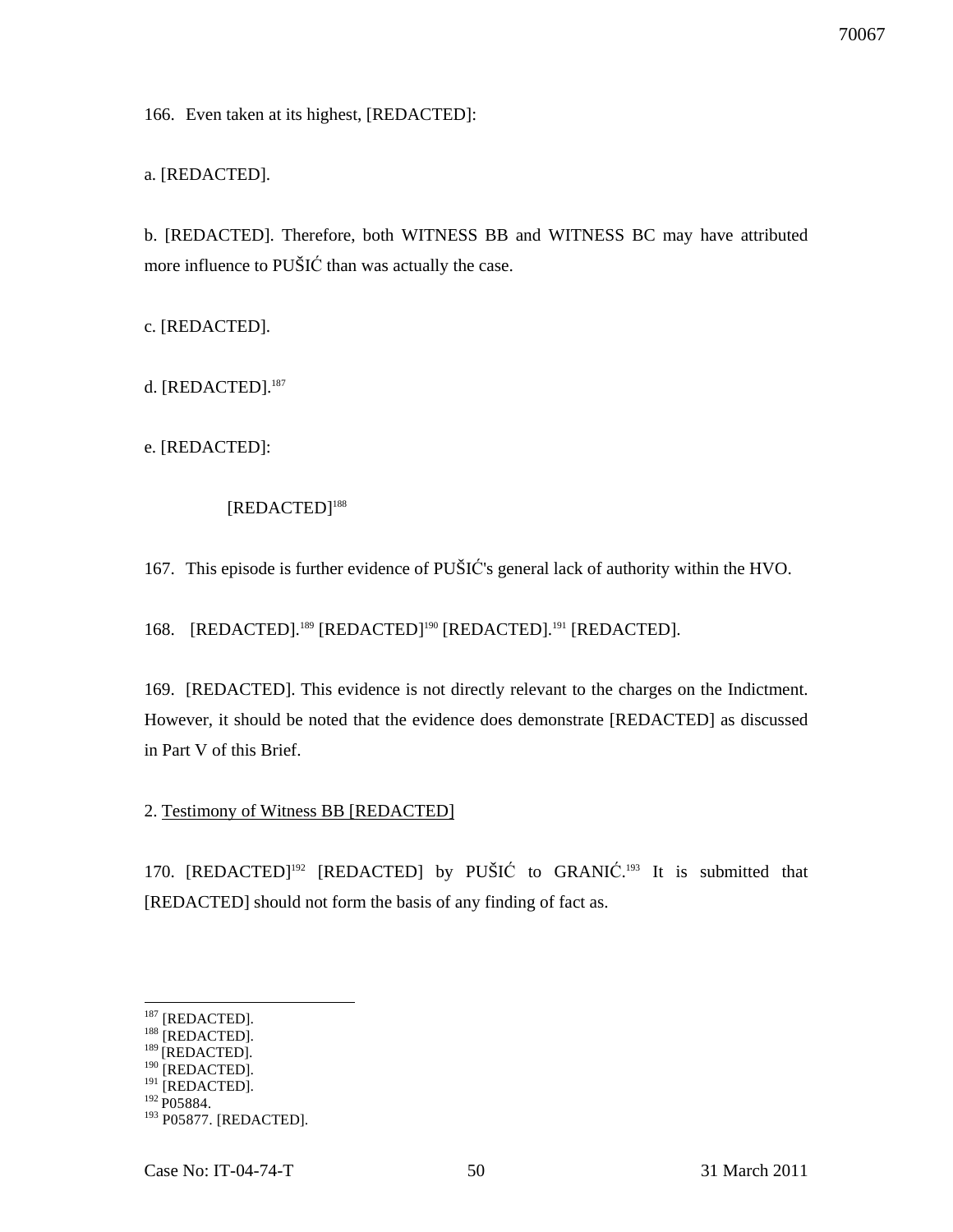171. [REDACTED].<sup>194</sup> It is submitted that no weight should be attached to WITNESS BB's testimony for the reasons advanced below:

- a. [REDACTED].
- b. [REDACTED]. [REDACTED]:

[REDACTED]*.* 195

- c. [REDACTED].
- d. [REDACTED].
- e. [REDACTED].

3. Conclusion

172. [REDACTED].

## **V. PRISONER EXCHANGE**

#### **A. Introduction**

173. Parts V and VI of the Brief examine the Prosecution's allegations of PUŠIĆ's powers over the release and exchange of both civilian detainees and prisoners of war. In Part V the Defence examines PUŠIĆ's role in prisoner exchange negotiations during the Indictment period. In Part VI the evidence concerning allegations that PUŠIĆ had the powers to order the release of detainees from HVO custody are considered.

#### **B. Prisoner Exchange Negotiations In Context**

 $\overline{a}$ <sup>194</sup> [REDACTED]. P05884.

<sup>&</sup>lt;sup>195</sup> [REDACTED].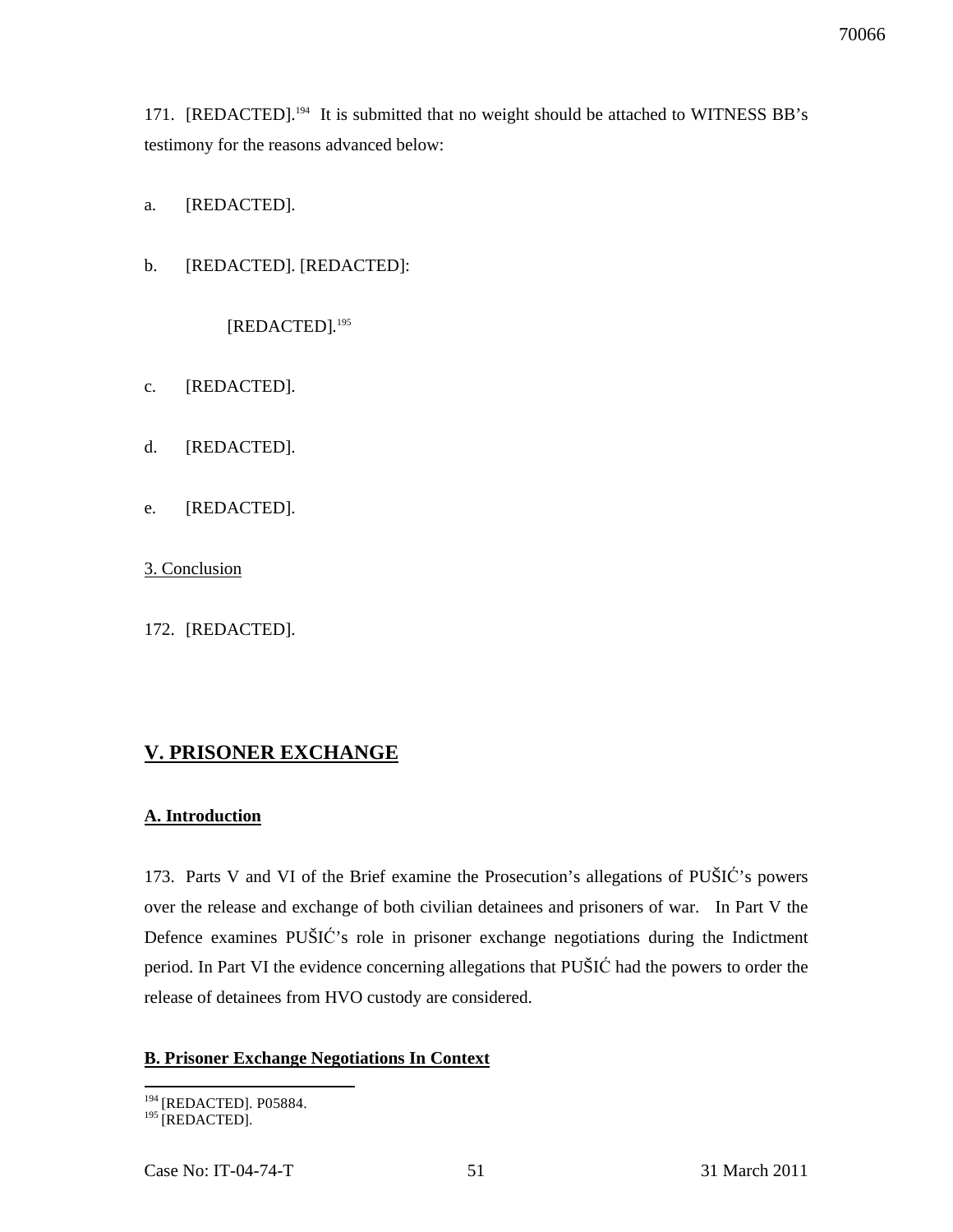# 1. PUŠIĆ Was Primarily Involved in Local, Not National Level Prisoner Exchange And Release Initiatives

174. An important distinction has to be drawn between prisoner exchange and release negotiations taking place at a local level and negotiations at a higher level. This distinction was highlighted by the ECMM representative WATKINS who explained that:

> there was at a -- at a *high level attempts by the ICRC to broker large-scale exchanges of prisoners of war*, but there were always *local exchanges* going on, some of which were sanctioned by ICRC, some of them overseen by ECMM, some of them not involving us at all, just discussions between the warring elements… [T]he fact that [exchange] was happening is -- was not an unusual event.<sup>196</sup> [emphasis added]

175. By failing to draw this distinction the Prosecution have mischaracterised PUŠIĆ's role in the prisoner release and exchange process. The "large scale exchanges" and "high-level attempts" mentioned by WATKINS are references to negotiations between senior representatives of the HVO, ABiH and international community. PUŠIĆ did not have any significant involvement in these talks.

176. Rather, the evidence reflects that PUŠIĆ attended some meetings at a local level where representatives of the ABiH and the international community were present and prisoner exchanges, and other related matters were discussed. In 1994 PUŠIĆ was involved in talks related to the exchange and/or release of those detainees remaining in custody following implementation of BOBAN's 10 December 1993 order. The significance of PUŠIĆ's conduct at these meetings has been greatly exaggerated by the Prosecution as the evidence shows that PUŠIĆ did not have any unilateral powers to make binding agreements on behalf of the HVO.

177. Furthermore, MAŠOVIĆ's testimony contradicts Prosecution claims that PUŠIĆ obstructed and sabotaged efforts directed at achieving prisoner exchanges in the lower level negotiations he was involved in. When referring to these low level local exchanges in his

 $\overline{a}$  $196$  Watkins T.18822.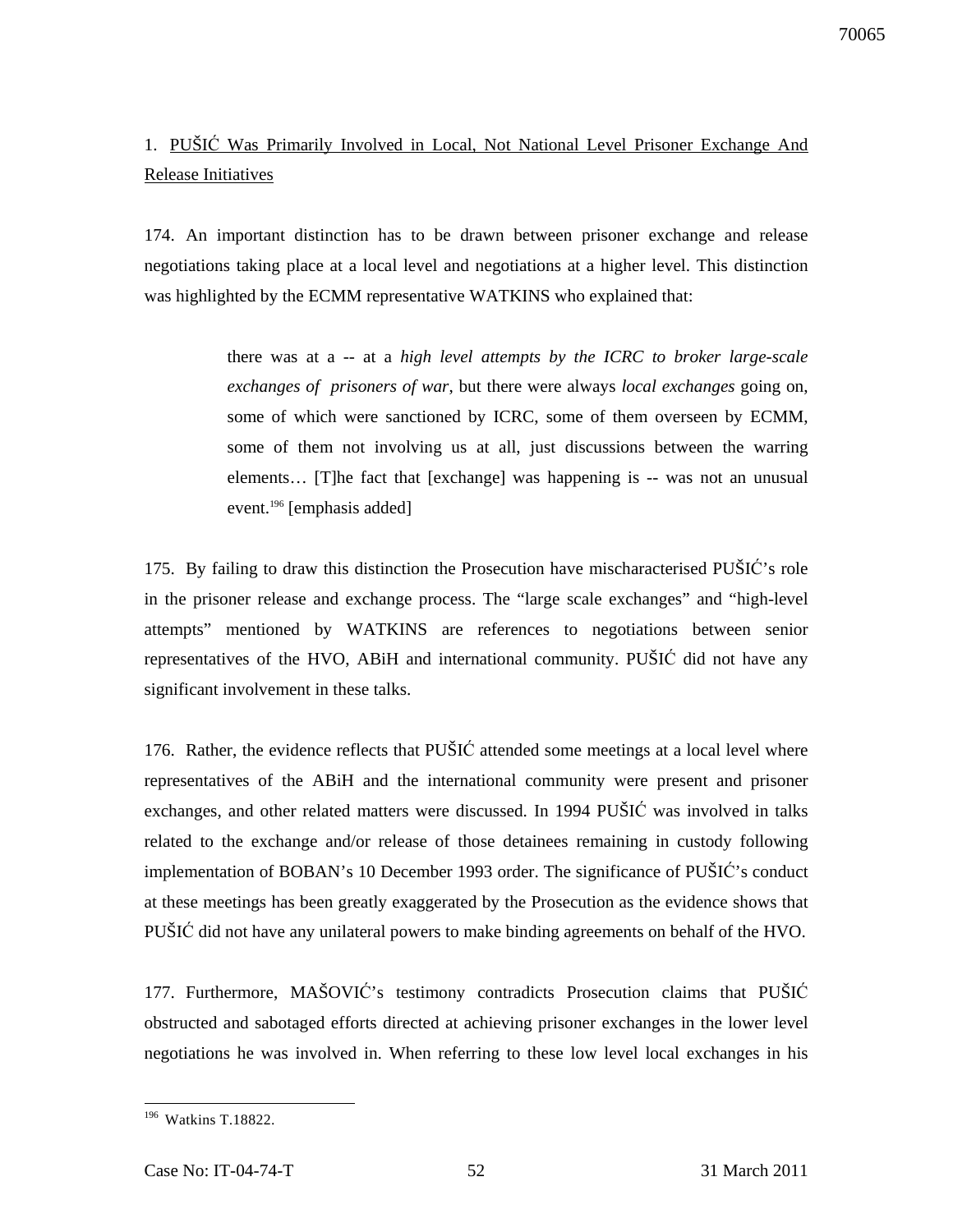testimony, MAŠOVIĆ, as Head of State Commission for Exchanges for the ABiH, said that he had no cause to meet PUŠIĆ before 29 December 1993 and to become involved in these negotiations until the Autumn of 1993 because contact between the parties was generally proceeding smoothly:

> Q. So you received reports from time to time, but there were no problems, no major problems with respect to the exchanges between the HVO and these local commissions?

> A. Well, that's right. But I'd like to say that they were exchanges of *a lesser intensity and -- involving fewer people. So lower-level exchanges*. Mostly they were a number of wounded from both sides, members of the two sides' armies, or the exchange of bodies of people who had been killed in combat, and also in part POW exchanges.<sup>197</sup> [emphasis added]

178. MAŠOVIĆ referred to another series of low level negotiations in Mostar that PUŠIĆ had been involved in before they met in December 1993. MAŠOVIĆ noted that these negotiations were partly successful:

> Q. I wanted to go back because you may have misunderstood my last question so perhaps I could just direct your attention to the third paragraph of the document that's in front of you there in which Mr. Pusic is writing that the republican commission of the ABiH have not been fully informed. He's saying that there is another meeting that is scheduled in shortly after beginning of January and so I just wanted to ask you briefly again, this indicates that there had been some negotiations between Mr. Pusic and others prior to your involvement. And I just wanted to ask you if that is -- corresponds to what you said earlier about negotiations in the Mostar area that had been taking place at a lower level with Mr. Pusic?

> A. Precisely so. The third paragraph is correct. *The negotiations took place at the local level, between the east and west part of Mostar. They were partly successful.* They resulted in some exchanges of prisoners, some handovers of the

<sup>&</sup>lt;sup>197</sup> Mašović T.25117.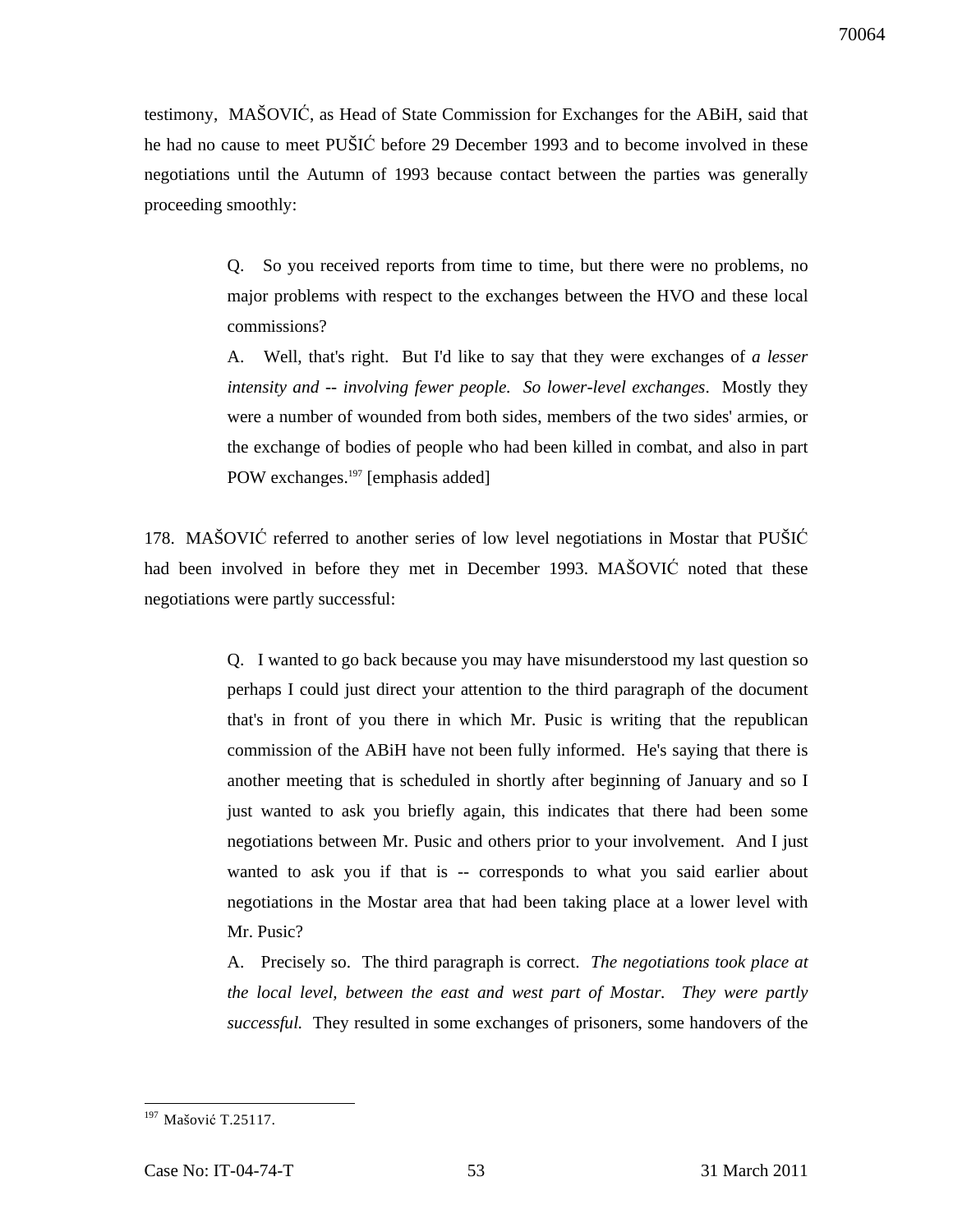fallen soldiers or civilians, up to the moment of the blockade which was the reason for my going to Međugorje.<sup>198</sup> [emphasis added]

# 2. Many Different Agencies and Individuals Represented the HVO

In Prisoner Exchange Negotiations

179. As a general observation the evidence suggests that no single individual or HVO agency represented the HVO in connection with prisoner exchange and/or release negotiations. In fact, a variety of actors purported to represent the HVO in this process. According to the Prosecution Expert TOMLJANOVICH "the multitude of groups engaging in exchanges presented problems."<sup>199</sup>

180. As noted below, a number of organisations represented the HVO in prisoner exchange negotiations in the period prior to and after 5th July 1993, as noted below. Furthermore, it should be noted that PUŠIĆ was not the sole representative but part of a delegation of HVO representatives at the prisoner exchange meetings he attended, even after his appointment to the Service for Exchange on 5 July 1993.

## 181. [REDACTED].<sup>200</sup>

182. The evidence suggests that HVO participation in prisoner exchanges in 1993 was not effectively coordinated and there was no direction from the centre. This situation was neatly depicted in a report from the Deputy Commander for Security of the  $1<sup>st</sup> HVO$  Domagoj Brigade Žara PAVLOVIĆ<sup>201</sup> dated 25 August 1993. The order concerns the release from prison of Dr. Muhamed Duraković and notes that:

> An inadequately developed system about the ways and the procedure, priorities, and question as to whether to release from prison at all has not been dealt with or defined either by the operative zone of South-eastern Herzegovina or the

 $\overline{a}$ <sup>198</sup> MašovićT.25018-9.

<sup>&</sup>lt;sup>199</sup> P09545 p.61, para 160.

 $200$  [REDACTED].

<sup>&</sup>lt;sup>201</sup> All refereneces to Pavlović are to Božo Pavlović. Žara Pavlović is referred by his full name in this brief.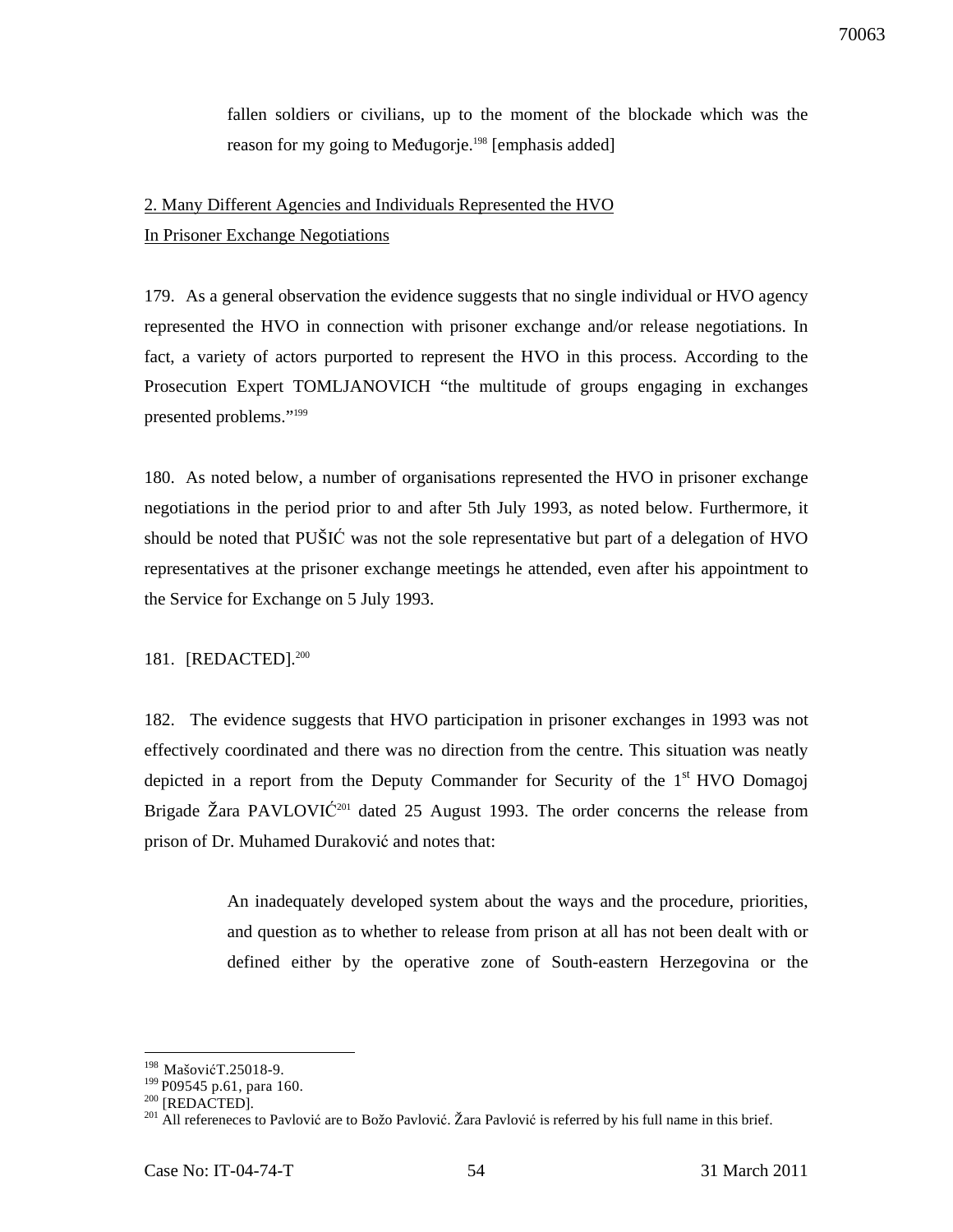ministry. Because of the lack of such instructions, we were forced to make our own decisions at the level of local HVO presidencies and brigade commands.<sup>202</sup>

183. The problems that [REDACTED], TOMLJANOVICH and Žara PAVLOVIĆ allude to suggest that it is over-simplistic to claim that any one HVO official, let alone PUŠIĆ, had the ability to control or obstruct the prisoner release or exchange negotiation process in a meaningful way. It is also over-simplistic to claim, as the Prosecution imply, that PUŠIĆ or the HVO took a fixed position against all for all exchanges whilst the ABiH was in favour of their unconditional release at all times.

184. Similar considerations applied to the ABiH. MAŠOVIĆ stated that for some time after March 1993, ABiH participation in prisoner releases and exchanges was not centrally controlled. The ABiH were represented in local level negotiations by a number of exchange commissions that were attached to the Corps of the ABiH and existed independently of the State Commission. They reported to the State Commission about their work.<sup>203</sup> The evidence demonstrates that PUŠIĆ's counterpart at most of the "local" or "low" level meetings he attended with the ABiH was not MAŠOVIĆ, but junior regional representatives such as Alija ALIKADIĆ. 204

#### 3. ABiH and HVO Policies In Context

#### *i.Overview*

185. The Prosecution is simply wrong when it claims that PUŠIĆ was one of the chief architects and proponents of HVO prisoner exchange policy that advocated "one for one" or conditional prisoner exchanges that contravened international humanitarian law. As noted above, many of the Prosecution's most important witnesses in respect of PUŠIĆ testified that (i) PUŠIĆ participated mainly in low level local exchanges, (ii) PUŠIĆ could not make any decisions and (iii) PUŠIĆ appeared to be acting on instructions from higher up. The evidence of [REDACTED], BIŠKIĆ and WITNESS DV to this effect therefore entirely refutes the

 $202$  P04496.

<sup>&</sup>lt;sup>203</sup> Mašović T.25012.

<sup>&</sup>lt;sup>204</sup> Watkins T.19037. The witness testified that Džiho and Alikadić also participated in negotiations concerning the exchange of prisoners of war.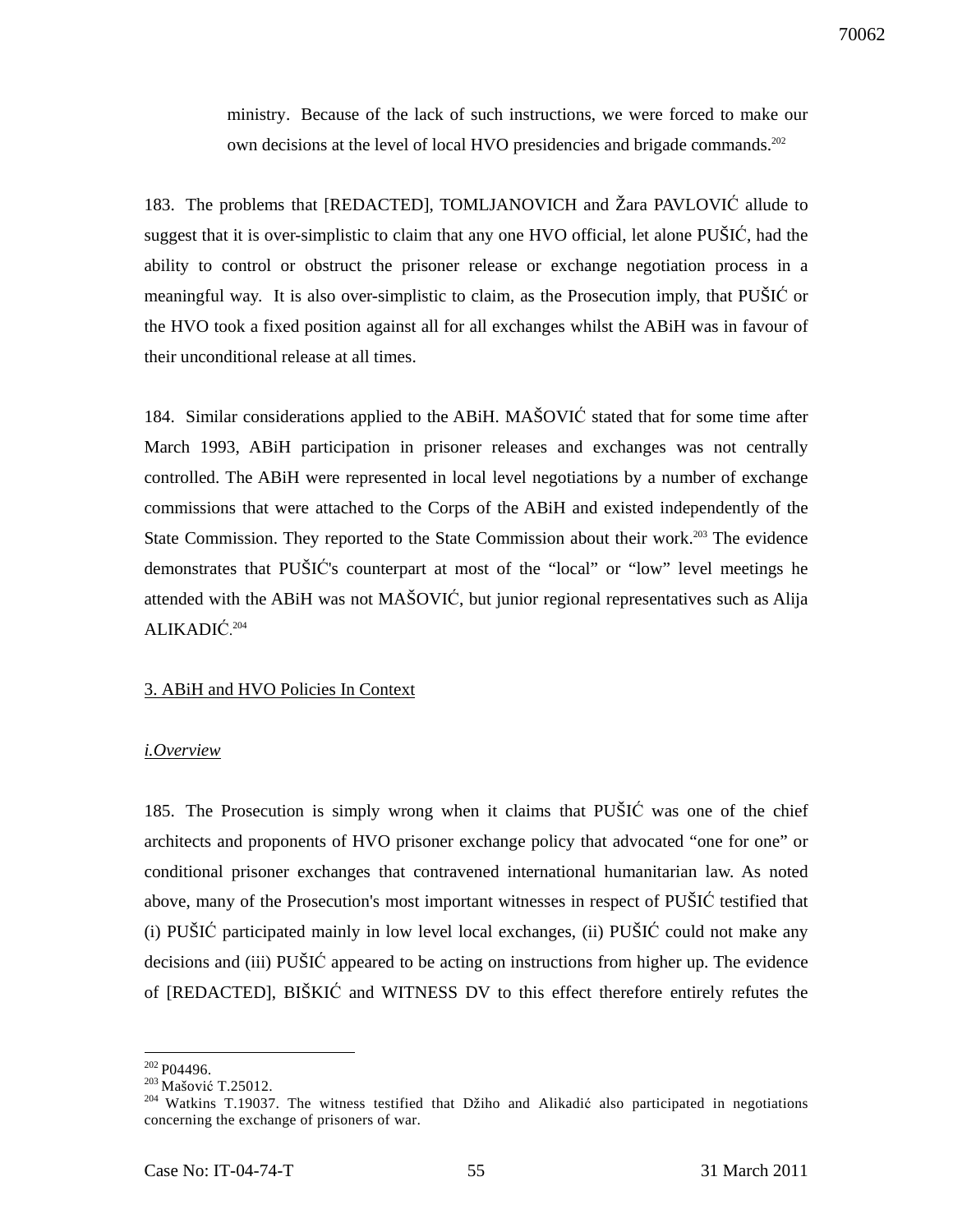Prosecution case assertion that PUŠIĆ exercised control or could substantially influence HVO prisoner exchange policy and practice.

## *ii. "One for One" HVO Exchange Policy*

186. It is inaccurate to describe the position of the HVO as inflexibly advocating "one for one" exchanges in violation of international humanitarian law, whilst in contrast the ABiH insisted on "all for all" releases. In reality, neither party had a monolithic stance towards prisoner exchanges and releases throughout 1993-4. Both sides fluid negotiating positions changed over time. For example, on a number of occasions in 1993-4 the HVO unilaterally released large numbers of detainees and there were many other instances of all for all exchanges.

187. Moreover, at certain times the ABiH advocated one for one or conditional releases and obstructed all for all releases. It is necessary to briefly examine the practices employed by the ABiH not in an attempt to justify any conduct on grounds of *tu quoque* but in order for the Chamber to have a proper understanding of the background and context in which prisoner exchange negotiations took place.<sup>205</sup>

<sup>&</sup>lt;sup>205</sup> The Defence adopts the submissions advanced by Counsel for Stojić, "First of all, in response to Mr. Scott's point about tu quoque, I think he misses an important distinction. The -- the Prosecution, I think, would like the Trial Chamber to look at this case in a vacuum or in a -- in a very black and white way, to say that we can focus only on acts which were committed, or apparently committed, by members of the HVO and to ignore the context in which the conflict was taking place, and that's really [..] a very naive way to look at the case, because this is a very complex situation. The Prosecution's allegations are not confined to a series of individual crimes committed by one side or the other: in this case, the Bosnian Croats. The Prosecution's allegation is that there was a wideranging joint criminal enterprise which, if I understand it, involves nothing less than effectively the annexation by the Bosnian Croats or the attempted annexation of a significant portion of the territory of Bosnia and Herzegovina with the ultimate aim of ethnically cleansing that territory and perhaps even causing it to be joined in some manner with Republic of Croatia in due course. That's -- that's the scope of this case. And against that, we must be free to invite the Trial Chamber to look at what the HVO was facing, what the government, as it were, of Herceg-Bosna was facing, what the military situation was, what the political situation was. And just to focus on one or two examples, that  $-[...]$  when you're looking at an allegation of reverse ethnic cleansing or an alleged plan to -- to -- for the Bosnian Croats to remove their own population from A to B in pursuance of redesigning the ethnicity of Bosnia and Herzegovina, and the Trial Chamber is then suddenly confronted with the fact of military activity on the part of the ABiH which completely explains the movement of population, but incidentally involves the commission of what may be crimes by individual members of the armija. That's something that we have to look at. It's not to do with tu quoque. Nobody's saying, at least STOJIĆ Defence is certainly not saying that if one side did it, it's all right for the other side to do it. What we're saying is that you have to look at this situation holistically. You have to put yourself in the position of those accused and say, what was the situation they were facing here? Because this case is not about individual perpetrators. We're not - we're not doing the Tuta and Stela case here. We're doing -- none of these men went out and personally committed crimes. The issue here is one of political and military leaders, and you have to understand the whole situation." Gerritsen T.19300-2.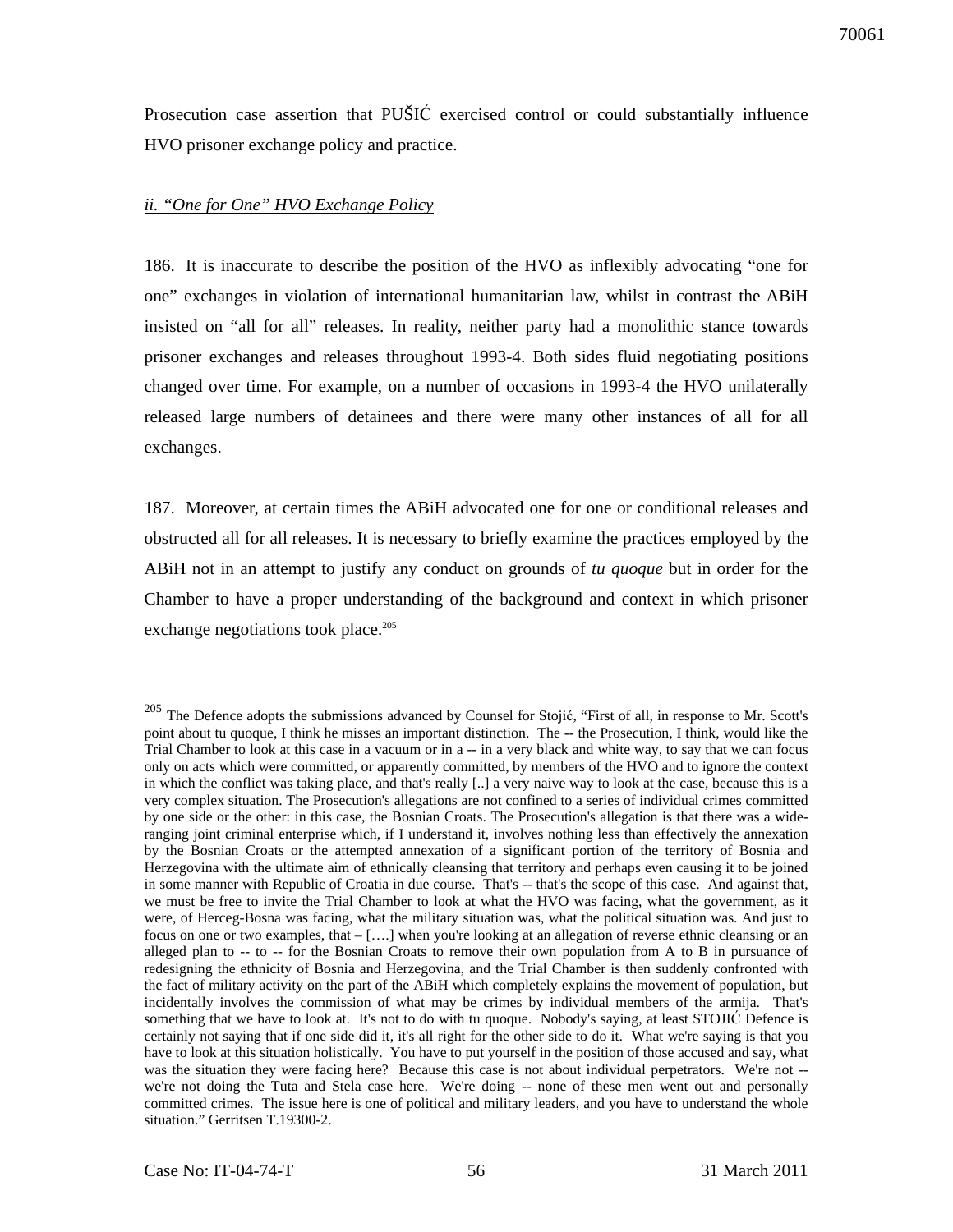## **C. Unreliable Witnesses:** Ć**UPINA and MAŠOVI**Ć

#### 1. Credibility

188. The Prosecution has placed great reliance on the evidence of ĆUPINA and MAŠOVIĆ. Before considering their evidence in detail the Defence wishes to make two general observations concerning their credibility. Firstly, it is submitted that the nature of their connection to one of the parties in the conflict is plainly relevant in assessing their independence. Both men claimed to act on behalf of the ABiH in prisoner exchange negotiations with PUŠIĆ and both gave evidence that was often vague, unspecific and generalised. Coming from an adversary to the conflict, evidence of this nature is prone to bias and should be approached with great caution.<sup>206</sup>

189. Furthermore, the Chamber is asked to balance carefully the allegations made by ĆUPINA and MAŠOVIĆ of PUŠIĆ's powers against the evidence of some of the [REDACTED] and WITNESS DV. If any weight is attached to the conclusions of [REDACTED] and WITNESS DV, the adverse inferences the Prosecution ask the Chamber draw from the testimony of ĆUPINA and MAŠOVIĆ concerning PUŠIĆ's authority and influence cannot be the only reasonable conclusions available from the evidence.

## 2. Testimony of ĆUPINA

190. ĆUPINA's evidence is incapable of belief. The Chamber has expressed serious reservations about his credibility in acknowledging that ĆUPINA gave incoherent, contradictory and confused statements regarding "the existence of BH Army prisons and the documents bearing the HVO insignia, which he had allegedly signed"<sup>207</sup> and the sending of documents to the Constitutional Court. In conclusion, that Chamber noted that these matters may "seriously affect the reliability of his testimony."<sup>208</sup>

 $\overline{a}$ <sup>206</sup> Delalić AJ para.630.

<sup>&</sup>lt;sup>207</sup> Prosecutor v. Prlic et al. Decision on Slobodan Praljak's Request for Investigation of Witness for False Testimony, dated 03 November 2006,

 $208$  Ibid.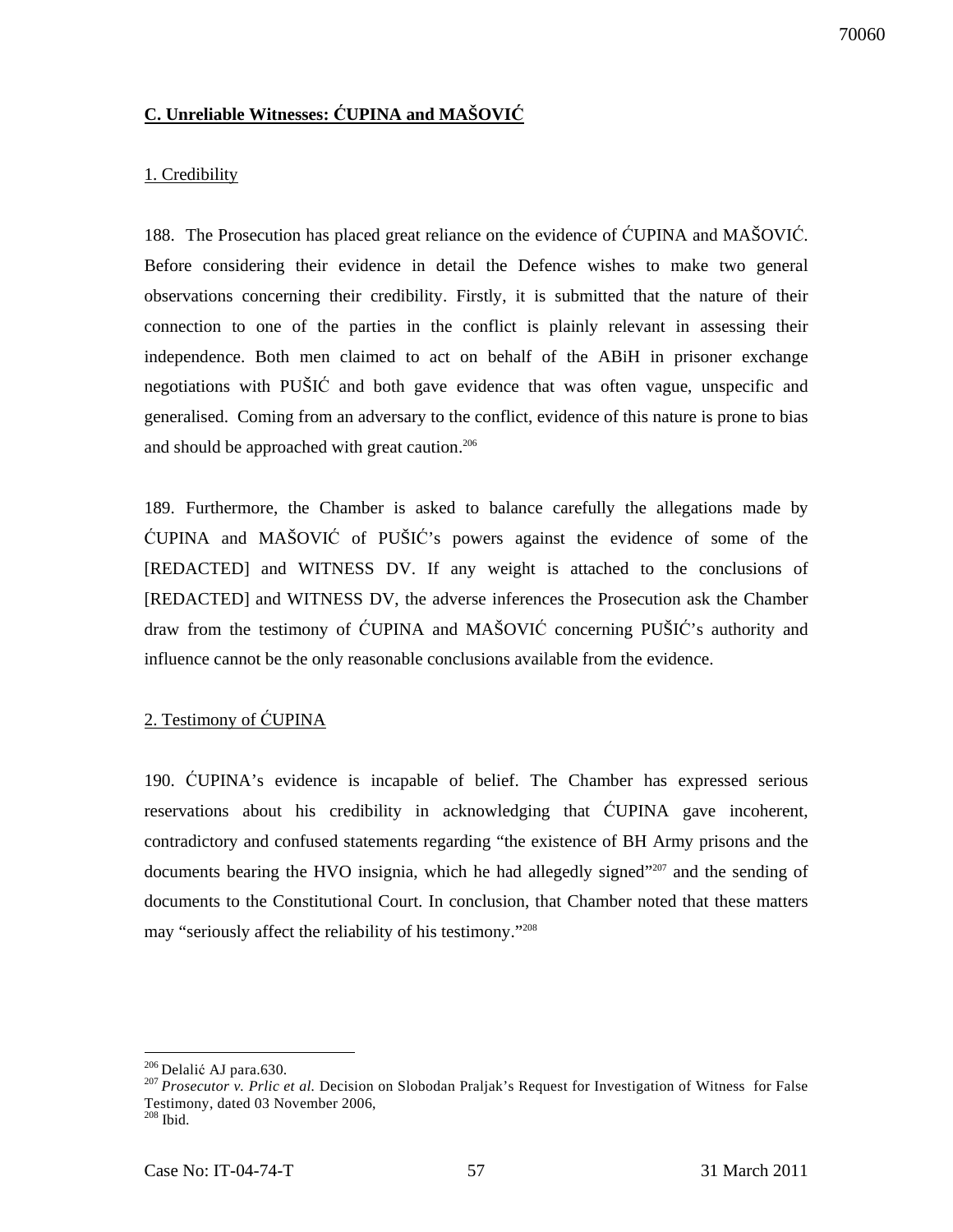191. In addition, it is clear that ĆUPINA misled the Chamber when testifying, in particular in his account of his purported appointment to the position of Chief of Military Police, 209 President of the ABiH Commission for Exchange and of PUŠIĆ's role, responsibilities and functions. ĆUPINA's demeanour<sup>210</sup> was also inconsistent with that of a reliable and truthful witness.<sup>211</sup> Accordingly, no weight should be attached to his testimony.<sup>212</sup>

#### *i. President of BIH Commission for Exchange*

192. The evidence suggests that ĆUPINA misled the Chamber about (i) his appointment to the post of President of the Commission for Exchange of Prisoners of the  $4<sup>th</sup>$  Corps: (ii) the circumstances connected to the formation of the Commission and (iii) that he forged a document in his own hand that purported to confirm this appointment.

193. ĆUPINA explained that he learnt of his appointment to the post of President on 28 May 1993 from PAŠALIĆ but during cross-examination conceded that he never received confirmation in writing of this.<sup>213</sup> When asked to comment on a document described as an "order" setting up the Commission, dated 28 May 1993, ĆUPINA agreed that he had drafted this document and signed it in his own hand.<sup>214</sup>

 $^{209}$  Cupina T.4942. Cupina gave conflicting testimony and was unable to clarify whether he held the post of co-ordinator, operative worker or Commander of the Military Police from July 1992. Despite his claim to be a Commander of the Military Police he said he did not have any subordinates (Ćupina T.4795.) and no office and no address to work from. He also described his post as "practically fictitious" in that he had no power to give orders to any military personnel (Ćupina T.4960).

 $^{210}$  The assessment of a the weight and credibility of a witness testimony depends on multiple factors including demeanour, plausibility and clarity, consistency with other evidence, prior examples of false testimony, motivation to lie, and the process of cross-examination. *See*, *Prosecutor v. Nchamihigo,* Appeals Judgement, Case No: ICTR-2001-63-A, 18 March 2010 (Nchamihigo AJ), para.47, *Prosecutor v. Nahimana et al.* Appeals Judgement, Case No: ICTR-99-52-A, 28 November 2007. (Nahimana AJ), para.194. Also *Prosecutor v. Kalimanzira,* Appeals Judgement, Case No: ICTR-05-88-A, 20 October 2010. (Kalimanzira AJ) His Honour Judge Pocar Dissenting Opinion para.4. *See,* also Part IX, Section (B)(1).

<sup>&</sup>lt;sup>211</sup>It is accepted that submissions regarding a witnesses demeanour rely on a subjective interpretation of his/her conduct when testifying. However, throughout his evidence, and particularly during crossexamination, Ćupina refused to look directly at Counsel and appeared uncomfortable and strangely subdued when confronted with evidence directly contradicting his account.

<sup>&</sup>lt;sup>212</sup> Ćupina T.4967-71. During cross examination it was suggested to Ćupina that shortly after the publication of his book, various organisations representing former combatants and wartime activists in Mostar paid for an advertisement in Dneni Avaz newspaper on 7 July 2006. The advertisements characterised the contents of Cupina's book as a series of "inappropriate statements, half-truths and untruths" written with the intent of securing Cupina "a place in the history of Mostar, which he dies not deserve" for his own aggrandisement and to bolster his political career. *See,*also 2D00072.

<sup>213</sup> Ćupina T.4979.

<sup>214</sup> 6D00006, Ćupina T.4980-1.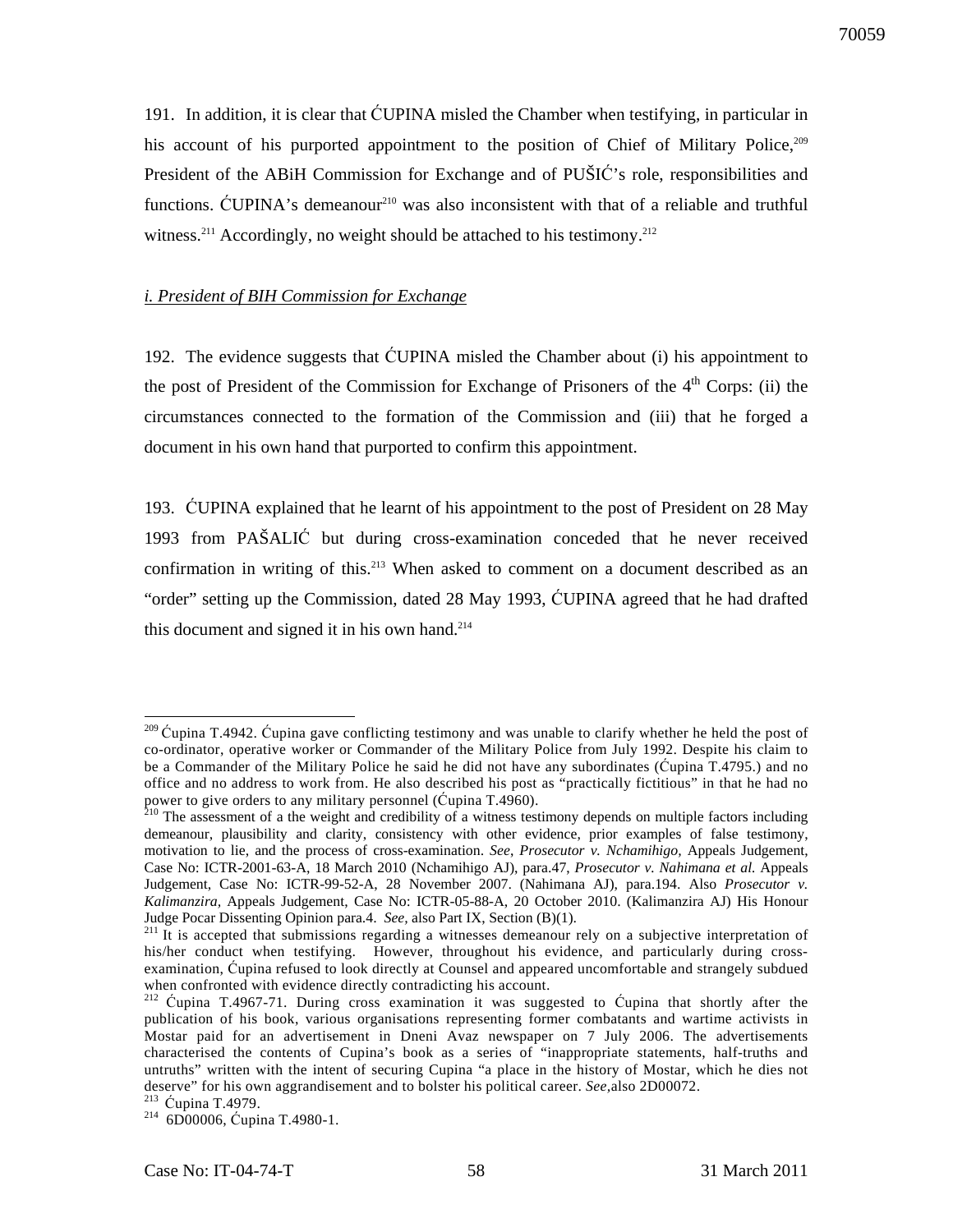194. Concerning the Commission, ĆUPINA claimed at one point that he and PAŠALIĆ had both been asked to set it up,<sup>215</sup> then conceded that PAŠALIĆ had appointed him as "the person" in charge."<sup>216</sup> When pressed in cross-examination ĆUPINA further conceded that in reality PAŠALIĆ held the post of President and that he stood in as a replacement when PAŠALIĆ was unavailable.<sup>217</sup>

#### *ii. Evidence Concerning PUŠI*Ć

195. ĆUPINA's at times grandiose account of PUŠIĆ's powers and functions is equally implausible given his evident dishonesty and tendency towards self-promotion and exaggeration. ĆUPINA's account also presupposes that he had an in-depth knowledge of the workings of the HVO. This is inherent unlikely given ĆUPINA's position.

196. Interestingly, MAŠOVIĆ made no reference to ĆUPINA in his testimony, notwithstanding that MAŠOVIĆ held the post of Head of the ABiH State Exchange Commission during the currency of ĆUPINA's supposed tenure.

197. It also bears highlighting that CUPINA made no reference to PUSIC in his report<sup>218</sup> on the work of the ABiH Commission produced at the end of June. In his 750 page book on the conflict,<sup>219</sup> CUPINA mentions PUŠIĆ incidentally, in a section where the Indictment against the accused is transcribed. Moreover, and perhaps most revealingly, when ĆUPINA's brother was arrested, ĆUPINA approached other HVO officials and not PUŠIĆ to secure his release.<sup>220</sup>

198. Leaving this aside, ĆUPINA's testimony does not establish that PUŠIĆ had any decision making powers. Referring to prisoner exchange negotiations that he claimed to have attended, ĆUPINA commented that PUŠIĆ was not one of the HVO negotiators "sitting down at the negotiating table" and that "everybody came to these meetings, everybody who was anybody in Mostar, who occupied HVO posts or HZ HB posts."<sup>221</sup> At best all ĆUPINA could

<sup>220</sup> Ćupina T.4994.

 215 Ćupina T.4980.

<sup>216</sup> Ćupina T.4981.

<sup>&</sup>lt;sup>217</sup> Ćupina T.4978

<sup>218</sup> Ćupina T.4992.

<sup>219</sup> Ćupina T.4993-4.

 $221$  Ćupina T.4854.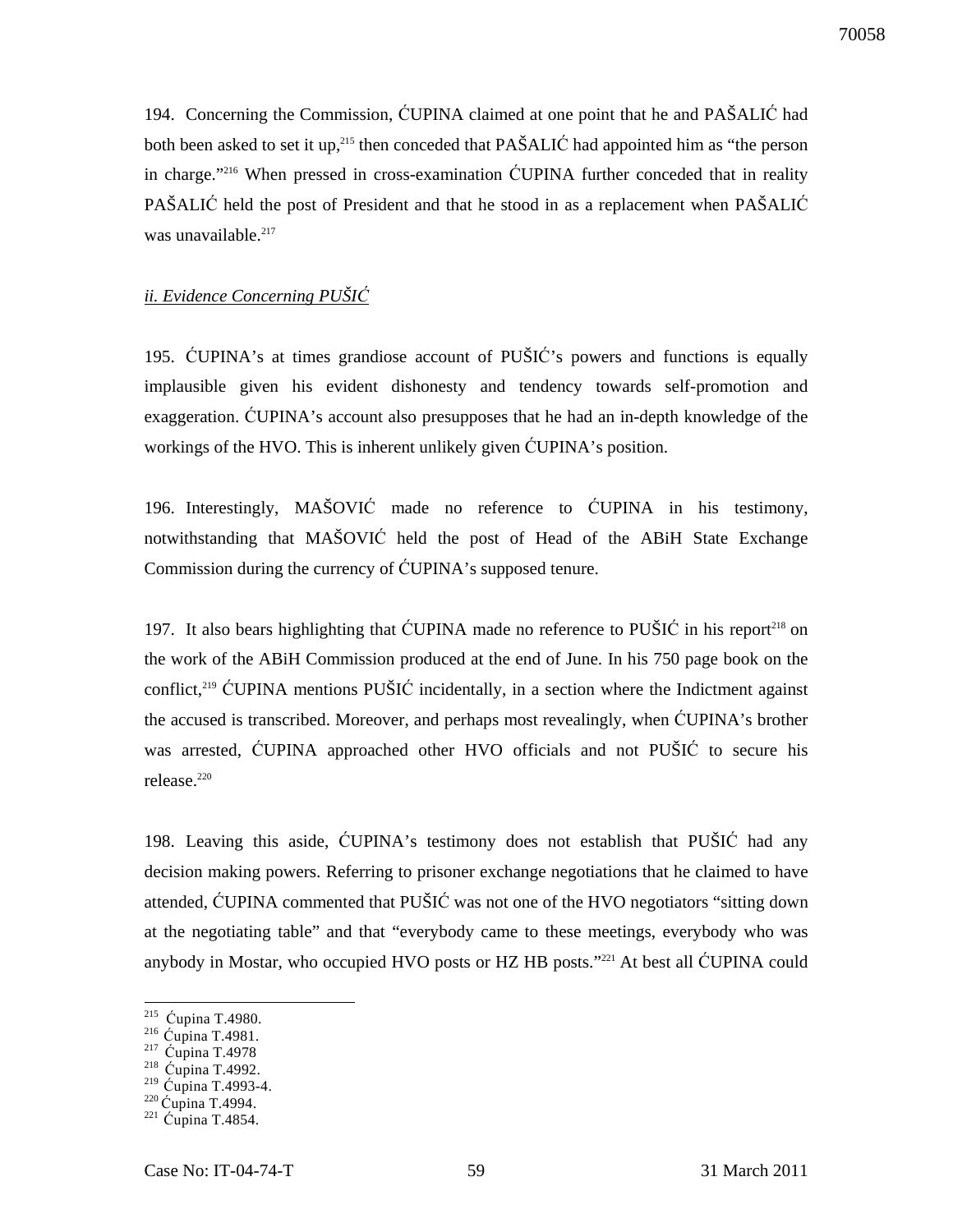say was that PUŠIĆ was "on the premises when the negotiations were taking place." $222$ Moreover, at the prisoner exchange meetings he attended with PAŠALIĆ, ĆUPINA said that MARIĆ and PULJIĆ, not PUŠIĆ usually represented the HVO.

199. Although he claimed to have attended many meetings during his period in office  $\text{CUPINA's report of his activities}^{223}$  only makes reference to one exchange meeting held on 25 May 1993. ĆUPINA claimed that PUŠIĆ attended this event. However ĆUPINA could not explain whether his own attendance was in any official capacity given that the purported 'order' setting up the ABiH Commission did not come into effect until three days later. ĆUPINA also could not explain why PUŠIĆ did not sign the agreement made on the 25 May 1993:

> JUDGE ANTONETTI: [Interpretation] Generally speaking, a chief, a head, signs documents. So how would you explain the fact that this document hasn't been signed by him?

> THE WITNESS: [Interpretation] *Well -- well, I really don't know*<sup>224</sup> [emphasis added]

## 3. Testimony of MAŠOVIĆ

200. MAŠOVIĆ's testimony in relation to (i) ABiH exchange policy, (ii) any alleged violations of international humanitarian law by the ABiH and (iii) the role and powers of PUŠIĆ cannot be safely relied upon by the Chamber for the reasons advanced below.

## *i. The ABiH Advocated "One For One" Exchanges*

201. MAŠOVIĆ claimed that the BiH Government did not follow a "one for one" exchange or conditional release policy at any time, despite pressure from the HVO to do so. Accordingly, the Sarajevo government was:

 $\overline{a}$ <sup>222</sup> Ćupina T.4991.

 $223 P02882$ 

<sup>224</sup> Ćupina T.4837.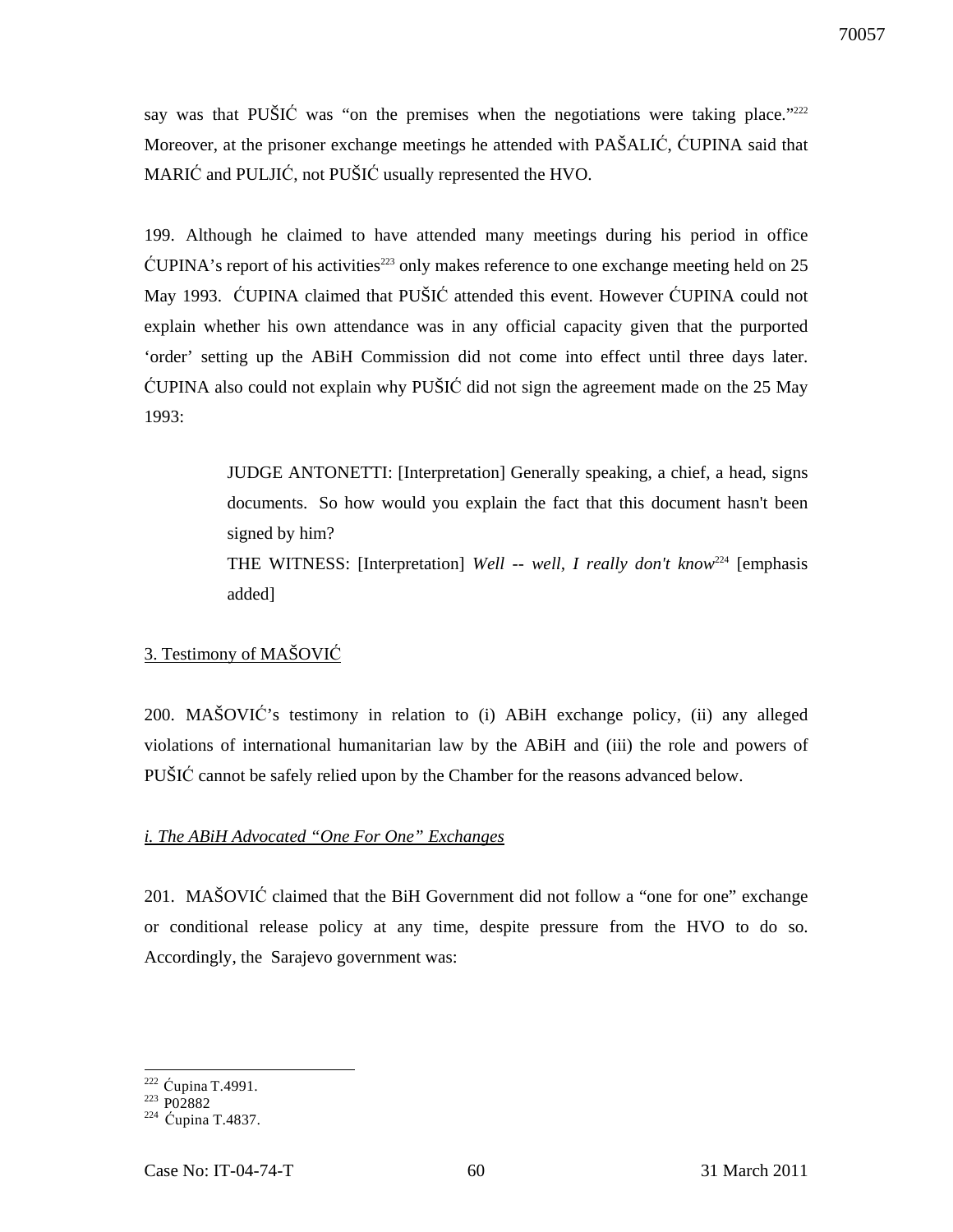faced with a *moral dilemma*, whether to agree to release from prison a HVO member, for example, who had been captured, and in reciprocity to have a Bosniak released by the other side. Some international organisations such as the high commission for refugees, exerted direct pressure on the government in Sarajevo to undertake this. [emphasis added] $^{225}$ 

202. As head of the ABiH State Commission for exchanges, it was plainly in MAŠOVIĆ's interests to claim that the ABiH always complied with international humanitarian law by, for instance, advocating unconditional releases. To state otherwise would amount to selfincrimination.

203. The evidence presented at trial does not support MAŠOVIĆ's contention. MAŠOVIĆ was confronted in cross-examination with an order from the office of IZETBEGOVIĆ dated 25 September 1993.<sup>226</sup> The order relayed IZETBEGOVIĆ's views that the same number of HVO and ABiH prisoners should be released on a "one for one" basis. MAŠOVIĆ challenged the authenticity of the document because it was not signed by IZETBEGOVIĆ but the proof of the true provenance of this order lies in the fact that it was signed by IZETBEGOVIĆ's Chef de Cabinet and, most tellingly, communicated by Paket link.

204. MAŠOVIĆ also could not explain why Deputy Commander ŠIBER, from the Supreme Command Staff of the ABiH, circulated an order dated 25 August 1993 stating that a one for one exchange of 150 persons should be carried out.<sup>227</sup>

205. MAŠOVIĆ maintained that the exchanges referred to in the orders from IZETBEGOVIĆ and ŠIBER were carried out on an entirely different basis than that proposed.<sup>228</sup> Nevertheless, these documents demonstrate that at various times the ABiH leadership insisted on "one for one" exchanges in the course of their negotiations with the HVO.

206. MAŠOVIĆ was questioned by the Chamber as to whether the ABiH held some prisoners in reserve to be released at some convenient point after the 24 March 1994

 $226$  6D00580.

<sup>225</sup> Mašović T.25034.

 $227\,6\rm{D}00762.$ 

<sup>228</sup> Mašović T.25132.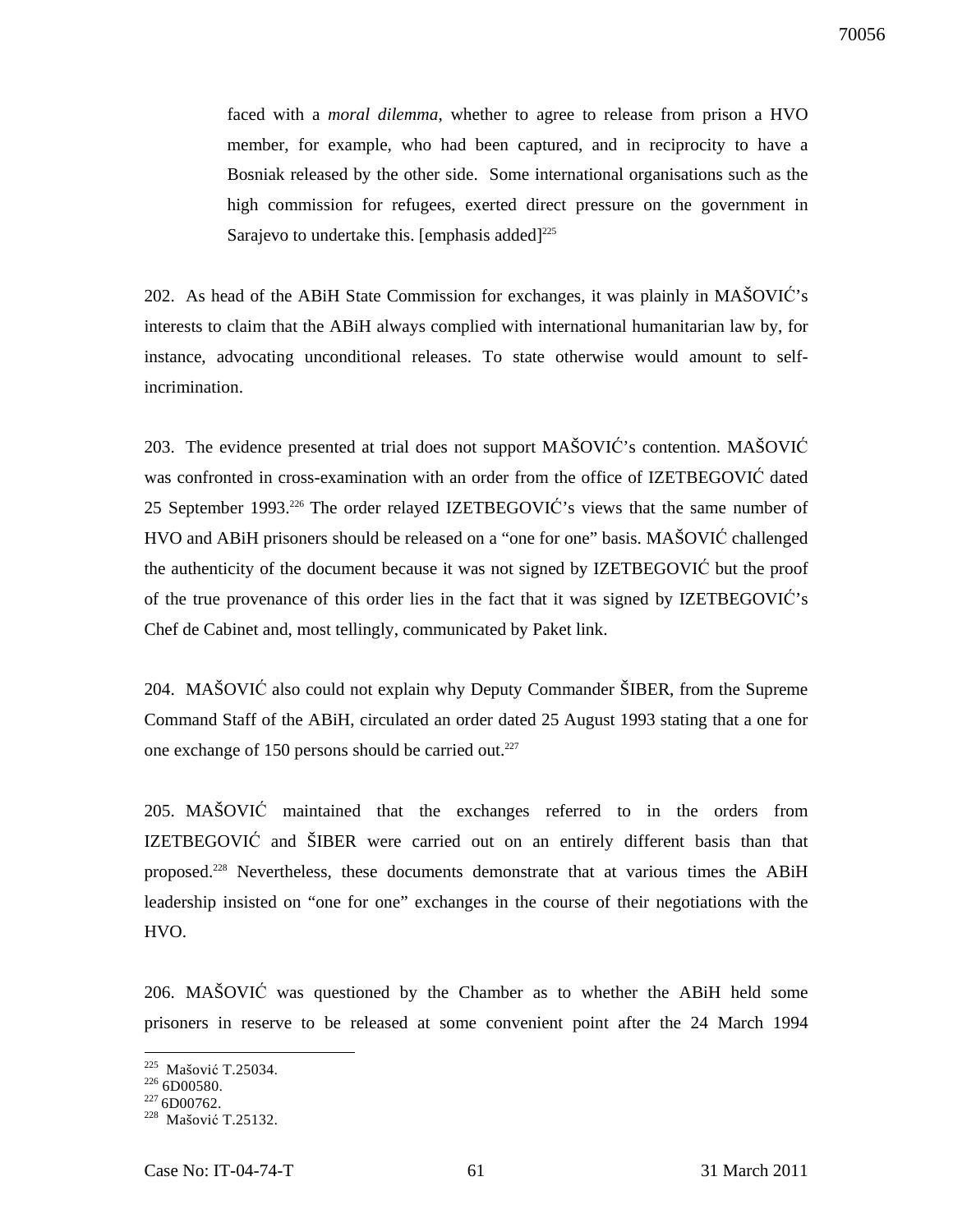negotiations in Gornji Vakuf. MAŠOVIĆ did not answer the question directly, but effectively confirmed this was the case, stating that there were other prisoners designated for what he described as the "second stage of release".<sup>229</sup>

## *ii. Testimony of International Witnesses*

207. The testimony of WITNESS DZ and the evidence from [REDACTED] contradicts MAŠOVIĆ's claims regarding ABiH exchange policy.

208. For example, [REDACTED] states that the:

## [REDACTED].<sup>230</sup>

209. In the case of Dario RAIC, a HVO soldier kept captive at the  $4<sup>th</sup>$  elementary school in Mostar, the evidence suggests he was used as a bargaining chip by the ABiH as he was not released until March 19 1994.<sup>231</sup> RAIC was not the only example of this practice.<sup>232</sup>

210. [REDACTED] notes that in the course of talks with ABiH representatives in Bugojno, the attitude of the ABIH "[REDACTED].<sup>233</sup>

211. [REDACTED] also notes that the ABiH had failed to respond to BOBAN's decision to close all HVO detention facilities.<sup>234</sup>

212. [REDACTED].<sup>235</sup> [REDACTED]:

## [REDACTED].<sup>236</sup>

*iii.MAŠOVI*Ć*'s Testimony on The Exchange, Detention and Evacuation of Croat Civilians Was Evasive*

 $\overline{a}$ <sup>229</sup> Mašović T.25047.

 $^{230}$  [REDACTED]

 $231$  4D01056.

<sup>232</sup> *See*,for example, 4D01058, 4D01060 and 4D01062.

 $233$  [REDACTED].

 $234$  [REDACTED].

 $^{235}$  [REDACTED].

 $236$  [REDACTED].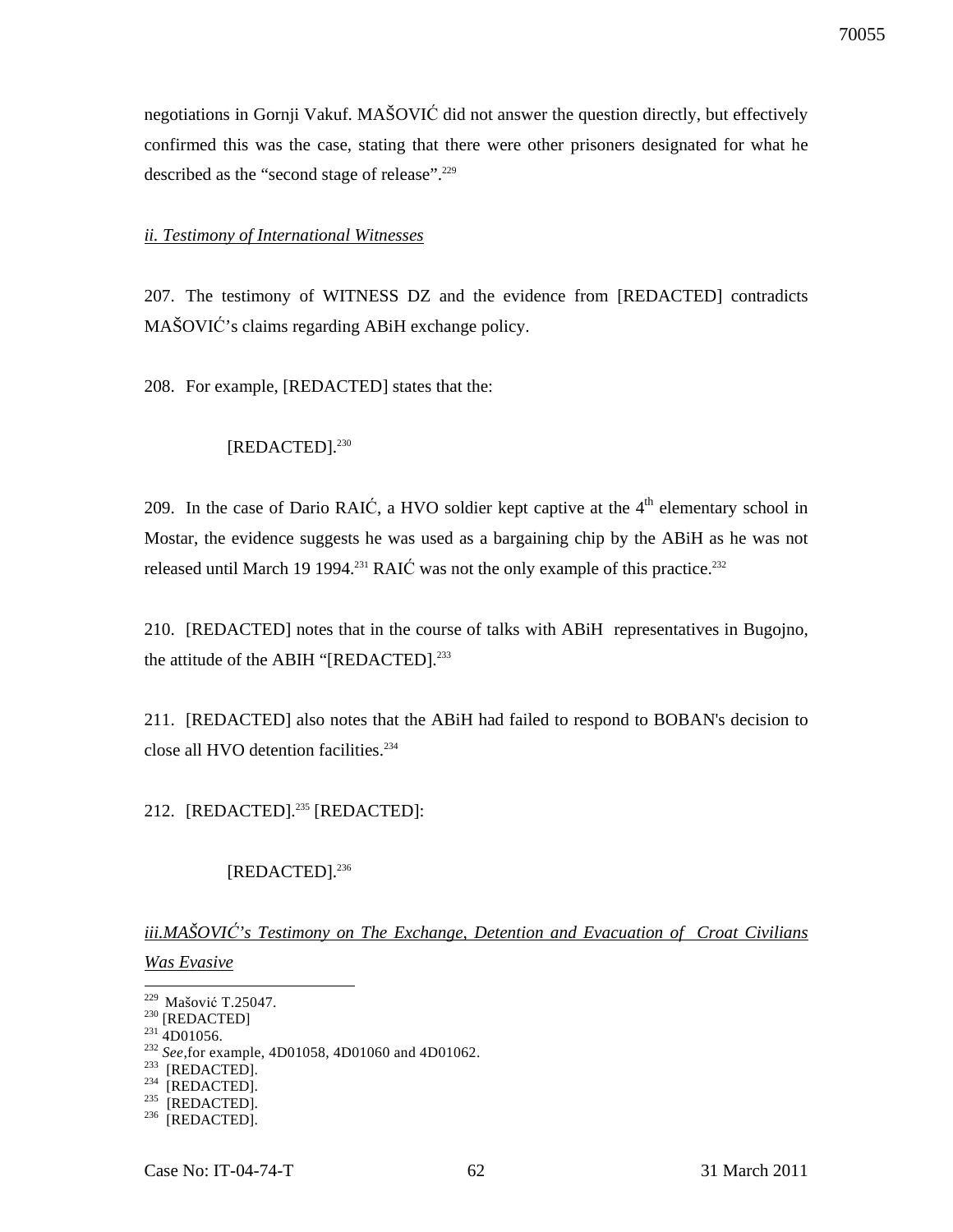213. MAŠOVIĆ accepted that he was involved in the exchange of civilians as well as POWs held by the ABIH although he obliquely referred to the former as "persons deprived of liberty."237

214. The evidence reflects that a significant number of Croat civilians as well as POWs were in fact held in detention by the ABiH.<sup>238</sup>

215. During cross-examination MAŠOVIĆ was confronted with this and other evidence of the existence of ABiH detention centres that housed Croat civilians. In response MAŠOVIĆ either (i) attempted to evade providing an answer by for example referring to the ICRC,<sup>239</sup> (ii) claimed that HVO lists of civilian detainees held by the ABiH were unreliable, $240$  (iii) denied any knowledge of the matter,<sup>241</sup> (iv) failed to answer the question or (iv) provided an explanation that was largely incomprehensible. $242$ 

216. MAŠOVIĆ also claimed that the ABiH had a policy not to evacuate or displace Croat civilians. MAŠOVIĆ was asked whether he knew of the arrest and detention of the Croat inhabitants of an entire village near Doljani at the Museum of Jablanica. He queried the designation of those civilians as evacuees rather than detainees before claiming he did not have sufficient knowledge to comment further.

# *iv. MAŠOVI*Ć *Is Biased And Exaggerated the Extent of PUŠI*Ć*'S Influence Over HVO Policy In 1994*

217. As MAŠOVIĆ confessed that he first encountered PUŠIĆ on 29 December 1993 and that prior to that date exchanges between the ABiH and HVO functioned well, his evidence of PUŠIĆ's allegedly obstructionist interventions can only apply to their meetings after this date.

<sup>&</sup>lt;sup>237</sup> Mašović T.25037-8, T.25017 and T.25011-2.

 $^{238}$  6D00580.

<sup>&</sup>lt;sup>239</sup> Mašović T.25156-7. His Honour JUDGE ANTONETTI intervened during Mašović's testimony, "... trying to avoid answering this question. Whenever the counsel asks you whether you knew whether the ABiH would arrest civilians whether they be women or children you also by mentioning ICRC. That is not the question. The question is whether you knew the ABiH would arrest civilians just say whether you knew or you didn't. Don't try to involve the ICRC in this matter."

<sup>&</sup>lt;sup>240</sup> Mašović T.25157.

<sup>&</sup>lt;sup>241</sup> Mašović T.25154-5.

<sup>&</sup>lt;sup>242</sup> Mašović T.25163 and T.25150-1.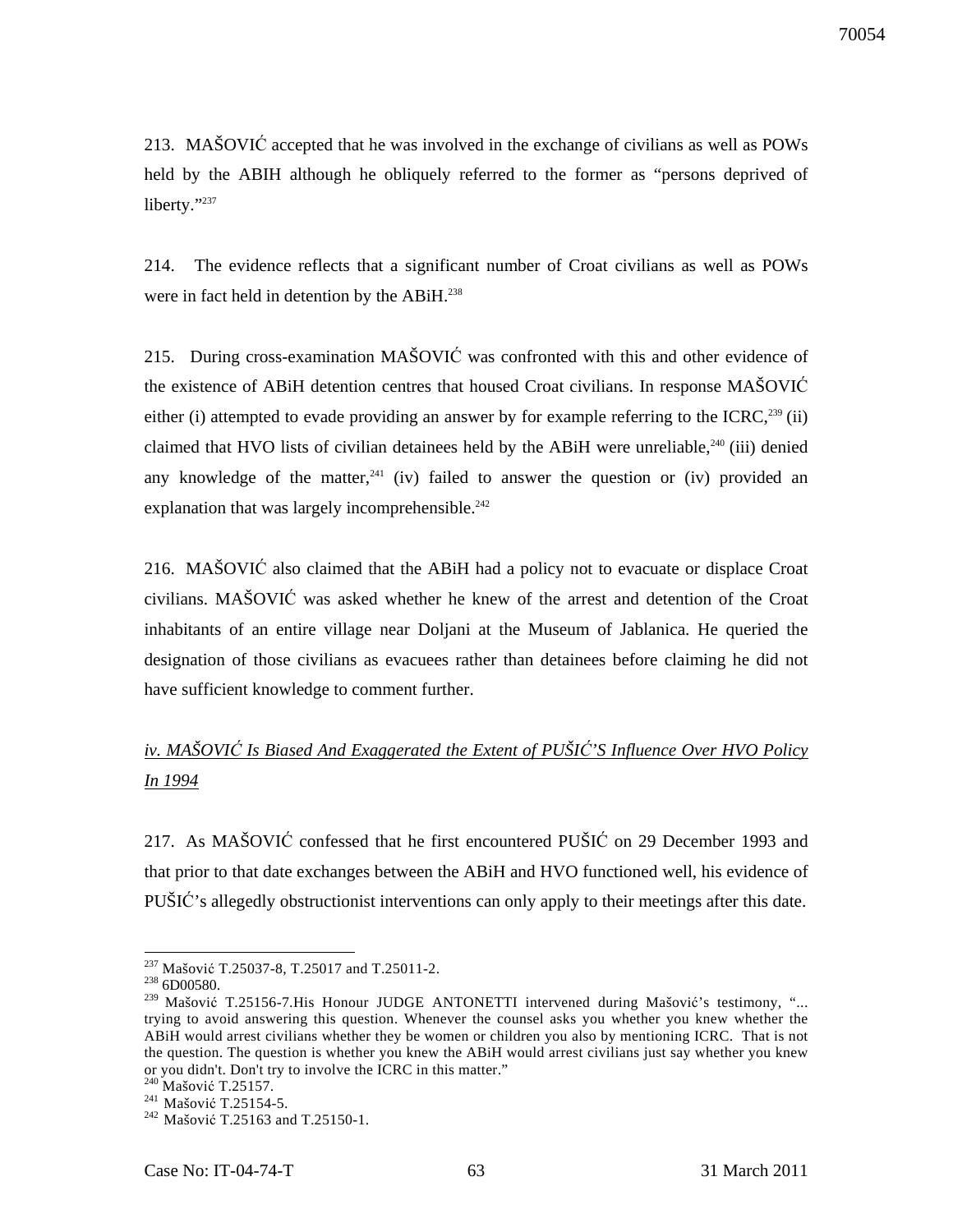218. MAŠOVIĆ claimed that he had many meetings with PUŠIĆ after their Međugorje negotiations and before the Dayton accord was signed where they mainly talked about missing persons and the release of POWs. In the course of their dialogue MAŠOVIĆ claimed that PUŠIĆ called for ABiH to put into practice one for one exchanges. MAŠOVIĆ also claimed that PUŠIĆ took the view all Muslim men between 18 and 65 years of age should be incarcerated in camps or prisons as they were, potentially, in his eyes, all soldiers.<sup>243</sup>

219. The allegation that PUŠIĆ could block or obstruct prisoner exchanges is disputed. This aspect of the Prosecution's case is not supported by the evidence. From 10 December 1993 onwards, the evidence shows that PUŠIĆ played an administrative role in implementing BOBAN's order for the unconditional release of all Muslim civilians.<sup>244</sup> PUŠIĆ earned credit for his efforts from international witnesses such as WATKINS.<sup>245</sup> Moreover PUSIC and MAŠOVIĆ signed agreements which included all for all exchanges.

220. On 12 February 1994 for instance an agreement is made at the premises of SPABAT in Međugorje<sup>246</sup> as confirmed in their joint statement afterwards for an "all for all" release to be conducted as soon as possible. $247$ 

221. The terms of an agreement reached on 7 March 1994 as recorded in an UNMO report dated 19 March 1994 warrants close attention. The terms of the agreement are complex and illustrate the variety of interrelated issues canvassed by both sides, as was the case throughout 1993-4. The agreement<sup>248</sup> states that on 22 March 1994 the HVO promises to release all the remaining prisoners from all prisons under the HVO control in Hercegovina except prisoners in the Heliodrom and others, while the ABiH army releases six prisoners from prisons in

<sup>&</sup>lt;sup>243</sup> Mašović T.25032.

<sup>244</sup> *See,* Part, IX.

<sup>&</sup>lt;sup>245</sup> See, Part IV, Section E(4).

<sup>&</sup>lt;sup>246</sup> Mašović T.25125. The witness testified, "I can confirm that the meeting took place on the 12th of February, 1994, and the participants were Mr. Pusic and myself, and this took place on the premises of the Spanish Battalion in Medjugorje. And I can also confirm that what it says here in the report reflects the totality of the essence of what we had agreed."

<sup>&</sup>lt;sup>247</sup>Mašović T.25126. 6D00499 The witness testified, "Q. Let's just make a distinction. Mr. Pusic's report is what he drafted, and this here is your joint statement, and here we also have an indication that in the shortest possible time -- possible time everybody will be released -- released according to the all-for-all principle. A. Yes. The first paragraphs in Mr. Pusic's report are the reflection of what had been agreed."  $248P08084.$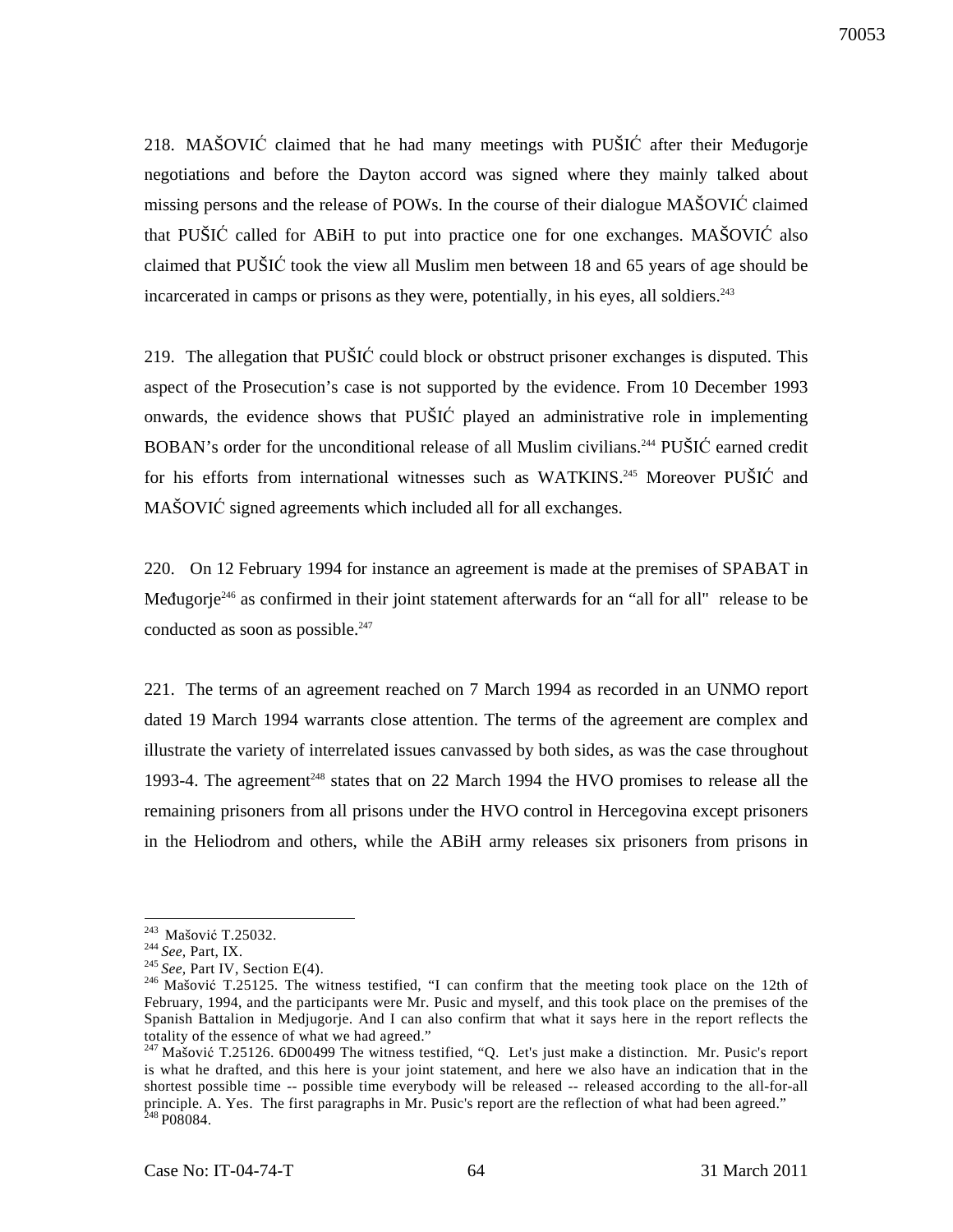Gornji Vakuf. Hardly indicative of PUŠIĆ insisting on a conditional or "one for one" agreement.

222. The agreement provided for both sides to meet again on 24 March 1994 in Gornji Vakuf, to discuss the release of all the remaining prisoners in ABiH army and HVO prisons. MAŠOVIĆ confirmed that this agreement was executed successfully.<sup>249</sup>

223. MAŠOVIĆ's commentary on the allegedly obstructionist stance taken by PUŠIĆ should not form the basis of any finding of fact by Chamber regarding PUŠIĆ's authority. Even if MAŠOVIC's claims of the views expressed by PUŠIĆ are taken to be reliable, the evidence suggests that he had little influence over HVO policy as all for all exchanges were agreed in any event. This interpretation of the evidence concurs with the conclusions reached by [REDACTED] and WITNESS DV regarding PUŠIĆ lack of authority in the course of prisoner exchanges generally. In contrast to MAŠOVIĆ, these witnesses had no axe to grind and provide a truer picture of PUŠIĆ as a man without any decision making powers who could not, by definition, therefore block or obstruct negotiations. The evidence also shows that MAŠOVIĆ is an unreliable witness capable of misleading the Chamber and that he may harbour some degree of enmity towards PUŠIĆ.

224. Furthermore, MAŠOVIĆ's conclusions regarding the extent of PUŠIĆ's authority in prisoner exchange negotiations does not square with the evidence of BIŠKIĆ. As well as stating that PUŠIĆ had no decision making powers, BIŠKIĆ testified that no HVO noncivilian detainees could be released without the consent of the HVO Military Prosecutor, Mladen JURIŠIĆ. The evidence shows that PUŠIĆ had to seek the approval of the District Military Prosecutor's office before the release of any prisoners featuring in exchange agreements could take place.<sup>250</sup>

<sup>&</sup>lt;sup>249</sup> Mašović T.25158. The witness testified, "Q.But it was P 08084, the 17th of March agreement, just for the record. A. Yes. According to that agreement, the HVO freed about 19 well, around the 19th and 20th or 22nd of March about 750 prisoners from Heliodrom and the military remand prison at Ljubuški. The BH army freed that group of 73 members of the HVO and HV from Mostar, and it also freed 294 members of the Croatian Defence Council from Bugojno. And on the 22nd of March, it freed six members of the Croatian Defence Council from Gornji Vakuf." <sup>250</sup>P07985. *See*, also Part V, Section F(3).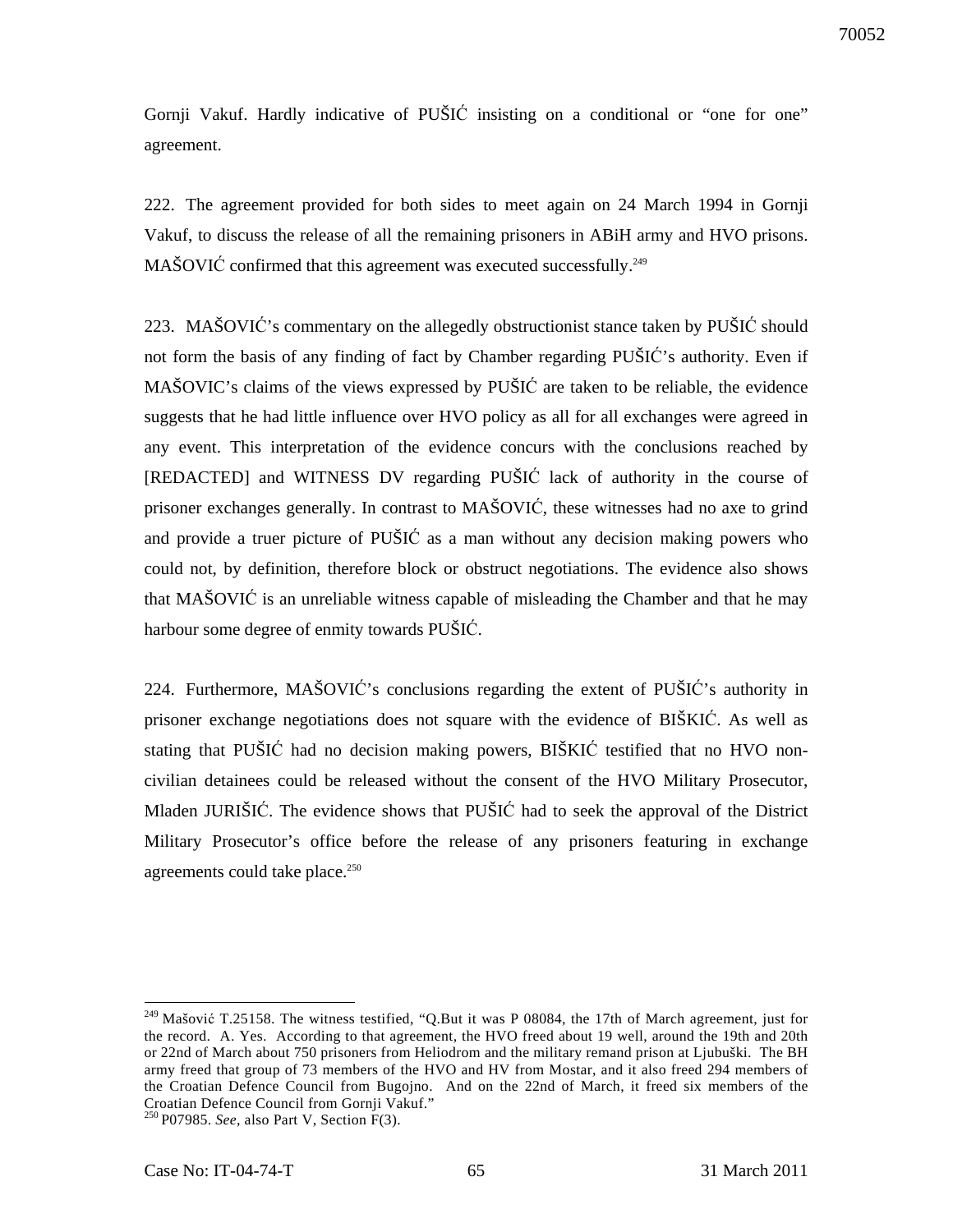225. When asked to explain the reasons for the delays in releasing prisoners after the talks in Mostar on 24 March 1993, MAŠOVIĆ did not cite PUŠIĆ's purported intransigence as a cause. The delays were actually due to the fact that neither party trusted the other by this time:

> Q. Do you remember what the issues were that were delaying the release of these prisoners who had come from the Central Bosnia areas? A. The only reason, as far as I recall, was a *certain lack of confidence and trust that prevailed between the two sides or between us as the heads of the commission, whether the other side would abide by what had been agreed and put it into practice, in view of certain previous agreements which had not been implemented and our experience there.*  So the only reason that I can remember is that quite simply we needed to see how the release would function of the 19th and 22nd of March. So that the last stage of the release to be effected.<sup>251</sup> [emphasis added]

226. It bears highlighting that negotiations over prisoner exchanges throughout 1993-4 were intertwined and interlinked with other issues and were therefore, far from straightforward. So, for example, by the 29 December 1993 talks in Međugorje, MAŠOVIĆ testified that the release of Croats held in East Mostar became linked to the fate of detainees from Vranica, the [REDACTED] and the helicopter evacuations in Međugorje.<sup>252</sup> Croat civilians intervened to prevent the helicopters taking off in the autumn of 1993 while Muslim civilians in East Mostar prevented the release of detained Croats.<sup>253</sup> Progress could not be made on any one issue without concessions on some or all of the other outstanding matters.

227. At this juncture it is prescient to note that MAŠOVIĆ conceded that the ABiH entered negotiations with their own agenda and that he, like PUŠIĆ was simply trying to do his best to advance the interests of the party he represented:

> Q: Mr. PUŠIĆ said your cooperation with him was mostly proper and correct? A. Within the frameworks of the negotiations that took place, I do believe that he

 $\overline{a}$ <sup>251</sup> Mašović T.25045.

 $252$ [REDACTED]

 $253$  P06168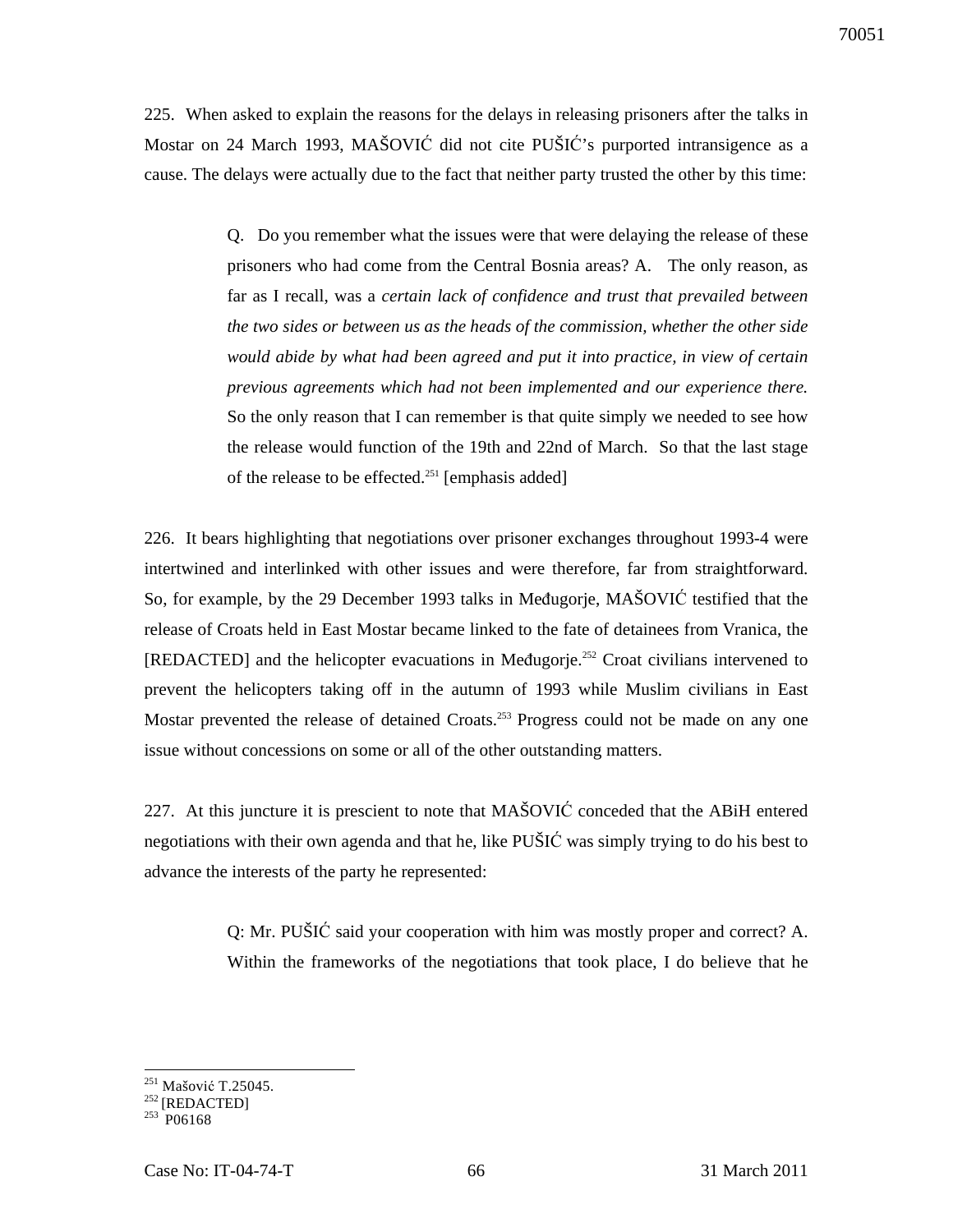tried to represent the interests of the party and the side that he represented, just as I tried to represent the interests of my side and the government in Sarajevo."<sup>254</sup>

228. Although MAŠOVIĆ refused to concede that he had limited authority to make decisions unilaterally, the evidence suggests otherwise. The talks that took place between PUŠIĆ and MAŠOVIĆ must be seen in the wider context of the ongoing negotiation process at a higher level that culminated in the Washington Agreement and Dayton Accords. So, for example, the purpose of the meetings between MAŠOVIĆ and PUŠIĆ in March 1994 was, ostensibly, to implement higher level agreements made between HVO and ABiH leaders such as ROSO and DELIĆ. The agreement signed by PUŠIĆ and MAŠOVIĆ on 17 March 1994<sup>255</sup> can therefore only be properly understood in light of the 12 March 1994 accord for the protection and release of prisoners and 26 March 1994 agreement signed by ROSO and DELIĆ for inspection teams to organise the disbanding of HVO detention centres, prisoner releases and exchanges. PUŠIĆ is not mentioned in either agreement.<sup>256</sup> Furthermore, in connection with [REDACTED] MAŠOVIĆ confirmed [REDACTED].<sup>257</sup>

#### **D.Prisoner Exchange Negotiations Prior to 5 July 1993**

#### 1. Overview

229. The Prosecution claim that PUŠIĆ began exercising authority over prisoner exchanges following his appointment on 22 April 1993 as the Military Police representative or participant in exchanges. It is worth reiterating that the precise wording of the 22 April 1993 order states that PUŠIĆ is charged only to "participate" in negotiations on behalf of the HVO Military Police. No decision making authority is vested in him.<sup>258</sup>

230. Various organisations represented the HVO in prisoner exchange negotiations prior to 5th July 1993 including:

<sup>&</sup>lt;sup>254</sup> Mašović T.25099

 $255$  P08084

<sup>256</sup> 4D01300

 $^{257}$  [REDACTED].

 $258$  P02020.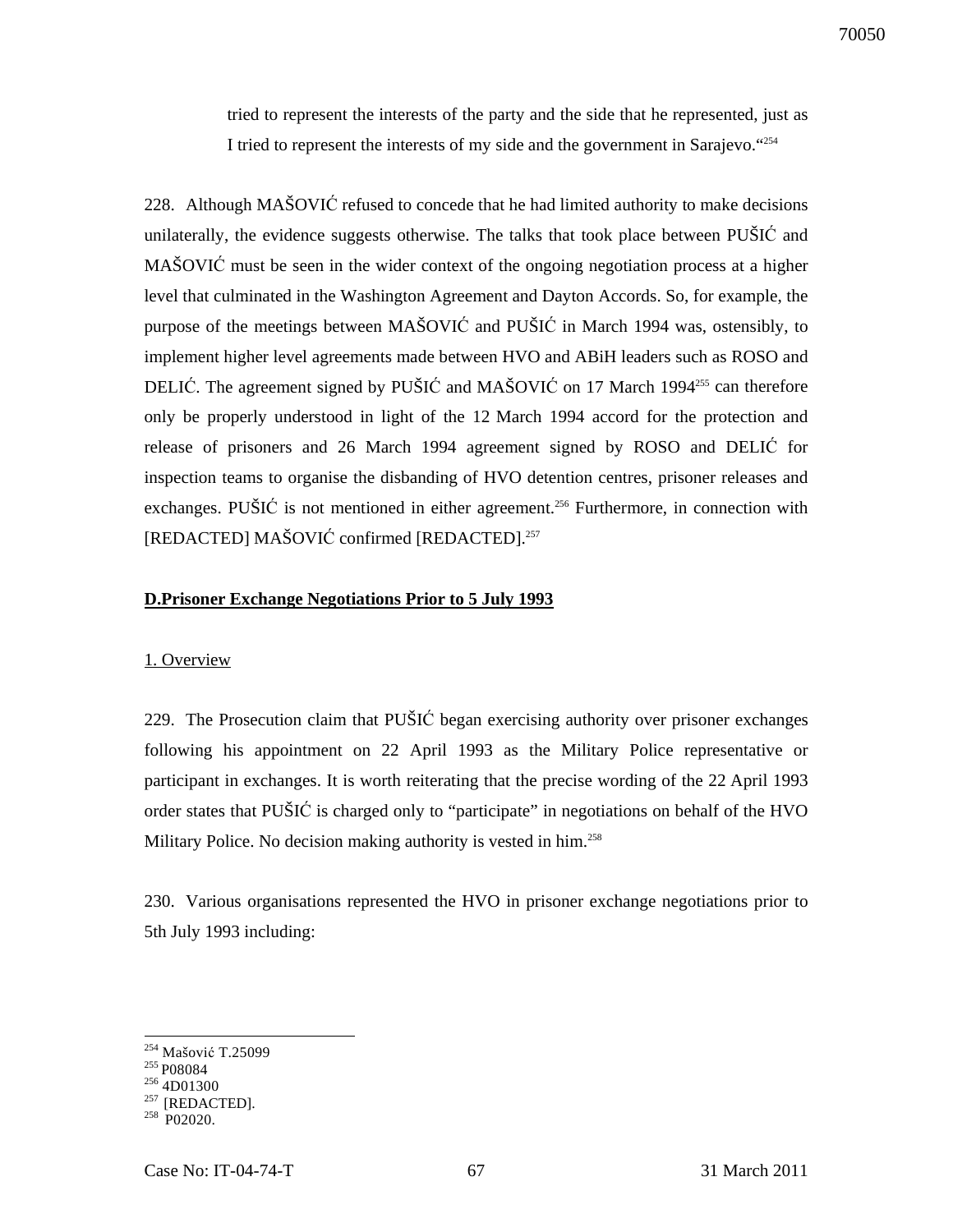a) The HVO Exchange Commission headed by MARIĆ ("MARIĆ Commission"). The MARIĆ Commission had been in existence since 1992.<sup>259</sup> MARIĆ attended a session of the HZHB cabinet on 15 February 1993<sup>260</sup> in his capacity as Head of the Commission. MARIĆ also attended HZ H-B meetings on 17 May 1993<sup>261</sup> and 18 June 1993.<sup>262</sup>

b) The Joint Commission formed on 26 March 1993<sup>263</sup> comprising of two teams of three delegates each from the ABiH and HVO. The HVO delegation included PULJIĆ. PULJIĆ subsequently signed a number of agreements on behalf of the HVO including two agreements with PAŠALIĆ on 25 May 1993 $^{264}$  and 8 June 1993 $^{265}$ 

c) A Commission created by PETKOVIĆ on 31 May 1993<sup>266</sup> to deal with exchanges and releases of civilians in the Konjic area. A report produced by the Commission also confirms that the ODPR were involved in the release and exchange procedure for civilians.<sup>267</sup>

d) During local level negotiations in the Mostar region, another HVO Commission was involved in talks with the Muslims after 25 May 1993. Tihomir MARIĆ was charged to deal with civilian issues in a decree issued by Jadran TOPIC.<sup>268</sup>

231. A careful analysis of the evidence reveals that prior to PUŠIĆ's 5 July 1993 appointment to the Service for Exchange PUŠIĆ did not have any significant involvement in prisoner exchange negotiations either at a local level or higher level. At a local or lower level the HVO was represented in exchange negotiations by the HVO exchange commissions established for this purpose and at a higher level. PETKOVIĆ principally led the HVO in talks with HALILOVIĆ or DELIĆ.

2. Events of 22 April 1993

 $\overline{a}$ 

- $262$  1D01275. <sup>263</sup> 4D00554, 2D00643, 2D00644.
- <sup>264</sup> P02512.
- <sup>265</sup> P02680.

<sup>267</sup> Ibid.

 $259$  P00921.

<sup>&</sup>lt;sup>260</sup> P01439.

 $261$  1D01666.

 $266$  2D00635.

<sup>268</sup> P02507.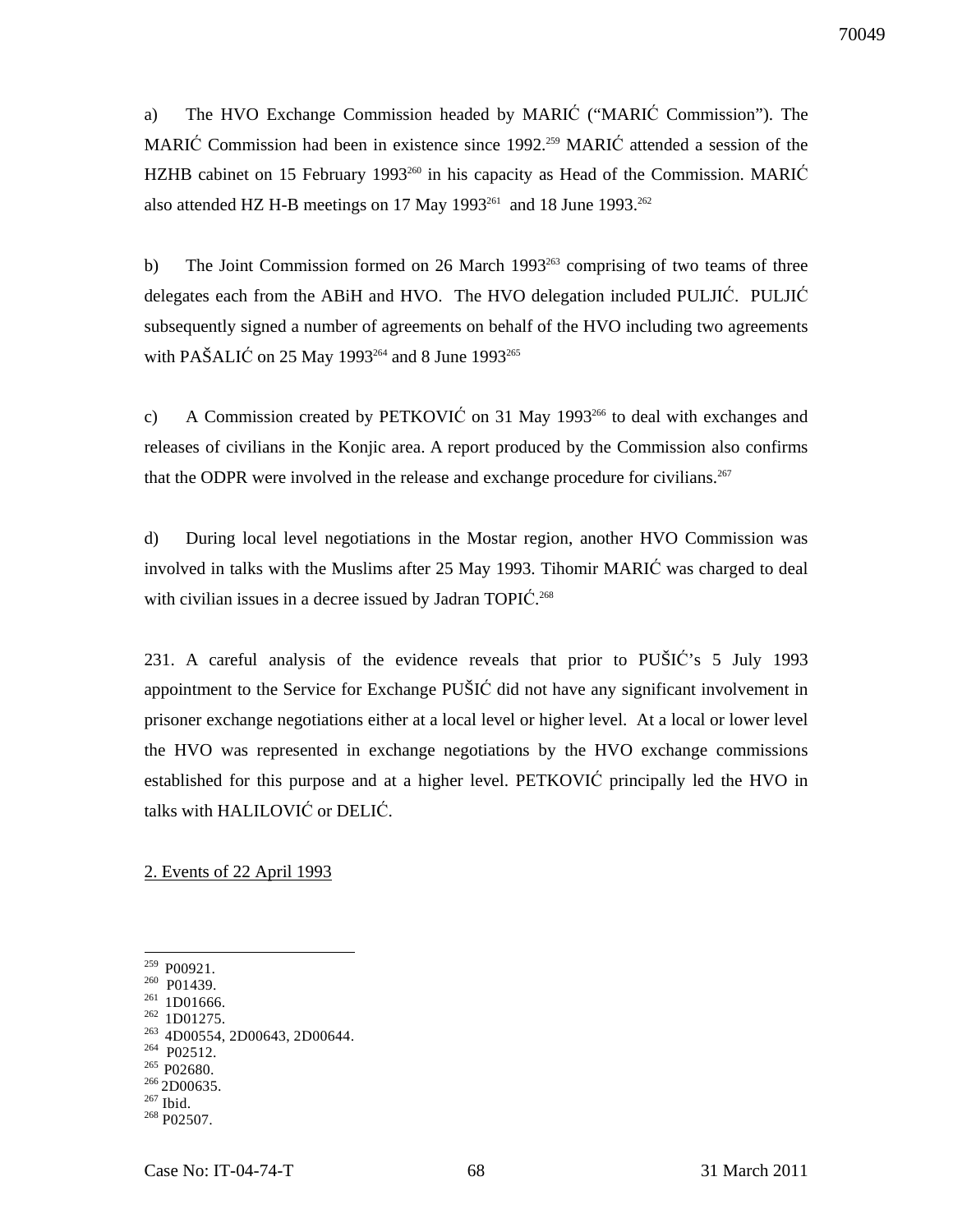232. On the same date as PUŠIĆ is appointed to participate in negotiations on behalf of the HVO Military Police, PETKOVIĆ issues an order<sup>269</sup> calling for all HVO troops to ensure detainees are treated in compliance with the requirements of international humanitarian law. PETKOVIĆ orders HVO troops to ascertain and report the identity of all detainees to the ICRC. PETKOVIĆ confirmed during his testimony that HVO units were engaged in preparing lists of detainees.

#### 3. 4 – 5 May 1993 Jablanica Meeting

233. PUŠIĆ attended a meeting in Jablanica on the  $4 - 5$  May 1993 where an agreement is reached for the unconditional evacuation of the civilian population from Doljani and Sovići.<sup>270</sup> PUŠIĆ's role in these talks was wholly insignificant as PETKOVIĆ stated that PUŠIĆ's role was restricted to dealing with the sick and injured from Sovići and Doljani.<sup>271</sup>

## 4. Events After the 12 May 1993 PETKOVIĆ HALILOVIĆ Agreement

234. Immediately after the military operations of the 9 May 1993 negotiations begin between the HVO and ABiH. PETKOVIĆ and HALILOVIĆ sign an agreement ("12 May 1993 Agreement")<sup>272</sup> calling for the "all for all" release of all detainees and for the freedom of movement of all convoys.

235. Following on from the 12 May 1993 agreement a series of high level meetings are held to discuss the implementation of the terms agreed. PUŠIĆ does not feature in any meaningful way in any of these talks. On 18 May 1993, for instance, a meeting is held in Međugorje between TUĐMAN, IZETBEGOVIĆ and BOBAN.<sup>273</sup> The next day most of the detainees in the Heliodrom are released.<sup>274</sup>

 $^{269}$  P02038.

 $270$  4D00447.

<sup>&</sup>lt;sup>271</sup> Petković T.49501.See, also PART I.

<sup>272</sup> P02344.

<sup>&</sup>lt;sup>273</sup> 1D2404.

<sup>&</sup>lt;sup>274</sup> 4D00307. Petković writes to Valgren, the UNPROFOR General in Zagreb and Morillon on the progress made towards implementation of the Međugorje agreement stating that HVO has allowed all the civilians who were in the barracks to go. Petković complains that the ABiH failed to attend the 19 May 1993 mixed commission.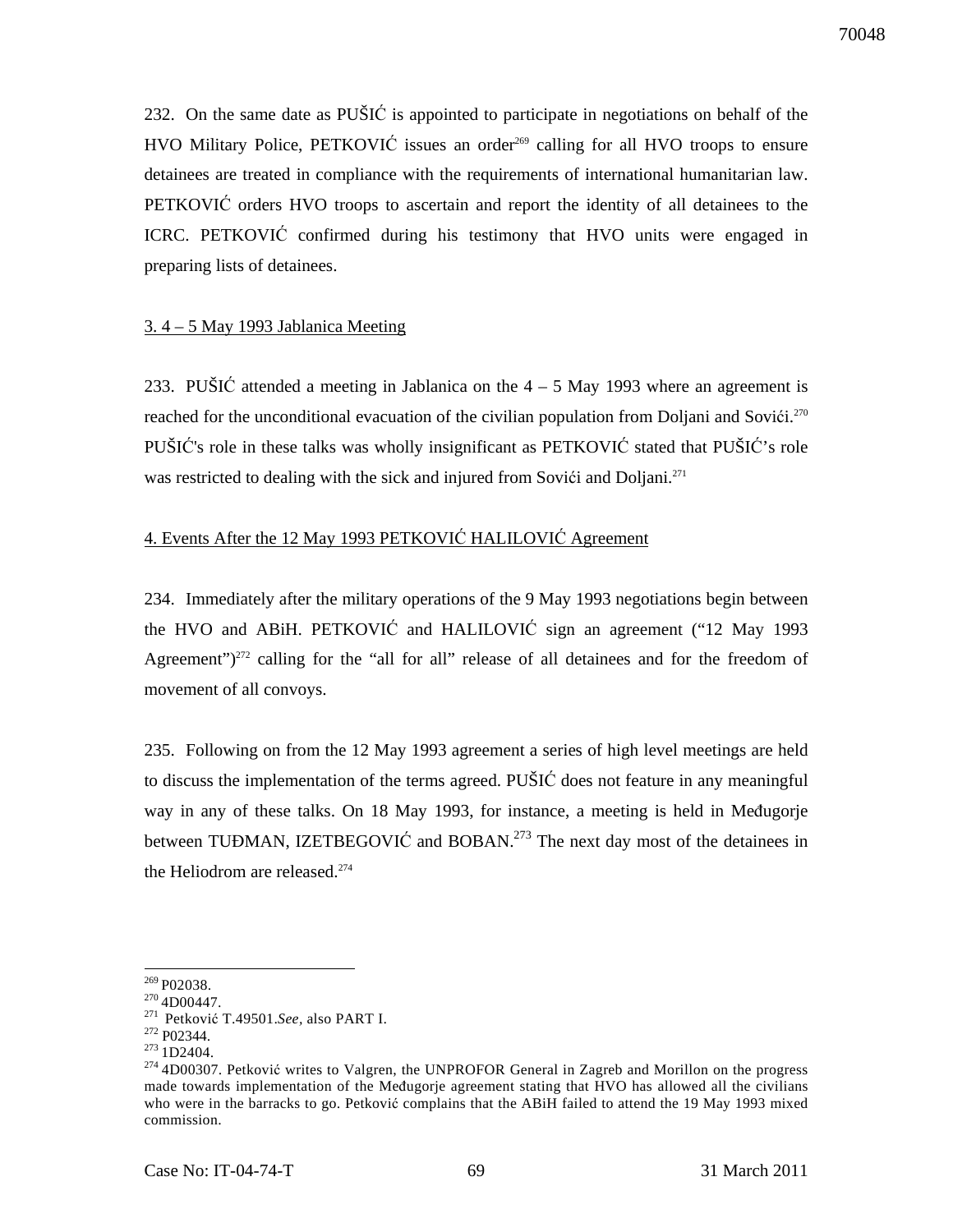236. PUŠIĆ attends a meeting chaired by the ICRC a few days later on 23 May 1993. The [REDACTED] present notes that PUŠIĆ advised the gathering that he did not have the authority to sign the agreement reached on behalf of the  $HVO.<sup>275</sup>$ 

237. PUŠIĆ is not a signatory to the agreement signed at a meeting in Mostar<sup>276</sup> held on 25 May 1993 of the Joint Commission created on 26 March 1993 called to discuss delays in the implementation of the earlier 12 May 1993 Agreement.<sup>277</sup> A note produced by the MARIC Commission dated 25 May 1993<sup>278</sup> confirms PUŠIĆ's limited role in prisoner exchange negotiations during this time frame. MARIĆ signs the document as President of the Commission while both ĆORIĆ (as Head of the Military Police) and PUŠIĆ are named as the two representatives from the Military Police representatives amongst its 8 members. The MARIĆ Commission was later enlarged with the addition of two more members.<sup>279</sup>

238. Following on from the 25 May 1993 agreement, negotiating teams led by PULJIĆ and PAŠALIĆ sign another agreement on the 8 June 1993<sup>280</sup> designed to implement the terms of the 12 May 1993 Agreement. Two days later, on 10 June 1993<sup>281</sup> PETKOVIĆ and DELIĆ made another agreement reconfirming terms of the 12 May 1993 Agreement. On 15 June 1993 PETKOVIĆ, DELIĆ and MLADIĆ sign an agreement brokered by the UN where they agree, *inter alia*, to (i) follow all previous agreements they have signed, (ii) order their forces to comply with the Geneva Conventions in all operations, (iii) provide lists of all prisoners of war and dead persons and (iv) guarantee freedom of movement for UN representatives.<sup>282</sup>

239. The issues discussed at the meetings held on 8 June 1993, 10 June 1993 and 15 June 1993 (and elsewhere) are all said to be within PUŠIĆ's remit by the Prosecution yet PUŠIĆ does not significantly feature in these negotiations.

#### 5. International Community Reports

<sup>275</sup> *See,* Part IV, Section E.

 $276$  P02512.

 $277$  P02344, Referred to by Nissen T.20453.

<sup>278</sup> P02520.

<sup>279</sup>*See,* P02585 for a list of members sitting on the HVO Comission for Exchange.

<sup>280</sup> P02680.

<sup>281</sup> P02726.

 $282$  4D00863.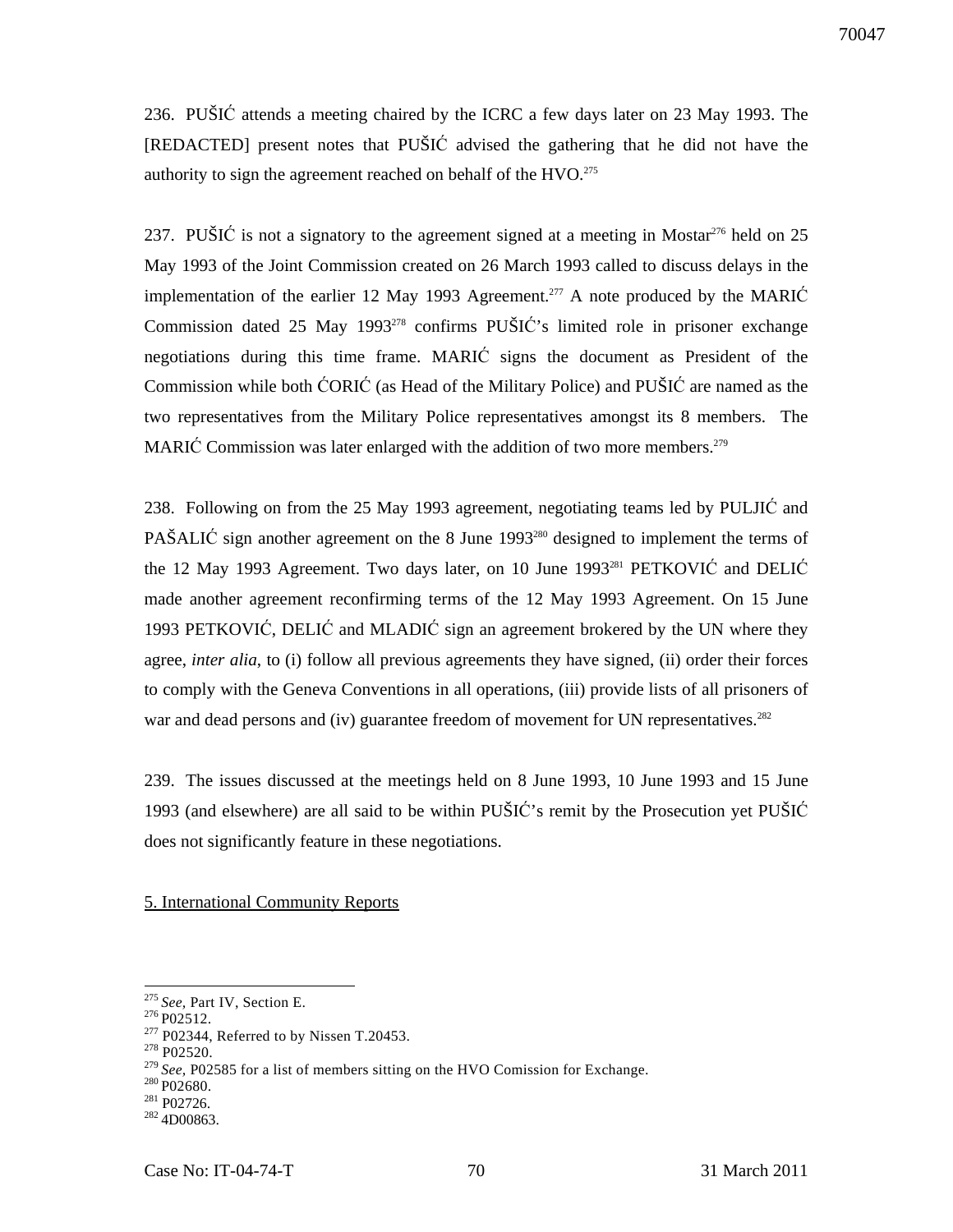240. PUŠIĆ is rarely mentioned in the reports compiled by international community representatives of prisoner exchange meetings, further underscoring his lack of influence. For example there is scant reference made to  $PU\tilde{S}IC$ 's role in (i)  $[REDACTED]^{283}$  (ii)  $[REDACTED]^{284}$  (iii)  $[REDACTED]^{285}$  and (iv)  $[REDACTED]^{286}$ 

#### **E. Prisoner Exchange Negotiations 5 July 1993 – December 1993**

#### 1.Overview

241. A review of the prisoner exchange negotiations in the period *after* PUŠIĆ's appointment to the Service for Exchange on 5 July 1993 to 10 December 1993 reveals that PUŠIĆ did not have any decisive input in the high level negotiations referred to by WATKINS and that PUŠIĆ's role in the low level local exchanges he did attend does not demonstrate that he had any decision making powers.

242. PUŠIĆ's involvement in prisoner exchange negotiations in this time frame must also be seen against the wider context of high level talks between the parties. PUŠIĆ's role is clearly insignificant when his position and rank is properly delineated and a panoramic overview of events is taken.

243.  $[REDACTED]$ <sup>287</sup> while on the same date  $IZETBEGOVIC$  issues a decision for the release of all captured soldiers and civilians.<sup>288</sup> [REDACTED]<sup>289</sup> [REDACTED]. Daily visits by the ICRC could be made to those remaining. [REDACTED]. PUŠIĆ does not feature in this communication which is important because it demonstrates how decisions regarding detainees and detention centres were reached at the highest levels.

244. The TUĐMAN-IZETBEGOVIĆ joint statement of 14 September 1993 ("TUĐMAN-IZETBEGOVIĆ agreement") is a major milestone in the course of the negotiations between the HVO and ABiH. The agreement contained a wide ranging provision calling for the

 $\overline{a}$ 

 $287$  [REDACTED].

<sup>&</sup>lt;sup>283</sup> [REDACTED]

 $284$  [REDACTED].

 $285$  [REDACTED].

 $^{286}$  [REDACTED].

<sup>288</sup> 4D01586.

 $289$  [REDACTED].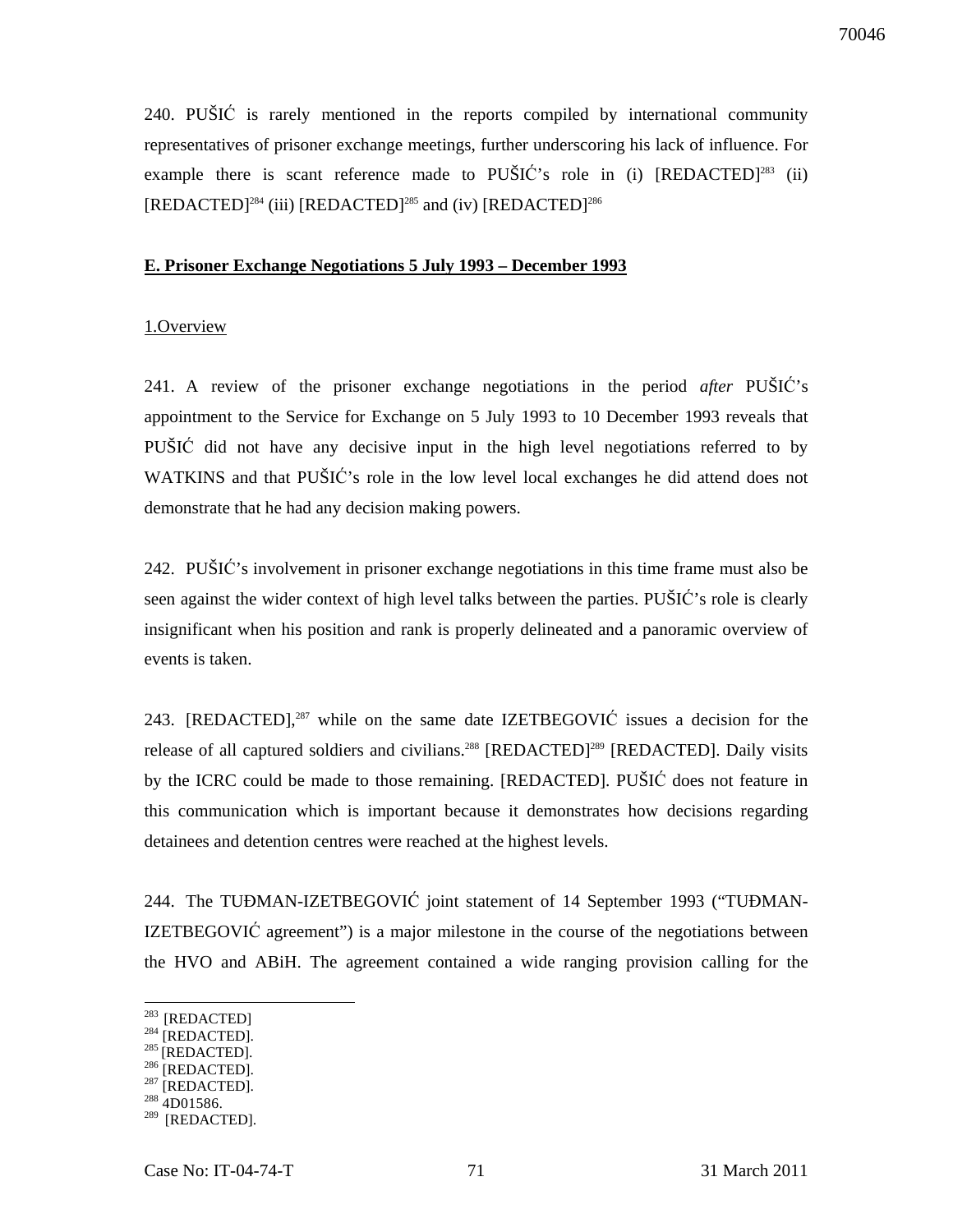closure of all detention facilities and the release of all detainees<sup>290</sup> and appointed GRANI $\acute{C}$ (for TUĐMAN) and SILAJDŽIĆ (for IZETBEGOVIĆ) as special envoys. Based on the Joint Declaration of 14 September 1993 PETKOVIĆ orders the release of all prisoners on 17 September 1993.<sup>291</sup>

245. The day after the TUĐMAN-IZETBEGOVIĆ agreement BOBAN issues an order<sup>292</sup> to ensure the conditions at detention centres are compatible with the requirements of international humanitarian law and for the ICRC to have access to all facilities. The path of onward transmission for this order does not include PUŠIĆ. BOBAN's order is forwarded to all soldiers in the Operative Zone of South East Herzegovina.<sup>293</sup> On 18 September 1993 SLOBODAN PRALJAK issues a notice to all operative zones stating that all units and commands at all levels must follow the order issued by BOBAN.<sup>294</sup> On 19 September 1993 LASIĆ forwards BOBAN's order and SLOBODAN PRALJAK's directive to other HVO military personnel.<sup>295</sup>

#### 2. 20 September 1993 Meeting at Grude

246. Seen against the backdrop of high level talks and international community opprobrium of HVO conduct, PUŠIĆ is plainly a minor player in the HVO delegation attending a meeting at Grude to discuss the implementation of the TUĐMAN-IZETBEGOVIĆ agreement. The attendees include GRANIĆ, PRLIĆ, POGARČIĆ and STOJIĆ. [REDACTED]. In addition [REDACTED].<sup>296</sup> [REDACTED].

247. [REDACTED].<sup>297</sup>

248. [REDACTED]. Even if accurate, PUŠIĆ may have been expressing his own opinions and this evidence does not establish that PUŠIĆ had any influence over HVO policy. The fact that Dretelj was closed shortly afterwards after the unilateral release of most of the detainees held there suggests quite the opposite.

- <sup>292</sup> P5104. <sup>293</sup> 1D01704.
- <sup>294</sup> P05188
- $^{295}$  4D01067
- <sup>296</sup> [REDACTED].

 $290$  P05051.

<sup>&</sup>lt;sup>291</sup> P05138.

 $297$  [REDACTED].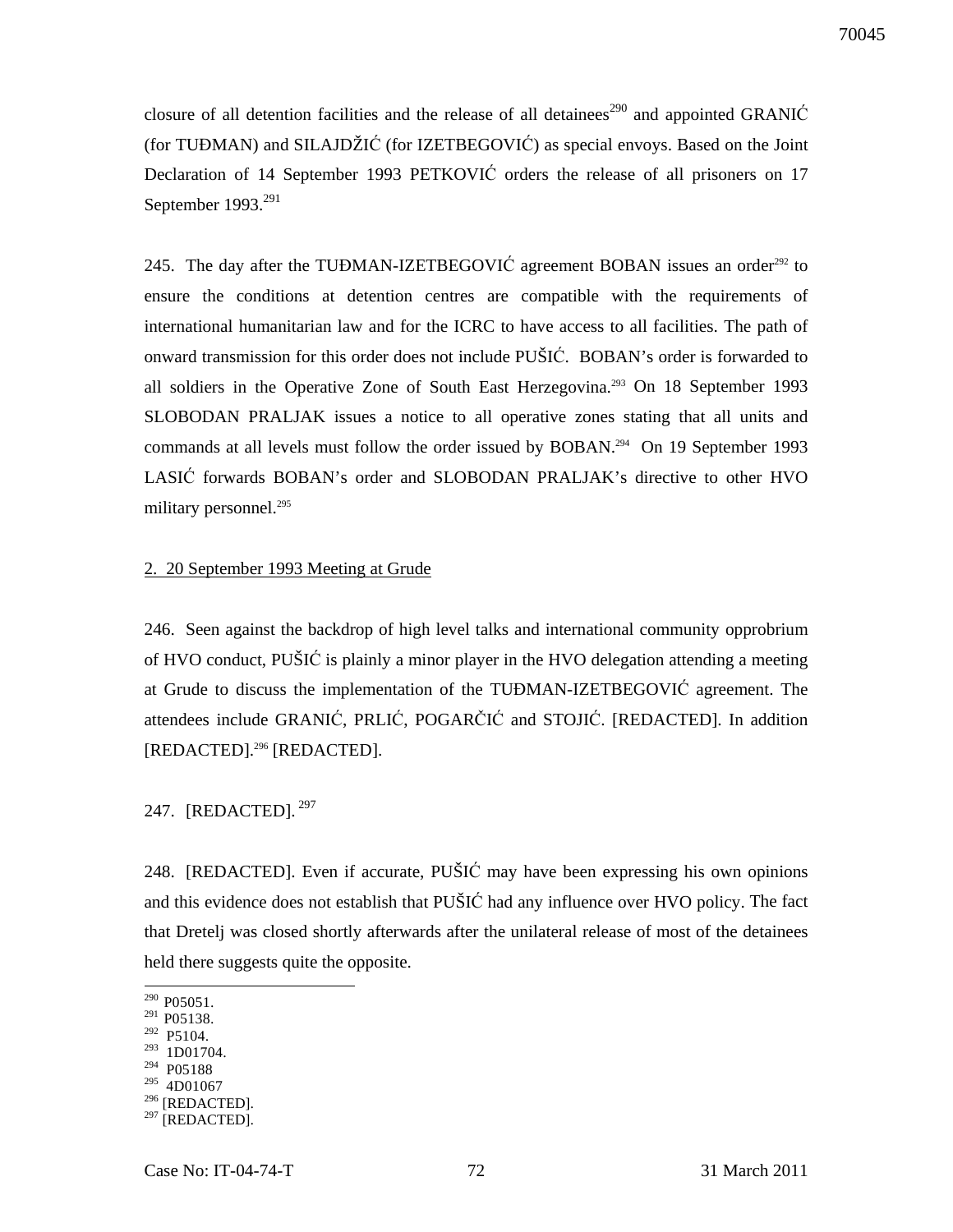249. [REDACTED] did not testify at trial and it is therefore important that his evidence concerning PUŠIĆ's alleged intervention should not be read in isolation. The remarks he attributes to PUŠIĆ can only be interpreted fairly in light of the evidence of BIŠKIĆ, WITNESS DV, [REDACTED] and other ECMM observers who all comment on PUŠIĆ's lack of unilateral decision making authority.<sup>298</sup>

## 3. 1-2 October 1993 Međugorje Agreement

250. PUŠIĆ is a signatory to the agreement [REDACTED]. The objective of this agreement was to realise at a local level the terms of recent major national initiatives undertaken by the HVO and ABiH leadership.<sup>299</sup> Most of the provisions agreed were incorporated because they had featured in these previous high level agreements.

251. It is apparent that neither PUŠIĆ nor the ABiH signatory ALIKADIĆ were drawn from the higher echelons of their respective organisations. The evidence therefore indicates that neither had the necessary authority over the HVO or ABiH military apparatus to make good the undertakings given at the agreement, particularly the ceasefire clause. Accordingly, [REDACTED] cannot be a realistic proposition in the circumstances and does not tally with other aspects of his testimony and that of BIŠKIĆ and WITNESS DV.

# **F. Role of District Military Prosecutor In Prisoner Exchanges and Releases**

#### 1. Overview

252. The evidence demonstrates that the District Military Prosecutor's office had an important role in authorising the exchange and release of prisoners throughout the Indictment period. PUŠIĆ could not interfere in the work of this body. After the decision was taken to close all HVO detention centres in December 1993, no HVO detainees could be released save with the consent of the District Military Prosecutor's office. Every HVO body involved in

<sup>298</sup> *See,* Part IV.

<sup>&</sup>lt;sup>299</sup> P05571. The preamble to the agreement makes clear reference to "prior commitments to military constraint" namely the 14 September 1993 agreement, Delić and Petković's agreement of 17 September 1993, a previous agreement made on the 30 July 1993 and Delić's call for a unilateral ceasefire on 30 September 1993.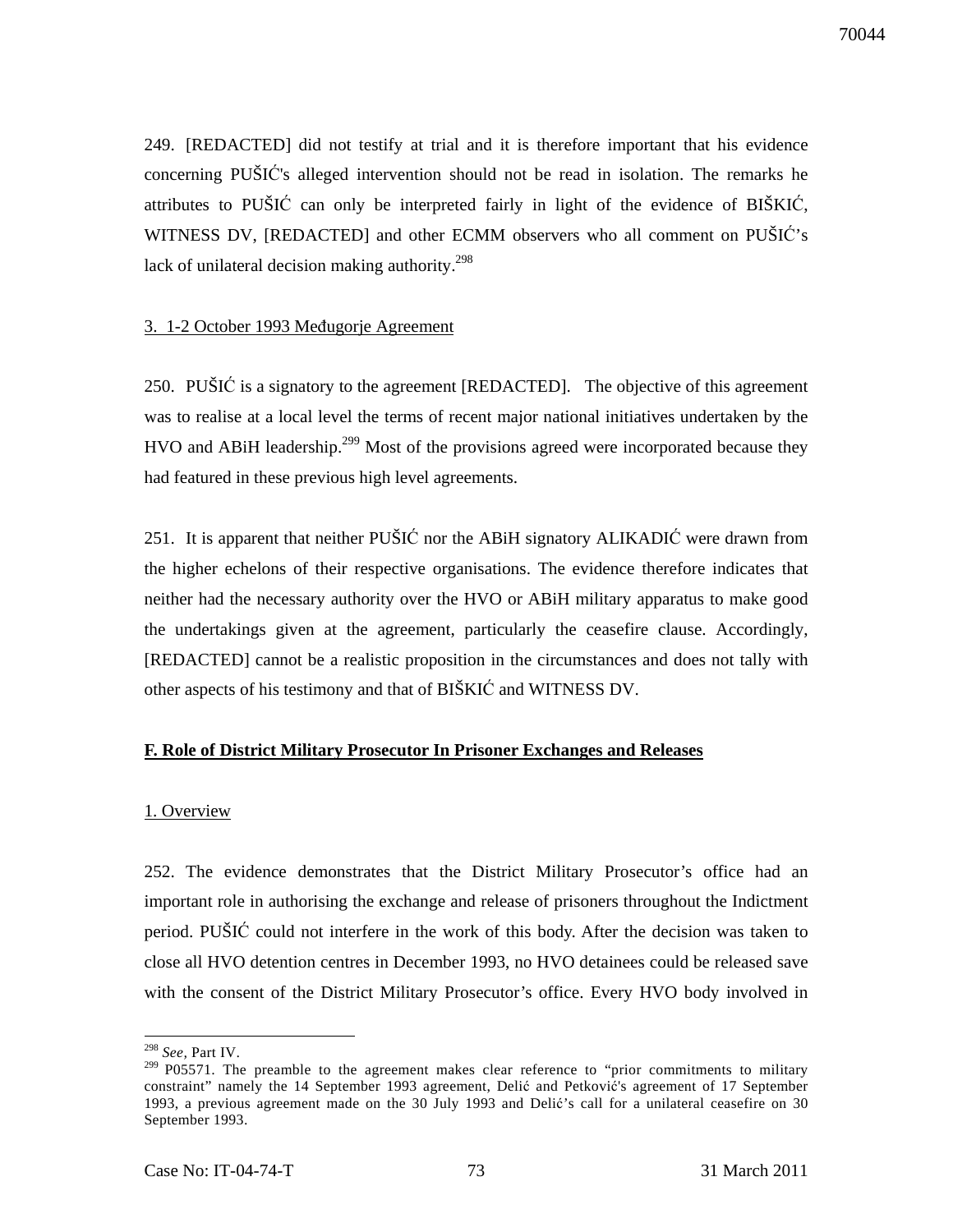prisoner exchanges, including PUŠIĆ, therefore required the authorisation of the District Military Prosecutor's office in any dealings regarding prisoner exchanges from this time.

# 2. Role of the District Military Prosecutors Office Before 10 December 1993

253. Pursuant to a 17 October 1992 HVO Decree on District Military Courts<sup>300</sup> ("the decree") the Military Judiciary was lawfully empowered to deal with all HVO prisoners of war. The decree established a system of courts to deal with these detainees and also stipulated that all military commanders had an obligation to take all reasonable measures to prevent any perpetrators from avoiding detention. PUŠIĆ had no *de jure* powers to interfere in the work of the Military Prosecutor's office and in any dealings with this particular category of detainee.

254. The decree refers to the Criminal Procedure Code<sup>301</sup> which defines the procedure for filing of criminal complaints, requests to conduct and commence investigations. The evidence reflects that this procedure was widely observed and criminal complaints filed and proceedings initiated.<sup>302</sup> Many HVO members of Muslim ethnicity arrested in 1993 were made subject to this procedure, as confirmed in a report on the work of the District Military Prosecutor's office in Mostar for the year 1993.<sup>303</sup> The District Military Prosecutor also reported to the Ministry of Justice with details of the criminal reports filed at his office against members of the ABiH.<sup>304</sup>

#### 3. Role of the District Military Prosecutor's Office After 10 December 1993

255. The role of the District Military Prosecutor's office in prisoner releases was discussed at meetings in Posušje on 11 and 13 December 1993, as detailed in Part IX of the Final Brief. The purpose of the Posušje meetings was to set in place procedures to implement BOBAN's order of 10 December 1993 to close down all HVO detention centres. The evidence shows that in the weeks after the 10 December 1993 all civilians in HVO custody were released. From this point onwards, it is submitted that the prisoners that remained in detention could only be released on the authority of the Military Prosecutor office.

 $300$  P00592.

 $301$  4D01105.

<sup>&</sup>lt;sup>302</sup> 5D04288. Božić produced daily reports an all aspects of the Heliodrom including data on detainees under investigation, *See,* for example P07378.

<sup>&</sup>lt;sup>303</sup> 2D00138.

<sup>304</sup> P06873.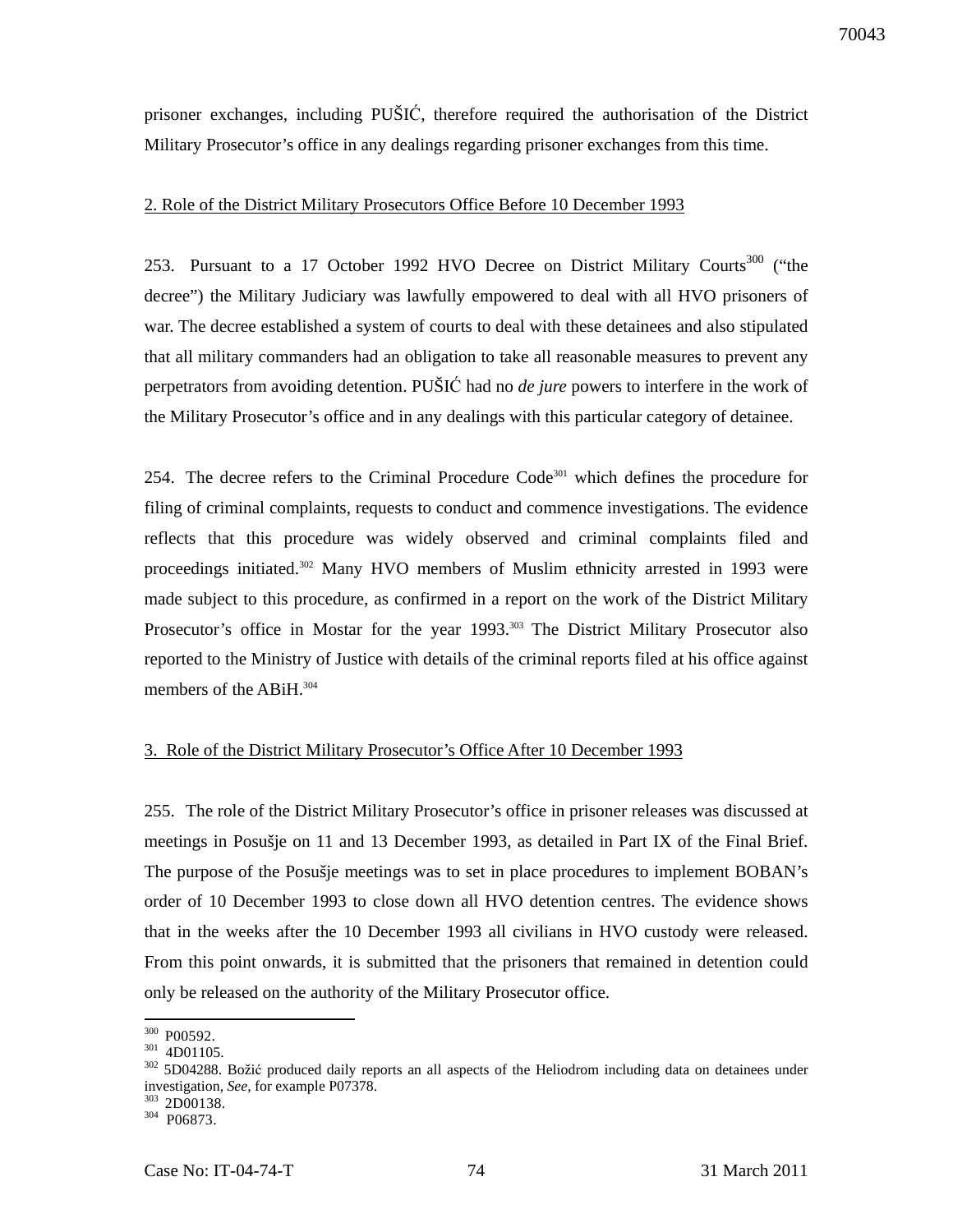256. Towards the end of 13 December 1993 Posušje meeting BIŠKIĆ ordered that responsibility for all remaining detainees pending criminal investigation lay with the Security Sector and the Ministry of Defence, and that these individuals should be exchanged later.<sup>305</sup> BIŠKIĆ testified that criminal charges should be raised against all those remaining in custody (if this had not already been done) by the military prosecutor in cooperation with the military police and civilian police and this was agreed at the 11 December 1993 meeting.<sup>306</sup>

257. JOSIP PRALJAK confirmed that the Military Prosecutor's office had the decisive word in prisoner releases from one point in time:

> Q. In your diary -- in fact, you mentioned Mladen Jurisic yesterday. A. Yes. Q. In that period, he was military prosecutor, as far as I know. A. That's the same thing I know. Q. You mentioned in your diary that at a certain point you were informed that releases from Heliodrom are allowed only with the approval of the military prosecutor: is that correct? A. Yes.<sup>307</sup>

258. From December 1993 onwards the evidence shows that PUŠIĆ had to obtain the approval of the District Military Prosecutor before a detainee could be exchanged or released. For example, PUŠIĆ writes to the District Military Prosecutor on 27 February 1994<sup>308</sup> asking for JURIŠIĆ to order the release of prisoners to be exchanged in Jablanica. The District Military Prosecutor's office replies on 1 March 1994 approving the exchange and the order states that:

> These persons are subject to a criminal report because of the crime of having served in an enemy army... These persons may be prosecuted and tried in absentia, and there are therefore no criminal and procedural obstacles that would prevent the exchange of these prisoners. $309$

 $305$  P07148.

<sup>&</sup>lt;sup>306</sup> Biškić T.15099.

<sup>307</sup> J.Praljak T.14981-2

 $308$  P07975.

 $309$  P $07985$ .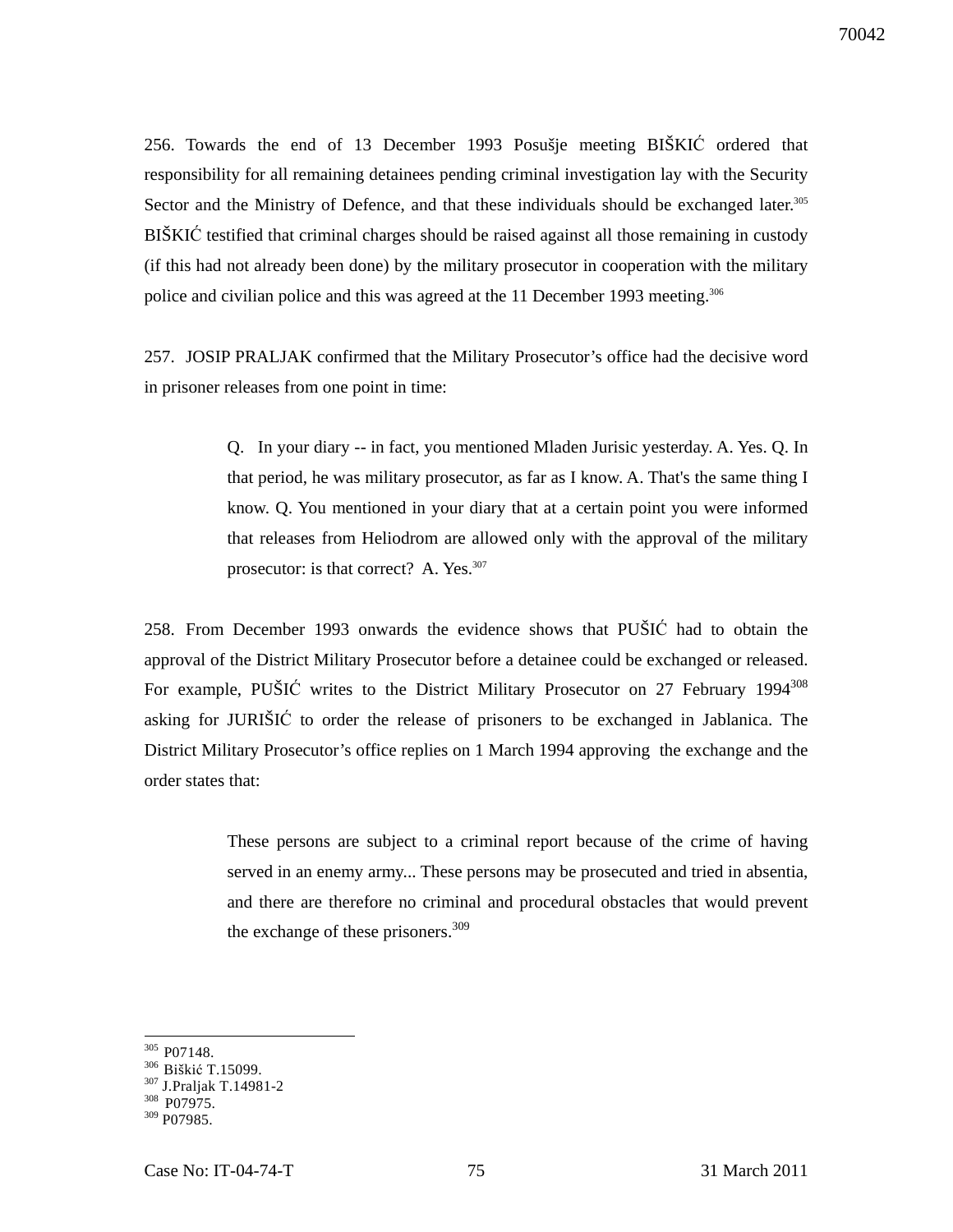259. On 13 December 1993 BIŠKIĆ sent a letter to local Red Cross and to PUŠIĆ enclosing a list of 1119 detainees against whom criminal reports had been filed. In a report dated 18 December 1993 BIŠKIĆ records that 978 reports had been filed against POWS.<sup>310</sup> It is submitted that these individuals could not be exchanged without the approval of the District Military Prosecutor. PUŠIĆ later confirmed that the exchange of the prisoners referred to in BIŠKIĆ's note on 18 December 1993 had taken place.<sup>311</sup>

260. [REDACTED]. [REDACTED],<sup>312</sup> [REDACTED].

# **VI. PRISONER RELEASE**

# **A. Introduction**

# 1. Overview

261. In every system of government, the responsibility for determining whether a person who has been detained in custody should be released is normally taken with the approval of the various state law enforcement agencies, including the detaining authority. It follows that once a decision has been taken to release a detainee, the necessary discharge papers must be prepared.<sup>313</sup> This generalisation can fairly be applied to the procedure adopted by the HVO

 $\overline{a}$ <sup>310</sup> P07234.

 $311$  [REDACTED].

<sup>312</sup> [REDACTED].

<sup>&</sup>lt;sup>313</sup> Sl.Božić T.36603-4. The distinction between the release of an individual who has been subject to due process and a situation where someone is allowed to leave in other circumstances was drawn by Judge Antoinetti, "JUDGE ANTONETTI: [Interpretation] In the paragraph before last in English, but you don't know English, but it says that these people can be released, and we have the word "release" twice in the text, because Mr. Pusic can also release these persons. So what is the word used in your own language, in this document, of course? THE WITNESS: [Interpretation] In the document, the word "liberate" is not being used, because as lawyers, it would mean that somebody is serving a sentence. So in this case, they're referring to "otpustanje." If somebody was isolated for security reasons, then he is released. So it doesn't mean "liberation." We lawyers would use "release" if there was a judgement of acquittal. Here the word used is "otpustanje" in the B/C/S. JUDGE ANTONETTI: [Interpretation] Very well. So they're released, let go, whereas in English it's "release," but in English you can only be released if you've been detained, whether if you're let go, it's a bit different. I just wanted this to be noted down, and I believe that everybody should reflect on this now."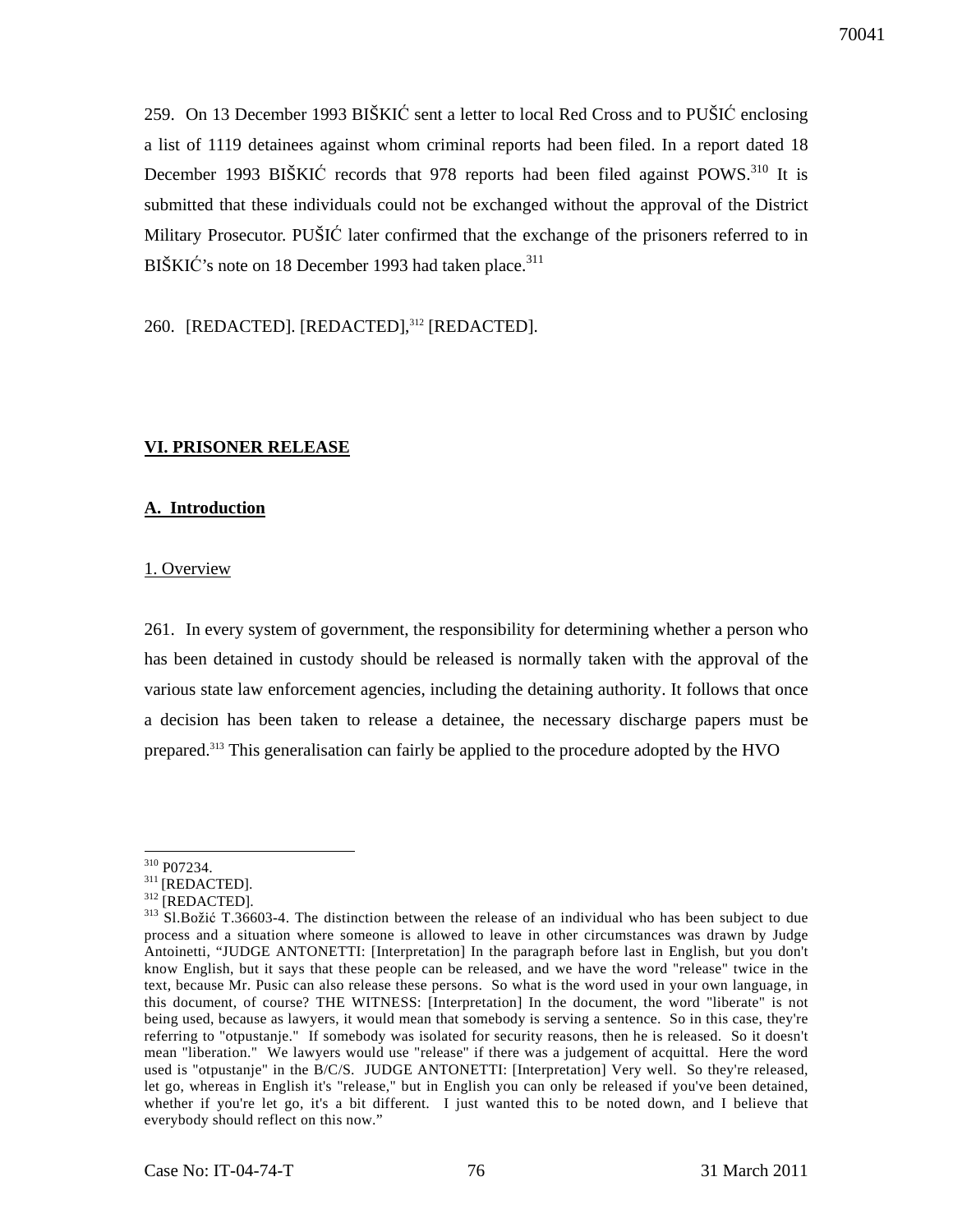262. Where PUŠIĆ had any involvement in the release of detainees from the Heliodrom, the evidence shows that his duties were akin to that of a low ranking civil servant tasked with (i) communicating orders taken from higher-up, (ii) liaising with HVO law enforcement agencies in the military and security apparatus prior to communicating their approvals and instructions to Heliodrom wardens and (iii) producing discharge papers or certificates to some of those released.

## 2. Prisoner Releases in Context

263. The Defence wishes at the outset to make three general observations concerning the evidence led in connection with PUŠIĆ's involvement in any matters related to the operation of HVO detention centres and incorporating allegations of detainee releases and forced labour. Firstly, the evidence presented concerning PUŠIĆ's involvement in prisoner releases, forced labour (Part VIII) and any other related detention centre issues (Part VII) primarily concerns the Heliodrom facility.<sup>314</sup> Parts VI, VII and VIII of this brief therefore primarily focus on arrangements at the Heliodrom facility although, in addition, in each respective section of the Final Brief the Defence also advance submissions that the Prosecution have failed to demonstrate that PUŠIĆ exercised centralised control over other HVO detention facilities including Ljubuški, Otok-Vitina, Gabela and Dretelj.

264. Secondly, it is submitted that no evidence has been led that PUŠIĆ had *de jure* or *de facto* authority over any HVO military personnel responsible for the arrest and detention of Muslim soldiers and civilians at the Heliodrom or elsewhere. Nor does the evidence show that PUŠIĆ had any *de jure* authority over any staff at any of the HVO detention facilities.

265. Finally, regarding the Heliodrom, Josip PRALJAK was the only "insider" Prosecution witness to testify in connection with PUŠIĆ's purported *de facto* authority and influence over Heliodrom staff and, by implication, the military personnel stationed there. His evidence is considered below.

#### **B. Unreliable Witness: JOSIP PRALJAK And Prisoner Releases in May 1993**

 $\overline{a}$ <sup>314</sup> This includes transfers of detainees to and from the Heliodrom to other facilities including Ljubuški.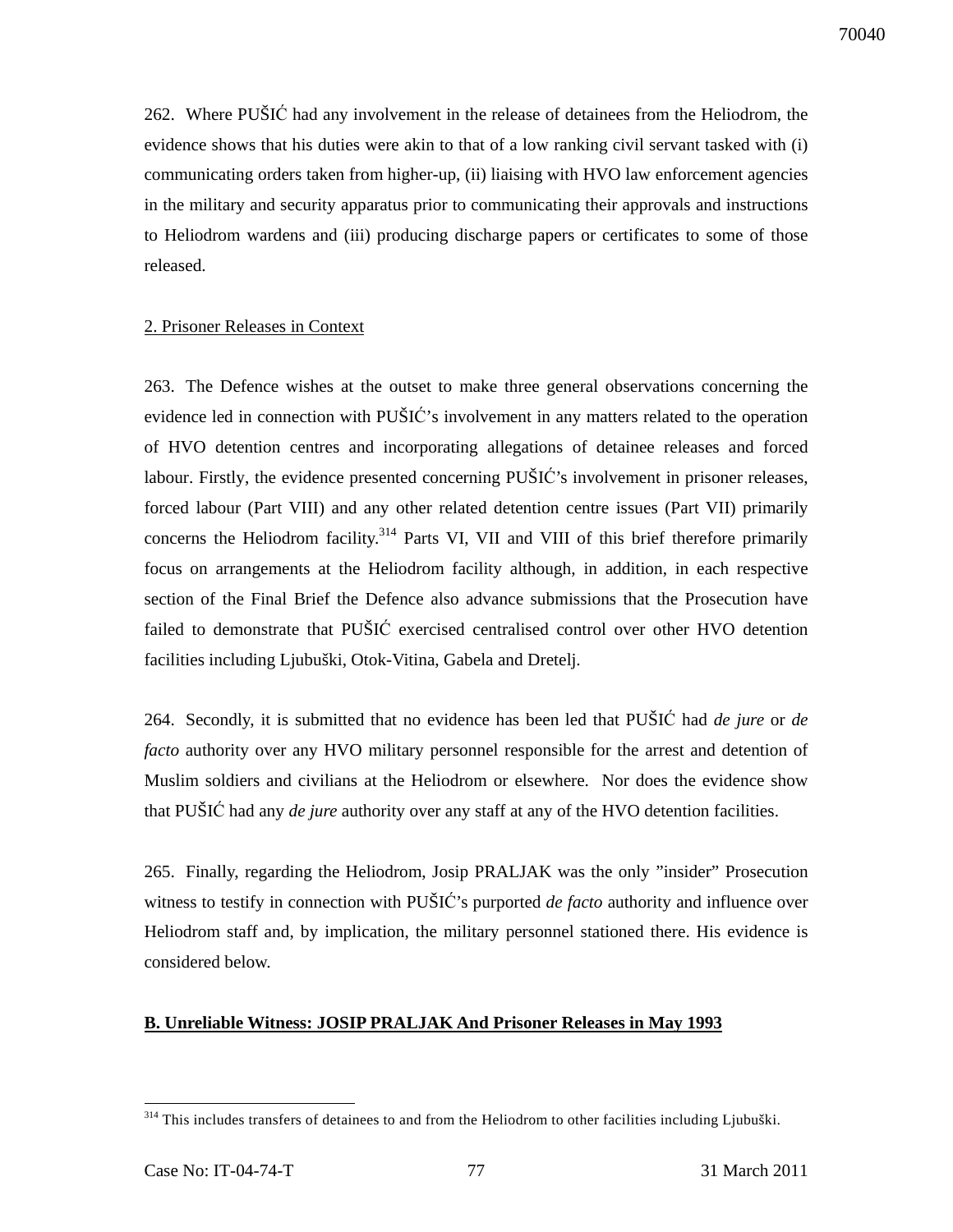# 1. Overview

266. Based primarily on the testimony of Josip PRALJAK and other evidence produced by him and BOŽIĆ, the Prosecution alleges that PUŠIĆ had (i) the power to order the release of Heliodrom detainees, (ii) general authority over detainees<sup>315</sup> and (iii) the power to approve or order forced labour assignments.<sup>316</sup> In this section the Defence examines JOSIP PRALJAK's testimony and the Prosecution evidence concerning PUŠIĆ's alleged role in the release of prisoners from the Heliodrom in May 1993

267. Submissions advanced in connection to JOSIP PRALJAK's credibility and the weight to be attached to self-serving documents prepared by JOSIP PRALJAK and BOŽIĆ are expanded upon in Part VIII (forced labour) of this Brief.<sup>317</sup> The evidence shows that JOSIP PRALJAK and BOŽIĆ used PUŠIĆ as a convenient foil to detract from their own potential criminal liability. Accordingly JOSIP PRALJAK's testimony concerning matters that could implicate him or present him in an unfavourable light should be treated with the utmost caution and no weight should be attached to this evidence.

# 2. Political Context

268. Any thorough analysis of the procedures employed in the release of detainees must begin with some reference to the wider political context at the time. As a starting point it would be wrong to assume that PUŠIĆ was involved in authorising the release of all the detainees incarcerated after the 9 May 1993 in the Heliodrom.<sup>318</sup> Most of these detainees were released by the 19 May 1993, following high level negotiations that continued throughout 1993. JOSIP PRALJAK also stated that other agencies and individuals, not just PUŠIĆ, made direct requests (including Security and Information Service ("SIS") and the Crime Prevention Department ("CPD") $319$  for the release of detainees<sup>320</sup> in May 1993 that he had to comply with.

<sup>315</sup>*See*, Part VII.

<sup>316</sup>*See* ,Part VIII.

<sup>&</sup>lt;sup>317</sup> See, Part VIII, Section B.

<sup>318</sup> For example Pušić played no role in release of [REDACTED]*See*, also P2289, P2330, P2406, P2325 and P2443.

<sup>&</sup>lt;sup>319</sup> Crime Prevention Department (CPD) also refers to Crime Investigation Department as both terms were used interchangeable during the trial and exhibits tendered

<sup>&</sup>lt;sup>320</sup> J.Praljak T.14690. J.Praljak testified that Marcinko and Vidović had detainees released as well as other HVO officials. *See,* also T.14925 and T.14928.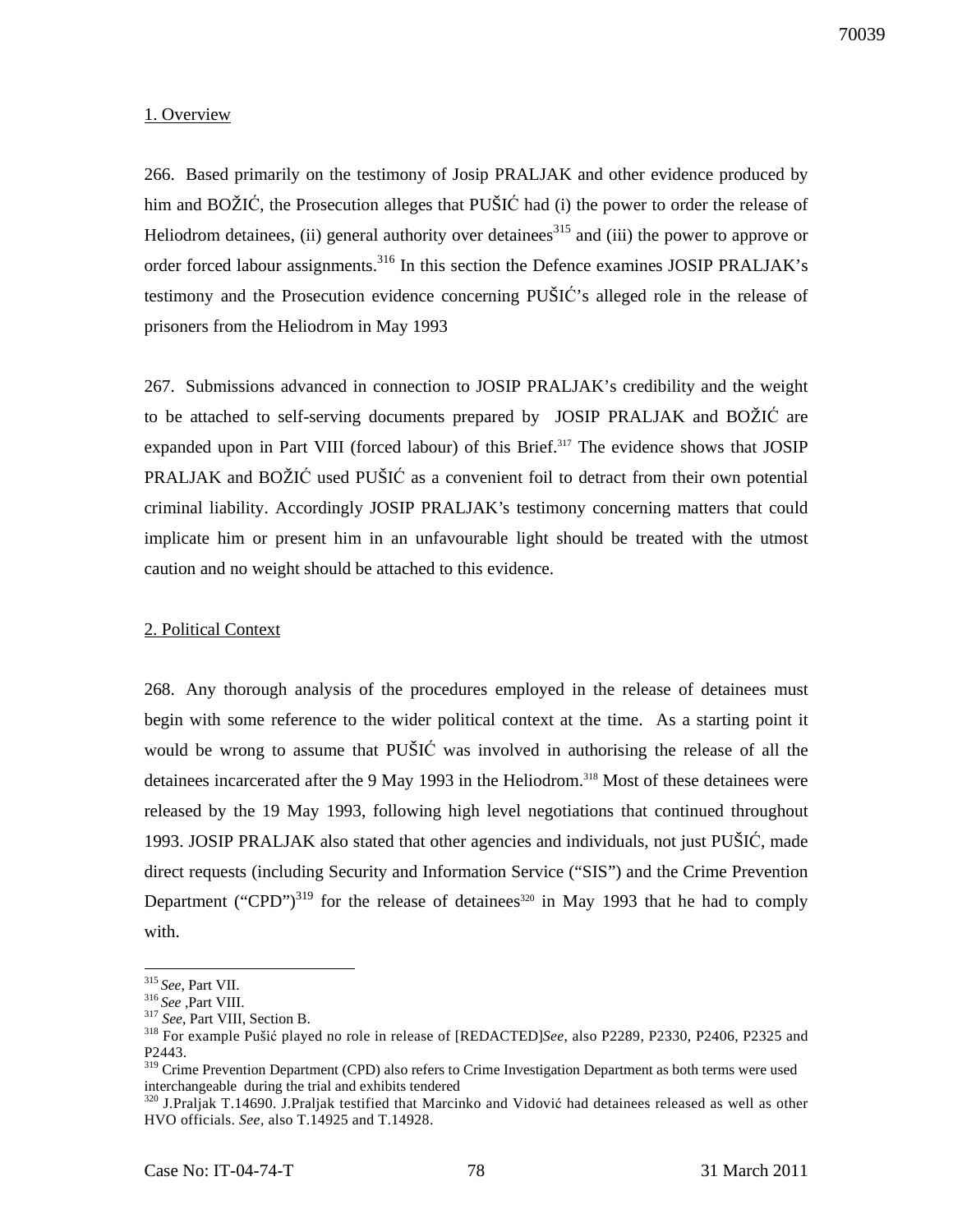# 3. PUŠIĆ Did Not Sign Any Orders For Release

269. JOSIP PRALJAK made no reference to PUŠIĆ having any involvement in prisoner exchanges prior to May 1993. Shortly after 9 May 1993 JOSIP PRALJAK testified that he began receiving telephone calls from PUŠIĆ. He said PUŠIĆ would read out to him a list of names of detainees to be released from the Heliodrom. Subsequently, JOSIP PRALJAK and BOŽIĆ produced typed notes of these conversations prior to processing the release of the detainees named.

270. The Prosecution has mischaracterised the typed notes produced by BOŽIĆ and JOSIP PRALJAK as "orders" from PUŠIĆ and on the basis of this evidence and the allegations made by JOSIP PRALJAK, $321$  they claim that PUSIC had the authority to select the identities of those individuals to be released. In support of this thesis the Prosecution place great emphasis on an "Official Note" dated 10 May 2010 ("10 May 1993 Note") produced by BOŽIĆ and co-signed by JOSIP PRALJAK. The 10 May 1993 Note states:

> On *9 May 1993*, following the attack on town of Mostar by MOS /Muslim armed forces/ *a decision was issued* that all ethnic Muslim citizens from the right bank of the Neretva were to be quarantined in the SVZ /Central Military Prison/ in the Heliodrom. Berislav PUŠIĆ, Biljana Mikic (sic) and Marko BEVANDA, officials of the Centre for Social Welfare, *were authorised regarding their release,* since the matter concerned persons who were caught up and to whom the SVZ offered its premises. Mr Berislav PUŠIĆ issued an order, over a telephone connection that had been established, for the release of the persons caught up.  $322$ [emphasis added]

271. This document, and other similar "orders" produced by JOSIP PRALJAK and BOŽIĆ cannot be relied upon to support the inference the Prosecution ask the Chamber to draw. The 10 May 1993 note and the other "orders" for release attributed to PUŠIĆ from this time period

 $321$  J Praljak T.14690. The witness testified: "To make it more precise, since the distance between Heliodrom and Berislav Pusic was great and in order for the releases to be legally valid and all these messages to Biljana Nikic and Marko Bevanda to be in due form, he [BOŽIĆ] made this Official Note, citing me and Mrs. Snjezana Cvitanovic as witnesses, confirming that Mr. Berislav Pusic did in fact say that on the telephone."

 $322$  P02260.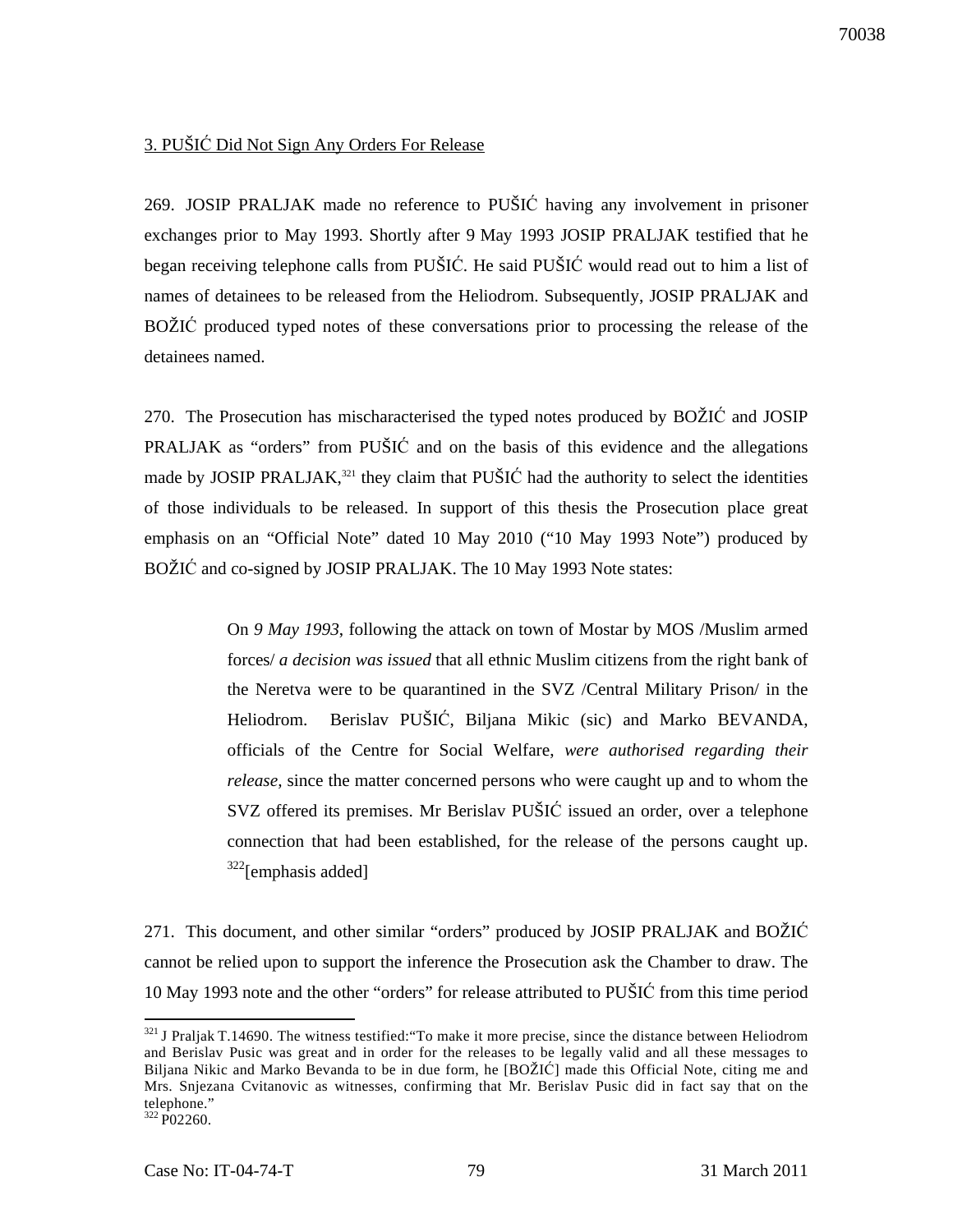are not signed by PUŠIĆ. Both BOŽIĆ and JOSIP PRALJAK had a motive for stating that they acted on orders from PUŠIĆ: namely to deflect attention from their own responsibility for allegations of detainee abuse at the Heliodrom.<sup>323</sup> JOSIP PRALJAK's testimony that PUŠIĆ telephoned the Heliodrom with orders to release prisoners should not therefore be regarded as *prima facie* reliable without further corroboration.

272. SLOBODAN BOŽIĆ was asked to comment on an "order" dated 14 May 1993<sup>324</sup> he is said to have authorised (together with PUŠIĆ) the release of all sick civilians to their homes. SLOBODAN BOŽIĆ said that BOŽIĆ should not have recorded that he and PUŠIĆ issued this order as this was wholly inaccurate:

> A. I never issued this order. I remember this document very well, and we have had an extensive discussion about it when you investigated me as a suspect, and I told you that it was an example of an *illogical order* or decision, whichever you like. In the heading, we see "The Central Military Investigating Prison," the number and the date, and it says "Order." What order: oral, written, telephone, fax? *And then he sign it himself*. So as to avoid any error in the interpretation, I never communicated with Mr. Stanko Bozic by telephone, in writing, or orally. I told you then and I repeat now that this is an order that he gave himself. *For what reason he mentions the name of Mr. Pusic and myself, only he knows, because I*  didn't have such competences, nor could I have given such an order. <sup>325</sup>[emphasis added]

273. Furthermore, assuming arguendo, that JOSIP PRALJAK's account of telephone calls received from PUŠIĆ is reliable, the Prosecution cannot exclude the possibility that PUŠIĆ was the messenger rather than the decision maker in this scenario, as discussed *supra* .

4. Unreliable Evidence: JOSIP PRALJAK on Prisoner Releases

 $\overline{a}$ <sup>323</sup> *See*, Part VIII, Section A(9).

 $324$  P02380.

<sup>&</sup>lt;sup>325</sup> Sl. Božić T.36596-7.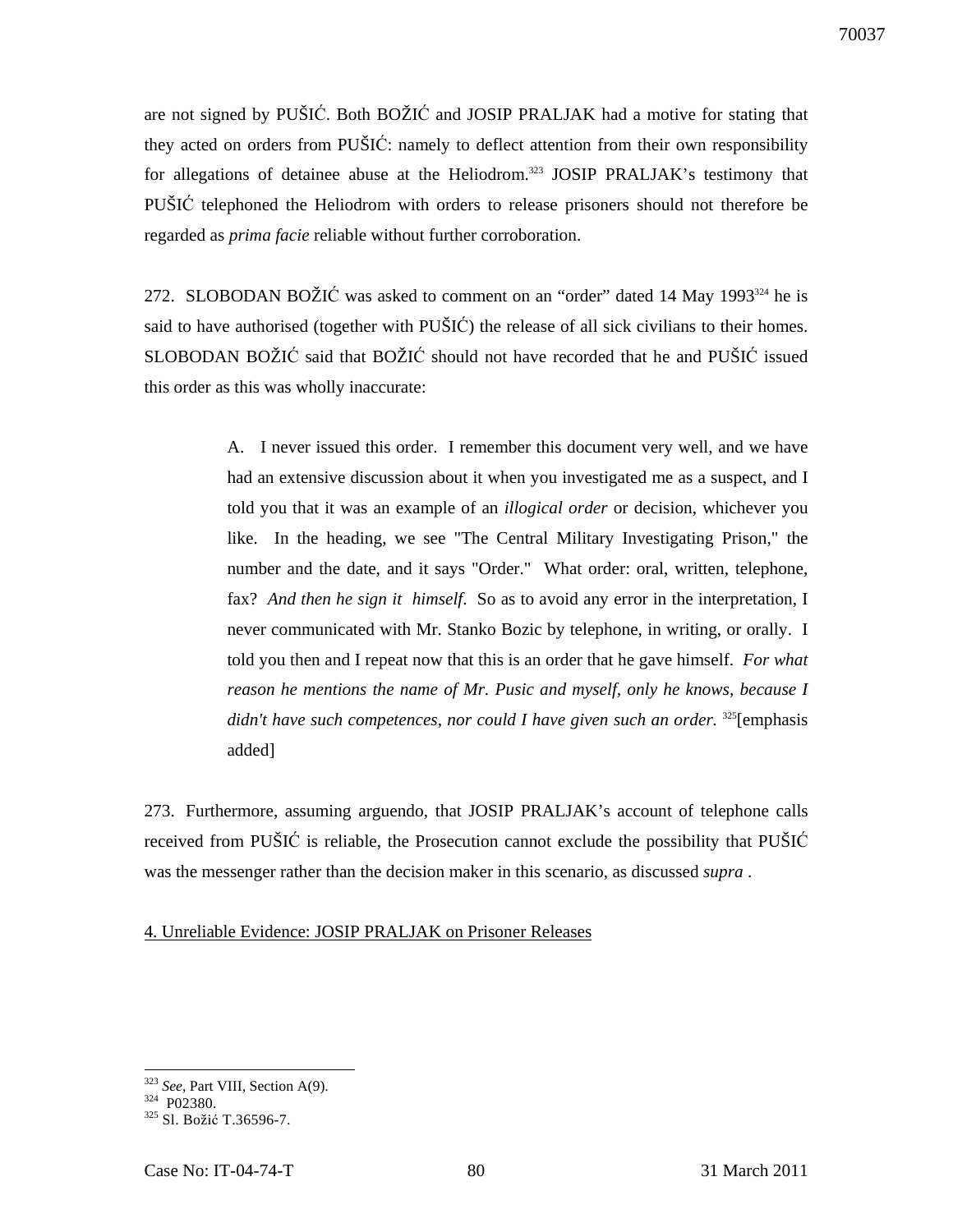274. A precise examination of the evidence does not support the conclusions advanced by JOSIP PRALJAK and casts doubt on the reliability of his evidence as well as highlighting inconsistencies in the Prosecution's case.

# *i. Lack of Evidence of HVO Internal Procedures or PUŠI*Ć*'s Chain Of Command*

275. JOSIP PRALJAK gave no indication that he knew how the lists purportedly communicated by PUŠIĆ were compiled.<sup>326</sup> Furthermore, a close reading of the 10 May 1993 Note discloses that BOŽIĆ does not identify the person responsible for the decision issued on 9 May 1993 authorising PUŠIĆ and others to deal with release of detainees. JOSIP PRALJAK was not asked by the Prosecution to identify who had issued this order, an omission where the Prosecution have abjectly failed to question a witness on an issue germane to the alleged criminal responsibility of PUŠIĆ.

276. The absence of any evidence of the internal procedures followed by PUŠIĆ in the exchange or release process in May 1993 or thereafter represents a lacunae in the Prosecution's case. Bearing in mind the testimony of BIŠKIĆ and other Prosecution witnesses including  $[REDACTED]^{327}$  the evidence indicates that PUŠIĆ lacked unilateral powers and would therefore have been forwarding orders from above. The Prosecution's thesis that PUŠIĆ could decide who was to be released and when cannot therefore be the only reasonable interpretation of the evidence.

# *ii. PUŠI*Ć *was Part of a Team of People Dealing with Prisoner Releases*

277. SLOBODAN BOŽIĆ<sup>328</sup> explained that, on occasions in May 1993 he "would convey to"<sup>329</sup> PUŠIĆ the names of detainees that he wished to be considered for release. SLOBODAN BOŽIĆ maintained that he contacted PUŠIĆ because he was part of a *team of people* who dealt with prisoner releases:

<sup>&</sup>lt;sup>326</sup> J.Praljak T.14921. Josip Praljak testified that Nikić and Bevanda took down names of those arriving at the Heliodrom in May 1993.

 $327$  See, Part IV.

<sup>&</sup>lt;sup>328</sup> All references to Božić are to Stanko Božić. Slobodan Božić is referred to by his full name in this brief.

<sup>329</sup> Sl.Božić T.36587.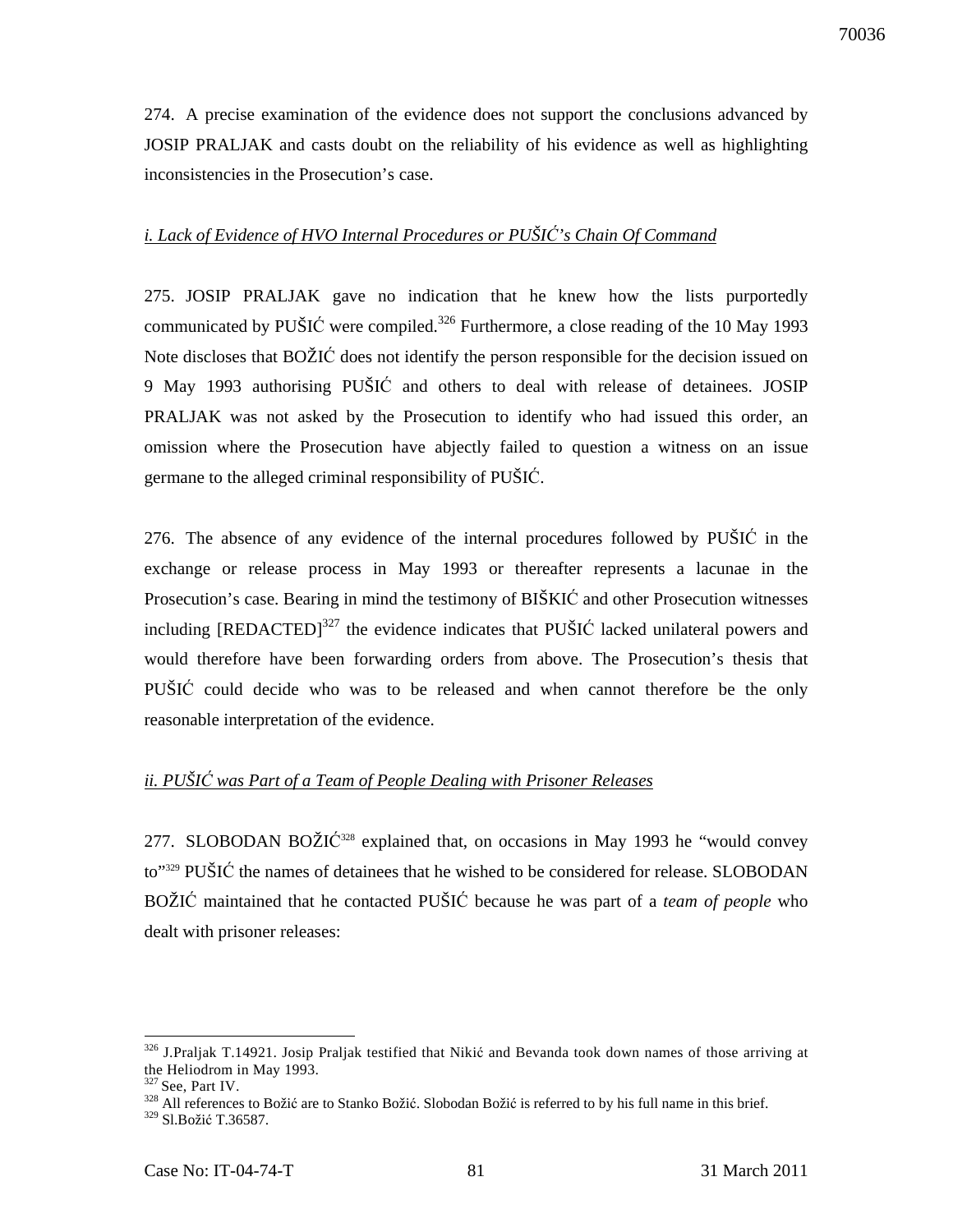Q. You called Mr. Pusic or contacted Mr. Pusic because you knew at the time that he was someone who was closely involved with the release of people being held by the HVO: correct A. Well, I can't really say that I knew Mr. Pusic was someone who was closely involved in all that*, but I knew that he worked in a team of people who dealt with those affairs as well*. <sup>330</sup> [emphasis added]

278. SLOBODAN BOŽIĆ explained that although he gave guarantees for the people named on the list his word was not sufficient to trigger their release. The release of those individuals he proposed would only occur "if there were no other obstacles coming from any other organs who were involved in checking these people out."<sup>331</sup>

279. SLOBODAN BOŽIĆ also corrected a reference in his interview to PUŠIĆ's presence during a conversation he had with BOBAN concerning the release of Muslims civilians from the Heliodrom. SLOBODAN BOŽIĆ confirmed that PUŠIĆ was not present when this discussion took place.<sup>332</sup>

280. BOŽIĆ's note of 10 May 1993, taken at its highest, confirms that PUŠIĆ was one of a team of people dealing with releases as SLOBODAN BOŽIĆ described. The 10 May 1993 Note confirms that PUŠIĆ is jointly assigned by a higher authority within the HVO to administer the release of detainees from the Heliodrom together with officials from the ODPR, namely, NIKIĆ and BEVANDA. All three individuals are evidently acting on orders from their superiors.

# *iii. PUŠI*Ć *Was Not JOSIP PRALJAK's Superior*

281. PUŠIĆ was not employed at the Heliodrom and therefore did not feature in his chain of command. There is therefore no evidence that PUŠIĆ had any *de jure* authority over JOSIP PRALJAK.

282. Although JOSIP PRALJAK claims that PUŠIĆ had the *de facto* power to give him orders JOSIP PRALJAK does not specifically state that PUŠIĆ had the power to prevent or

 $\overline{a}$  $330$  Ibid.

<sup>331</sup> Ibid.

<sup>332</sup> Sl.Božić T.36583-4.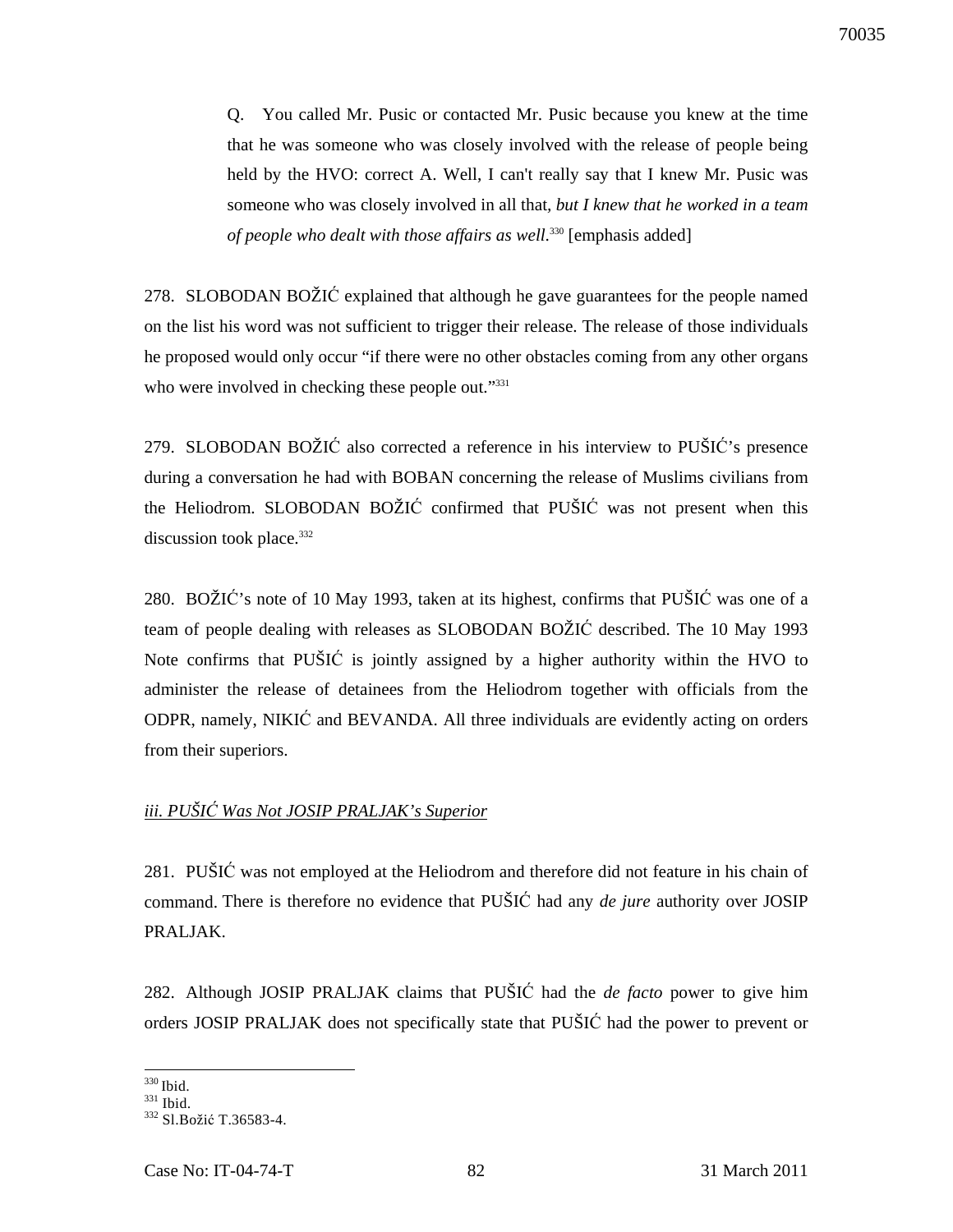punish his conduct and the Defence reject any suggestion that PUŠIĆ's ability to do so can be inferred from the evidence. No evidence has been presented of PUŠIĆ acting in such a manner.

# *iv. JOSIP PRALJAK Did Not Know What Post PUŠI*Ć *Held*

283. Despite claiming that PUŠIĆ's *de facto* authority to issue orders for release and his obligation to report matters to him stemmed from PUŠIĆ's position within the Military Police, JOSIP PRALJAK was unable to identify the post held by PUŠIĆ*.*

284. By way of illustration, JOSIP PRALJAK was entirely mistaken when claiming that PUŠIĆ had been appointed Head of the CPD<sup>333</sup> replacing Dragan BARBARIĆ prior to the 5th July 1993. No evidence has been led to corroborate this allegation. Moreover, the Prosecution do not allege that PUŠIĆ held this post at any time.

285. VIDOVIĆ directly contradicted JOSIP PRALJAK's account. VIDOVIĆ said that he was employed as an operative in the Mostar Military Police CPD in the spring of 1993 and that PUŠIĆ was also employed in the Military Police CPD at this time. VIDOVIĆ testified that MARĆINKO was Head of the CPD and his superior officer.<sup>334</sup>

286. VIDOVIĆ also said that MARĆINKO's immediate superior was the Head of the Battalion to whom the Military Police were attached. Thus, it is clear from VIDOVIĆ's account that there were several layers of authority above VIDOVIĆ and PUŠIĆ in the Military Police in the spring of 1993. JOSIP PRALJAK also confirmed that BARBARIC and MARĆINKO occupied superior positions to PUŠIĆ in the HVO chain of command.<sup>335</sup>

 $\overline{a}$ <sup>333</sup> J.Praljak T.14920. He testified,"JUDGE ANTONETTI: [Interpretation] Just a little question from me. The document that we see now before us concerning the release of Muhiba Jugo, it says it was done at the intervention of Mr. Berko Pusic and Mr. Valentin Ćoric. So on the 5th of July, 1993, he was head of service for exchange of prisoners. So prior to his appointment to that post, what position did Mr. Pusic occupy? In what capacity exactly did he intercede for somebody to be released, do you know? THE WITNESS: [Interpretation] Upon the departure of the chief of the criminal prevention service of the military police, Dragan Barbaric was his name, I learnt that in his place Berislav Pusic arrived, and that was when he was in this post within the administration of the military police."

<sup>&</sup>lt;sup>334</sup> Vidović T.51441, T.51623, T.51651 and T.51613. Drljević also testified that Marčinko was a high ranking Military Police officer. Drljević T.1051-2.

<sup>335</sup> J.Praljak T.14974-5.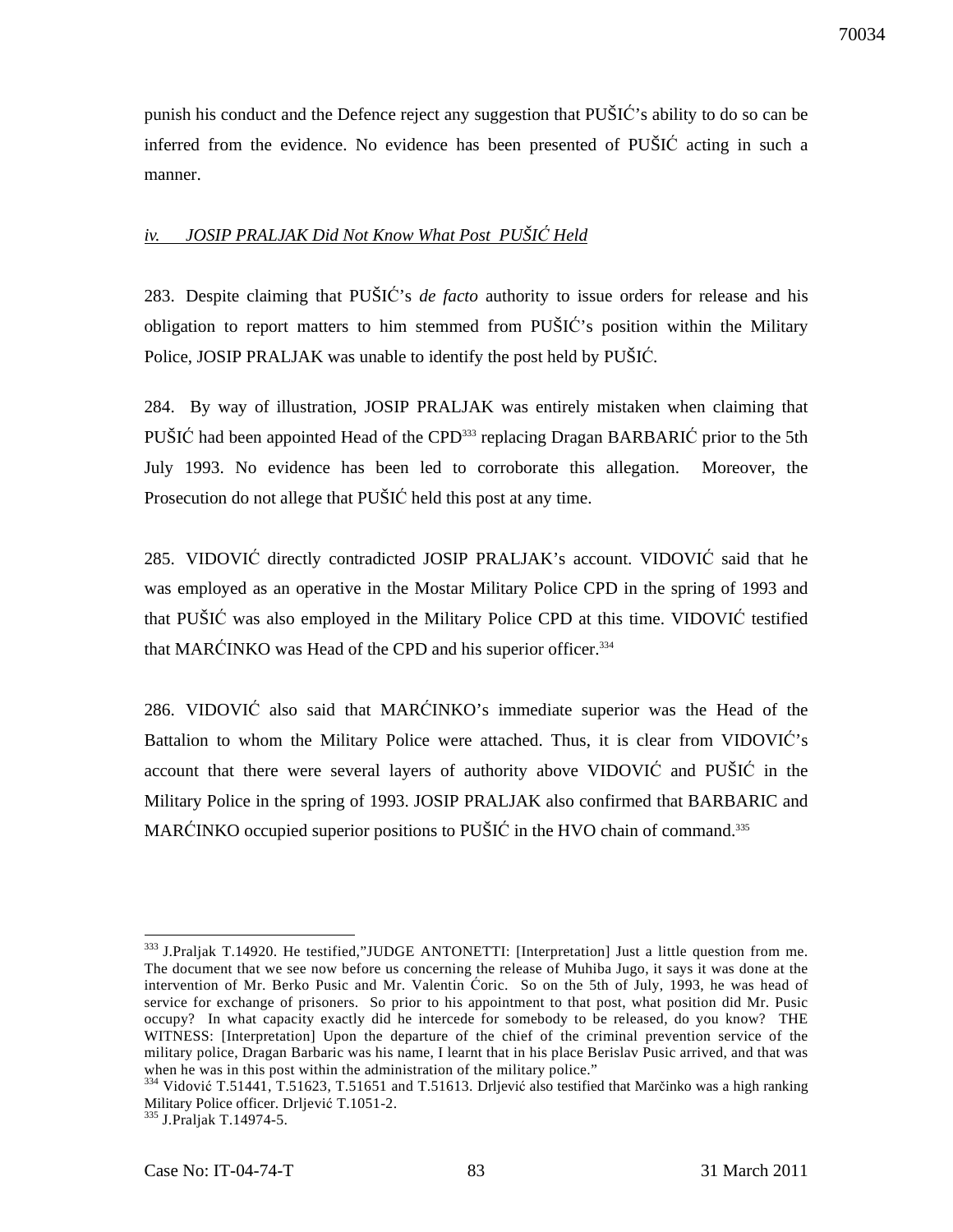287. JOSIP PRALJAK's error in identifying PUŠIĆ as the Head of CPD is alarming given both the extent of CPD involvement in the operation of the Heliodrom and the fact JOSIP PRALJAK was in regular contact with the CPD throughout his term in office. The evidence shows that JOSIP PRALJAK mentioned BARBARIĆ, on several occasions in entries in his personal diary predating May 1993.<sup>336</sup>

# *v. PUŠI*Ć *Forwarded Instructions From More Senior HVO Officials*

288. In addition to the 10 May 1993 Note the Prosecution also relied on a release "order" produced by BOŽIĆ dated 12 May 1993<sup>337</sup> as further evidence that PUŠIĆ had authority to approve the release of prisoners from the Heliodrom. In the first instance, the Defence do not accept that the evidence of PUŠIĆ's involvement in "approving" this order is reliable given the bias of the author.

289. Assuming, *arguendo*, that a *prima facie* case can be made for the reliability of this document the inference the Prosecution seek to draw is not the only reasonable interpretation of the evidence. This document contains a reference to another order issued by Žara KVESIĆ that has the "approval" of PUŠIĆ and MARĆINKO. No evidence has been presented to show that PUŠIĆ had the authority to approve an order from Žara KVESIĆ. Furthermore, according to VIDOVIĆ, MARĆINKO was PUŠIĆ's immediate superior in May 1993. The notion that PUŠIĆ and MARĆINKO were of equal status and that PUŠIĆ could approve an order from or with MARĆINKO cannot therefore be sustained.

# 5.11 May 1993 – List of 106 Detainees

290. In support of their claim that PUŠIĆ had the power to review "lists of prisoners, indicating specifically which ones could be released and which ones would have to stay in detention"<sup>338</sup> the Prosecution rely on a document dated 13 May 1993 containing a list of 106 employees (and their families) of the regional war hospital. The author is KVESIĆ. JOSIP PRALJAK testified that he endorsed this list in his handwriting after speaking to PUŠIĆ noting that:

 $\overline{a}$ <sup>336</sup>J.Praljak T.14975. P00352.

<sup>337</sup> P02332

<sup>338</sup> OTP 98 bis T 27119-49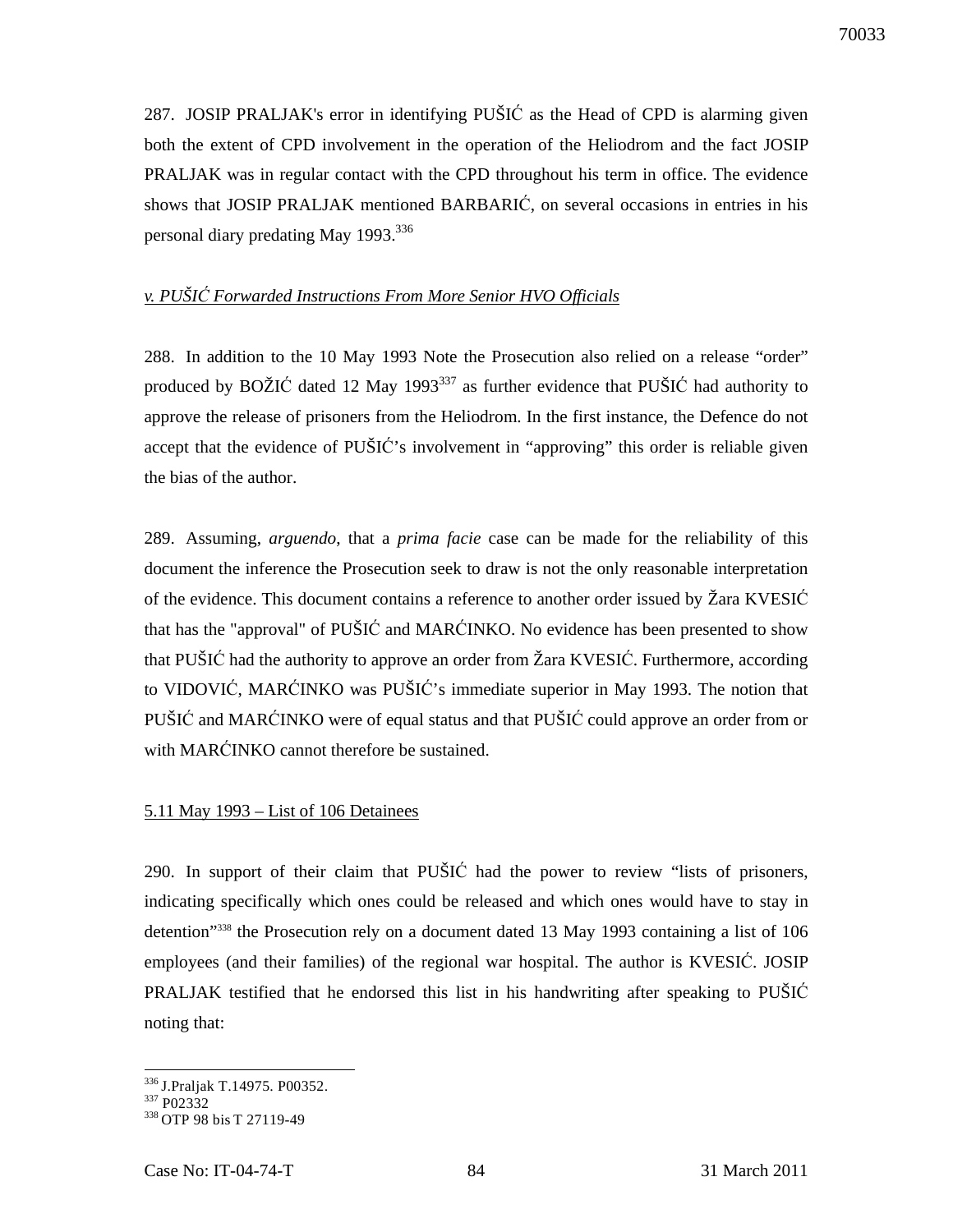as per order of Berko Pusic, nobody can release [underline 'release'] persons whose names are circled. Josip Praljak [signed]."339

291. Given JOSIP PRALJAK's bias against PUŠIĆ the evidence connecting PUŠIĆ to this document should not be viewed as *prima facie* reliable. In fact it is submitted that there is insufficient evidence for the Chamber to reach any finding of fact in regard to PUŠIĆ's powers and influence from this document, particularly in light of JOSIP PRALJAK's lack of knowledge of this document. As he was Deputy Warden at the time, and given the status of those mentioned in the list, it would not be unreasonable to expect that JOSIP PRALJAK would have a clear memory of the actions he took as a consequence of receiving this letter. However, JOSIP PRALJAK confirmed that he could not tell the Chamber very much about the list or the people on it. Importantly, JOSIP PRALJAK could not confirm whether the 106 individuals named therein had ever been taken into custody. All he could say was that he recognised one name on the list of an individual whom he could categorically clarify had never been detained at the Heliodrom.<sup>340</sup>

292. KVESIĆ testified that he drew up the list not knowing the whereabouts of those named on it. It follows that KVESIĆ did not know if those named on it had been detained in the Heliodrom. KVESIĆ's motive in drafting this document was to ensure that if those named were detained they should be released.<sup>341</sup>

293. Furthermore, the Prosecution have failed to prove that any action was taken to enforce the instructions attributed to PUŠIĆ in the letter. Nor, accepting at face value the contents of the document, has any evidence been produced of the internal procedures PUŠIĆ had to follow. Given the evidence of PUŠIĆ's lack of decision making powers, the Prosecution cannot rule out the possibility that PUŠIĆ may have been communicating instructions from on high.

## **C. Prisoner Releases After 30 June 1993**

<sup>&</sup>lt;sup>339</sup> P02315.

<sup>&</sup>lt;sup>340</sup> J.Praljak T.14700-1. The witness testified, "Well, all the people on the list, the ones who are circled or not, we didn't know whether they were in prison or not. It was the people who listed them who knew and who took care of them. This is just a list of names circled. But whether they were there or not I can't say. I gave you an example of one man who I knew was not there."

 $341$  Kvesić T.37445-8.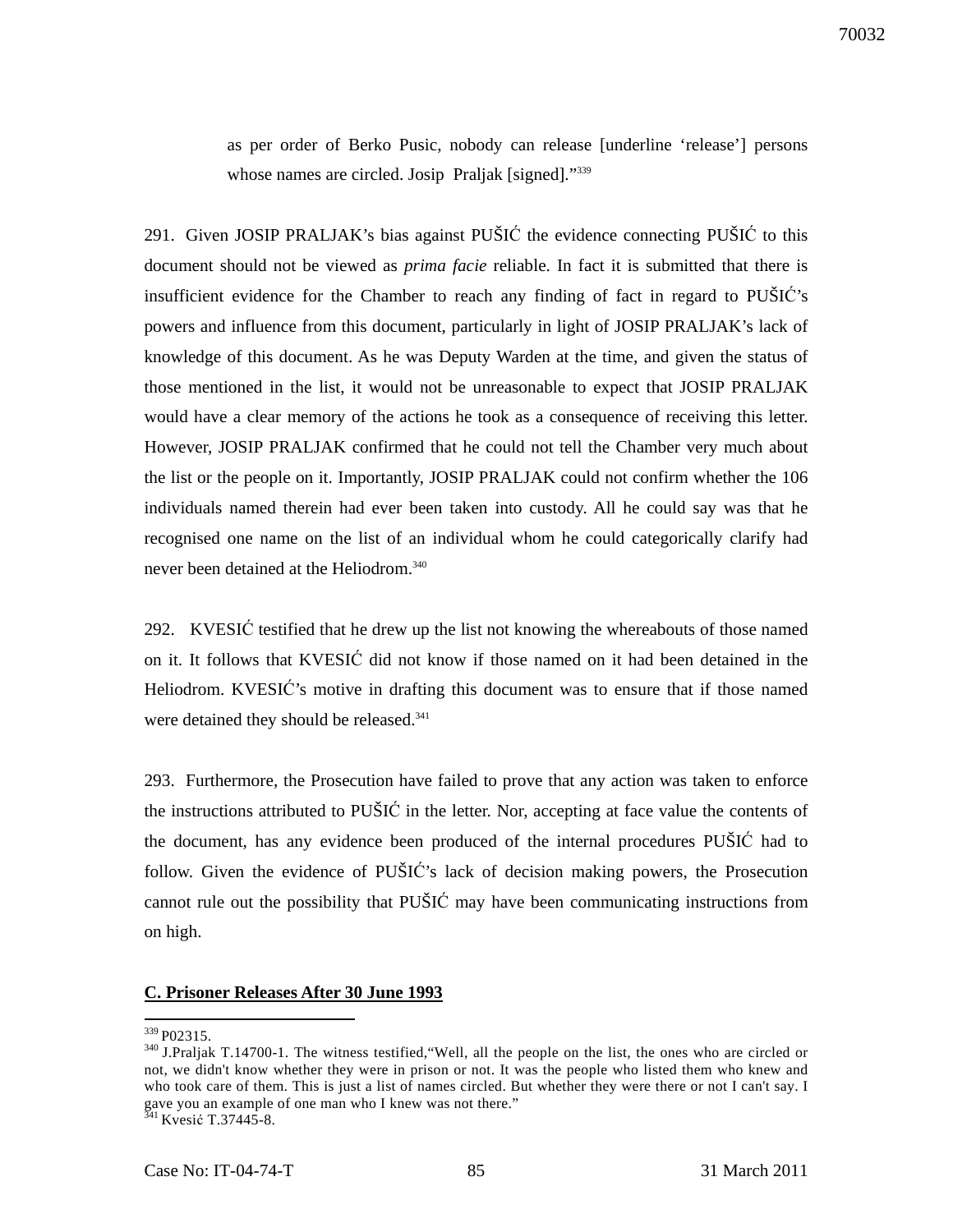# 1. Overview

294. As discussed previously PUŠIĆ did not significantly feature in the high level negotiations that dictated the release of detainees held HVO from July 1993 onwards. For example, [REDACTED] and urged BOBAN to begin releasing the Bosnian Muslim men of military age in HVO custody, [REDACTED].<sup>342</sup> The evidence demonstrates that an ongoing process commenced after 20 July 1993 resulted in BOBAN's order of 10 December 1993.<sup>343</sup> In the interim, as described by MAŠOVIĆ, there were many local level prisoner exchanges and other prisoners were released intermittently.

# 2. PUŠIĆ Issued Discharge Papers Based On Approvals From Other HVO Law Enforcement Agencies

295. The Prosecution's interpretation of a number of documents they claim represent "orders" signifying PUŠIĆ's authority to decide upon the release of those Muslims detained at the Heliodrom after the 30 June 1993 is disputed. The evidence shows that PUŠIĆ did not have the power to unilaterally decide who could be released and that he merely issued discharge papers based on the approval of other HVO agencies.

# *i. Role of SIS and the CPD*

296. As stated previously, in the HVO structure an administrative procedure had to be followed, as in any prison system, before a detainee could be released. The evidence indicates that PUŠIĆ assumed an administrative function in respect of the release of detainees arrested after 30 June 1993. PUŠIĆ role in this procedure entailed (i) obtaining approval for the release of a detainee from the relevant law enforcement agencies, in this case the SIS and/or CPD before (ii) issuing discharge papers for their release.

297. For example, on the 31 August 1993 the Service for Exchange issued discharge papers for the release of detainee named Zijo DROCE.<sup>344</sup> Prior to issuing this certificate the Service

 $\overline{a}$  $342$  [REDACTED].

<sup>&</sup>lt;sup>343</sup> P07096.

<sup>344</sup> P04686.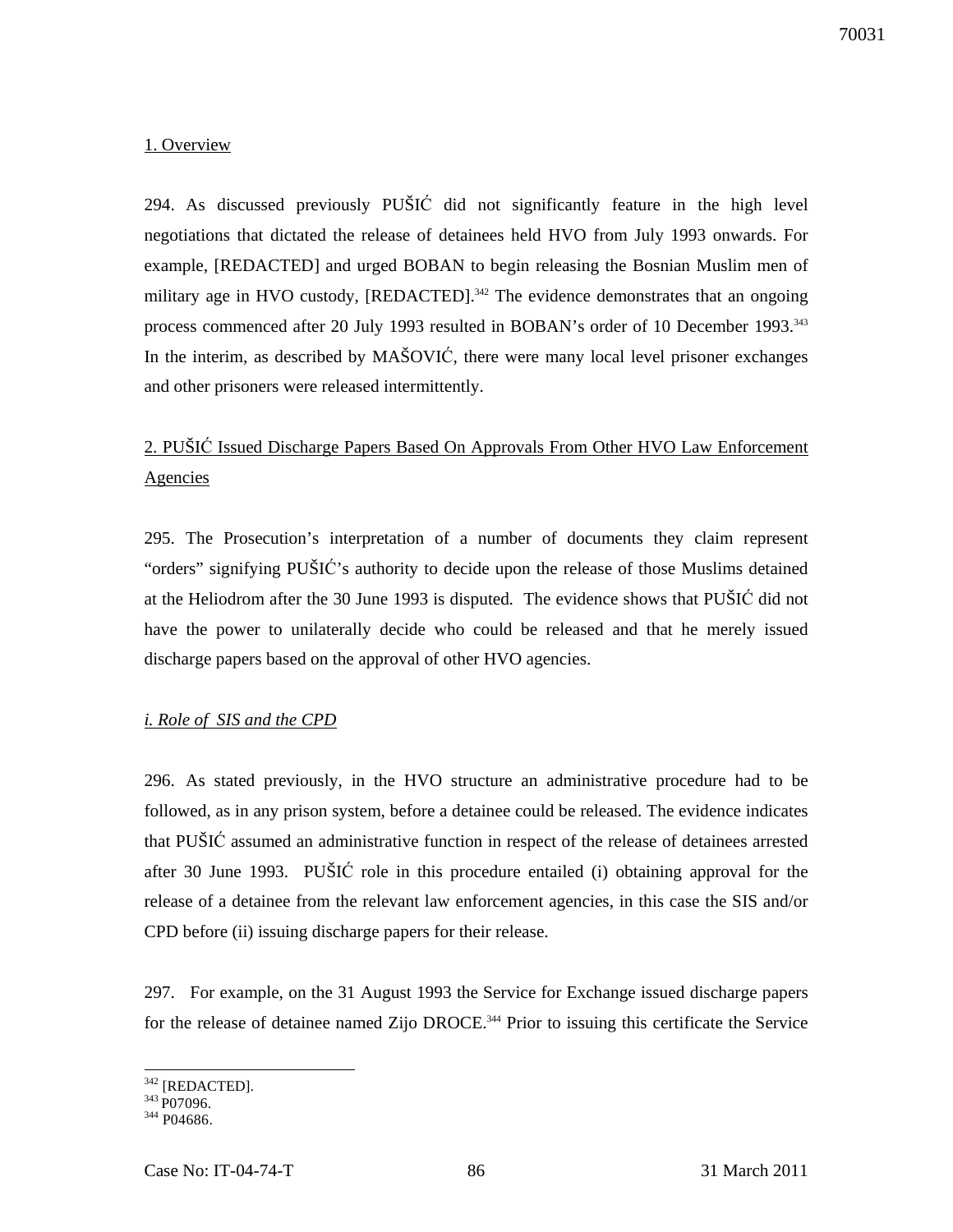for Exchange had obtained permission for the release of DROCE from the CPD in the form of a certificate signed by VIDOVIĆ noting that no criminal proceedings were pending against DROCE.<sup>345</sup> SIS MOSTAR also gave their consent<sup>346</sup> issuing a certificate stating they had no objection to DROCE's release from the Heliodrom.

298. A similar procedure was followed on the 12 September 1993 for a detainee named BAŠIĆ with documentation produced that clearly stated that BAŠIĆ was to be released on the basis of permission from MIROSLAV MUSIC of SIS and VIDOVIC of the CPD.<sup>347</sup>

299. The Prosecution's expert witness TOMLJANOVICH stated that confirmation from SIS that they had no reason to keep a detainee in detention was required prior to release:

> Q. In view of this, would I be correct in concluding that in connection with Heliodrom because it's the only place you have mentioned so far, *the criminal processing of prisoners was done not just by military policemen but also by the SIS and the criminal service?*

> A. Yes, although with -- I believe I mentioned Gabela as well and not just the Heliodrom, *but in general I know that the SIS had a role in processing prisoners and have seen documents to that effec*t.

> JUDGE TRECHSEL: Could you please explain what the verb "processing" means in this context.

> THE WITNESS: Well, I'm not entirely sure what it does mean in this context. What I would understand it to mean, based on the fact I've seen records of SIS officers going into the camps and taking statements from prisoners, that it would be in regards to their bureaucratic processing. What exactly that would entail, I'm not sure from this context. *But I do know that the SIS agents did have a role in dealing with these prisoners, and I also seem to remember that generally speaking before somebody could be released, the SIS would also have to give its say so that they had no reason to want to keep that person in detention.*<sup>348</sup> [emphasis added]

 $345$  6D00169.

<sup>346</sup> J.Praljak T. 14978-80. 6D00168.

<sup>347</sup> P04799.

<sup>&</sup>lt;sup>348</sup> Tomljanovich T.6384-5.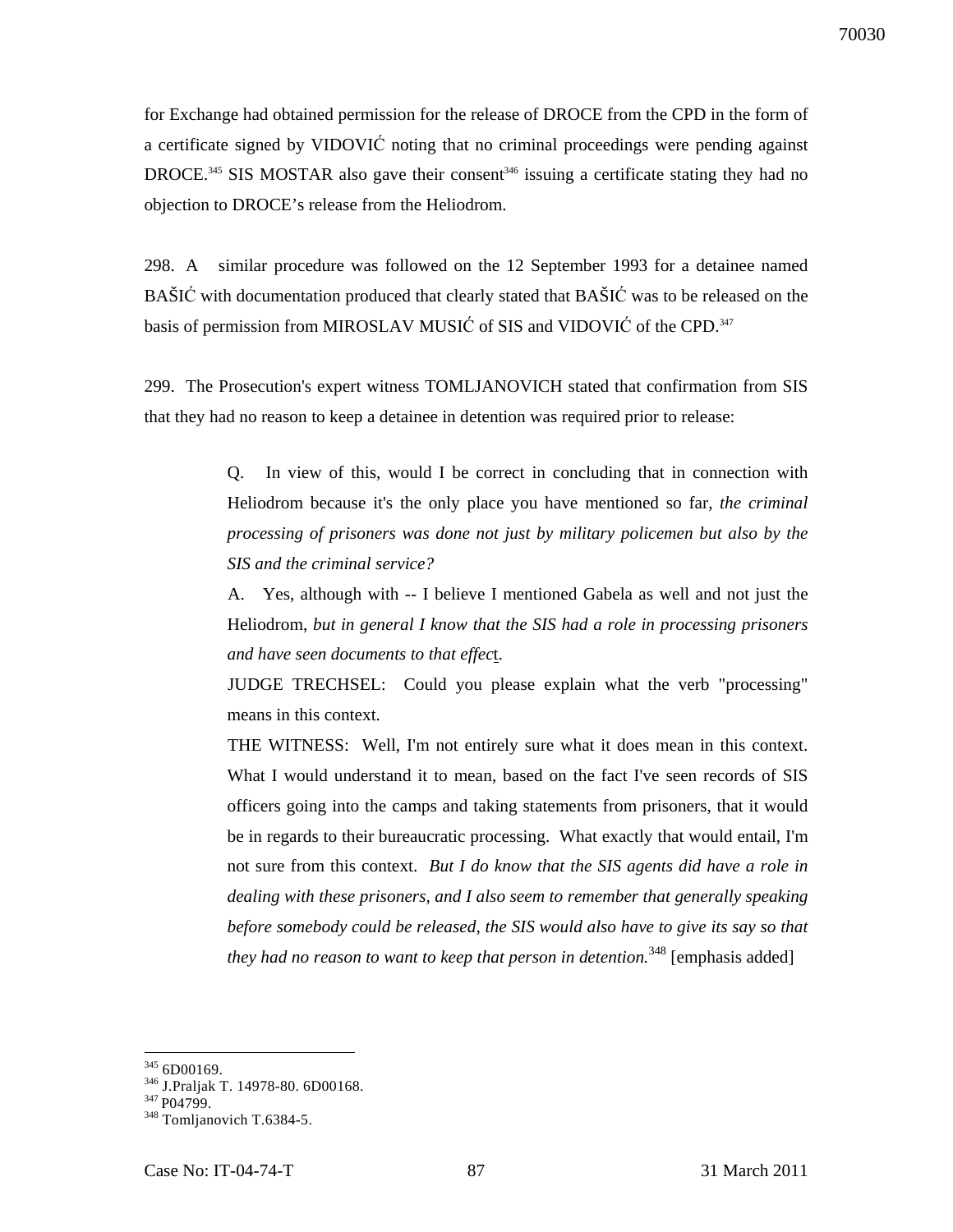300. RIZVANBEGOVIĆ confirmed that many of the Bosnian Muslim detainees at the Heliodrom were also aware of the critical role SIS and other HVO bodies played in the release process. <sup>349</sup>

301. [REDACTED].<sup>350</sup>

#### *ii. Testimony of JOSIP PRALJAK*

302. JOSIP PRALJAK verified that in practice it was necessary to have the approval of SIS and the CPD before a detainee could be released. He was shown the documents relating to the release of DROCE and agreed that PUŠIĆ's office could only issue a certificate *after* the approval of SIS and CPD had been secured. PUŠIĆ could not release any detainee unilaterally:

> Q. What approvals were required, to your knowledge, to have a prisoner released from the Heliodrom in July, August 1993? You can just walk us through whatever steps were taken, if you can help us, please. The document that would reach us in the prison was formulated like this, approximately: "There is no reason to hold the prisoner of war such-and-such," and *it would be signed by Miroslav Music on behalf of the SIS and Zvonko Vidovic on behalf of the crime investigation service. They would issue approvals enabling Mr. Berko Pusic to release somebody. I believe without these two signatures above, Mr. Berislav Pusic would have been unable to release anyone."*<sup>351</sup> [emphasis added]

303. During cross -examination JOSIP PRALJAK further reiterated the role of SIS and CPD in this procedure and clarified that the normal procedure was for SIS and CPD approval to be obtained *before* PUŠIĆ would issue a certificate for the release of an inmate.<sup>352</sup>

<sup>&</sup>lt;sup>349</sup> Rizvanbegović T. 2388.

<sup>&</sup>lt;sup>350</sup>[REDACTED]

<sup>351</sup> J.Praljak T.14713.

<sup>&</sup>lt;sup>352</sup> J.Praljak T.14978. The witness testified, "Q You explained to us how the procedure to release persons was put into practice, and you speak about that in the diary. First of all, there had to be permission granted from SIS, then from the crime prevention department, and finally Mr. Pusic had -- once he had received all those documents, would give authorisation and permission for people to leave the prison: is that right? Yes…..Q. Now, as I understand the situation, it was like this: The permission given by Mr. Pusic, finally, is a piece of paper which takes note that on the basis of previous procedure the person was allowed to leave prison. If it was not an order, it was permission and authorisation following on from the procedure taken by SIS, the crime prevention department, et cetera, and the office for the exchanges: is that right? Yes."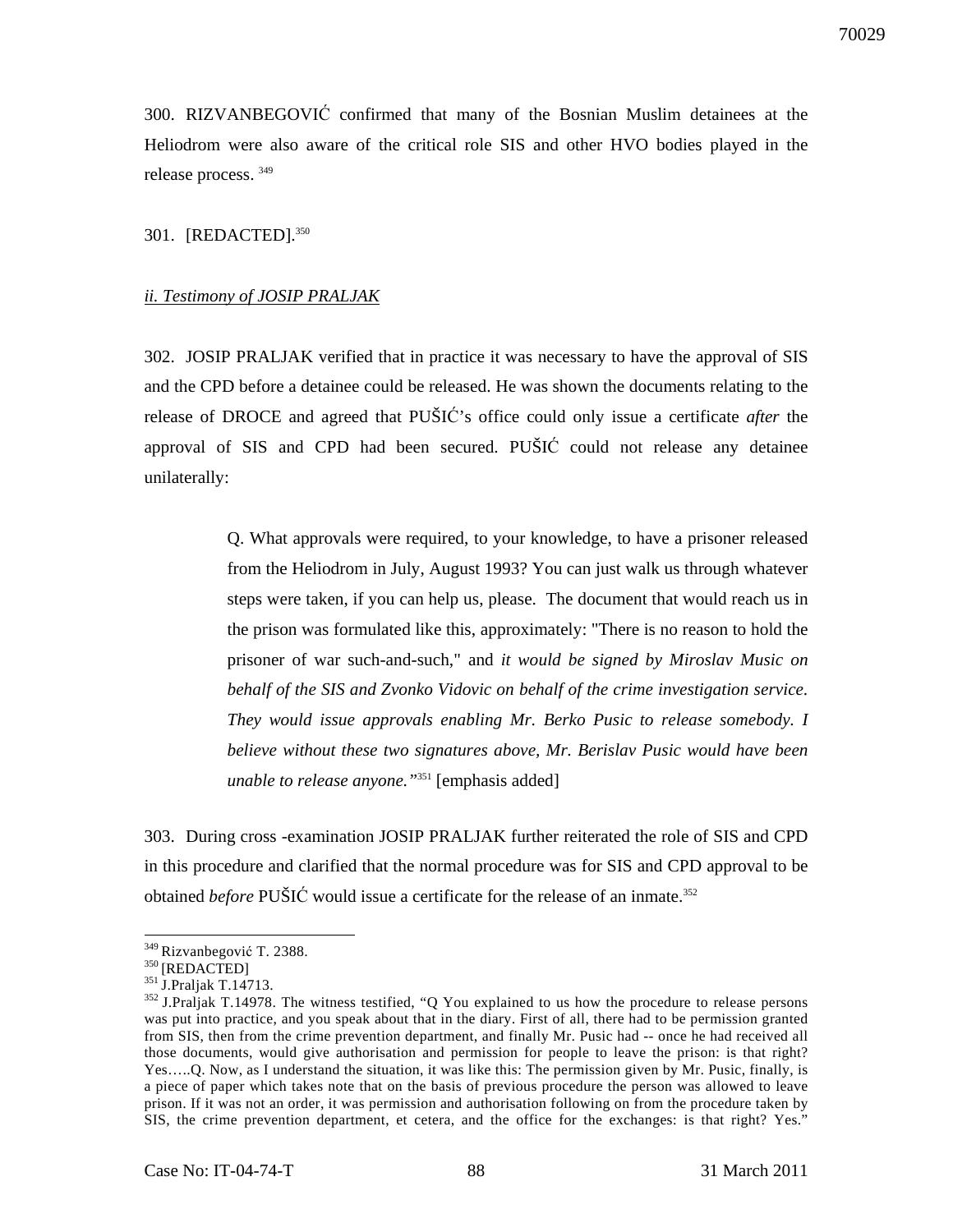# *iii. Testimony of VIDOVI*Ć

304. VIDOVIĆ also confirmed that the CPD had to produce documents confirming that a detainee had no criminal record before they could be released.<sup>353</sup> As one example, VIDOVIĆ confirmed that he issued an approval for the release of Haris TANOVIĆ on the  $19<sup>th</sup>$  July 1993.<sup>354</sup>

305. In answer to a question from the Chamber VIDOVIĆ said:

JUDGE ANTONETTI: [Interpretation] Sir, what I don't understand is why you were involved in this process in the first place. THE WITNESS: [Interpretation] It's like this: We were duty-bound, on orders from the operative zone, to issue certificates, as the Crime Department. JUDGE ANTONETTI: [Interpretation] Very well, I understand better. In other words, if this person or individual was the subject of an investigation, you would have then stood in the way of his departure: is that what you're saying? THE WITNESS: [Interpretation] If we were conducting an investigation at that point in time, then, yes. In any other situation, the person would have no interest, as far as we were concerned.<sup>355</sup>

306. VIDOVIĆ made no mention of PUŠIĆ when pressed on who had the authority to release those detained at the Heliodrom.

<sup>(</sup>J.Praljak T.14979) , Josip Praljak also explained: "Q. Mr. Scott showed you one such document as representative example, P 04686. If you could look at it again. Have you found it? Yes.Q. Could you just try now. It's the same person. We have a document 6D 00169, which is a certificate from the crime prevention department, signed by Zvonko Vidovic, and he notes there are no criminal proceedings under way, and the certificate is issued for purposes of release of Zijo Droco from Heliodrom. And we have 6D 00168, a certificate from SIS Mostar saying that there is no problem with releasing Zijo Droco from Heliodrom. It's just as you said before. Everybody would give their approvals first and then Mr. Pusic. It's the same person, isn't he? These documents were also representative, as Mr. Scott called them. We have lots of such documents, and we will use the same procedure to tender them. A moment ago, when I asked you whether it was the right procedure, the SIS, the military police department, and then Mr. Pusic, you gave an answer, but it wasn't recorded. A. Yes, was the answer. " *See*, also J.Praljak T.14979-80.

 $353$  Vidovic T.51654. The witness testified, "Q. Mr. Vidovic, so it appears that in regard to the Heliodrom, you were involved, at least at the beginning, for the registration. Is it also true that when people were released, you were involved to a certain extent of signing off that they had no criminal record and they could be released? Is that right? A. We were requested to submit such certificates, that's correct." <sup>354</sup> P03572.

<sup>&</sup>lt;sup>355</sup> Vidović T.51690-1.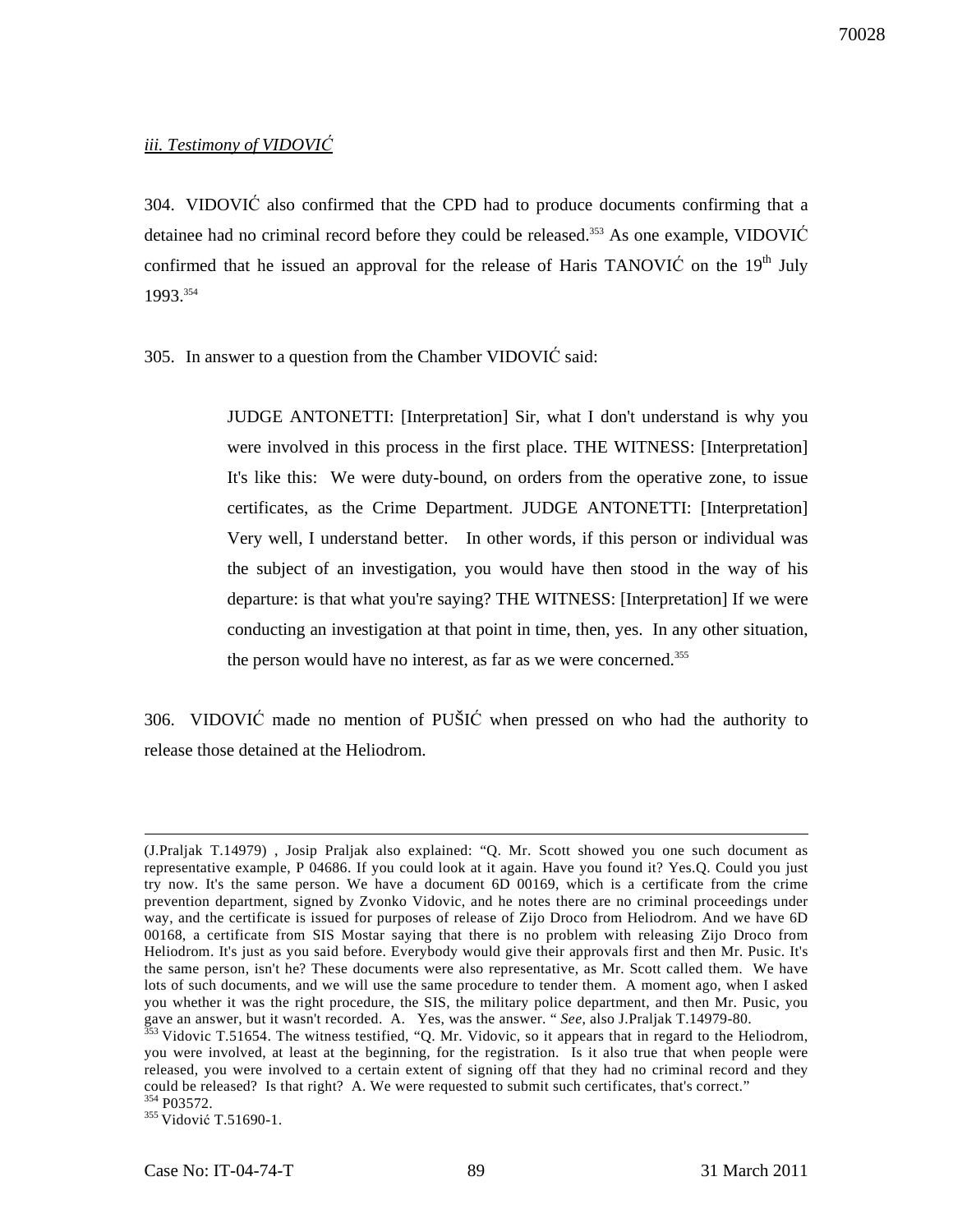#### *iv. Powers To Order Releases*

307. The evidence demonstrates that VIDOVIĆ, LAVRIĆ and OBRADOVIĆ as well as other military personnel had the power to unilaterally order prisoner releases. For instance, VIDOVIĆ often intervened to release detainees on medical grounds based on medical reports from the HVO Main medical staff board.<sup>356</sup> VIDOVI $\acute{C}$  was also responsible for unilaterally ordering the release of a number of detainees who have transit visas and papers issued by the ODPR of Croatia.<sup>357</sup>

308. On 4 July 1993 VIDOVIĆ issued an order based on instructions from LAVRIĆ for the release of all detainees under the age of 16 and over the age of 60.<sup>358</sup> VIDOVIĆ referred to the progress made in implementing this order in a special report addressed to the Military Police Administration ("MPA") on the 5 July 1993 and an order issued on 12 July 1993.<sup>359</sup> VIDOVIĆ refers to LAVRIĆ's approval for the release of 14 members of the MSD party and notes that 58 individuals were released on medical grounds.<sup>360</sup>

309. On the same date that PUŠIĆ was appointed as Head of the Service for Exchange, OBRADOVIĆ issued an order prohibiting the release of (and any visits to) any Heliodrom detainee without his authorisation.<sup>361</sup> This letter was sent to the wardens of the Heliodrom, Ljubuški, Gabela and Dretelj. It was not forwarded to PUŠIĆ. In response to OBRADOVIĆ's order, VIDOVIĆ, Head of the CPD, who had been tasked with registering detainees at the Heliodrom, sent a letter requesting further instructions from the Military Police Administration.<sup>362</sup> On 6 July 1993 ANČIĆ issues an order stating that OBRADOVIĆ is in charge of access to the Heliodrom and prisoner releases.<sup>363</sup> As noted in Part VII of the Brief, OBRADOVIĆ convenes a meeting on the 6 July 1993 to discuss detainee releases and other matters.<sup>364</sup>

<sup>360</sup> P03193

362 P03238.

 $\overline{a}$ <sup>356</sup> P03193

<sup>357</sup> P03577, P03618, P04015, P04017, P04096.

<sup>358</sup> P03167

<sup>359</sup> P03864

<sup>361</sup> P03201. [REDACTED]

<sup>363</sup> P03232.

<sup>364 5</sup>D03008.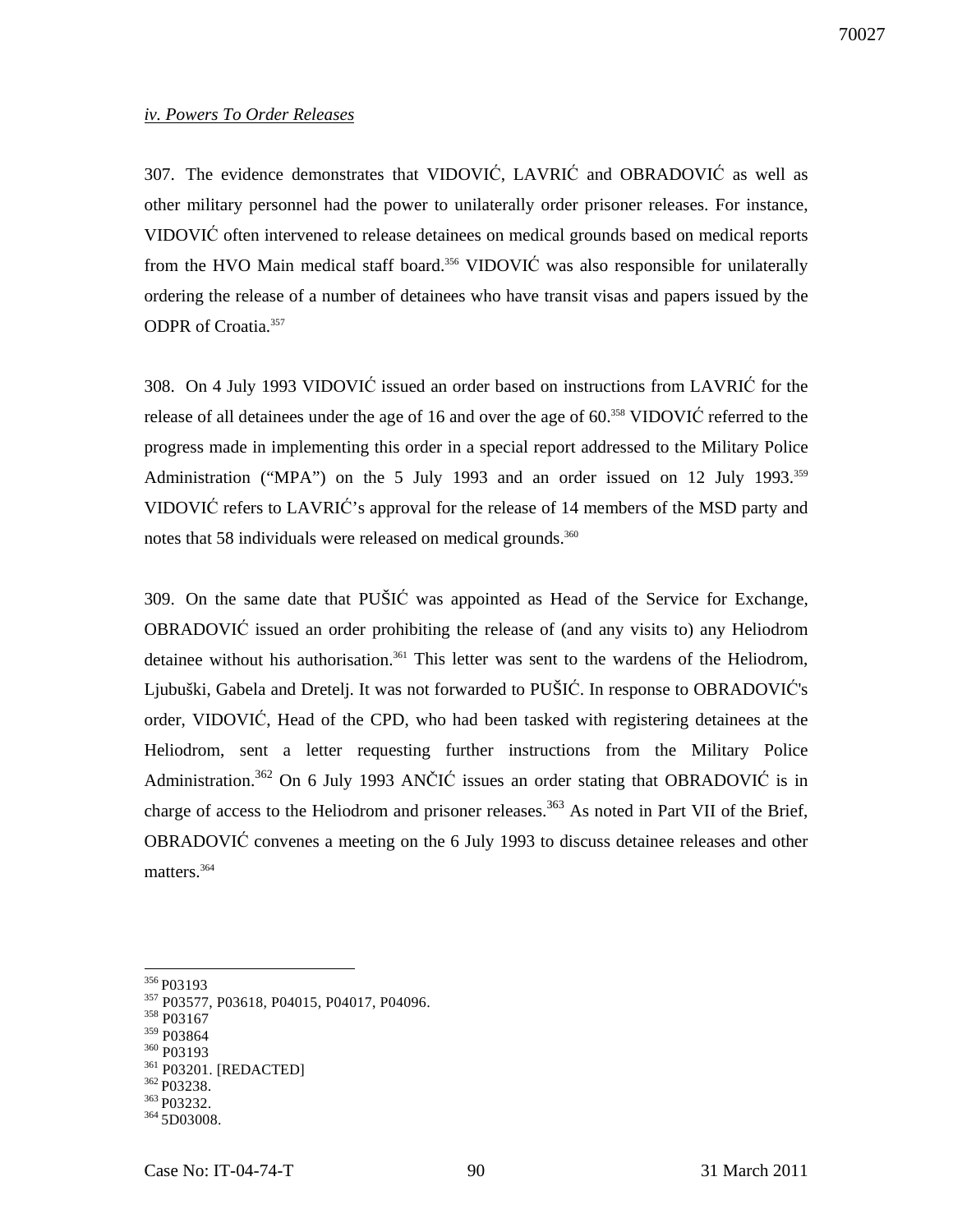310. OBRADOVIĆ exercises his powers not only over detainee releases but in respect of all aspects connected to the operation of detention centres throughout the remainder of 1993. For instance, on 11 September 1993 Žara PAVLOVIĆ sends a request to OBRADOVIĆ for the release of those detainees with letters of guarantee and transit visas from Dretelj. OBRADOVIĆ approved the request.<sup>365</sup>

311. Furthermore, PUŠIĆ does not feature in a number of reports pertaining to the operation of detention centres and detainee releases throughout the Indictment period as discussed in Part VII.

# *v. PRALJAK Was Mistaken About PUŠI*Ć*'s Role in Lizde's Release*

312. JOSIP PRALJAK admitted he was wrong in attributing responsibility for the release of LIZDE to a decision taken by PUŠIĆ.<sup>366</sup> LIZDE was released on the 19 October 1993. JOSIP PRALJAK admitted he was away on sick leave when this occurred and made an error in his recollection of the circumstances surrounding LIZDE's release. LIZDE was released together with Bojana MUJANOVIĆ, Selma DIZDAR, Sejo BEŠLAGIĆ and Džemal HAMZIĆ when, according to POGARČIĆ,<sup>367</sup> the "competent authorities of Herceg-Bosna decided unconditionally and unilaterally, in an act of goodwill," to let them leave custody in accordance with the terms of the 14 September 1993 Joint Agreement.

#### **D.Ljubuški and Otok-Vitina**

#### 1.Introduction

313. Another limb of the Prosecution's case is the allegation that PUŠIĆ frequently ordered the transfer of prisoners from one facility to another and could decide where they were housed.<sup>368</sup> However, the evidence suggests that PUŠIĆ's involvement in prisoner transfers was limited to movements of detainees to and from the Heliodrom. As would be expected in the case of a civil servant, PUŠIĆ could not act unilaterally in such matters, and these transactions were normally approved by higher ranking HVO officials.

 $\overline{a}$ <sup>365</sup> P04941.

<sup>366</sup> P06170. J.Praljak T.14980-1

 $3676$ D00349.

<sup>&</sup>lt;sup>368</sup> OTP 98bis, T.27184.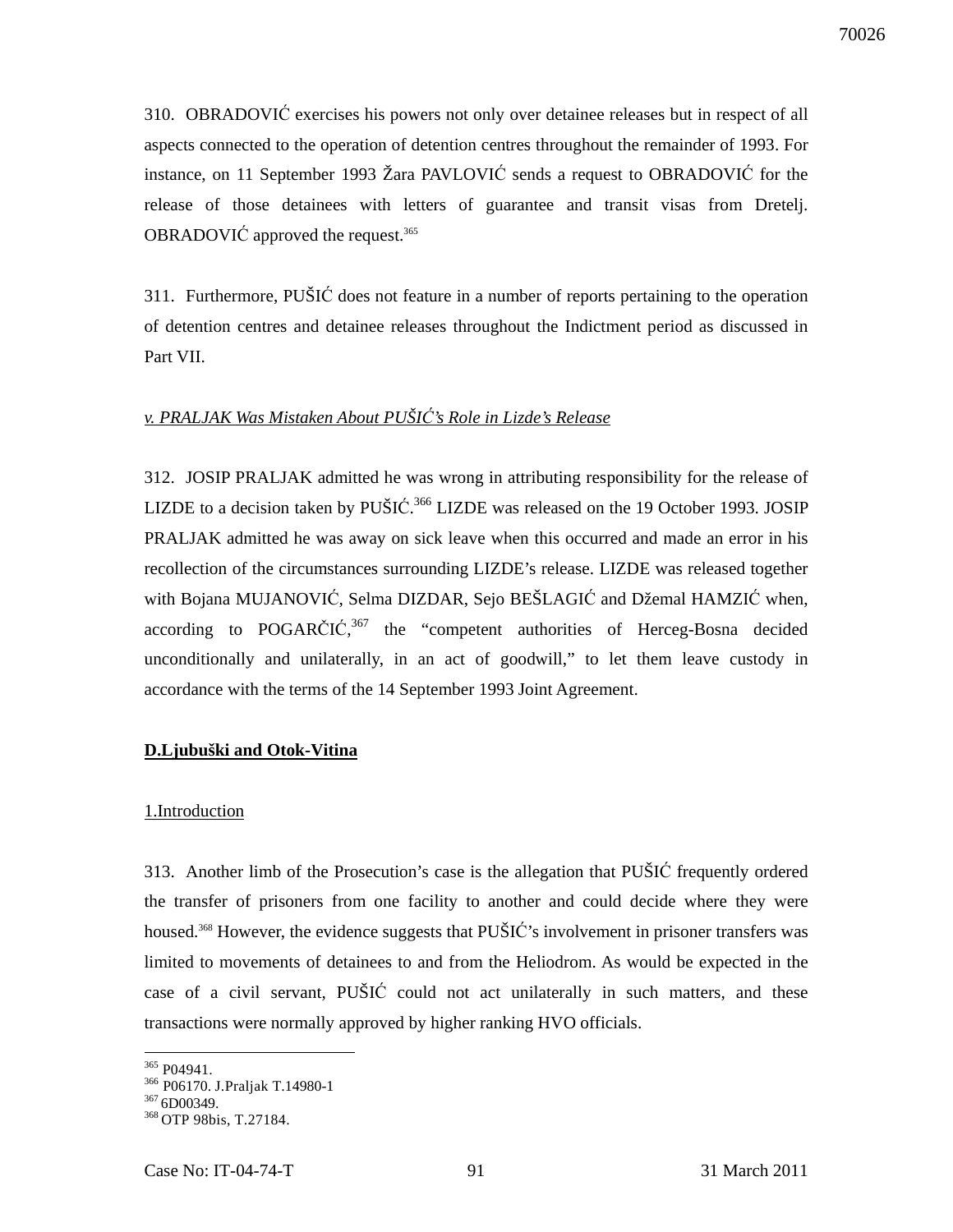# 2. Testimony of WITNESS E

# *i. Overview*

314. [REDACTED]. [REDACTED]. [REDACTED]:

[REDACTED].<sup>369</sup>

315. [REDACTED].

316. [REDACTED]:

[REDACTED].370

317. [REDACTED]. Moreover PUŠIĆ did not feature in the [REDACTED]. [REDACTED]. [REDACTED].<sup>371</sup> [REDACTED].

*ii. Transfer and Release of Prisoners*

318. [REDACTED].<sup>372</sup>

319. [REDACTED]. [REDACTED].<sup>373</sup>

320. ŠANTIĆ's report of the 27 May 1993<sup>374</sup> referred not to the release but to the transfer of prisoners from Ljubuški to the Heliodrom on the order of ĆORIĆ and PUŠIĆ. <sup>375</sup> ĆORIĆ is described in the order as the Military Police Chief. No reference is made to the post held by

<sup>369</sup> [REDACTED].

 $^{1122112}$ <br>[REDACTED].

 $371$  [REDACTED]. <sup>372</sup> [REDACTED].

 $373$  P03664.

<sup>&</sup>lt;sup>374</sup> P02541.

<sup>&</sup>lt;sup>375</sup> P02535.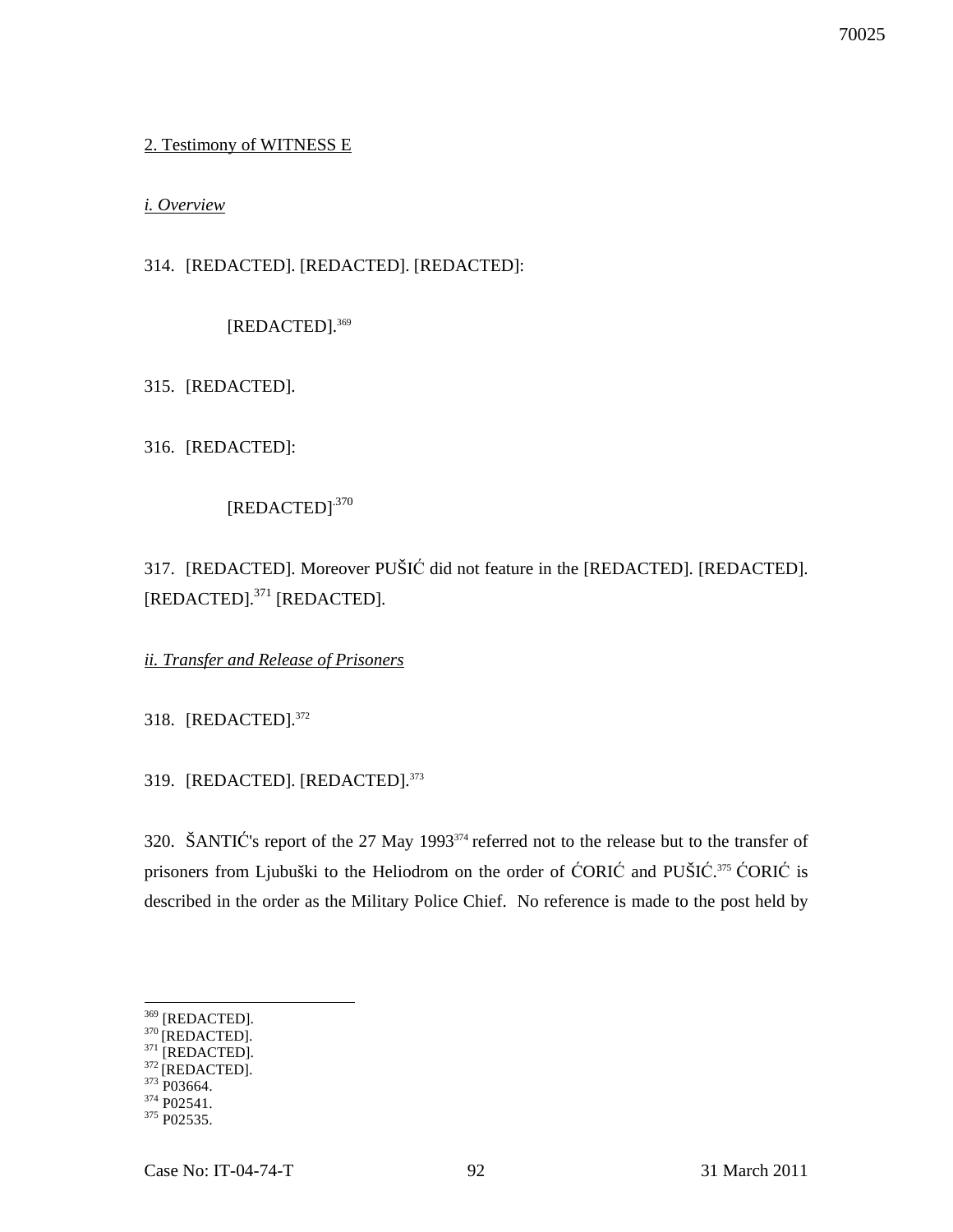PUŠIĆ. ĆORIĆ was clearly superior to PUŠIĆ and both men are named in other orders requesting the transfer of prisoners to or from the Heliodrom in this time frame.<sup>376</sup>

# 321. [REDACTED].<sup>377</sup> [REDACTED].<sup>378</sup>

#### *iii. Role of SIS and CPD*

322. Many of the documents [REDACTED] emanate from SIS, the CPD or the Main Staff and contain no reference to PUŠIĆ or the Service for Exchange. An examination of this material suggests that [REDACTED] once the approval of SIS and /or the CPD had been obtained as was the case with the transfer of prisoners documented above in relation to ŠANTIC's daily report of 27 May 1993.

323. Another example can be found in a note  $[REDACTED]$ .<sup>379</sup>  $[REDACTED]$ <sup>380</sup>

324. [REDACTED].<sup>381</sup> [REDACTED].<sup>382</sup>

325. [REDACTED]:

[REDACTED].<sup>383</sup>

#### *iv. WITNESS E's* [REDACTED]

326. [REDACTED].<sup>384</sup> [REDACTED]<sup>385</sup> and [REDACTED].<sup>386</sup>

*v. PUŠI*Ć *Requested Prisoner Lists*

- <sup>380</sup> [REDACTED].
- $381$  [REDACTED].
- $382$ <sup>E</sup>REDACTED].
- $383$  [REDACTED].
- 384 [REDACTED].

<sup>376</sup> P02535. P02541.

 $^{377}$  [REDACTED].

<sup>&</sup>lt;sup>378</sup> [REDACTED].  $379$  [REDACTED].

<sup>385 [</sup>REDACTED] 386 [REDACTED].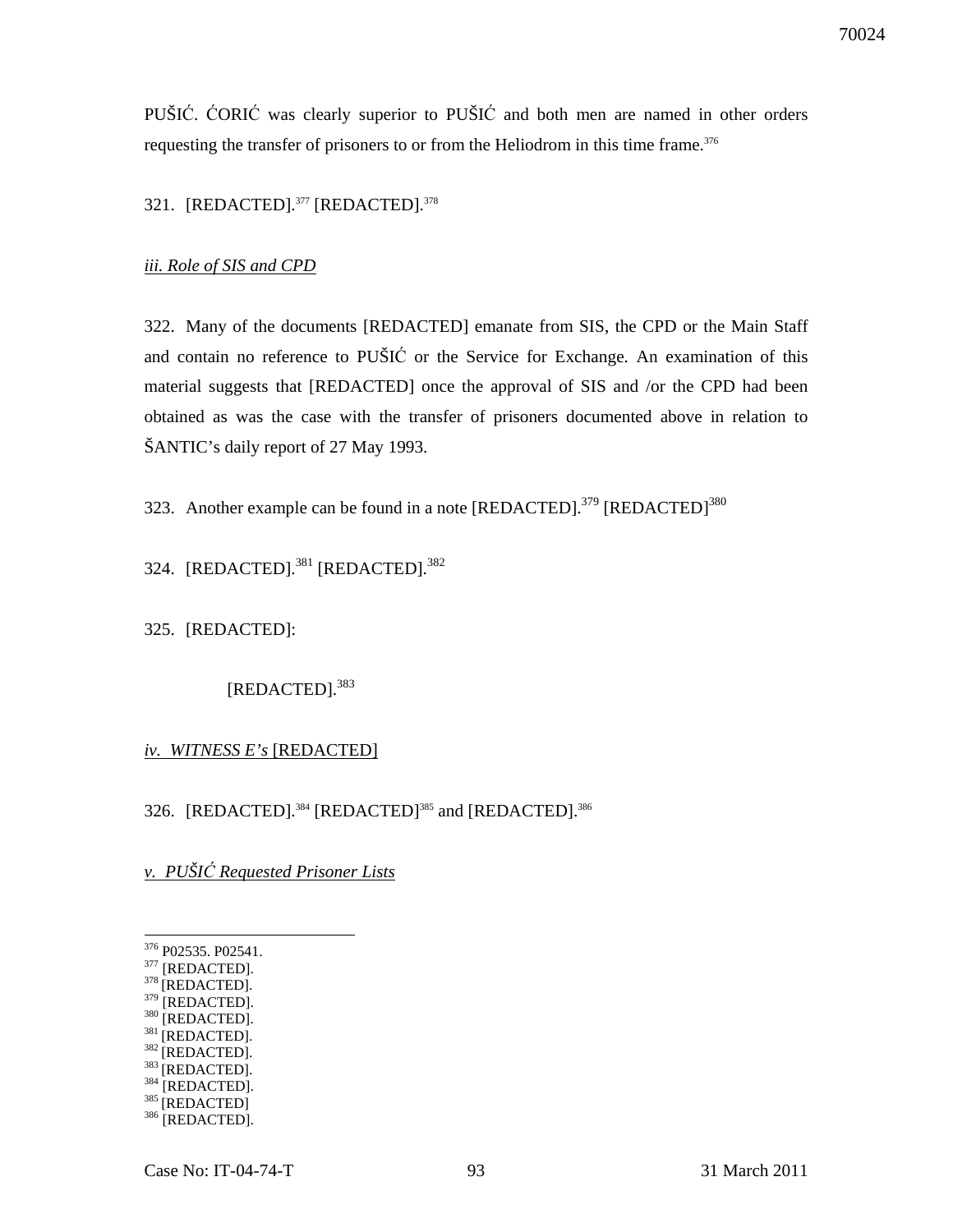## 327. [REDACTED]. [REDACTED].

328. [REDACTED]. [REDACTED]<sup>387</sup> and on another occasion [REDACTED]<sup>388</sup> Importantly, there is no evidence linking PUŠIĆ to any subsequent decision by the [REDACTED].<sup>389</sup>

329. If true, [REDACTED] simply confirm that PUŠIĆ was performing duties consistent with the mandate for the Service for Exchange.

## *vi. WITNESS E Lacks Credibility*

330. [REDACTED]<sup>390</sup> the Chamber should exercise caution before making any finding of fact on the basis of the evidence of WITNESS E.

# 3. 15 September 1993 List of Detainees Transferred to Ljubuški

331. After the TUĐMAN – IZETBEGOVIĆ agreement of the 14 September 1993<sup>391</sup> PUŠIĆ's office produced a list of detainees that had been transferred from the Heliodrom to Ljubuški. This document is simply a list of detainees, not an order for their release as alleged by the Prosecution.<sup>392</sup>

# **E. Gabela, Dretelj and Vojno**

#### 1. Overview

332. The evidence does not disclose that PUŠIĆ could unilaterally order prisoner releases or transfers from Gabela or Dretelj, thereby rebutting Prosecution allegations that PUŠIĆ had the power to control the fate of every HVO detainee. For example, VIDOVIĆ features in an order for the transfer of transfer 200 detainees from the Heliodrom to the prison in Dretelj dated 1

<sup>&</sup>lt;sup>387</sup> [REDACTED].

<sup>388 [</sup>REDACTED].  $389$  [REDACTED].

 $390$  [REDACTED].

 $391$  P05051.

 $392 P05083$ .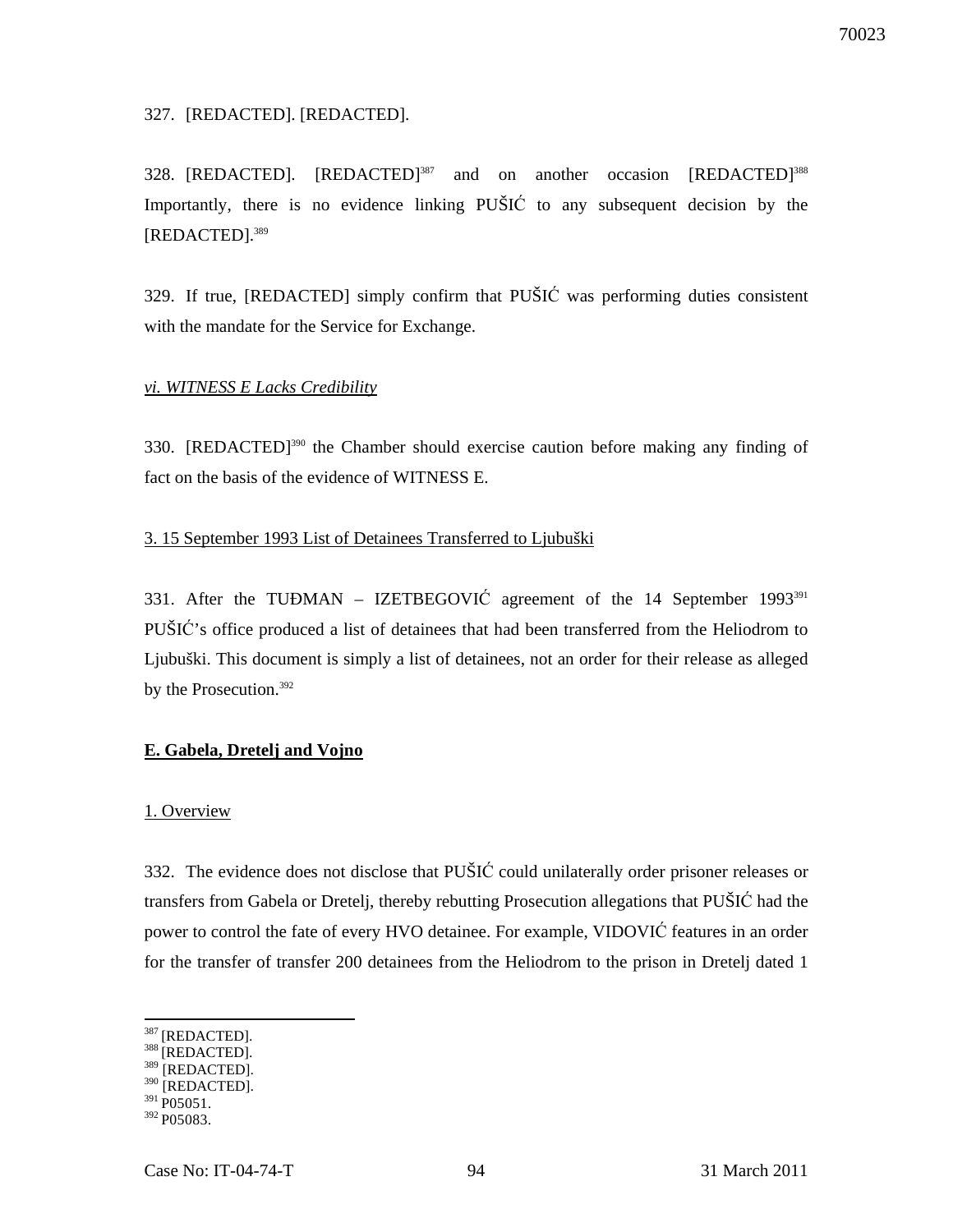July 1993.<sup>393</sup> The document is created by BOŽIĆ and endorsed as taking effect on the order of PUŠIĆ but signed by VIDOVIĆ and BOŽIĆ. At the time VIDOVIĆ was Head of the CPD, thereby occupying a superior post to PUŠIĆ. The notion that this order is an example of PUŠIĆ's authority is not therefore the only reasonable interpretation of this evidence.

333. JOSIP PRALJAK confirmed that other HVO Officials had the power to order the release of detainees at a local level from Čapljina. For example, JOSIP PRALJAK testified that he was told by BOŽIĆ that Žara PAVLOVIĆ had the power to order the release of prisoners from Čapljina area.

334. PUŠIĆ is not cited as having any authority for the release of prisoners in a number of reports documenting inspections of Gabela, Dretelj or Ljubuški.<sup>394</sup> TUCAK describes the general situation in Ljubuški and Dretelj and states that 6 detainees have been released on the order of OBRADOVIĆ in his report of 11 July 1993.<sup>395</sup> In respect of Dretelj, on 5 October 1993 ANČIĆ despatches a report to the MPA stating that the Brigade SIS, not PUŠIĆ, was responsible for compiling lists of detainees and organizing their release.<sup>396</sup>

# 2. TOMO ŠAKOTA

335. Tomo ŠAKOTA was appointed as co-ordinator for inmates and POWs by BOBAN. ŠAKOTA produced a report on his activities for the period 22 July 1993 to 25 December 1993. ŠAKOTA was involved in the release of prisoner and implementation of BOBAN's 10 December 1993 order. ŠAKOTA's report sheds some light on prisoner releases from the Dretelj camp. ŠAKOTA fails to mention PUŠIĆ in a report which documents the release of 450 detainees for Korčula.<sup>397</sup>

336. In relation to Dretelj the evidence also confirms that OBRADOVIĆ had the sole authority to release detainees. For example, OBRADOVIĆ orders the release of a number of

<sup>&</sup>lt;sup>393</sup> P03055.

<sup>394</sup> P04253, P04921, P05222, P05225 and P06729.

<sup>395</sup> P03377.

<sup>396</sup> *see also* P05647

<sup>&</sup>lt;sup>397</sup> P07341 and 2D00973.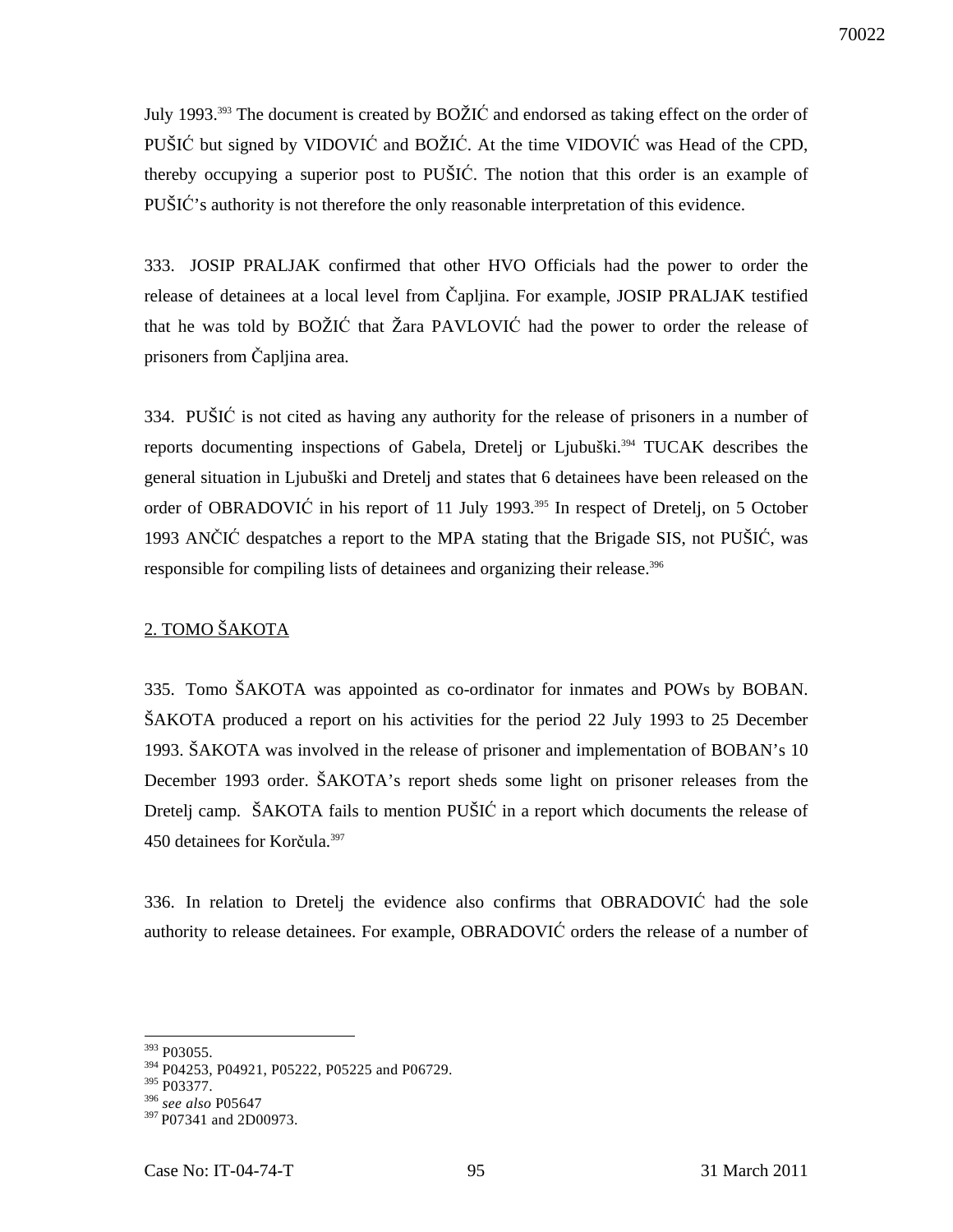detainees on the 6 August 1993<sup>398</sup> and 44 detainees on or around the 11th of September 1993.<sup>399</sup> [REDACTED].<sup>400</sup>

# **F. Release of RIZVANBEGOVI**Ć **AND WITNESS CU**

337. RIZVANBEGOVIĆ and [REDACTED]. The discharge papers for RIZVANBEGOVIĆ (and LIZDE)<sup>401</sup> were signed by PUSIC and the Prosecution rely on these documents as evidence of PUŠIĆ's authority to release detainees. In fact, in each of these cases, the evidence conclusively demonstrates that PUŠIĆ merely issued the paperwork for their release, rubber stamping decisions taken at a more senior level. The protracted negotiations preceding the release of [REDACTED], RIZVANBEGOVIĆ and [REDACTED] LIZDE further highlight the complexity of the release process and how little influence PUŠIĆ wielded.

# 1. RIZVANBEGOVIĆ

338. RIZVANBEGOVIĆ was detained in Dretelj and later in Ljubuški, before being released on 10 December 1993. Although the witness was a highly educated man who was familiar with the significant figures in the Bosnian government, he had never heard of PUŠIĆ. Furthermore, while his discharge letter was signed by PUŠIĆ, the witness testified that Perica JUKIĆ provided the actual authorization for his release, and that POGARČIĆ, acting on behalf of BOBAN issued a letter to JUKIĆ and LUČIĆ, who was Head of the Information Service of the Department of Defence, approving the release. $402$ 

339. Following a letter from POGARČIĆ, on 4 December 1993 LUČIĆ asked for enquiries to be made to find out if RIZVANBEGOVIĆ was a member of the MOS and if not, for arrangements to be made for his release.<sup>403</sup> The events preceding RIZVANBEGOVI $\acute{C}$ 's release therefore confirm that PUŠIĆ could only provide a discharge certificate after obtaining approval from SIS and/or CPD.

<sup>398</sup> 5D02184.

<sup>&</sup>lt;sup>399</sup> P04941.

 $^{400}\,$  [REDACTED].

<sup>401</sup>*See*, Part VII, Section C(2)(v).

<sup>402</sup> Rizvanbegović T.2263-9.

<sup>&</sup>lt;sup>403</sup> 6D00002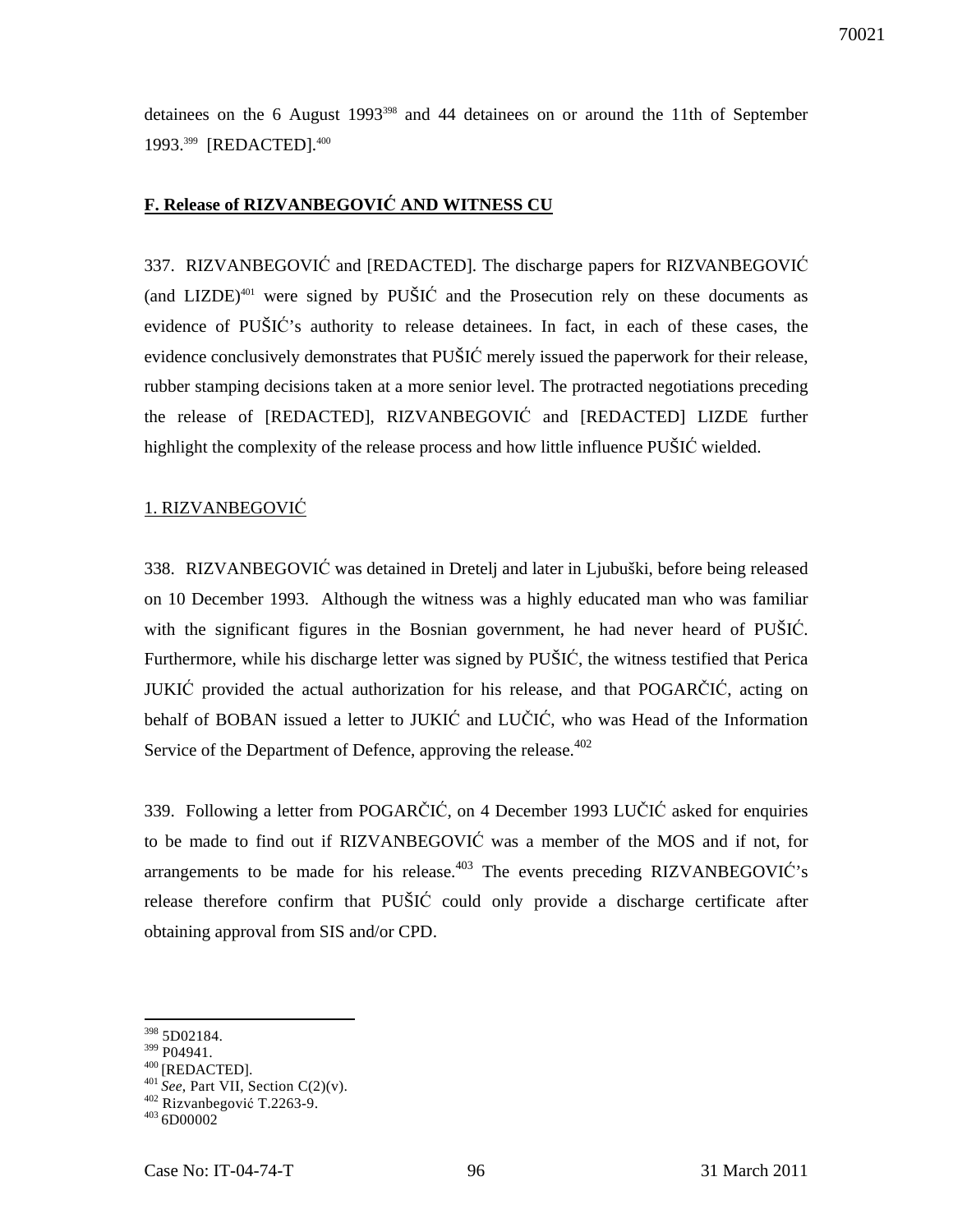340. During cross-examination RIZVANBEGOVIĆ confirmed that PUŠIĆ had little involvement in the decision to authorise his release:

> Q. Would you agree, then, Professor, that the decision to release you was taken long before my client, Mr. Pusic, signed that serve approval on the 10th of December?

> A. It was certainly taken before in Zagreb, and it reached your client, but I believe *that his role in that matter is wholly insignificant*. <sup>404</sup> [emphasis added]

#### 2. WITNESS CU

- 341. [REDACTED]. [REDACTED]. [REDACTED].
- 342. [REDACTED].<sup>405</sup>
- 343. [REDACTED].

344. [REDACTED]<sup>406</sup>. [REDACTED]. [REDACTED]<sup>407</sup> [REDACTED].<sup>408</sup>

345. [REDACTED]:

#### [REDACTED].<sup>409</sup>

## **G. Conclusion: Releasing Prisoners Is Not A War Crime**

346. Assuming arguendo, that PUŠIĆ did have some decision making powers in this period of time, the Defence does not concede that PUŠIĆ's involvement in prisoner exchanges and releases constituted criminal conduct. As noted by the Presiding Judge when questioning

<sup>&</sup>lt;sup>404</sup> Rizvanbegović T.2236 and T.2263-9.

 $^{405}$  [REDACTED].

 $^{406}$  [REDACTED].

 $^{407}$  [REDACTED].

<sup>408</sup>*See,* Part V, Section F.

<sup>409</sup> [REDACTED].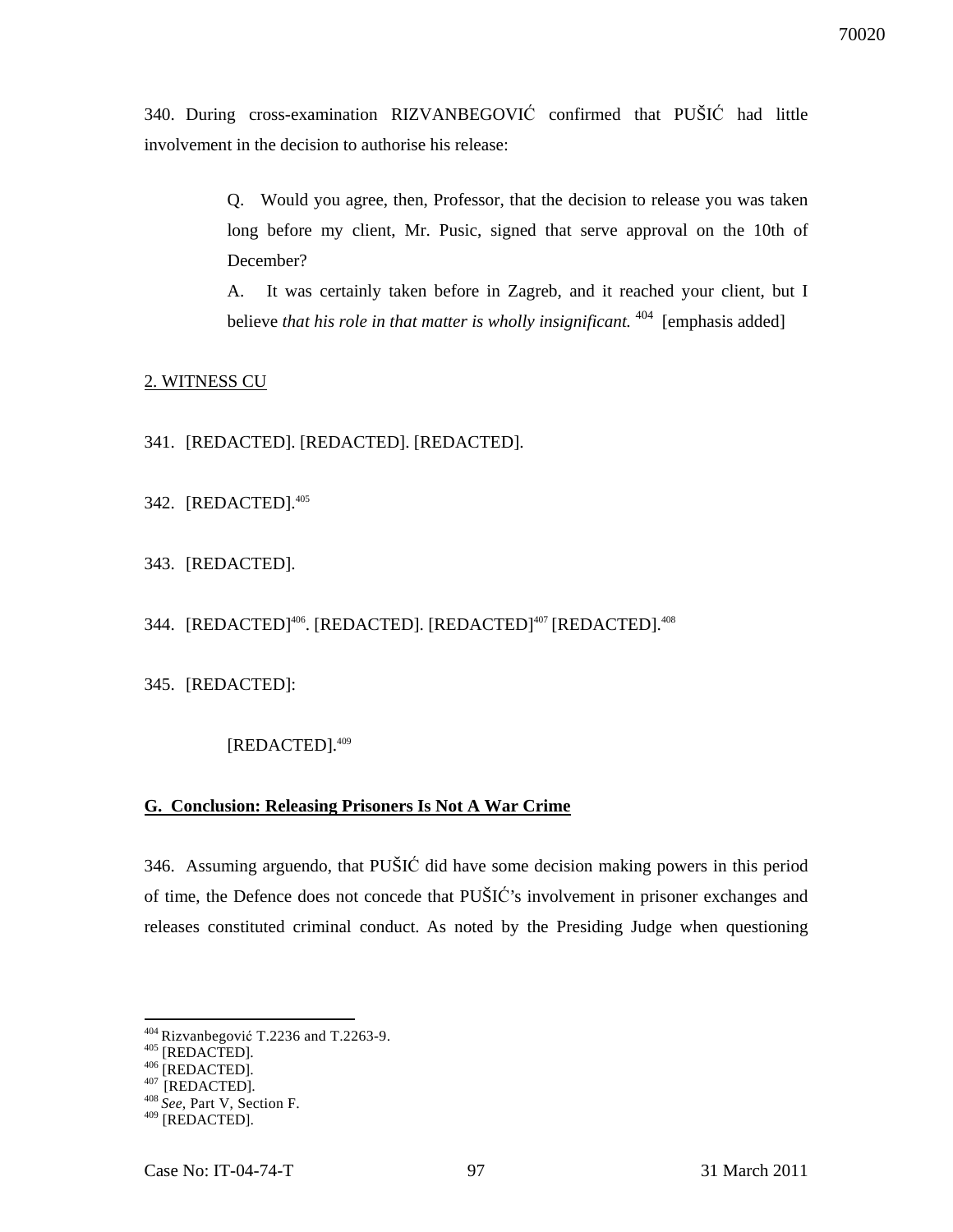JOSIP PRALJAK there was nothing extraordinary about the HVO releasing civilian detainees held at the Heliodrom in May 1993.<sup>410</sup> JOSIP PRALJAK agreed with this conclusion:

> Q. Thank you. Now I'd like to go back to another area, another subject. The 9th of May is the date, 1993, and P 02260 is the document. It is an Official Note compiled by Mr. Bozic - we've already looked at that - about the release of people who were at Heliodrom. A. Yes.

> Q. I just want to throw light on this document from another angle. Were those people supposed to be there in the first place, and *did Mr. Pusic act quite correctly if this was noted in the Official Note when he says, "release those people, let them go home, back to their homes*"? A. Those people who arrived on the 9th of May were civilians, women and children, men, too, and the reason for their coming was well-known, why they were displaced and the -- according -- and Biljana Nikic and Marko Bevanda said that this was just a place where these displaced persons were taken in.

> Q. What I'm saying is, if Mr. Pusic acted as is written down in the Official Note, was that the right decision when he said let the people go home? They have no place to be here. A*. Well, not only those people, but none of the other people either should have been there.*

> Q. And then you testified that the people left Heliodrom very quickly after that, these people? A. Yes.  $411$  [emphasis added]

# **VII. DETENTION CENTRES**

#### **A. Introduction**

#### 1. Overview

347. Based primarily on JOSIP PRALJAK's testimony the Prosecution alleges that PUŠIĆ had the power to oversee HVO prisons and detention camps<sup>412</sup> and therefore that he had

 $\overline{a}$ <sup>410</sup> J.Praljak T.14692-3.

<sup>411</sup> J.Praljak T.14974-5.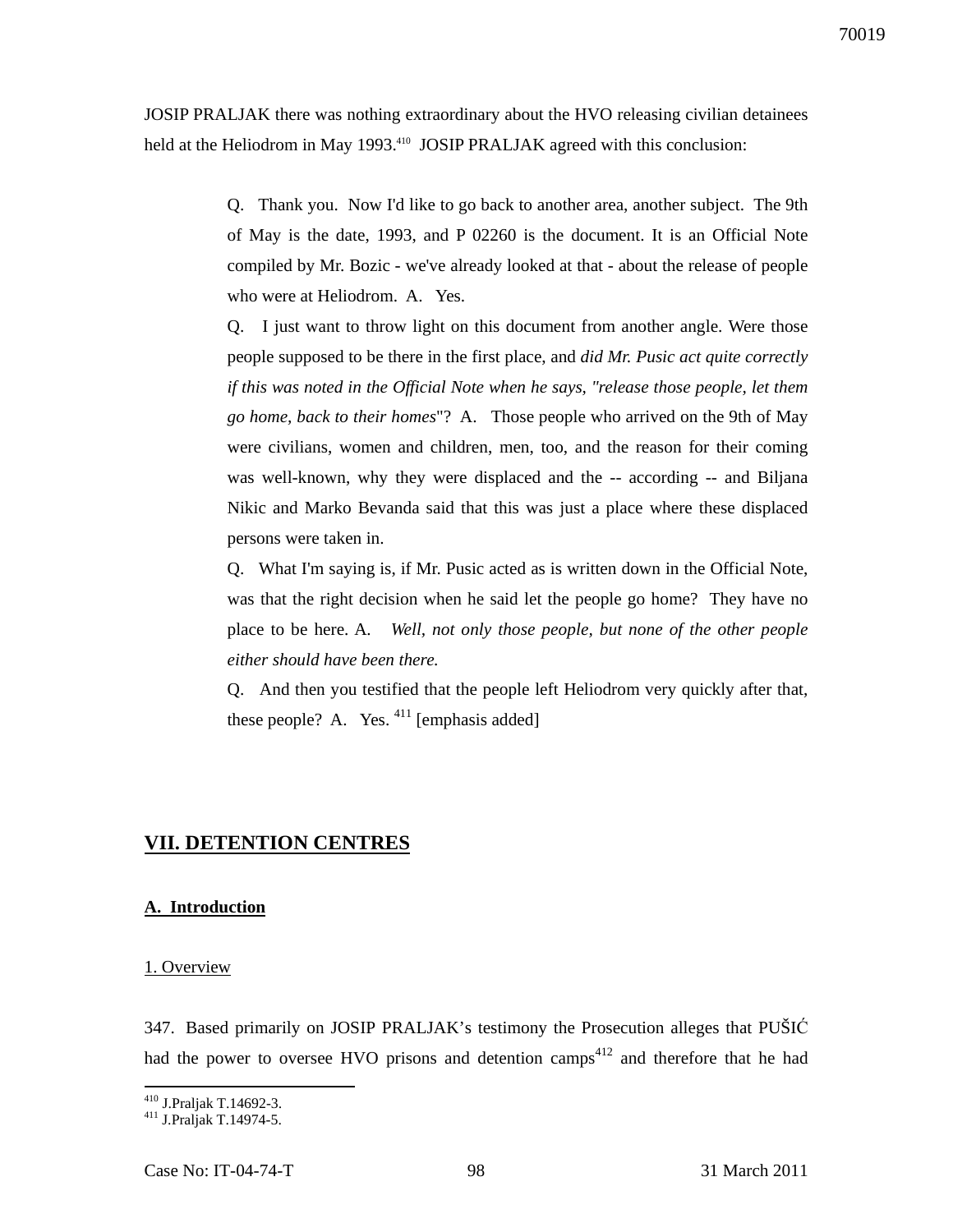effective command and control over HVO military units and personnel that had Muslim prisoners and displaced persons in their custody.<sup>413</sup> Given that PUŠIĆ was not employed at the Heliodrom and no evidence has been led that he had any authority over any of the other military or civilian personnel stationed there, it is submitted that JOSIP PRALJAK's testimony should not form the basis of any finding of fact in regard to PUŠIĆ's criminal responsibility.

348. JOSIP PRALJAK and BOŽIĆ had good reason to want to deflect blame for any crimes that occurred during their period in office towards PUŠIĆ. JOSIP PRALJAK's testimony is therefore unreliable for the reasons advanced below and discussed elsewhere in the Brief. Defence submissions concerning the extent of PUŠIĆ's authority over the operation of detention centres also apply to allegations of his involvement in forced labour practices considered in Part VIII, *supra*.

349. In order to avoid confusion, it is important to distinguish Berislav PUŠIĆ from other individuals with the same surname. MILE PUŠIĆ, for instance, was the first warden of the Heliodrom and BOŽIĆ's predecessor. IVICA PUŠIĆ was Deputy Commander of the 3<sup>rd</sup> Brigade and Head of SIS and has also been mentioned in connection with the Heliodrom.

# 2. Responsibility for Operation of HVO Detention Centres

350. As a general submission the Defence assert that while there remains some disagreement as to which HVO agency had responsibility for detained Bosnian Muslims and non-Croats in the period 1993-4, the evidence shows that PUŠIĆ did not have authority over the detainees held at any HVO detention centres.

# 3. HVO HZ/HR HB Meetings

351. The allegations made by JOSIP PRALJAK must be seen in light of the broader context and framework of the JCE advanced by the Prosecution. It is therefore relevant that PUŠIĆ is not cited in the minutes of any HVO HZ H-B meetings as a responsible authority for detention centres including those cabinet meetings held after the creation of the 6 August

<sup>&</sup>lt;sup>412</sup> OTP 98bis, T. 27119-49.

<sup>413</sup>OTP 98bis, T. 27119-49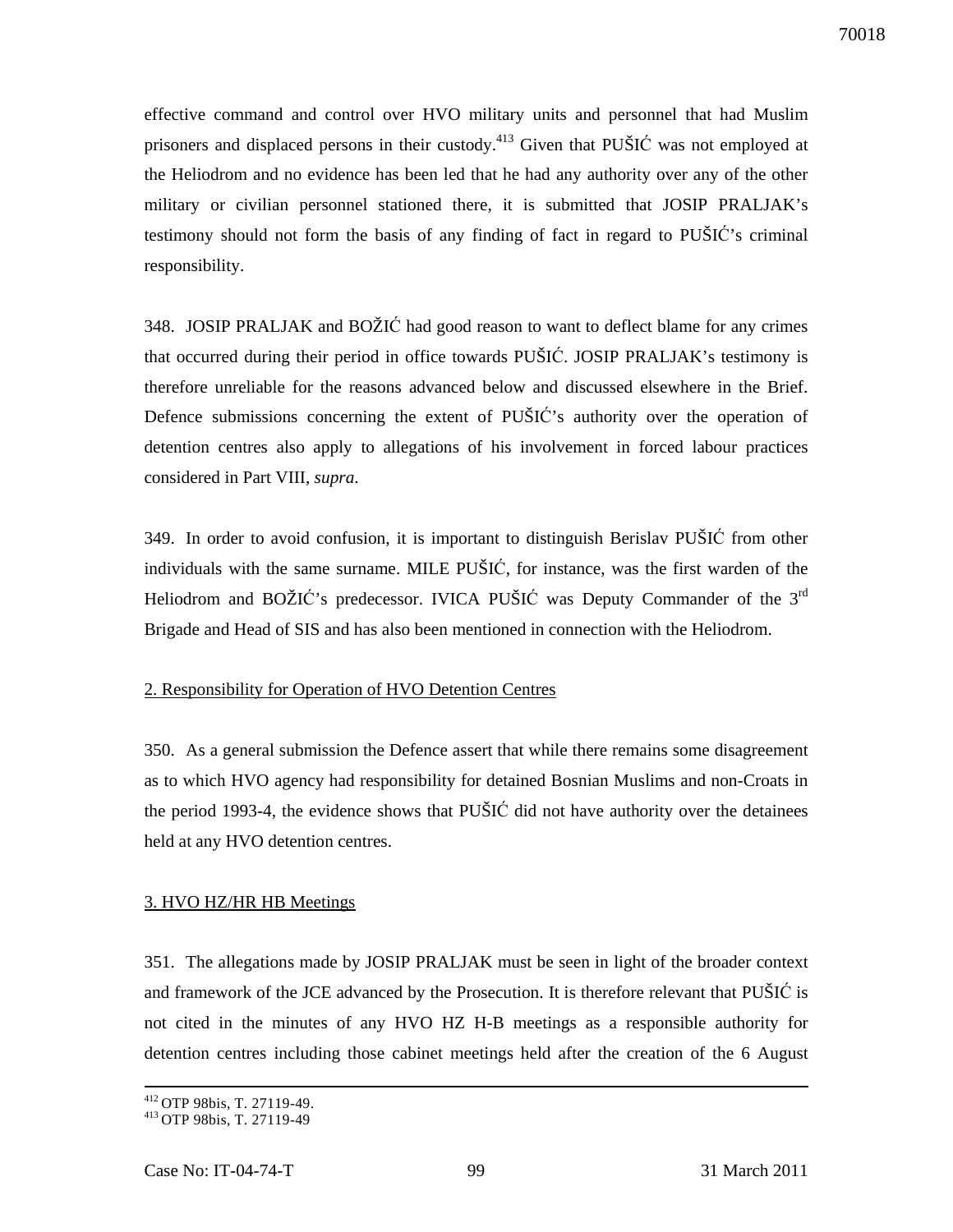1993 Commission. Nor is PUŠIĆ present at a meeting in Ljubuški on 22 July 1993 of the section heads within the Military Police including VIDOVIĆ where the detention of a number of civilians in the Heliodrom is discussed. $414$ 

352. At many of these meetings the issue of detention centres is raised with discussions focusing on the need to ensure that the facilities are run in accordance with international conventions. At a HVO HZ H-B working meeting on 18 August 1993 for instance conclusions are adopted charging various departments with responsibility for ensuring detention centres observe procedures consistent with international law.<sup>415</sup> After a 6 September 1993<sup>416</sup> working meeting a similar resolution is adopted in regard to the detention of POWs and various HVO departments are tasked with ensuring that the conclusions are complied with. Detention centres are also discussed during meetings on 11 August 1993<sup>417</sup> and 2 September 1993.<sup>418</sup> The HVO Defence Minister JUKIĆ addresses the HR H-B on this issue on 1 December 1993.<sup>419</sup>

## **B. Testimony of JOSIP PRALJAK**

353. JOSIP PRALJAK claimed that PUŠIĆ had general authority over detainees<sup>420</sup> and that he was therefore obliged to report everything not only to PUŠIĆ but also to VIDOVIĆ.<sup>421</sup> However, as discussed *infra*, the evidence shows that PUŠIĆ was not his superior and he was therefore under no obligation to report to him. $422$ 

354. The evidence indicates that in the course of 1993 a practice developed at the Heliodrom where reports of detainee mistreatment were documented and forwarded to a number of HVO officials including PUŠIĆ. VIDOVIĆ testified that JOSIP PRALJAK wrote to him non-stop

 $414$  P03663.

<sup>415</sup> P04275.

<sup>416</sup> P04841.

<sup>&</sup>lt;sup>417</sup> P04111.

<sup>418</sup> P04756. <sup>419</sup> P07000.

<sup>&</sup>lt;sup>420</sup> J.Praljak T.14714. The witness testified, "Mr. Berislav Pusic, as head of that office for exchange, took care of the prisoners of war and was aware of each and every prisoner of war who was brought to Heliodrom or was already held there"

<sup>&</sup>lt;sup>421</sup> J.Praljak T.14741. P03171. The witness testified, "[we] had to report everything to the chief of the military police, the chief of the crime prevention service, Mr. Zvonko Vidovic, and Mr. Berislav Pusic, as the officer in charge of control of the military police administration."  $422$  J.Praljak T.14702.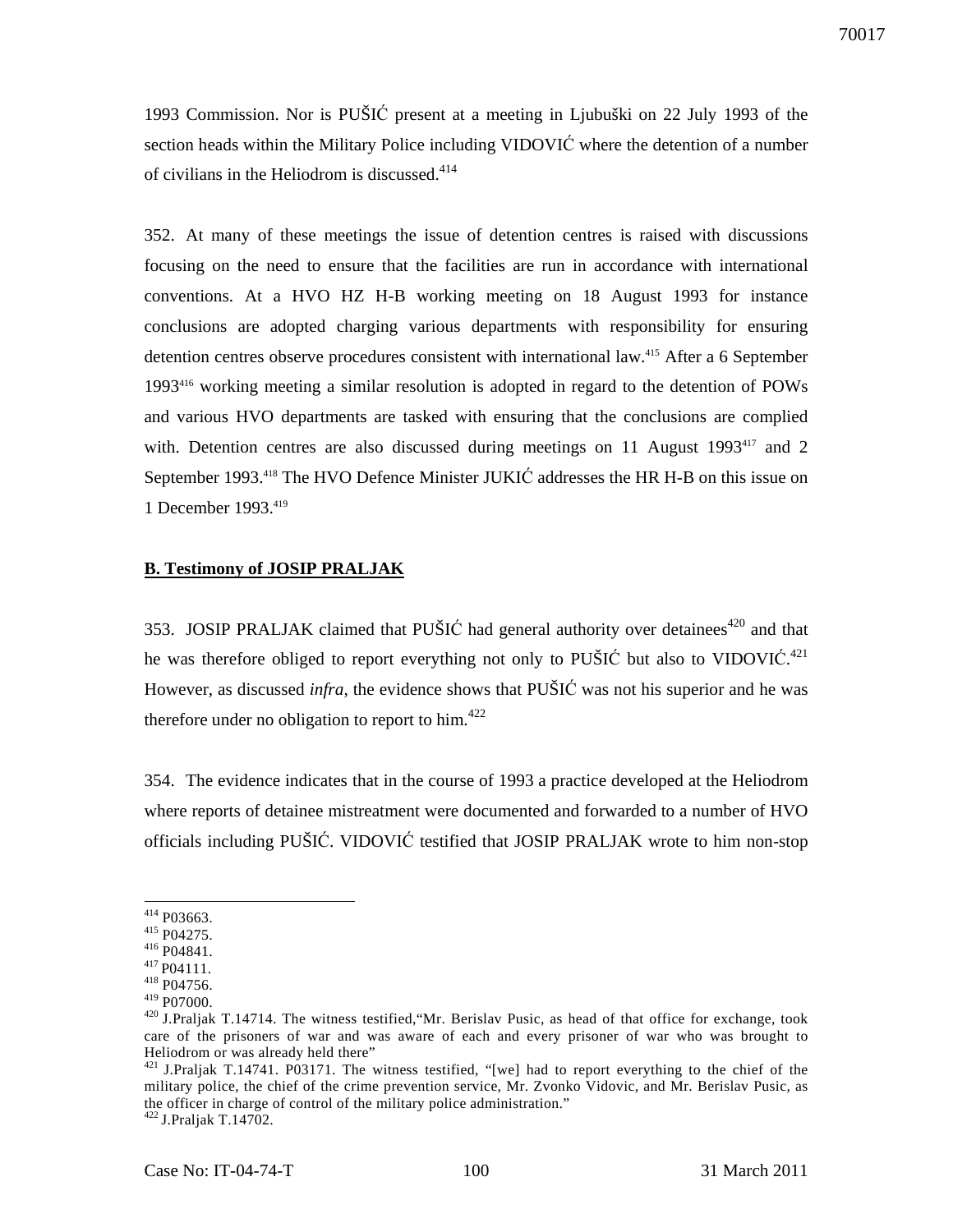regarding matters outside his area of operative responsibility.<sup>423</sup> A similar situation applied to PUŠIĆ and the evidence does not show that PUŠIĆ had any powers to remedy the problems raised by JOSIP PRALJAK or BOŽIĆ.

355. For example, PUŠIĆ is one of the recipients of a report signed by BOŽIĆ and JOSIP PRALJAK recording an incident that took place on the 5 July 1993.<sup>424</sup> PUŠIĆ lacked the authority to intervene to punish those responsible for this incident. JOSIP PRALJAK testified that on arriving at the Heliodrom the next morning he immediately informed the deputy commander of the  $3<sup>rd</sup>$  Brigade, Mile PUŠIĆ as well as the brigade police. The  $3<sup>rd</sup>$  Brigade was tasked with identifying and apprehending the culprits**.** 425

356. VIDOVIĆ testified that although he was head of the CPD at the time he had no memory of this incident. However he acknowledged that the CPD would have been under a duty to investigate this type of incident.<sup> $426$ </sup> He made no reference to PU $\check{S}$ IĆ.

357. It is therefore hardly surprising that JOSIP PRALJAK obtained no relief from PUŠIĆ in response to the complaints of poor sanitary and medical conditions in the Heliodrom recorded in JOSIP PRALJAK's letter of 30 September 1993. BAGARIĆ testified that doctors from the local military district or brigades within that area together with detainees who were physicians provided care for those that were in custody.<sup>427</sup> He also said that other doctors within the HVO medical section took action to improve the medical conditions at the HVO detention centres.<sup>428</sup>

358. Moreover, although JOSIP PRALJAK claims that he was under a duty to report to PUŠIĆ, no evidence has been presented that PUŠIĆ pro-actively issued any orders to him regarding the conditions of detention of detainees. This also applies to the forced labour notifications sent to PUŠIĆ. This evidence does not tally with the conventional notion of and legal requirements for a superior-subordinate relationship.

 $423$  Vidovic T.51666.

<sup>&</sup>lt;sup>424</sup> P03209.

<sup>425</sup> J.Praljak T.14733-6 and T.14937-8. The witness testified,"Everything was sent out by the book as it should have been so that the deputy commander, Mr. Mile Pusic, with his brigade police force, should find the perpetrators and punish them. Whether he actually did find them and punish them, I don't know."  $426$  Vidović T.51652-3.

<sup>&</sup>lt;sup>427</sup> Bagarić T.39045.

<sup>428</sup> Bagarić T.39211-2.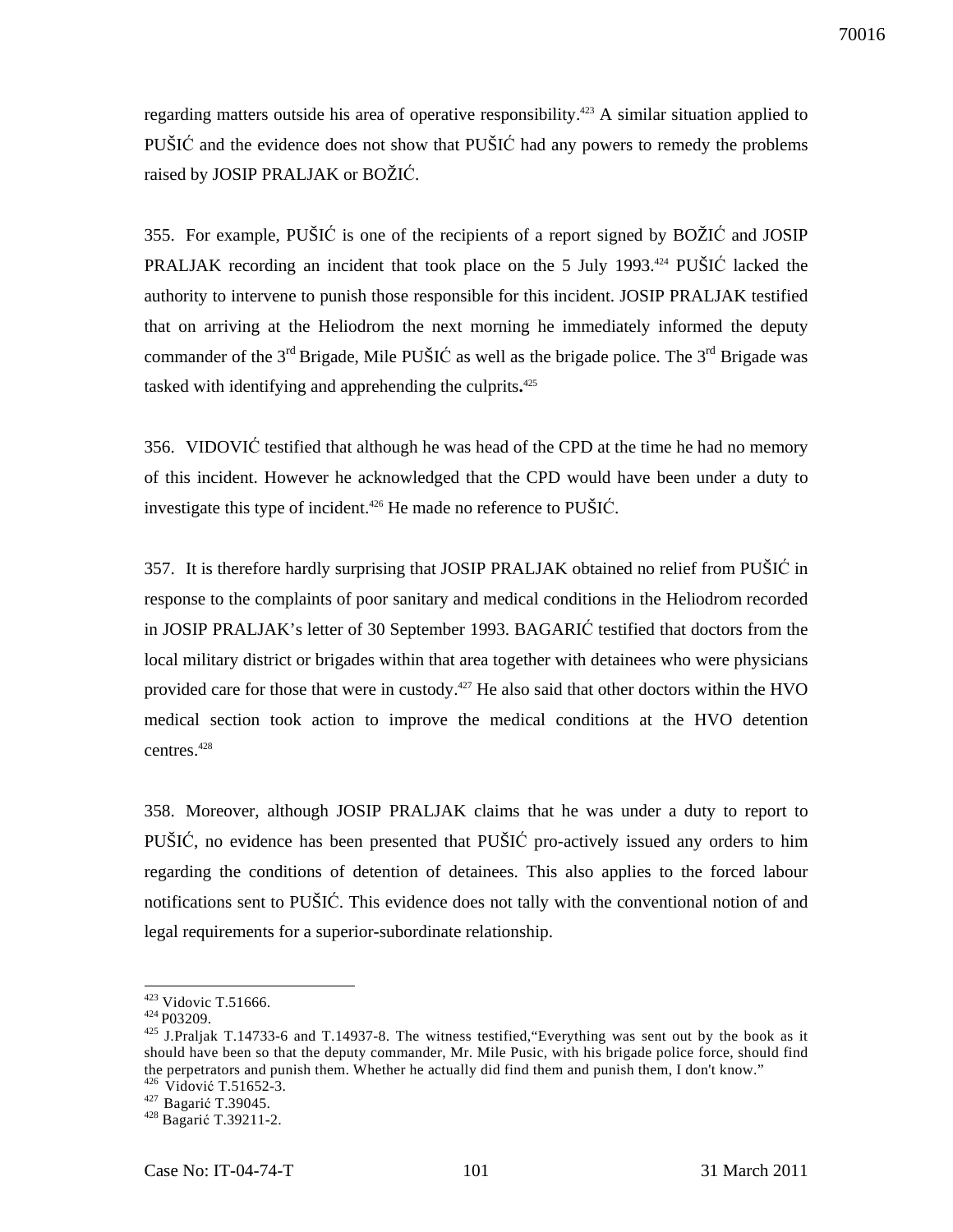359. The only legitimate reason that JOSIP PRALJAK had to report any matter to PUŠIĆ would concern PUŠIĆ's responsibility for maintaining records of those in custody, consistent with the mandate of the Service for Exchange. JOSIP PRALJAK acknowledged this when testifying about a report he sent dated 25 August 1993 to the Service for Exchange, concerning a list of detainees from Doljani and Sovići, at least 3 of whom were receiving medical treatment. When asked why he sent this report to PUŠIĆ, JOSIP PRALJAK explained:

> [a]s the representative of the office for exchange, he had to have all the information about every detainee who was in prison, and here we have a list of detainees from Doljani and Sovići who were at that time doing labour or were in hospital for treatment on that particular day.<sup>429</sup>

# **C. Role of the ODPR In May 1993**

360. Shortly after the 9 May 1993 two civilian ODPR employees, Biljana NIKIĆ and Marko BEVANDA, were sent by Darinko TADIĆ from the ODPR to assume the task of registering the new arrivals at Heliodrom.<sup>430</sup> JOSIP PRALJAK said that he knew that TADIC was:

> in charge of the displaced persons and refugees attached to the ministry as the number one man for that.<sup>431</sup>

361. Contrary to Prosecution claims that PUŠIĆ was responsible for classifying and registering detainees<sup>432</sup> JOSIP PRALJAK testified that the 578 refugees registered by the ODPR in the period of 14-18 May were the same people who arrived at Heliodrom on 9 May 1993.<sup>433</sup>

362. On 11 May 1993 FINLAYSON visits the Heliodrom and meets TADIĆ. He describes TADIĆ as the HVO humanitarian representative.<sup> $434$ </sup> TADIĆ tells him he is trying to get food and medical care organised for the internees. He notes that the initial arrest and movement of

<sup>429</sup> J.Praljak T.14783-4. P04500.

<sup>430</sup>J.Praljak T.14685-9, T.14721-2 and T.14919-22.

 $431$  J.Praljak T.14686.

 $432$  Indictment, para.17.6(g).

<sup>433</sup> J.Praljak T.14685-9, 14721-2, 14919-20 and 14921-22.

 $434 P02293$ , para.7.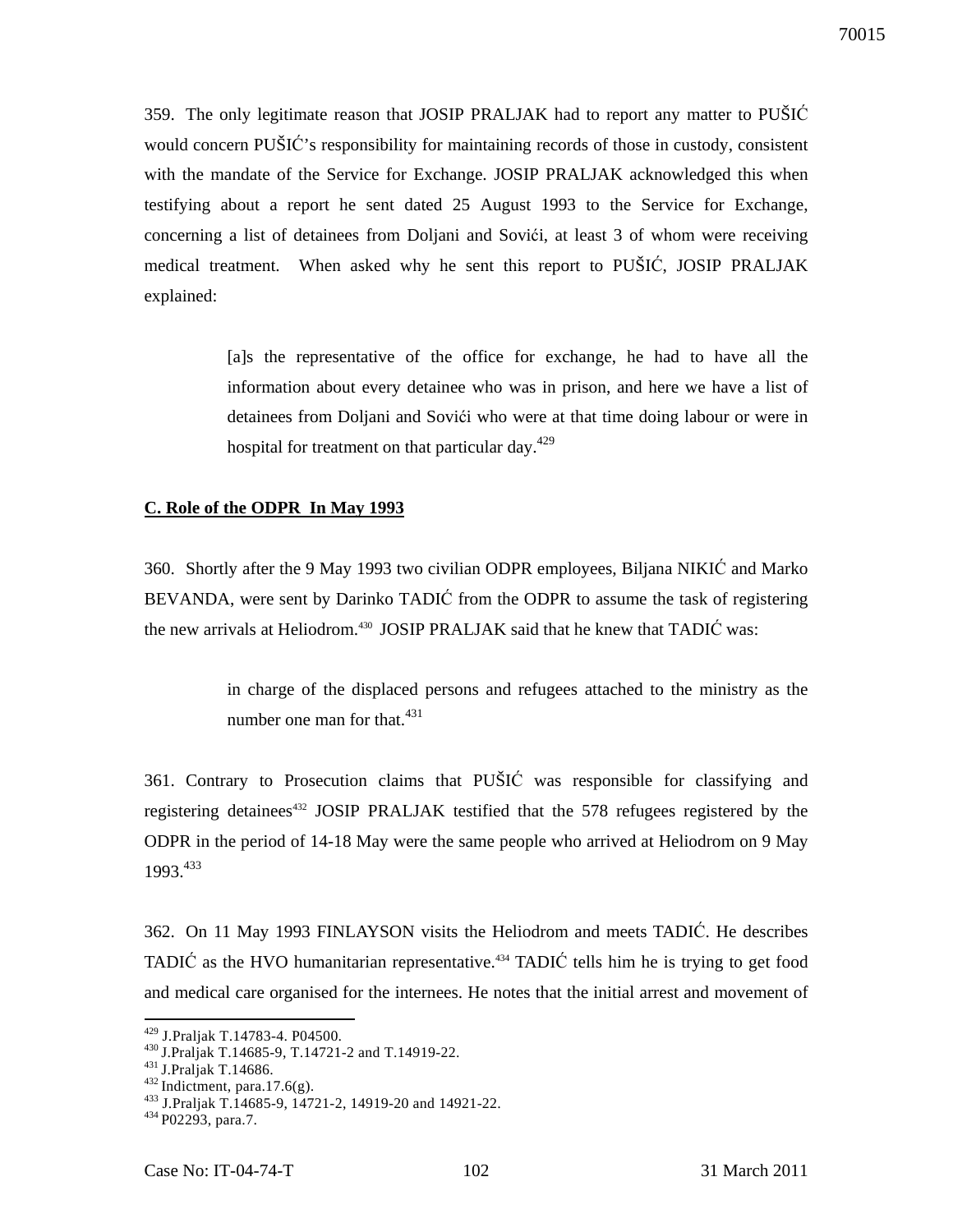civilians was ordered by LASIĆ <sup>435</sup> and meets Mile PUŠIĆ at the facility. He makes no mention of PUŠIĆ.

363. A 1etter dated 9 May 1993 signed by TADIĆ clarifies that the ODPR and TADIĆ had responsibility for those arrested in early May 1993 and detained at the Heliodrom. The letter states that "for safety reasons we have looked after 1.500 persons, mostly Muslims in Heliodrom near Mostar..."<sup>436</sup>

364. PETKOVIĆ also confirmed that all the civilians taken to the Heliodrom were dealt with by the ODPR.<sup>437</sup>

365. The ODPR continued to play an important role in respect of how detainees were treated after the departure of those arrested in May 1993. [REDACTED]. TADIĆ's deputy, HERCEG [REDACTED].<sup>438</sup>

366. At a 6 September 1993 working meeting of the HR H-B cabinet the conditions of detention at the Heliodrom and other detention facilities were discussed. Certain specific assignments were ordered. The ODPR, for example, was tasked to ensure the necessary quantities of food, personal hygiene items, equipment and material needed for accommodation at the detention centres<sup>439</sup>

#### **D. Management of the Heliodrom After 30 June 1993**

#### 1. Role of Military Police and SIS

367. The evidence shows that PUŠIĆ played no role in the registration and classification<sup>440</sup> of the disarmed HVO Muslim soldiers brought to the Heliodrom after the 30 June 1993. Unlike the May 1993 arrests, where the ODPR was responsible for detainees, the Military Police and SIS took responsibility for registering detainees interned after the  $30<sup>th</sup>$  of June 1993. JOSIP PRALJAK stated that:

<sup>&</sup>lt;sup>435</sup> P02293, para.6.

<sup>436</sup> 5D 01004. *see also* [REDACTED].

<sup>437</sup> Petković T.49911-2.

<sup>438</sup> [REDACTED].  $439$  P04841.

 $440$  Indictment, para.17.6(g).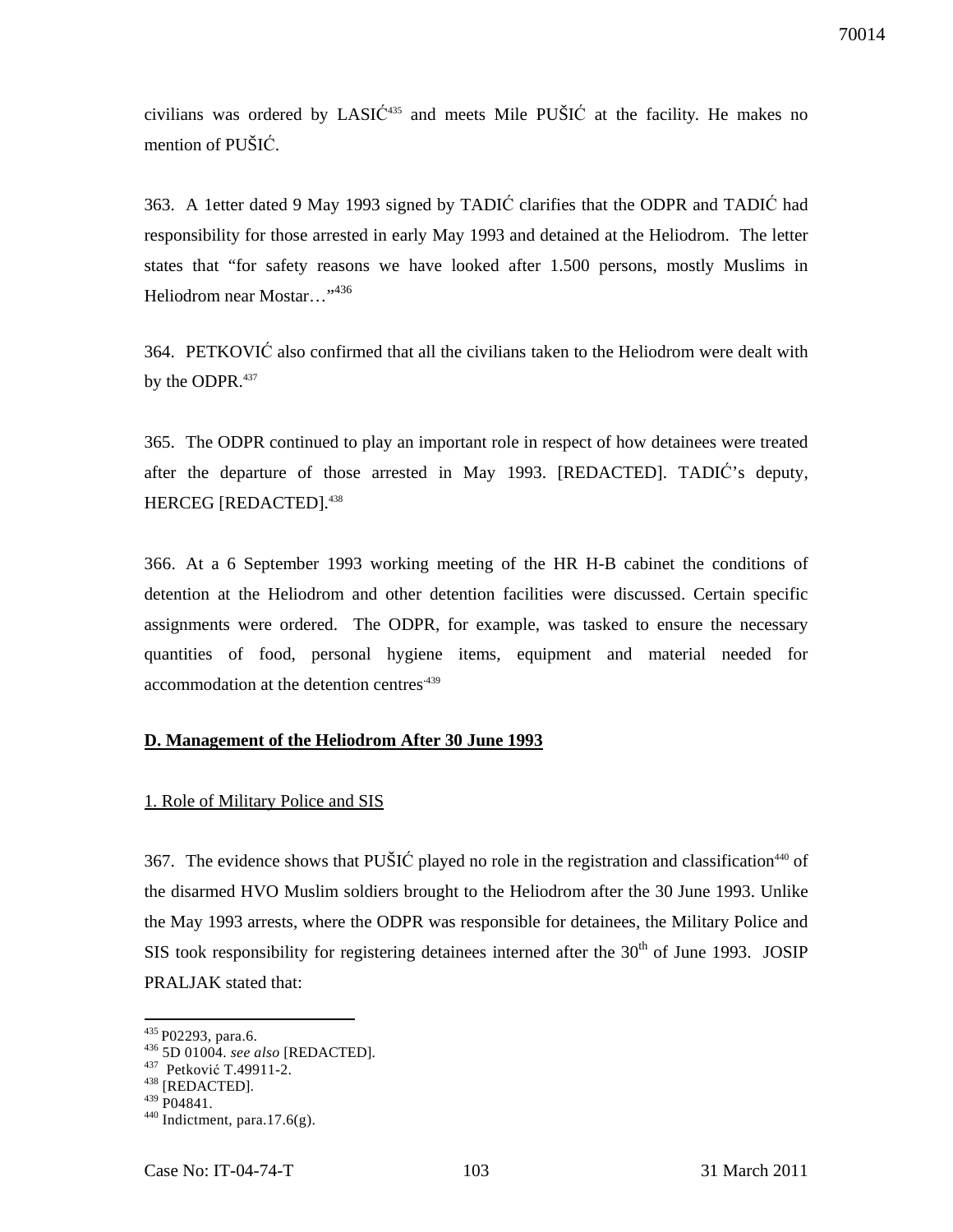we never established the number of people who arrived, because that job, the job of taking them in and registering them, registering those who were arriving, was done by 10 to 12 employees of the MUP, of the military police, of the SIS, with Zvonko VIDOVIĆ at its head.<sup>441</sup>

368. VIDOVIĆ disputed that he was the head of this operation but agreed that he was ordered by his military police battalion to report to the Heliodrom. He had been asked to make a list of all the detainees who were disarmed HVO members of Muslim ethnicity. VIDOVIĆ stated that this order was received from the commanders of his operative zone. VIDOVIĆ took down the names and surnames and other "basic details" of those arrested together with other Military Police Officials and workers from SIS and the Heliodrom.<sup>442</sup> VIDOVIĆ clarified that Ivica PUŠIĆ was the SIS representative that assisted him in this process.

369. In a report to a Meeting of the Heads of the Military Police on 22 July 1993, VIDOVIĆ stated that his department had conducted over 2,000 interviews of those detained at the Heliodrom and that none of those questioned were of interest to them.<sup>443</sup>

370. On 12 July 1993, JOSIP PRALJAK testified that new procedures were put in place concerning detainees at the Heliodrom. No evidence has been led that PUŠIĆ was involved in generating these new procedures.<sup>444</sup>

# 2. Testimony of PETKOVIĆ and SLOBODAN PRALJAK

 $\overline{a}$ <sup>441</sup> J.Praljak T. 14708.

<sup>&</sup>lt;sup>442</sup> Vidović T.51520-1. The witness testified, "Q. Would you pause there for a moment. Let me just ask you, you said it came in through the battalion. Was the order issued to you by the battalion? A. The battalion received the order via the operative zone, and it just forwarded it on to me -- to us based on some hierarchy or chain of command. Q. You said that you made a list, drew up a list. What kind of list was that? A.On the premises of the Military Remand Prison of Heliodrom, we took down the basic details of the persons there: names, surname, and where they were from, just the basics. And we did that together with the MUP and SIS and some workers from the Heliodrom Prison itself." Vidović T.51621. Vidović further clarified his role thus: "A. It was like this: I and the service that I worked for never took part in taking people away to Heliodrom. We were involved in writing down and registering them. And they were disarmed members of the HVO of Muslim ethnicity, and what we did was -- under orders from the operative zone, for a few days we would take down basic information about them: their names, and surnames, and the units they belonged to. So let me repeat. We did not participate, I and my service, in any taking of people to Heliodrom." 443 P03651

<sup>444</sup> J.Praljak T.14725-7. P03411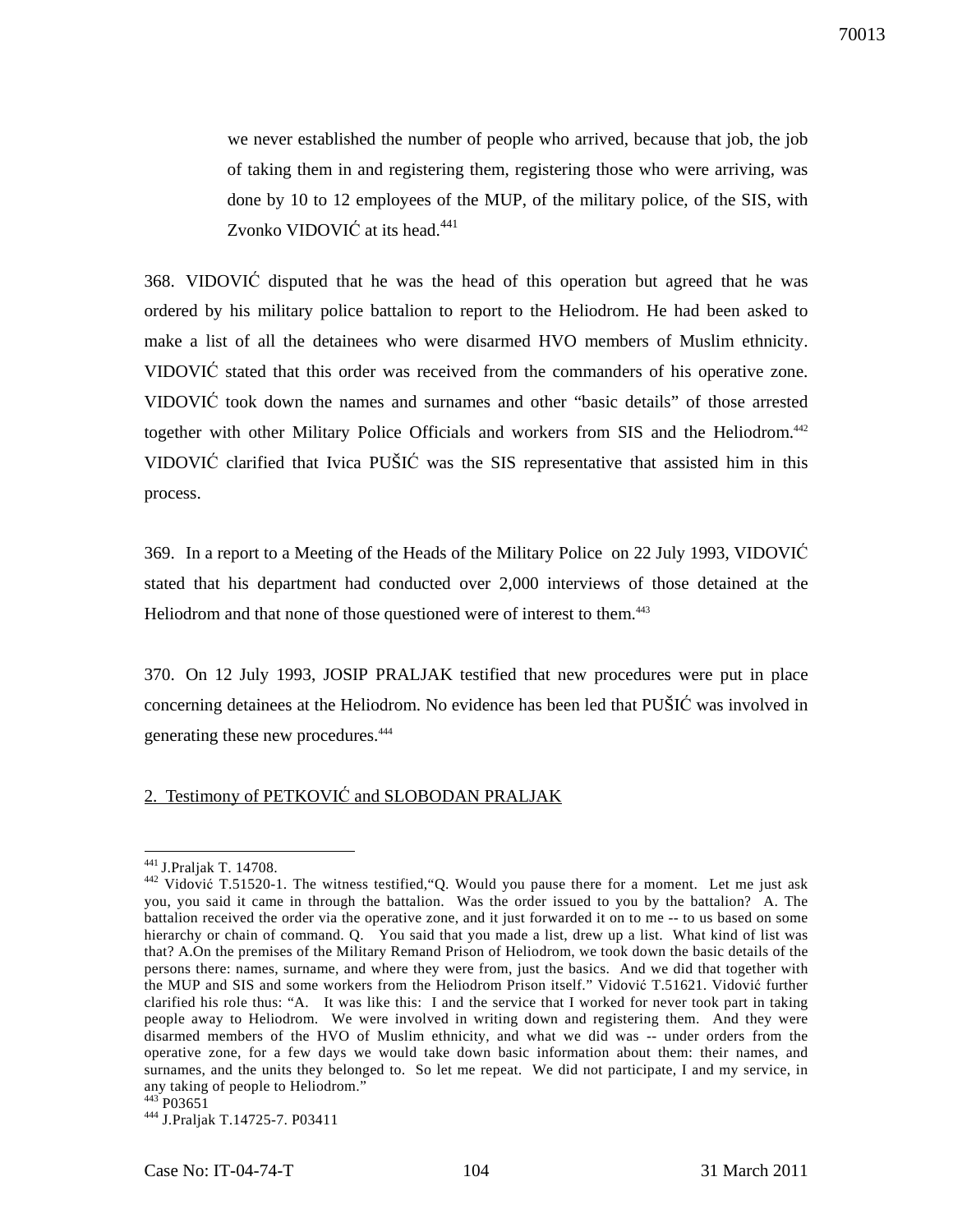371. Neither PETKOVIĆ nor SLOBODAN PRALJAK mentioned PUŠIĆ in connection with the management of the Heliodrom. PETKOVIĆ denied having any authority over the Heliodrom.<sup>445</sup> SLOBODAN PRALJAK also claimed the HVO brigades had no authority over the detention centres and he did not know who was in charge of them. <sup>446</sup>

# 3. PUŠIĆ Was Not Responsible For The Failure To Separate POWs From Civilians In The Heliodrom

372. After the 30 June 1993 influx JOSIP PRALJAK admitted the prisoners of war detained at Heliodrom were not separated from civilians. JOSIP PRALJAK confirmed that only the SIS and the CPD could distinguish the POWs from the civilian detainees.<sup>447</sup>

## 4. Interrogation of Detainees At the Heliodrom

373. There is no evidence that PUŠIĆ had any involvement in the interrogation of suspects at the Heliodrom.

# **E. Other Detention Centres**

374. The evidence presented at trial does not demonstrate that PUŠIĆ had control over the operation and conditions of detention of inmates at any other HVO detention facility.<sup>448</sup>

# 1. Dretelj

375. In relation to Dretelj for example, the evidence indicates that on 6 July 1993 Ivan ANČIĆ, Assistant Commander of the 3rd Battalion, forbade all visits to prisoners in the Dretelj barracks and denied all journalists access to the facility.<sup>449</sup> ANČIĆ was acting on an order issued by OBRADOVIĆ three days earlier.<sup>450</sup> [REDACTED].<sup>451</sup> On the 6 July 1993 ANČIĆ attended a meeting with OBRADOVIĆ, PRIMORAC, Žara PAVLOVIĆ and Ivica

<sup>445</sup> Petković T.50672.

<sup>446</sup> S.Praljak T.44185.

<sup>447</sup> J.Praljak T.14707-8.

<sup>448</sup> *See*, also Part VIII, Section B.

<sup>449</sup> P03232.

<sup>450</sup> P03161

<sup>&</sup>lt;sup>451</sup> [REDACTED].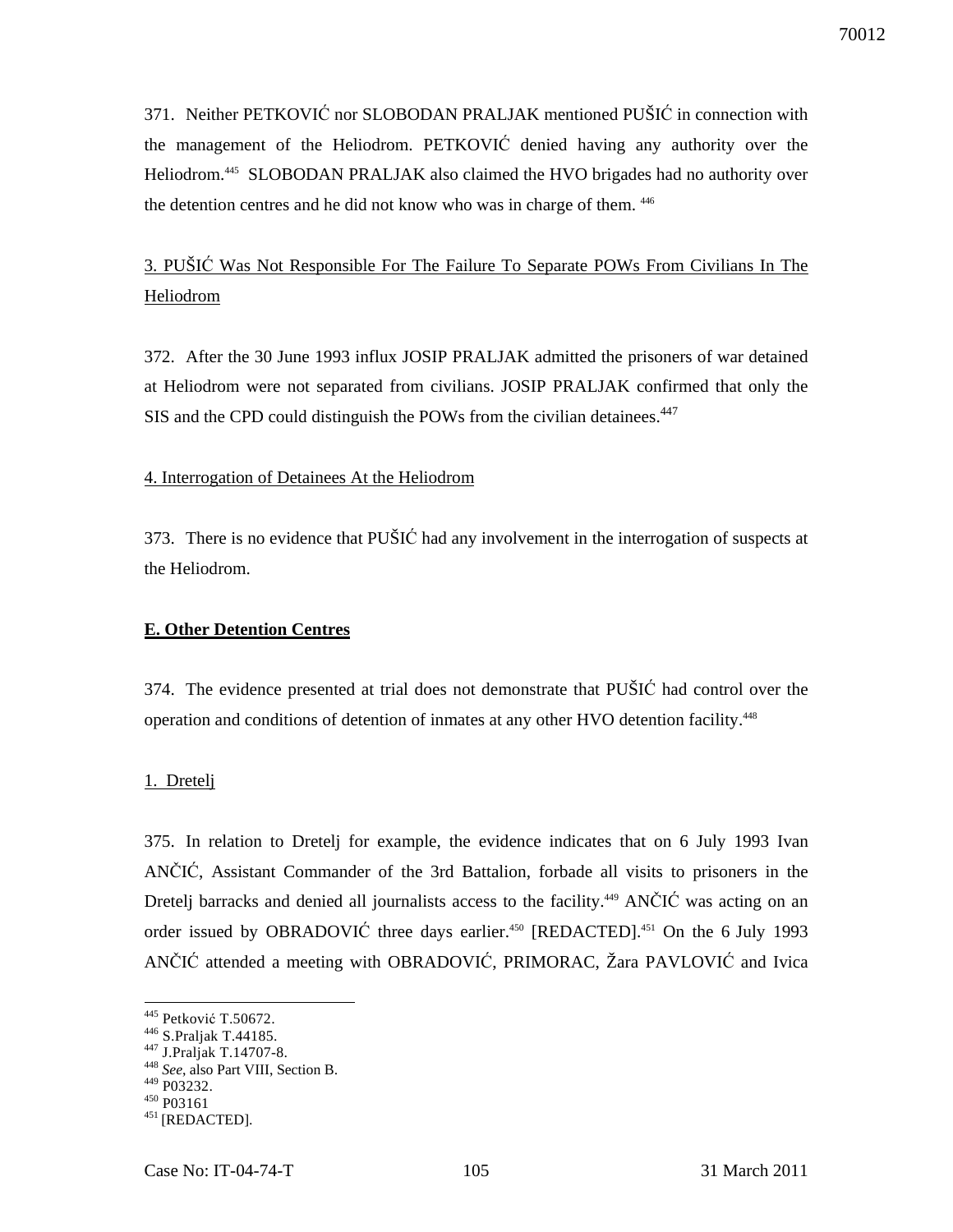PUŠIĆ of SIS and others where guidelines are set down for the use of prisoners for work and the manner in which prisoners are to be released. $452$ 

## 2. Reports on the Operation of HVO Detention Centres

376. It is extremely significant, in that it goes some way to rebutting the Prosecution's case<sup>453</sup> that PUŠIĆ does not feature in a number of reports on the operation of HVO detention centres for the latter half of 1993. A report by the Assistant Chief of Security TUCAK dated 29 July 1993 on conditions in Dretelj makes no reference to  $PU\check{S}IC^{454}$  and a report from SIS dated 20 September 1993 notes that Tomo ŠAKOTA is in charge of administration, logistics and security at the facility.<sup>455</sup>

377. In fact, the Assistant chief of Security TUCAK does not mention PUŠIĆ in any of the reports he prepares concerning the conditions at and operation of Ljubuški, Dretelj and Gabela detention facilities such as his 10 September 1993 report.<sup>456</sup> Earlier, on 29 May 1993 TUCAK had prepared a report on the situation in Dretelj prison.<sup>457</sup>

378. Nor is PUŠIĆ mentioned in numerous other reports on the operation of HVO detention centres.<sup>458</sup>

# 3**.** PUŠIĆ's Visit to Čapljina Municipality

379. The Chamber is invited to carefully scrutinise the evidence concerning PUŠIĆ's participation in a working group established on 19 July 1993 at the  $46<sup>th</sup>$  session of the HVO HZ H-B to visit Čapljina.<sup>459</sup> The other members of the working group, BUNTIC and TADIC outranked PUŠIĆ in the HVO administration. BUNTIĆ was Head of Justice Department and

 $\overline{a}$  $452$  5D03008.

<sup>453</sup> *See*, also allegations made by Lavrić in his letter of 22 November 1993 (P06805) examined at Part IX, Section B(2).

<sup>454</sup> P03794.

<sup>455</sup> P05222.

<sup>&</sup>lt;sup>456</sup> P04921.

<sup>457</sup> P03794.

<sup>458</sup>P04253 is a HVO SIS report noting Brigadier Džanko's visit to Gabela dated 17 August 1993. P05222 is a report dated 20 September 1993 on security and conditions in military detention camp Dretelj. P05225 is a report dated 20 September 1993 regarding security and conditions in Gabela. P06729 is a report from Citanovic dated 18 November on the conditions of detention in Gabela and Heliodrom *See* Part IX, Section  $B(1)$ .  $459$  P03560.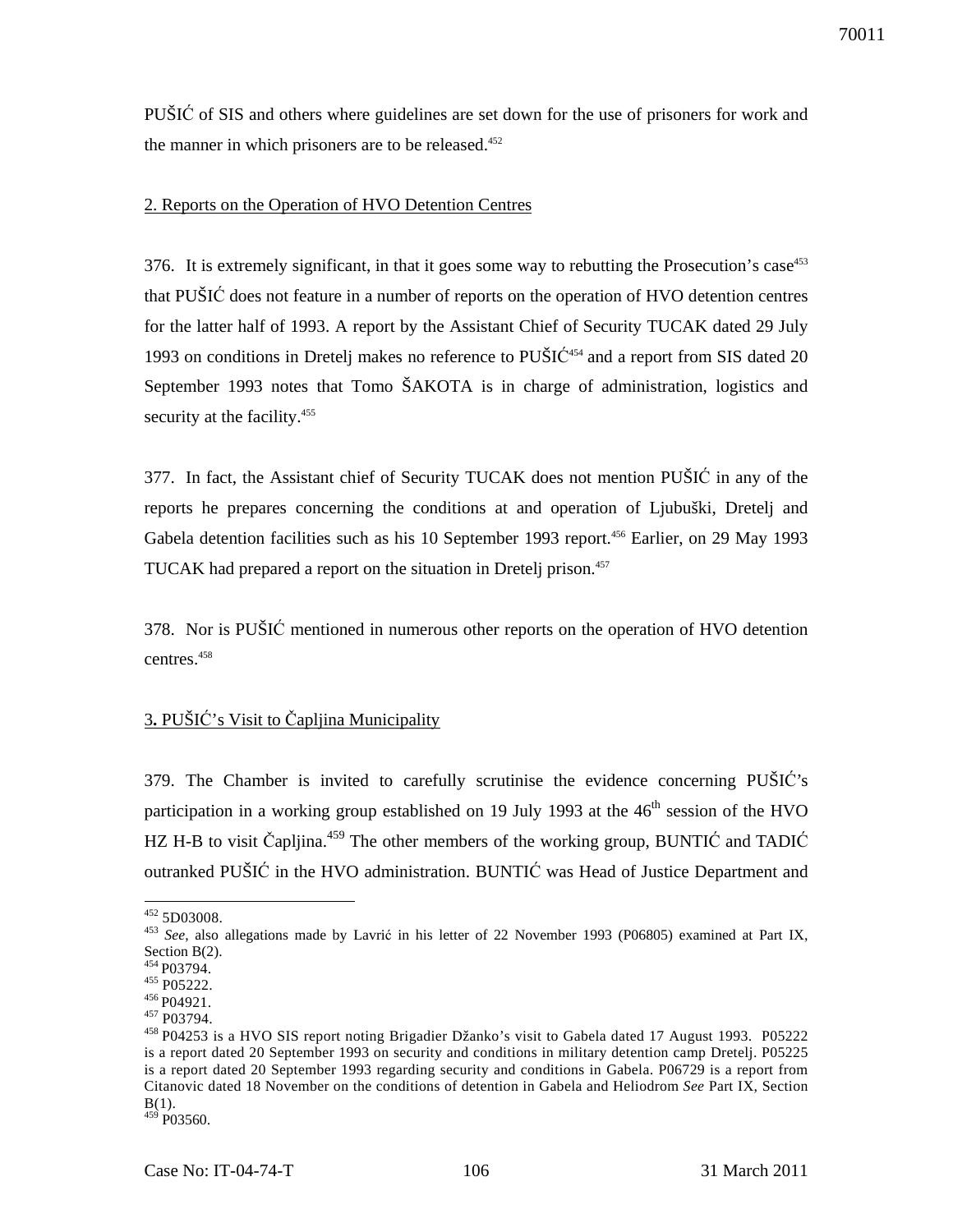TADIĆ was head of the ODPR. BUNTIĆ said that he had only met PUŠIĆ once before this event.<sup>460</sup>

380. BUNTIĆ testified that the working group did not actually visit either Gabela or Dretelj:

Correct. We did not go to Gabela or Dretelj ourselves because I refused to go to Gabela and Dretelj...All that we learned, therefore, was from Mr. Kordic and his assistants.<sup>461</sup>

381. It was BUNTIĆ, not PUŠIĆ, who reported back to the cabinet on 20 July 1993 $^{462}$  after the visit to Čapljina. PUŠIĆ did not attend that cabinet meeting or the earlier meeting on the 19 July 1993. PUŠIĆ was not mentioned in any of the recommendations made by the cabinet after the meeting.

382. There is no evidence of any specific pronouncements by PUŠIĆ concerning the proposals advanced to the HZ H-B on 20 July 1993 and BUNTIC's testimony suggests he had a marginal role in the activities of the working group. Accordingly, it is submitted that no finding of fact should be made in connection with PUŠIĆ's criminal responsibility on the basis of this evidence.

# **F. Providing False Information About Detention Conditions to Deny and Minimize Crimes**

383. The Prosecution alleges PUŠIĆ gave false or inaccurate information to representatives of international organizations and the press about the conditions of detention at Heliodrom and Dretelj in order to deny and minimize the crimes.<sup>463</sup> The evidence does not support these assertions.

384. VULLIAMY testified that at a press conference held in Međugorje between 7 - 9 September 1993, PUŠIĆ:

<sup>460</sup> Buntić T.30578.

<sup>461</sup> Ibid.

<sup>462</sup>P03573. Buntić T.30575-8. *See,* also Tomljanovich T.6405-6.

 $463$  Indictment paragraph 17.6 (j).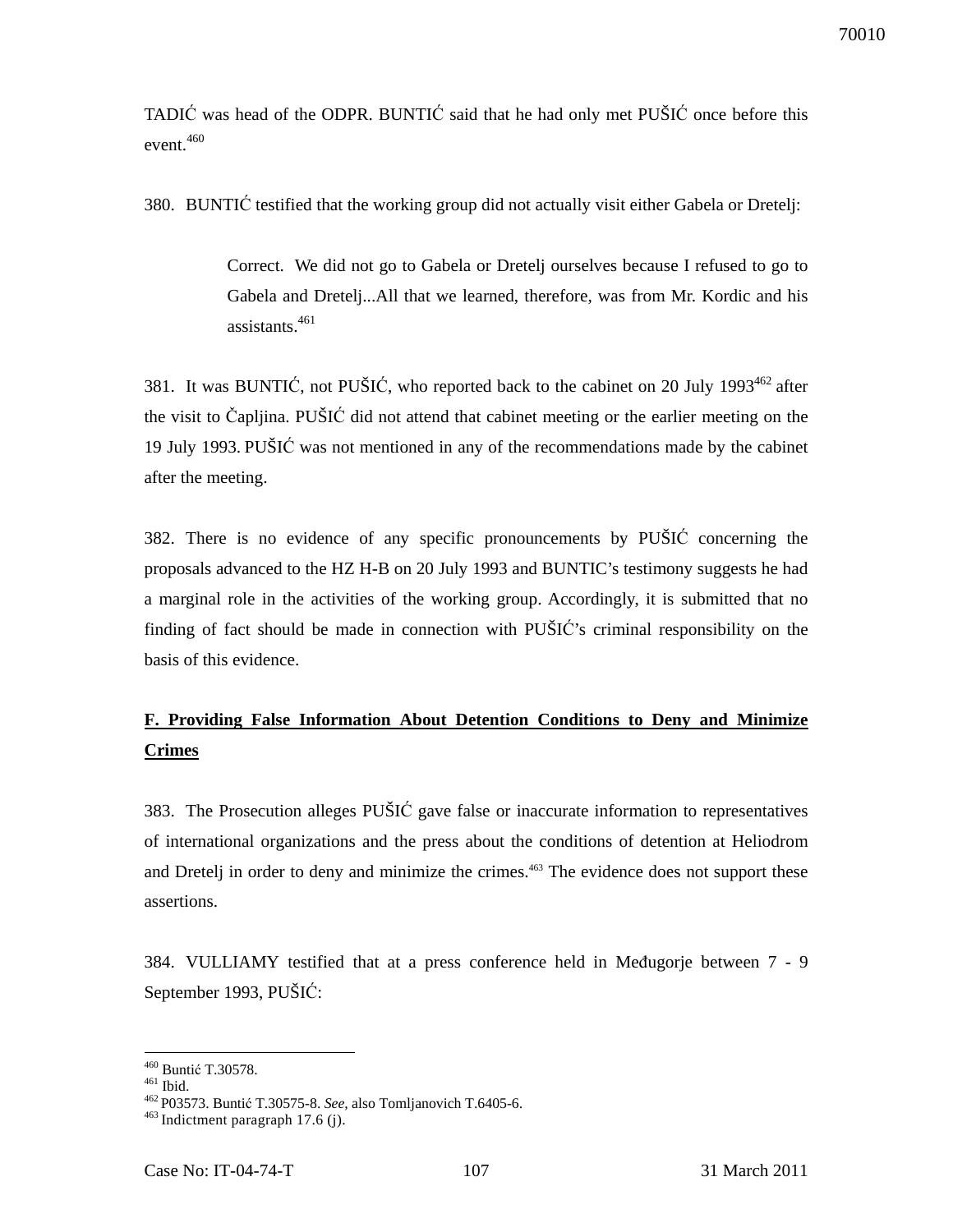70009

implicitly disputed what Mr. Zubak had said [about breaches of international standards with respect to the conditions in Dretelj]. He implied or said outright -- *I think he did say outright that the conditions in Dretelj did meet international*  standards and were within the Geneva Conventions. [emphasis added]<sup>464</sup>

385. The Chamber is asked to note that, assuming VULLIAMY's record is accurate, PUŠIĆ was not necessarily saying something at this meeting that he knew to be false or inaccurate regarding the conditions at Dretelj. PUŠIĆ was disputing whether the legal conclusion reached by the international community was correct – in his view it was not. PUSIC was not, as Vulliamy makes clear, justifying the conditions at Dretelj or attempting to deny them:

> I don't know what influence [PUŠIĆ] did or didn't have. But *he did seek to not justify the conditions in Dretelj* but he did s*eek to persuade the conference that*  they fell within the requirements of international law of war.<sup>465</sup> [emphasis added]

386. Moreover, PUŠIĆ could not have misled the international community representatives or journalists present at this meeting as they were fully aware of the conditions at Dretelj as a consequence of their own inspections. The ICRC had already begun their inspection of Dretelj which commenced on 6 September 1993. Between the 6 - 15 September 1993 the ICRC registered and made lists of the names of all the prisoners.

387. International organisations conducted inspections at HVO facilities throughout the Indictment period. WATKINS for instance confirmed that the ICRC had the lead role in visiting detention camps and that the ECMM based their conclusions on their reports.<sup>466</sup>

### **G. Powers to Grant Access to Detention Centres**

388. A review of the rules governing the inspection of HVO detention centres by international representatives and of the HVO orders granting them access does not support

<sup>&</sup>lt;sup>464</sup> Vulliamy T.1595-6.

<sup>465</sup>Vulliamy T.1593-6. and T.1729-21

<sup>466</sup>Watkins T.18873-4.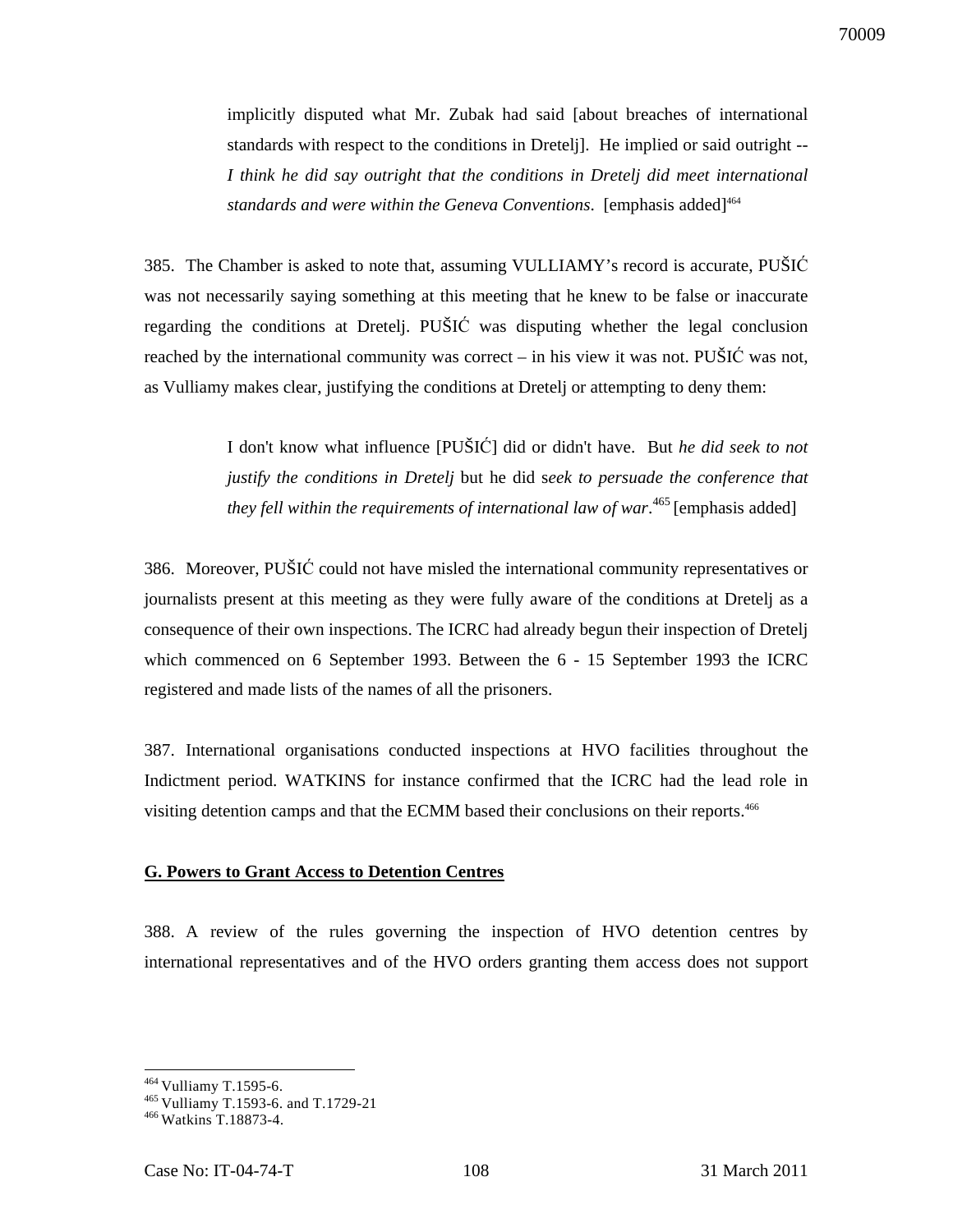Prosecution claims that PUŠIĆ was the primary HVO point of contact responsible for granting access to the Heliodrom for international community representatives.<sup>467</sup>

389. In theory, the warden of each detention facility could decide whether to allow any international organisation or journalist access. On 11 February 1992 the HVO issued instructions for the operation of prisons stating that international community representatives and journalists could enter with permission from the administrator.<sup>468</sup>

390. In principle international community representatives were to have unfettered access to HVO detention centres as confirmed in an order of the HVO Operative Zone dated 21 April 1993. This order reiterated that ICRC representatives were to have free access to civilians in all areas and to all detainees.<sup>469</sup>

391. Following this, complaints about obstructions to visits from the ICRC to the Heliodrom were addressed to Mile PUŠIĆ who guaranteed that the ICRC and UNHCR would be allowed to visit the Heliodrom on 11 May  $1993^{470}$ 

392. [REDACTED]. [REDACTED].<sup>471</sup> [REDACTED] and VAN DER GRINTEN's report do not support the inference that that PUŠIĆ had the power to grant access to any detention facility<sup>472</sup> given PUŠIĆ's position vis a vis the other HVO representatives named therein and the fact that PUŠIĆ had no *de jure* powers to grant access to any detention facilities. 473

393. [REDACTED].<sup>474</sup> [REDACTED]. PAŠALIĆ had already given permission for the [REDACTED] entry to inspect ABiH camps and [REDACTED]:

[REDACTED]*.* 475

 $\overline{a}$ 

<sup>473</sup>*See,* Part III.

<sup>467</sup>OTP 98bis. Watkins T.18820.

<sup>&</sup>lt;sup>468</sup> P01474.

<sup>469</sup> 5D04379. <sup>470</sup> P02293.

 $^{471}\!$  [REDACTED].

 $472$  P02601.

<sup>&</sup>lt;sup>474</sup> [REDACTED].

<sup>475</sup> [REDACTED].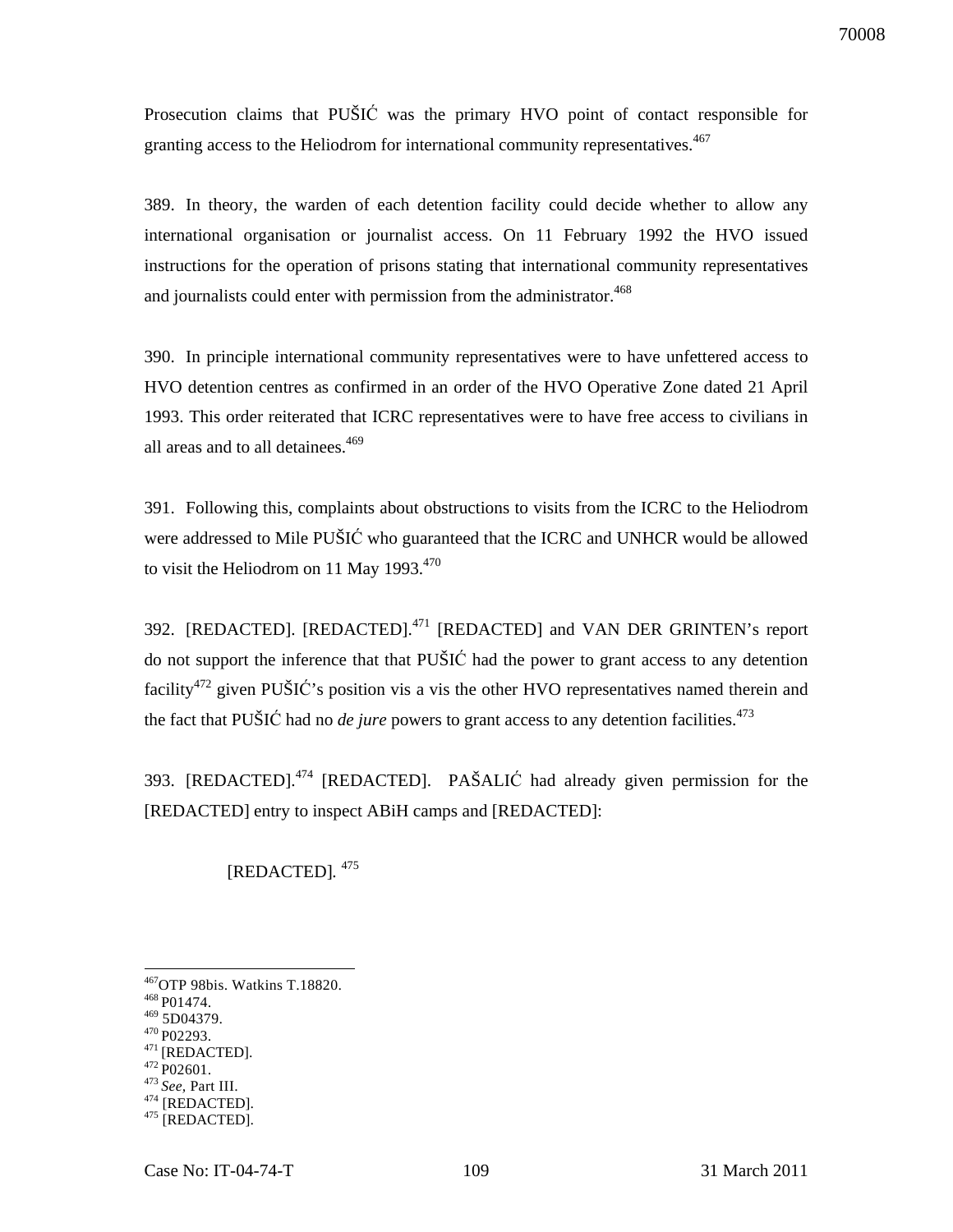394. [REDACTED]. [REDACTED] PUŠIĆ was a Minister, WITNESS BB's evidence should not be taken as decisive proof of PUŠIĆ's powers. Bearing in mind the conclusions of [REDACTED] and WITNESS DV, even if the matter was canvassed with PUŠIĆ it is likely that the decision to grant access was taken higher up.

395. There were obviously conflicting views within the HVO as to whether international community organisations should be granted access to detention facilities through the summer to autumn of 1993. One common thread is the lack of evidence linking PUŠIĆ to this debate. On 3 July 1993 OBRADOVIĆ issues an order forbidding all visits and access to all prisoners directed to the wardens of Heliodrom, Gabela, Ljubuški and Dretelj<sup>476</sup> and on 12 July 1993 VIDOVIĆ sends instructions to BOŽIĆ and JOSIP PRALJAK stating that visits to detainees are not allowed without his permission.<sup>477</sup>

396. Meanwhile decisions are made to allow the ICRC to inspect Ljubuški on n 6 July 1993<sup>478</sup> and Dretelj, Ljubuški and Heliodrom on [REDACTED].<sup>479</sup> At a 20 July 1993 session the HVO HZ H-B concludes that the ICRC should be given access to all detention facilities.<sup>480</sup> On 23 July 1993. [REDACTED].<sup>481</sup> VEGAR also noted that when he organised for journalists and members of the ICRC to visit the Heliodrom he spoke to BOŽIĆ.<sup>482</sup>

397. It also bears highlighting that reports produced for TUCAK on the operation of Dretelj and Gabela<sup>483</sup> by SIS dated 20 September 1993 record that only OBRADOVIC and the Head of the Brigade SIS can grant access to these facilities. Regarding Dretelj, VEGAR testified that he asked ŠAKOTA for permission for a group of journalists to visit the facility.<sup>484</sup>

398. Any involvement PUŠIĆ had in arranging for the ICRC and other international community organisations to have access to the Heliodrom or other detention centres in December 1993 or thereafter must be seen in light of the evidence of WATKINS<sup>485</sup> and

- <sup>478</sup> P03250.
- $^{479}$  [REDACTED]. <sup>480</sup> P03573.
- $^{481}$  [REDACTED].
- 482 Vegar T.37103 and T.39642.
- <sup>483</sup> P04921.
- <sup>484</sup> Vegar T.36943.

 $476$  P03161.

<sup>&</sup>lt;sup>477</sup> P03411.

<sup>485</sup>*See,* Part IV.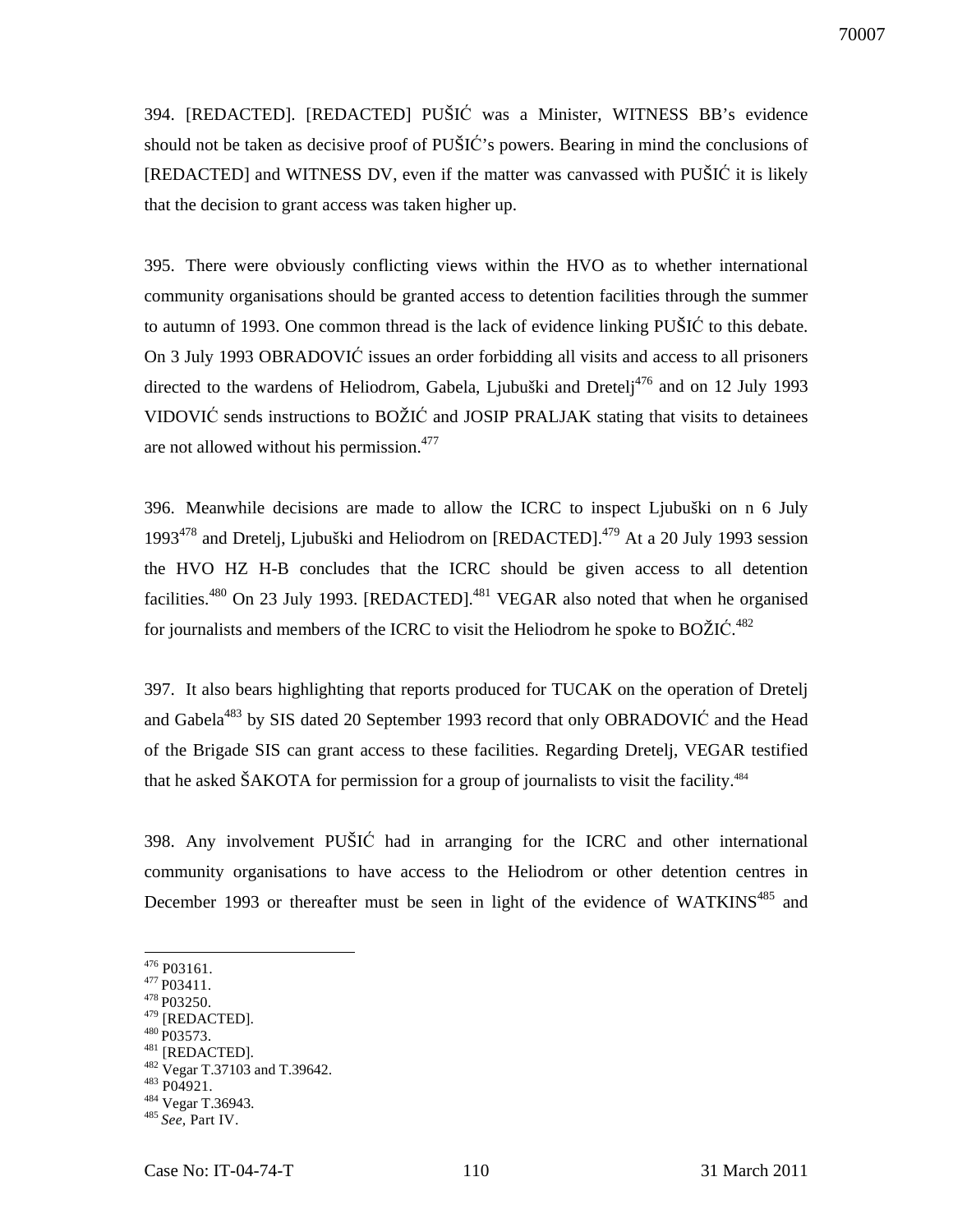BIŠKIĆ.<sup>486</sup> PUŠIĆ was clearly in a transparent manner trying to ensure that BOBAN's order of 10 December 1993 was executed as quickly as possible.

# **VIII. FORCED LABOUR**

# **A. The Case Against PUŠI**Ć

## 1. Introduction

399. The Prosecution claim that PUŠIĆ had the power to order or authorise the use of detainees in forced labour assignments based on his position in the Military Police and that he exercised this power frequently.<sup>487</sup> This conduct is further cited as evidence of his general authority over detainees.<sup>488</sup>

400. The case against PUŠIĆ insofar as it relates to allegations of his authority over forced labour largely rests on the evidence of JOSIP PRALJAK and BOŽIĆ. The Prosecution rely on a number of documents prepared by JOSIP PRALJAK, BOŽIĆ and other Heliodrom staff that have been mischaracterised as "orders" (or to be more accurate "notifications") for forced labour assignments.

401. A proper analysis of this evidence reveals that while PUŠIĆ may have received notice of some forced labour assignments at the Heliodrom PUŠIĆ had no power to authorise or prevent this practice or punish those responsible for carrying it out. As noted previously, PUŠIĆ had no *de jure* authority by virtue of any the offices he held to issue orders for forced labour.<sup>489</sup>

2. Forced Labour - 1992

<sup>486</sup> *See,* Part IX.

<sup>&</sup>lt;sup>487</sup> Indictment paragraph 17.6 (f), (h) and (d) Forced labour. "Mr. President, Berislav Pusic had the power to authorise the use of prisoners for forced labour, and he exercised this power frequently. Josip Praljak who was the deputy warden of the Heliodrom prison facility testified that Pusic exercised this power as a member of the military police. That's page 1470 -- actually, it may be 14741 of the transcript. I will double-check that reference." OTP 98bis T.27135.

<sup>488</sup> Indictment paragraph 17.6 (e)

<sup>489</sup> *See*, Part III.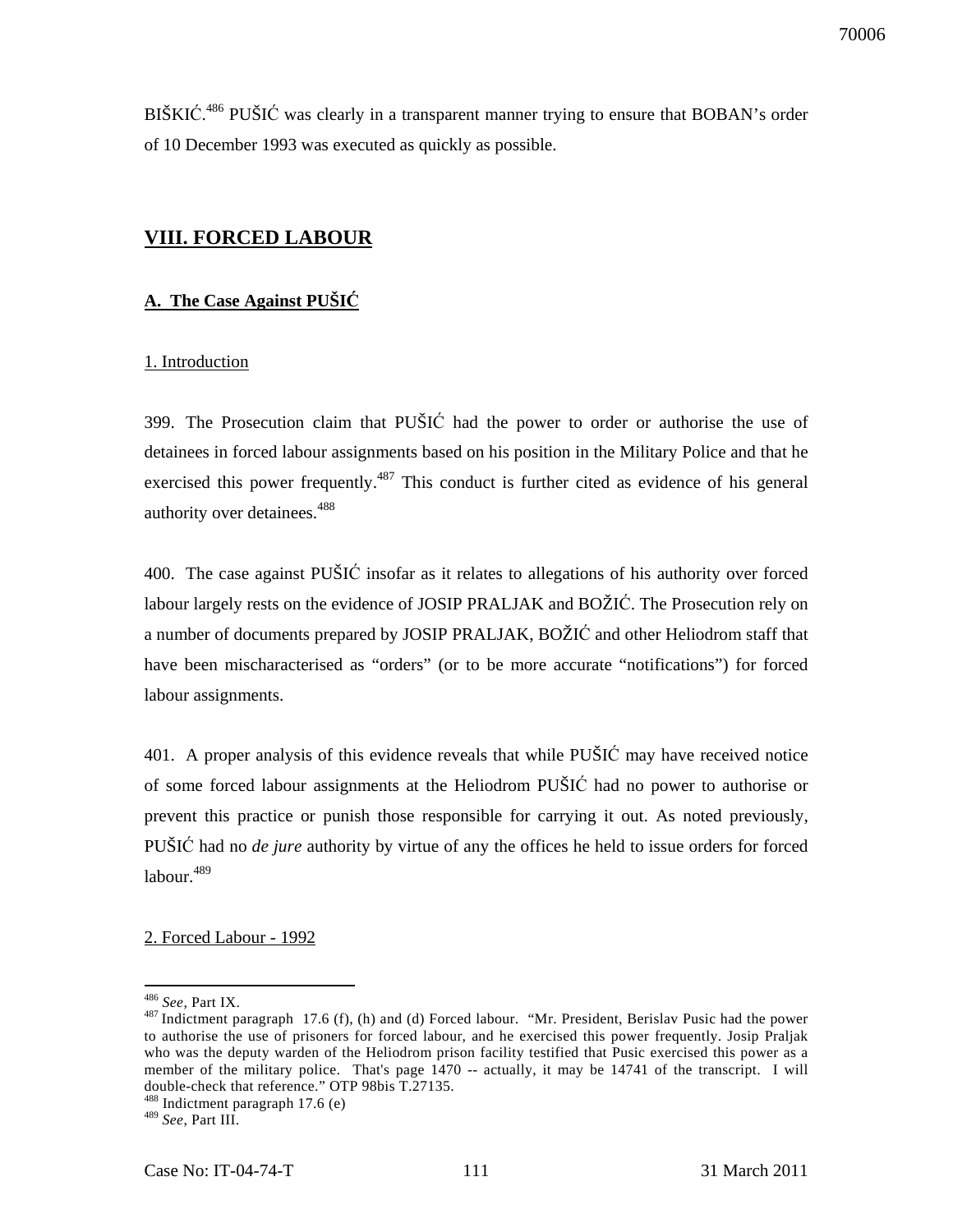402. The Prosecution rely on a report from SIS dated 13th November, 1992, as evidence of the HVO practice of using detainee for work assignments.<sup>490</sup> In this report JOSIP PRALJAK confirmed that they had recorded every instance when prisoners were taken out to work but there is no reference made to PUŠIĆ.

# 3. WITNESS NO and PAVLOVIĆ [REDACTED]

403. [REDACTED].<sup>491</sup> [REDACTED]:

[REDACTED].<sup>492</sup>

404. [REDACTED]. PAVLOVIĆ, who was in charge of the  $3<sup>rd</sup>$  Brigade [REDACTED] issued a large number of these orders.

405. Normally, an order from [REDACTED]. JOSIP PRALJAK made no reference to PUŠIĆ's role in this procedure:

# [REDACTED].<sup>493</sup>

406. After receiving [REDACTED] PAVLOVIĆ, JOSIP PRALJAK claimed that PUŠIĆ had to be contacted and asked to "approve" the use of prisoners for labour.<sup>494</sup> JOSIP PRALJAK testified that whoever spoke to PUŠIĆ would document this conversation, either in the form of a memorandum or with a note in the Heliodrom log book.

407. In reality, there was no reason for JOSIP PRALJAK to contact PUŠIĆ and his motivation for doing so is examined *supra.*

<sup>490</sup> OTP 98bis T. 27102-3.

 $491$  [REDACTED].

 $^{492}$ [REDACTED].

 $493$  [REDACTED].

<sup>494</sup> [REDACTED].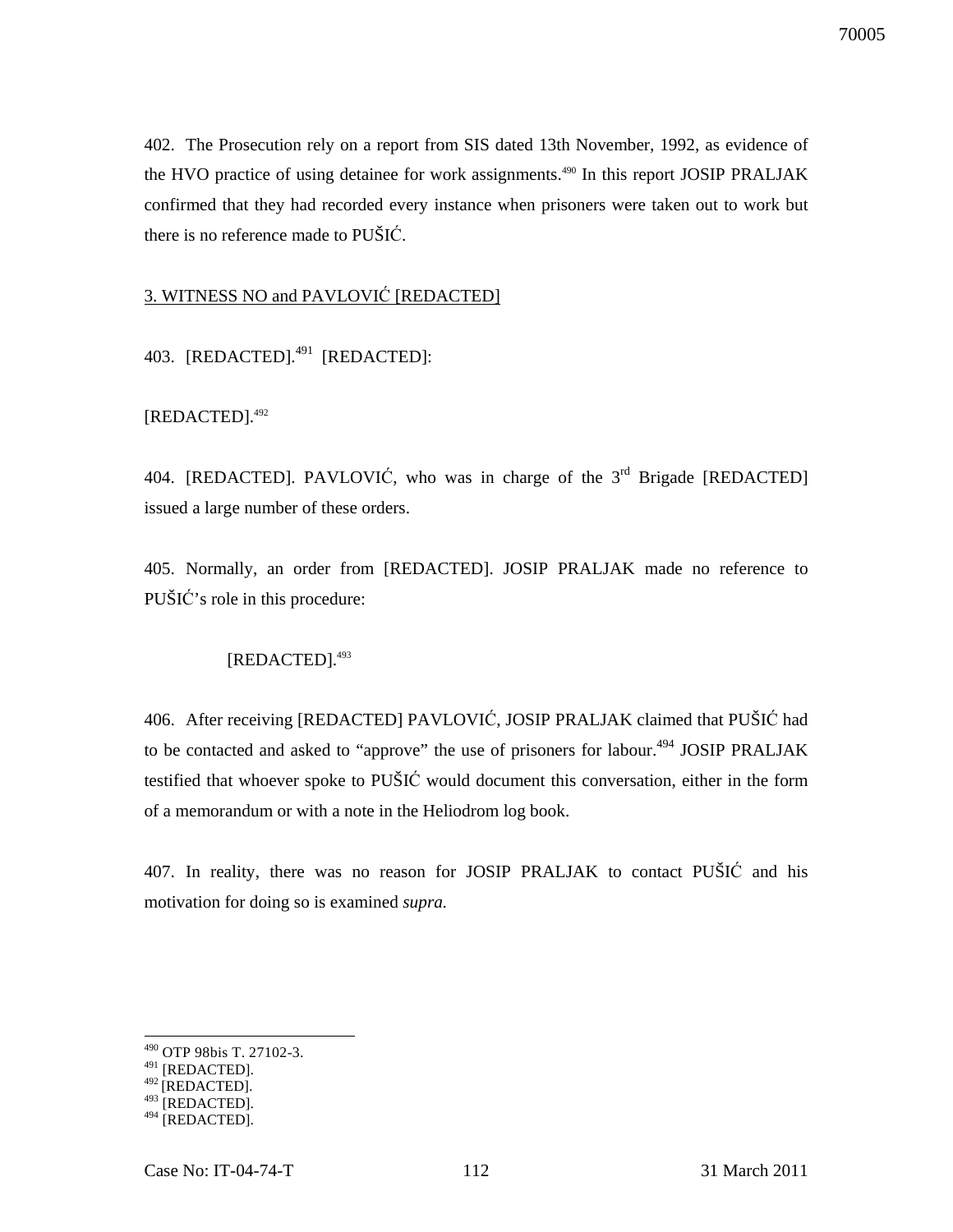70004

408. By way of example, [REDACTED] ordered that 40 POWs from Heliodrom should be taken out to work by the 1st Light Attack Military Police Battalion on 7 July 1993. $^{495}$ [REDACTED], as was [REDACTED] normal practice,<sup>496</sup> appoints an individual, in this case Luka BAREŠIĆ, as having personal responsibility for taking over these prisoners. PUŠIĆ is not mentioned in [REDACTED] order but he is referred to by BOŽIĆ in his report about this particular assignment dated 8 July 1993. $497$  BOŽIĆ cited [REDACTED]. The purported "request" was endorsed to the effect that PUŠIĆ had given approval for [REDACTED]. The inference the Prosecution seek to draw from this document and a large number of similar documents generated by BOŽIĆ and JOSIP PRALJAK is that PUŠIĆ had the power to grant forced labour assignments. On examination, the evidence presented at trial does not support such a finding beyond reasonable doubt.

409. The notion that PUŠIĆ had the authority to approve [REDACTED], is wholly unsubstantiated. No evidence has been led to prove a superior –subordinate relationship between PUŠIĆ and [REDACTED] anyone else responsible for ordering forced labour assignments. In particular, JOSIP PRALJAK could not explain why PUŠIĆ had the power to approve forced labour requests from [REDACTED].

# 410. [REDACTED]. [REDACTED].<sup>498</sup> [REDACTED].

411. PAVLOVIĆ accepted that he gave permission for the use for detainees for work but that any such assignments took place where the  $3<sup>rd</sup>$  Brigade were posted and not on the frontline or elsewhere. According to the Prosecution, PAVLOVIĆ derived the authority to order these assignments not from PUŠIĆ but from PETKOVIĆ and the Main Staff, as illustrated by PETKOVIĆ's order of the 14 October 1993.<sup>499</sup> It is not clear how or where PUŠIĆ features in this analysis, if this is indeed the Prosecution's case.

412. JOSIP PRALJAK evidence in connection with PUŠIĆ's responsibility for forced labour practices was also inconsistent. JOSIP PRALJAK made no reference to PUŠIĆ in his

<sup>&</sup>lt;sup>495</sup> [REDACTED]

 $^{496}$ [REDACTED].

 $497$ [REDACTED].

<sup>498 [</sup>REDACTED].  $499$  P05873.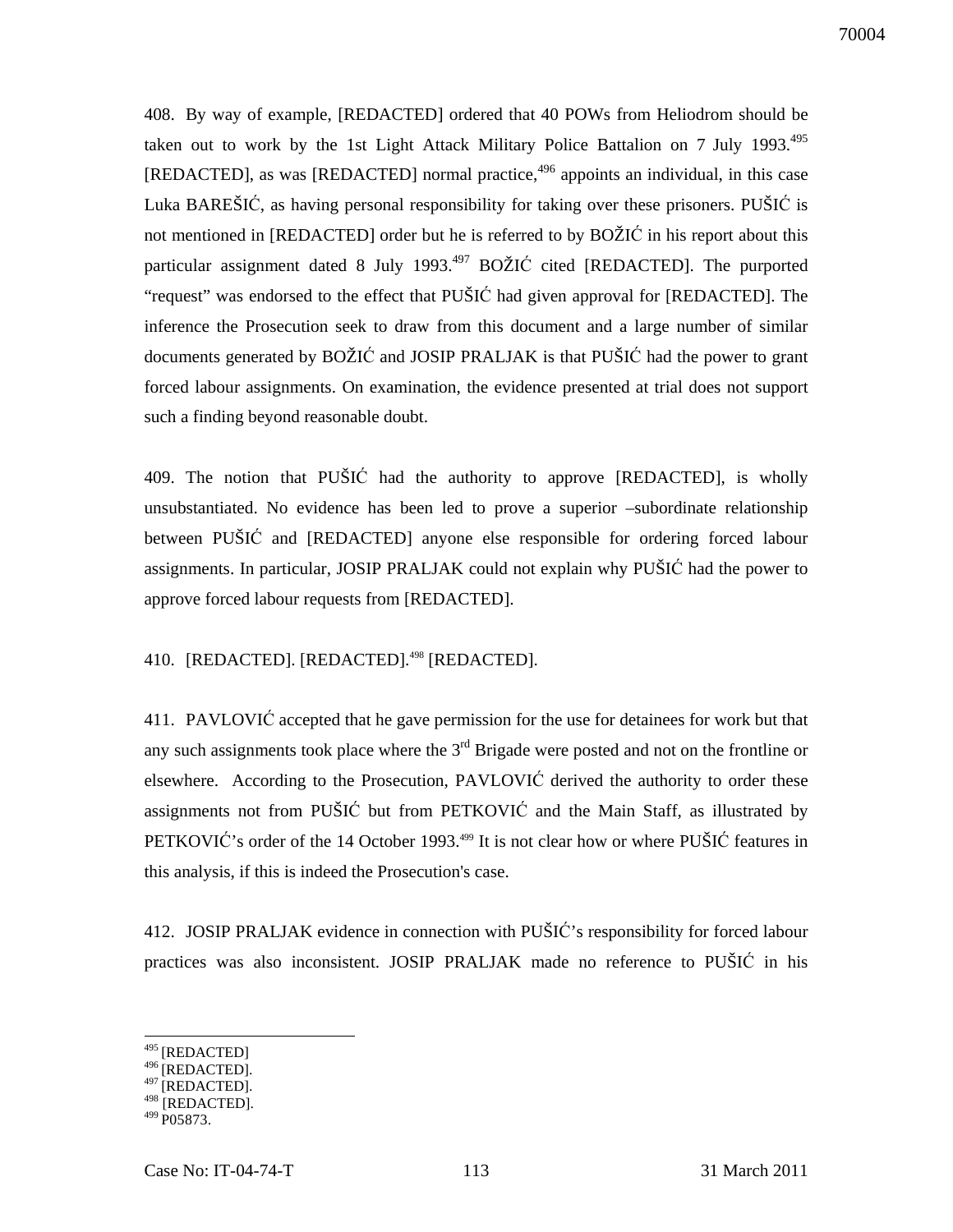overview of the differing procedures regulating the use of forced labour in 1992-3 confirming that [REDACTED]:

# [REDACTED]<sup>500</sup>

# 4. PUŠIĆ Never Signed Any "Orders" for Forced Labour

413. During cross-examination, JOSIP PRALJAK confirmed that PUŠIĆ never signed any of these purported "orders" for forced labour:

# [REDACTED].<sup>501</sup>

414. JOSIP PRALJAK's general testimony concerning PUŠIĆ's powers, functions and responsibility is considered in Part VI, Section (B)(4).

## 5. Causation

415. To establish criminal liability for ordering as a form of participation, the Prosecution must show a nexus between the order issued and the offence committed – in other words it must be shown that the offence would not have been committed "but for" the order.<sup>502</sup> As the evidence demonstrates that PUŠIĆ [REDACTED] was powerless to stop or approve, the Defence do not accept that the *actus reus* of ordering has been established. This analysis applies to the "orders" or "notifications" purported to have been approved by PUŠIĆ and the records of forced labour assignments purportedly approved by PUŠIĆ in the Heliodrom log books.

# 6. BIŠKIĆ on Forced Labour

416. During his testimony in chief BIŠKIĆ described at some length the procedure he discovered in relation to forced labour assignments at the Heliodrom. In his view the warden of the Heliodrom could not refuse a request from an authorised official of the Main Staff to

 $\overline{a}$ 

70003

<sup>&</sup>lt;sup>500</sup> [REDACTED].

 $501$  [REDACTED].

<sup>502</sup>*Prosecutor v Strugar*, Case No: IT-01-42-T, Trial Judgement, 31 January 2005 (Strugar TJ) para.332. (*See,* also PART XI, Section B(3).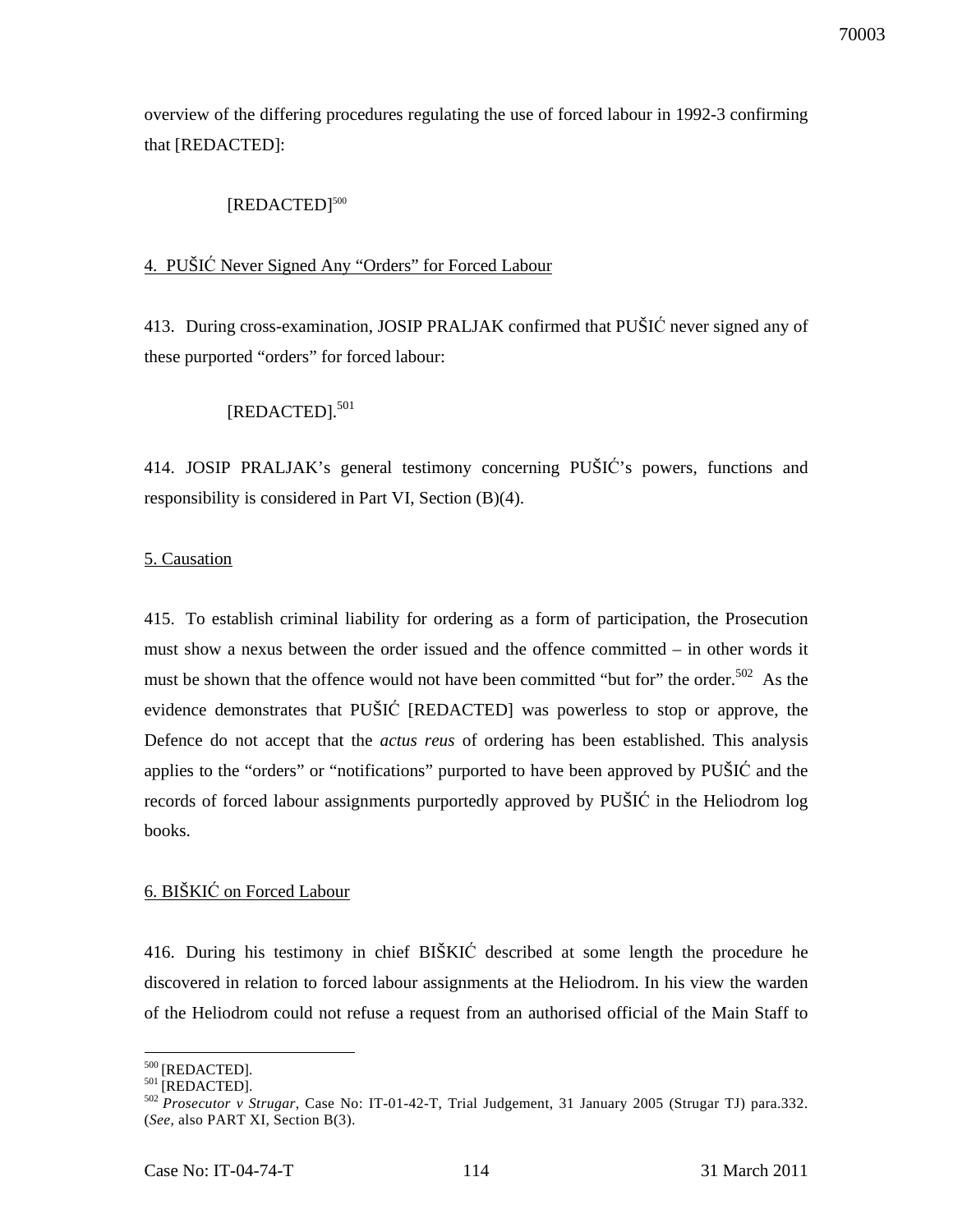take detainees out for work even if they were to be sent to the front line. PUŠIĆ did not fall within the definition of an authorised official described by BIŠKIĆ and PUŠIĆ was not mentioned by BIŠKIĆ:

> [i]f the Heliodrom warden had good grounds to believe prisoners would be taken out to perform labour at the front line, he could not have refused the request for detainees if there was authorisation from an authorised official… The practice was that, if the request for *detainees to perform labour came from the Main Staff*, then the warden of Heliodrom *automatically complied* with the order.<sup>503</sup> [emphasis added]

### 7. Lack of Corroboration

417. It is also highly significant that no other witness testified that forced labour orders were within PUŠIĆ's sphere of responsibility. WITNESS DZ, BIŠKIĆ, WITNESS BB and WITNESS BC, not to mention VIDOVIĆ, WITNESS NO and PAVLOVIĆ were never asked by the Prosecution to comment on PUŠIĆ's alleged involvement in this area. The Prosecution's failure to put these matters to these witnesses must give rise to a serious doubt as to whether the Prosecution have discharged their burden of proof. Thus, the lack of corroboration for the evidence of JOSIP PRALJAK and BOŽIĆ means that their allegation cannot properly form the basis of any findings of fact.

418. No evidential weight should be attached to the contents of LAVRIĆ's report of 22 November 1993 for the reasons advanced in Part IX.<sup>504</sup>

### 8. Reports of Detainee Abuses

419. PUŠIĆ had no authority to punish or intervene or take action against any of the military personnel involved in the misconduct highlighted in the reports produced by JOSIP PRALJAK<sup>505</sup> or BOŽIĆ. For example, PUŠIĆ is sent a report by BOŽIĆ dated  $4<sup>th</sup>$  July 1993<sup>506</sup> stating that two detainees were wounded during a labour assignment. The report is directed

<sup>&</sup>lt;sup>503</sup> Biškić T.15243 and T.15245.

<sup>504</sup> *See*, Part IX, Section B(2).

<sup>&</sup>lt;sup>505</sup> Josip Praljak denies knowledge of some detainee abuses, *See*, Part VI, Section B(5)(ii)..

 $506$  P3171.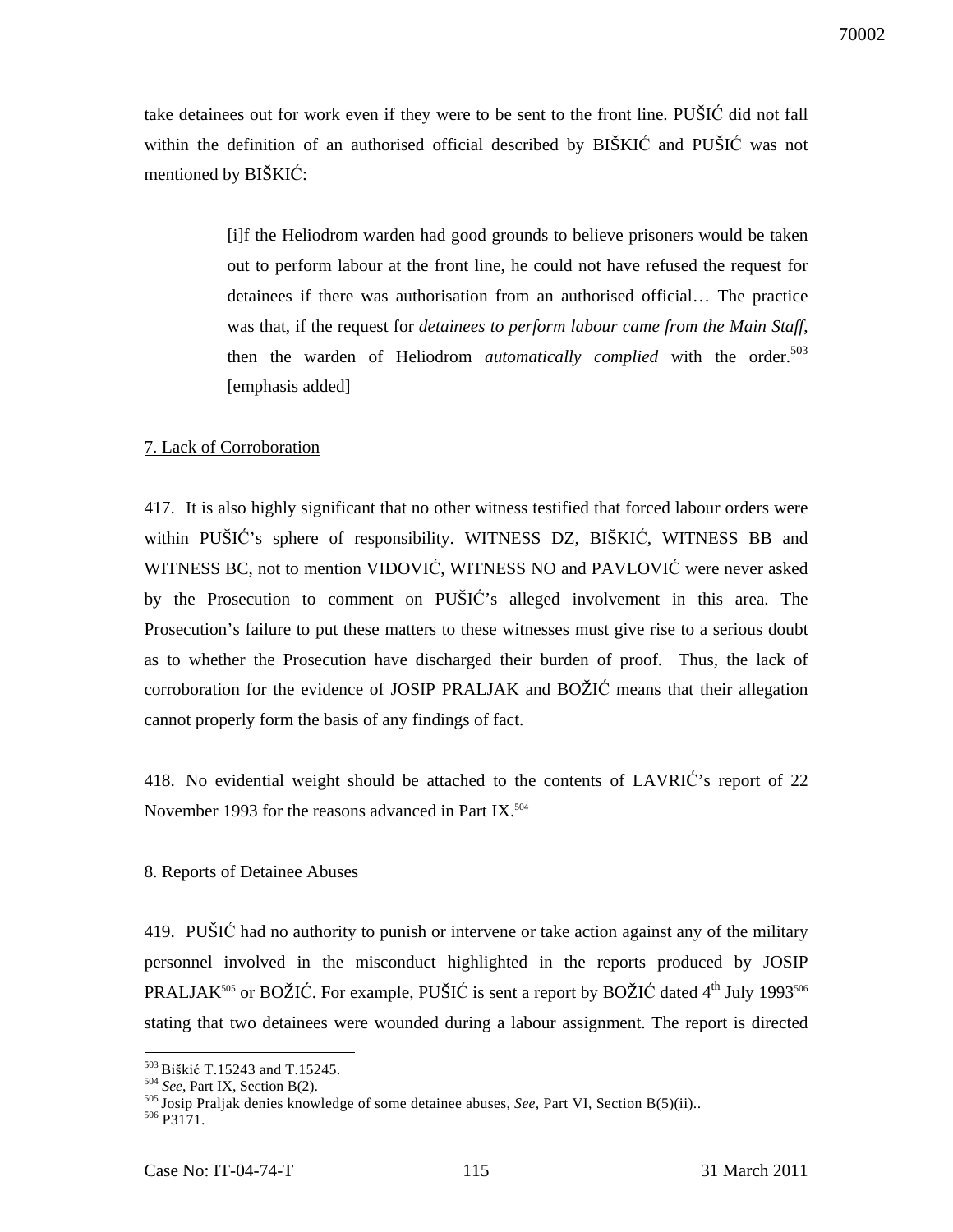not only to PUŠIĆ but also to ĆORIĆ and VIDOVIĆ. Both men outrank PUŠIĆ. Moreover, the report notes that the assignment was undertaken at the request of the  $7<sup>th</sup>$  Battalion of the 3<sup>rd</sup> Brigade.

420. PUŠIĆ had no power to control the conduct of the military personnel involved in this incident or the events of the 12 July 1993 recorded in another note from BOŽIĆ dated 13 July 1993.<sup>507</sup> On that occasion a prisoner had been wounded by the ABiH working on a forced labour assignment [REDACTED] and said to have been approved by PUŠIĆ.

421. It is plain that only the military authority responsible for ordering the forced labour assignments could discipline the soldiers responsible for any abuses. [REDACTED]. [REDACTED]:

## [REDACTED].<sup>508</sup>

422. VIDOVIĆ also testified that he would have responsibility for investigating cases where detainees against whom criminal complaints had been filed were injured or otherwise mistreated on forced labour assignments.<sup>509</sup> VIDOVIĆ claimed that he wrote to ĆORIĆ about these incidents and that prosecutions were initiated against those responsible.<sup>510</sup> VIDOVIĆ denied that HVO general policy was not to prosecute soldiers responsible for harming detainees on forced work assignments.<sup>511</sup>

### **B. Credibility of JOSIP PRALJAK and BOŽI**Ć

### 1. Overview

423. The Tribunal has recognised that, as a matter of common sense, certain witnesses, such as those with an interest to serve, may be of doubtful credibility as they may seek to inculpate others and exculpate themselves.<sup>512</sup> The Chamber should treat their evidence with caution. The

 $\ddot{\phantom{a}}$ 

<sup>&</sup>lt;sup>507</sup> P3414.

<sup>508</sup> [REDACTED].

<sup>509</sup> Vidović T.51664.

<sup>510</sup> Vidović T.51666-7.

<sup>511</sup> Vidović T.51673.

<sup>512</sup> Delalić AJ para.630. *See,* also discussion on relevant case law in regard to testimony of Ćupina at Part IV, Section  $C(2)(i)$ .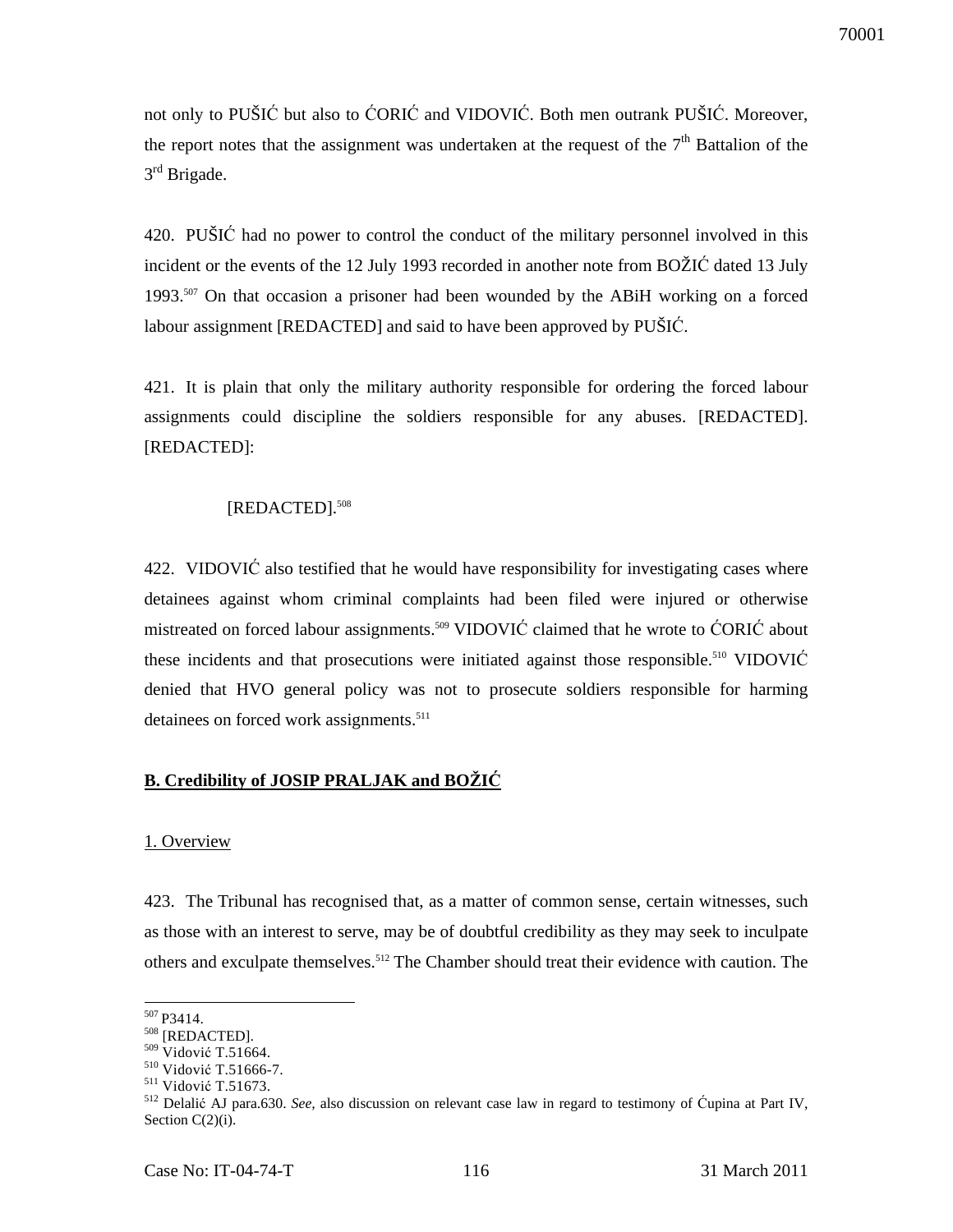ICTR Appeals Chamber in *Niyitegeka* held that, "considering that accomplice witnesses may have motives or incentives to implicate the accused person before the Tribunal, a Chamber, when weighing the probative value of such evidence, is bound to carefully consider the totality of the circumstances in which it was tendered". $513$ 

424. The Chamber should subject JOSIP PRALJAK's testimony to the most searching scrutiny. JOSIP PRALJAK's evidence was tainted by his self interested desire to deny any potentially incriminating conduct or knowledge by, for instance deflecting responsibility towards PUŠIĆ <sup>514</sup> or misleading the Chamber concerning his knowledge of allegations of detainee abuses.

425. JOSIP PRALJAK's evidence was also inconsistent and unconvincing.<sup>515</sup> While claiming on the one hand that he and BOŽIĆ had to defer to PUŠIĆ, both JOSIP PRALJAK and BOŽIĆ conspicuously fail to mention PUŠIĆ in their reports documenting the situation in Helidrom and their concerns over the treatment of detainees.

426. Consequently, in the absence of any witness testimony corroborating JOSIP PRALJAK's account of PUŠIĆ's authority, his evidence should not be used as a foundation to convict PUŠIĆ for responsibility for prisoner releases, forced labour practices and other allegations of detainee abuses.

### 2. JOSIP PRALJAK's Denial of Knowledge of Detainee Abuses

427. JOSIP PRALJAK's denial of knowledge of detainee abuses conclusively demonstrates that he cannot be relied upon to give a full and honest account in connection with any evidence that could possibly incriminate him. JOSIP PRALJAK claimed to have no knowledge of any abuse or mistreatment of detainees at the Helidrom throughout 1993:

 $\overline{a}$ <sup>513</sup> "As a corollary, a Trial Chamber should at least briefly explain why it accepted the evidence of witnesses who may have had motives or incentives to implicate the accused: in this way, a Trial Chamber shows its cautious assessment of this evidence." *Prosecutor v. Niyitegeka,* Appeal Judgement, Case No:ICTR-96-14-A, 09 July 2004. (Niyitegeka AJ) para. 98. *See,* also Nahimana AJ para. 439: *Prosecutor v. Ntagerura et al.* Appeal Judgement, Case No:ICTR-99-46-A, 07 July 2006 (Ntagerura AJ) paras 204 and 206, and *Prosecutor v. Blagojevi*ć *and Joki*ć*,* Appeal Judgement, Case No: IT-02-60-A, 09 May 2007. (Blagojević AJ) para. 82. <sup>514</sup> *See*, Part VI, Section(B) and Part VII, Section (A-B).

 $515$  Ibid.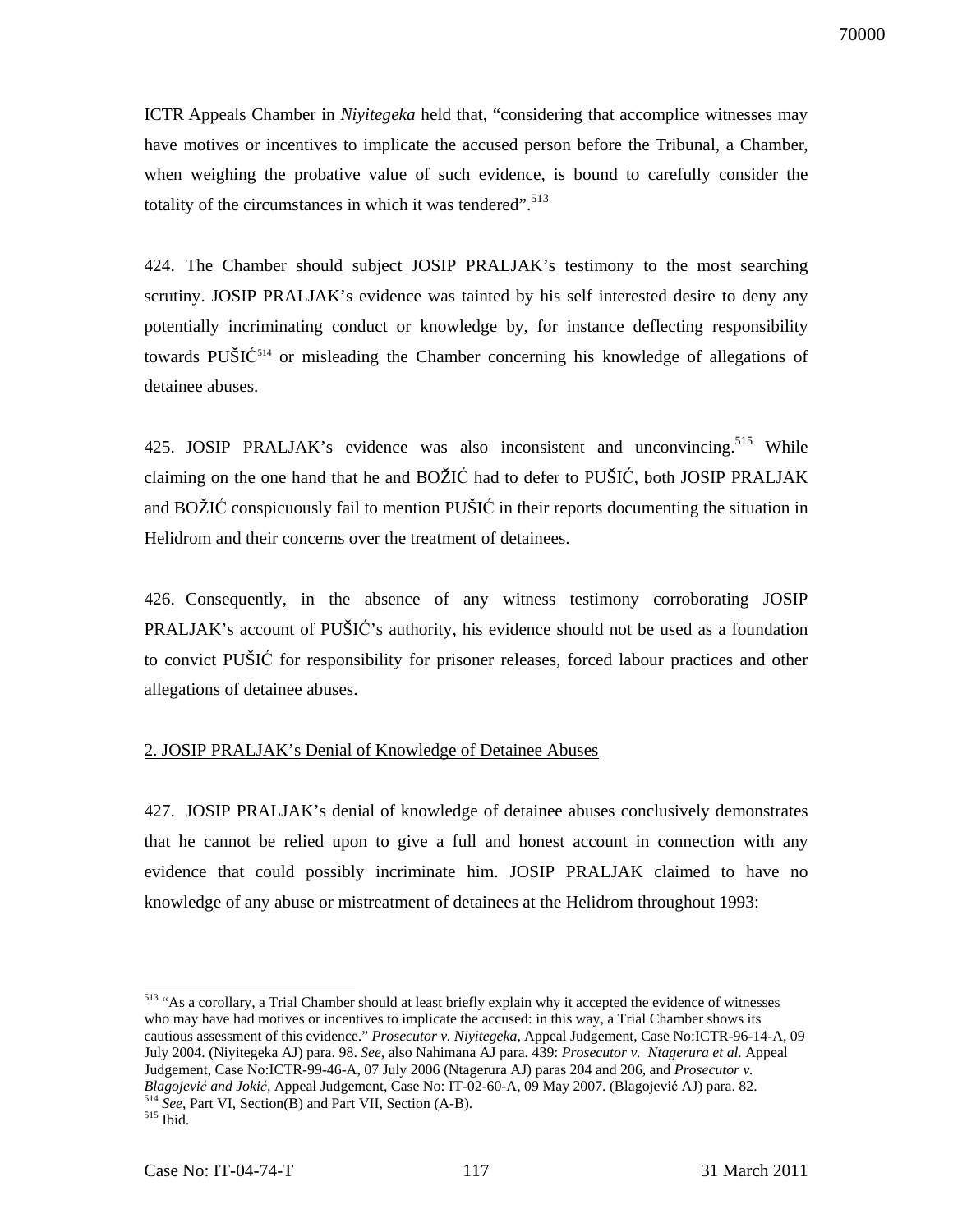Q. Thank you. Now, sir, did you know or were aware of that anybody during that period of time when you worked at Heliodrom, which is the relevant material time, that anybody abused or mistreated the detainees?

A. I wasn't aware of that. I didn't know about that, and if I had, I would have written it down. 516

428. Regarding forced labour practices JOSIP PRALJAK acknowledged that prisoners were taken from Heliodrom to perform labour but claimed that he did not know about any prisoners injured or wounded or killed while performing work. He said that most of the prisoners who were taken out for labour would be returned to the facility after four o'clock in the afternoon, which was when he left work. 517

429. In relation to the isolations cells at the Heliodrom, JOSIP PRALJAK claimed he had no say in who was placed in isolation cells and this was the responsibility of SIS and the crime prevention service.<sup>518</sup> JOSIP PRALJAK also denied hearing or knowing about any inmates concealed in isolation cells during the ICRC visits of 10, 11, 12 August 1993.<sup>519</sup> However, JOSIP PRALJAK must have been aware that this practice has been previously noted and condemned by the ICRC in May 1993 as noted by BOŽIĆ:

> In the course of the month of May, we had regular visits from the Red Cross. Representatives of the ICRC notified us that they were satisfied with the correct conduct of employees, but we also received a complaint that isolation cells were inadequate and that we should not place a single prisoner inside them.<sup>520</sup>

430. JOSIP PRALJAK's evidence cannot be reconciled with that of another Prosecution witness, Mustafa HADROVIĆ. HADROVIĆ said that the commanders of the guards at the Heliodrom were SMILJANIĆ and BOŽIĆ and that both men knew about the conditions of detention and mistreatment of detainees. Given his position as Deputy Warden, it is entirely implausible that JOSIP PRALJAK would not have been privy to the mistreatment that

<sup>516</sup> J.Praljak T.14851.

<sup>517</sup> J.Praljak T.14740.

<sup>&</sup>lt;sup>518</sup> J.Praljak T.14843. *See*, also Part VII, Section (D5).

<sup>&</sup>lt;sup>519</sup> J.Praljak T.14846.

<sup>520</sup> P 02853. J.Praljak T.14704-5. and T.14932.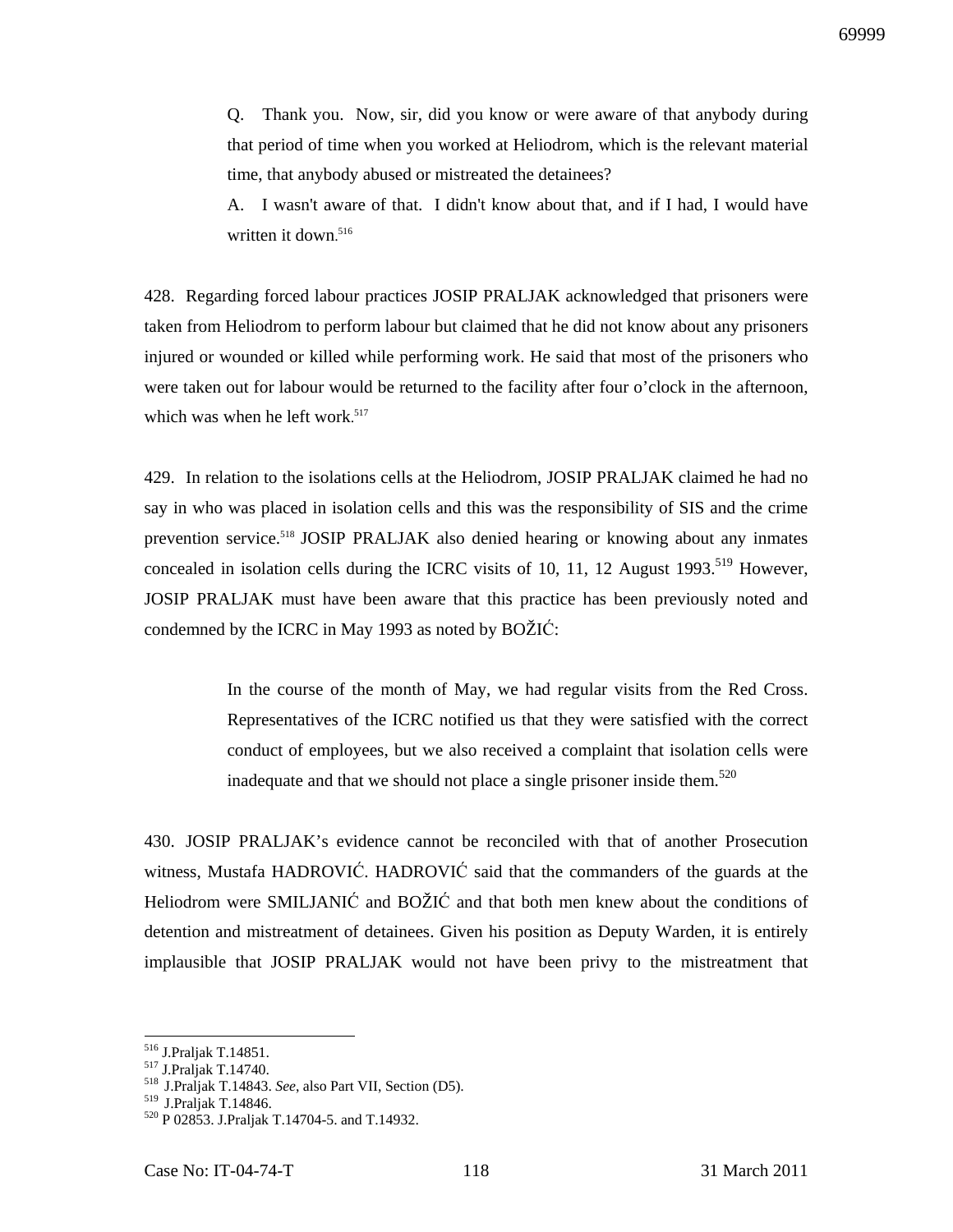HADROVIĆ describes during a critical period when the ICRC, UNHCR and other international community organisations were closely following developments at the facility.

### 3. JOSIP PRALJAK's Self Interest

431. When asked why his superior BOŽIĆ had produced the 10 May 1993 Note, JOSIP PRALJAK replied that BOŽIĆ had produced the document in order to "protect himself":

> JUDGE ANTONETTI: [Interpretation] You signed a document on the 10th of May. We see your name, the name of the secretary, and Mr. BOŽIĆ. It's a rather unusual document in itself. You were not a novice in matters of the prison. You had already worked in the civilian sector administrating penitentiary institutions. You said that after the MOS attack on town those civilians had been brought to Heliodrom. So far so good. At that moment, Mr. PUŠIĆ calls to get some of them released. Very well, but why did you find it necessary to draw up this document? For what purpose? To protect you in the future? Or to indicate to the military police hierarchy that you had obeyed orders? There must have been a purpose. You declared that you will speak the whole truth. Could you please explain the purpose of this document, because Mr. BOŽIĆ made you co-sign it. He didn't take just anybody. He took the deputy, because you were on record as the deputy. Why did you co-sign it, to protect yourself, or for what reason? Because every signature implies some responsibility. It entails some consequences, and you must know that since you worked in prisons. Explain to us, please, why you signed this document.

> THE WITNESS: [Interpretation] I did not write this document. It was written by Mr. Stanko BOŽIĆ. He knows why he wrote it. And I know that I was present throughout that time in one office, because our office was being used by Mr. Marko Bevanda, and we were together all the time in Snjezana's office. *In my opinion, Mr. Stanko BOŽIĆ* was trying to protect himself. [emphasis added]<sup>521</sup>

432. JOSIP PRALJAK's eagerness to shift responsibility for any violations of international law away from himself is further evident from his answer to a question concerning the key

 $\overline{a}$ <sup>521</sup> J.Praljak T.14692.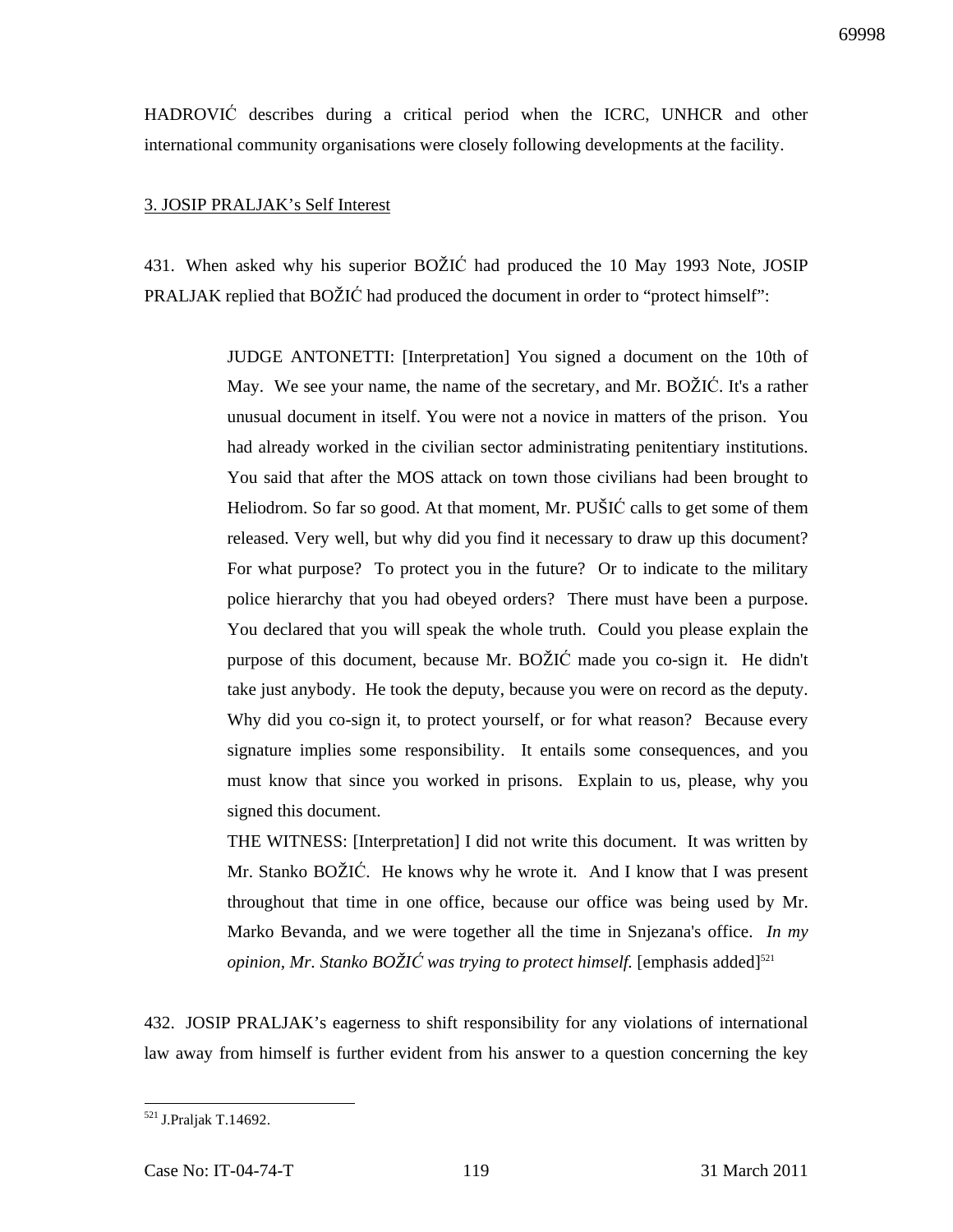issue of why displaced Muslim civilians were placed in a prison facility rather than elsewhere in the Heliodrom complex in May 1993. He explained:

> I couldn't answer that question. I think only Stanko Bozic, who was then warden could answer it. And Marko Bevanda and Biljiana Nikic.<sup>522</sup>

433. JOSIP PRALJAK's testimony was, at the very least, disingenuous on these points. JOSIP PRALJAK's explanation as to why he had to notify PUŠIĆ of forced labour assignments was also implausible. JOSIP PRALJAK said he called PUŠIĆ because he was a representative of the Military Police and the person they normally called whenever they needed something. In relation to a 5 July 1993 request for five prisoners to be taken to "build bunkers between the new bank and the grammar school" JOSIP PRALJAK said this was:

> approved by Berko Pusic and taken over by Miro Bevanda against his signature….All I know is that the request had to be approved by the military police administration, that is Berko Pusic, and he approved it… it's that the prison as not able to let these people go out without the approval of the military police administration, in other words, Mr. Berko Pusic, and *he was the one we called most often whenever we needed something*. <sup>523</sup> [emphasis added]

434. What JOSIP PRALJAK and BOŽIĆ really "needed" was a scapegoat. They contacted PUŠIĆ so that they could subsequently claim they were only following his "orders" in any dealings they had with detainees. In reality, the release "orders" of May 1993 and forced labour notifications produced by BOŽIĆ and JOSIP PRALJAK served as an insurance policy to protect themselves against any potential individual criminal liability. In retrospect, this strategy has paid dividends for both BOŽIĆ and JOSIP PRALJAK. It explains why the Deputy Warden and Warden have escaped prosecution for the crimes allegedly perpetrated under their watch at the Heliodrom.

## 4. JOSIP PRALJAK and BOŽIĆ Feared Prosecution

<sup>522</sup> J.Praljak T.14688.

<sup>523</sup> J.Praljak T.14749-51, 14752-3. P 03194,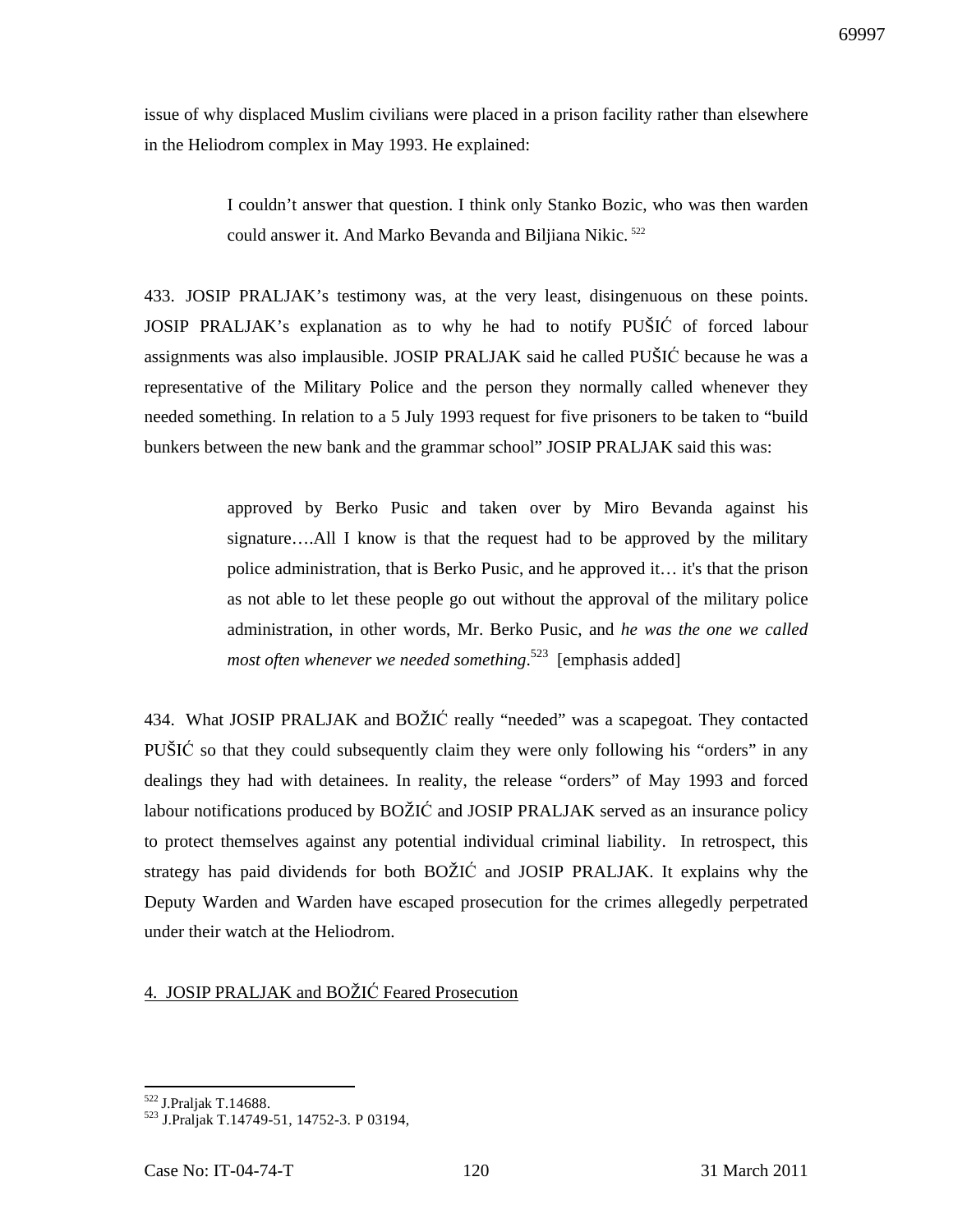435. JOSIP PRALJAK and BOŽIĆ had good reason to fear prosecution. They did not stop detainees being taken out to work by HVO military personnel or prevent any of the other allegations of detainee abuse at the Heliodrom. Furthermore, both JOSIP PRALJAK and BOŽIĆ were responsible for handing over detainees who were in their custody to HVO military units<sup>524</sup> for forced labour assignments and could therefore have been culpable for violating international humanitarian law.

436. Despite his protestations to the contrary, the evidence reviewed above suggests that JOSIP PRALJAK must have been acutely aware that he could be held to account at some future date for these transgressions. BOŽIĆ certainly was. On 20 August 1993 BOŽIĆ wrote a report concerning the results of an ICRC visit where the use of detainees for forced labour had been highlighted as a breach of the Geneva Conventions. BOŽIĆ noted that:

> Although, as the warden, I do not decide on taking detainees to work, as these authorities are handed over to Vladimir Primorac, *I will be held responsible before the International Tribunal*. <sup>525</sup> [emphasis added]

437. [REDACTED].<sup>526</sup> [REDACTED]. BOŽIĆ refers to an ongoing order of PAVLOVIĆ of 16 August 1993.<sup>527</sup> [REDACTED].<sup>528</sup>

#### 5. Inconsistent Evidence

438. PUŠIĆ was not mentioned in reports produced by BOŽIĆ and JOSIP PRALJAK documenting their concerns over the treatment of detainees in the Heliodrom. In fact, BOŽIĆ's letter of 10 October 1993 and JOSIP PRALJAK's letter of 24 November 1993 reveal the true state of affairs regarding forced labour activities at the Heliodrom as documented below*.*

 $524$  [REDACTED].

<sup>525</sup> P04352. On 9 September 1993, Božić issues an order banning forced labour. (P04902.) Pavlović testified that prison staff selected the detainees used for forced labour assignments, Pavlović T.47034-5, "Q. And just one more question about this topic. If you were to approach the prison director to give you a number of detained persons to carry out some work, who was it that selected the persons to carry out that work as requested by you? A. I truly do not know who decided on who was to go. Somebody from the prison. But I know that after a certain time, those who had filed a request would ask to be given the same men again because they had, in the meantime, become friends or at least they were known persons." <sup>526</sup>[REDACTED].

<sup>&</sup>lt;sup>527</sup> [REDACTED].

<sup>528</sup> [REDACTED].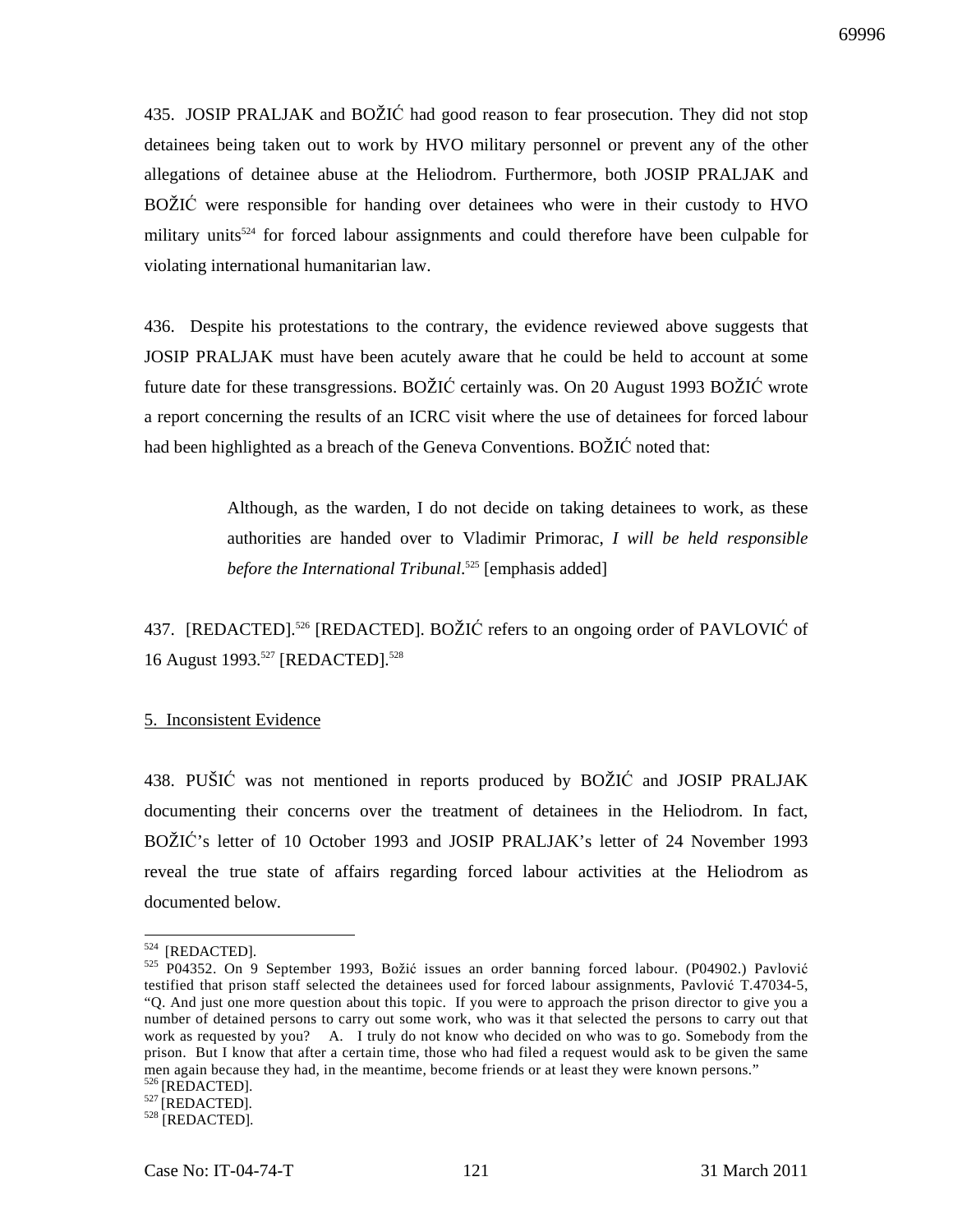439. On 10 October 1993 BOŽIĆ writes to BOBAN<sup>529</sup> complaining that (i) detainees are being mistreated: (ii) forced labour practices continue: (iii) there is a lack of clear supervising authority at the Heliodrom and that consequently he does not know who is in charge of the facility and (iv) that SIS are working with detainees without written authorization from any other HVO authority.

440. Specifically, BOŽIĆ states that "detainees are beaten at work by some units that use detainees at work and are responsible for providing security and guaranteeing their safety." And that some "authority should be appointed to issue orders related to the use of detainees for work." BOŽIĆ's letter included an appeal to TOLE to use his influence to help solve the problems.

441. JOSIP PRALJAK writes to General ROSO, LAVRIĆ and JUKIĆ on 24 November 1993 asking for steps to be taken to improve the functioning of the Heliodrom.<sup>530</sup> One of his main concerns was for the HVO to finally clear up who was approved to authorise the release of prisoners to work and who had authority over the central military prison of Mostar. This letter was not circulated to PUŠIĆ. No mention or complaint is made of PUŠIĆ's alleged role in the procedure adopted to date at the Heliodrom.<sup>531</sup>

442. JOSIP PRALJAK and BOŽIĆ's letters directly contradict the conclusions arrived at by LAVRIĆ in his report to BIŠKIĆ of 22 November 1993. LAVRIĆ's report is considered in detail in Section IX.

## **C. Responsibility For Forced Labour Practices Within the HVO**

443. A probing analysis of the evidence reveals that, in actuality, no single body within the HVO had centralised control over the use of detainee on work assignments as a number of different HVO officials and agencies had the power to regulate this practice. Unlike PUŠIĆ,

<sup>529</sup> P05792.

<sup>530</sup> P06848. *See,* also Part IX, Section B(2).

<sup>531</sup>P04233. On 16 August 1993 Josip Praljak writes to Zarko Tole whom he thinks is "probably" head of the Main Staff highlighting the lack of progress in addressing various concerns he has previously raised over, inter alia, the use of forced labour at the Heliodrom. He did not send a copy of the letter to Pušić.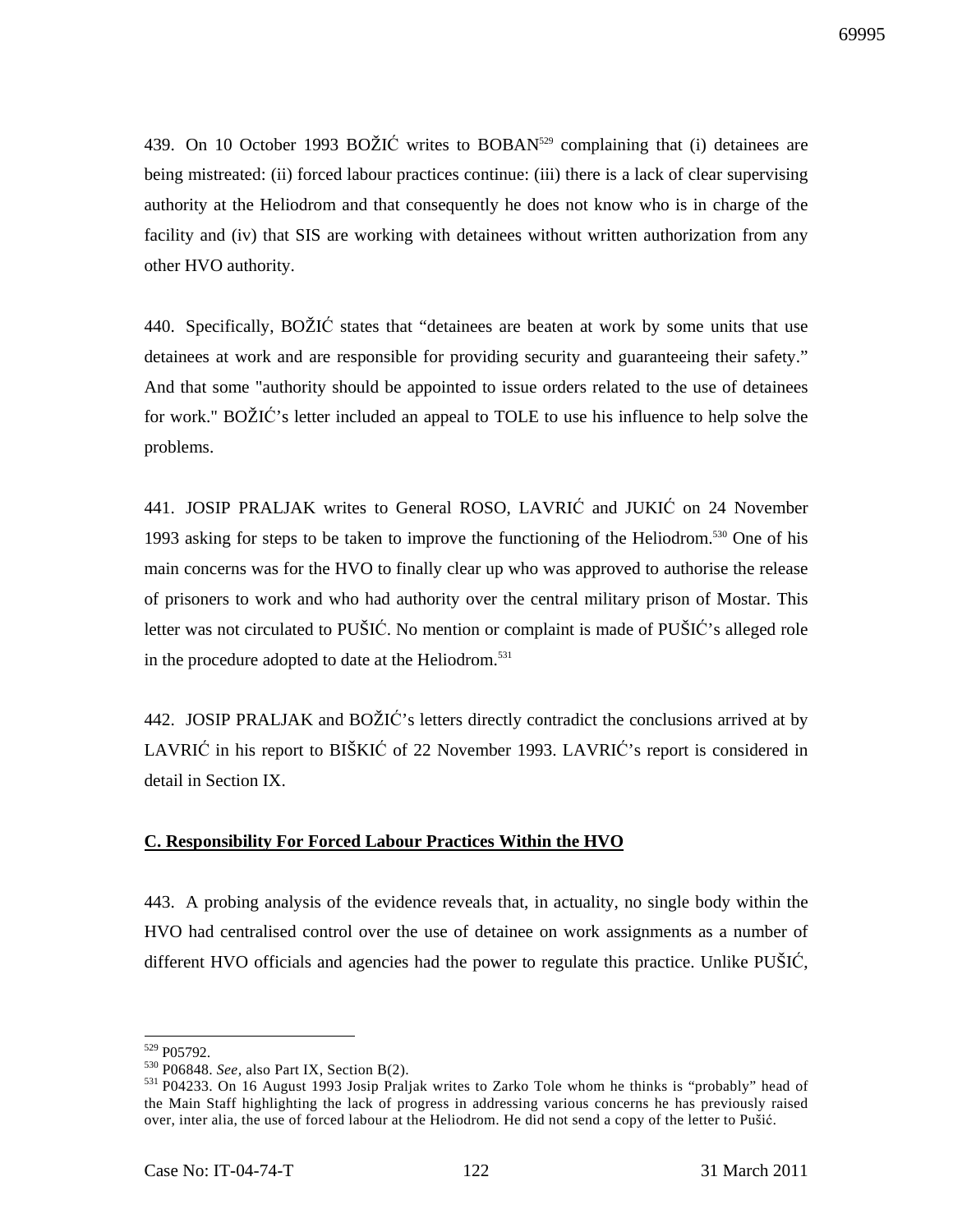all these bodies could be said to have some degree of *de jure* and/or *de facto* authority over HVO military personnel.

444. By way of illustration, on 1 April 1993. PETKOVIĆ issues a "demand" to all operative zones to treat captured soldiers and civilians in a humane manner and afford them adequate treatment.<sup>532</sup> PETKOVIĆ is contacted by the ICRC on 25 June 1993 in a letter that is not circulated to PUŠIĆ but is sent to BLAŠKIĆ, BOBAN, KORDIĆ, GELIĆ and SKOPLJAK warning all of illegal forced labour practices by HVO soldiers.<sup>533</sup>

445. OBRADOVIĆ issues an order to the wardens of Gabela and Dretelj on 2 September 1993 that further indicates that authority over forced labour practices on the ground lay with military personnel over whom PUŠIĆ had no influence. OBRADOVIĆ issued guidelines for the treatment of prisoners that are taken for work stating that:

> All commanders of units, prison warden and commanders of Military Police and Civil Police are responsible for the execution of the order.<sup>534</sup>

446. BIŠKIĆ also testified that the Chief of the Main Staff, ROSO, had the power to permit the use of detainees for forced labour.<sup>535</sup>

447. By December 1993 it is apparent that HVO attempts to regulate the practice of HVO military units taking out detainees for forced labour had not been successful. This topic is raised in the second Posušje meeting of 13 December 1993 and at various meetings and in ICRC correspondence throughout the early part of 1994. It is submitted that PUŠIĆ was powerless to stop this practice. The testimony of BIŠKIĆ and the evidence concerning HVO efforts to curb the use of detainees for forced labour is examined in Part IX.

## **D. Testimony of HADROVI**Ć

<sup>532</sup> P02038.

<sup>533</sup> P02950.

<sup>534</sup> P04450. The contents of a SIS report on Dretelj dated 20 September 1993 states that "Detainees in Dretelj VIZ go to work only with written approval of Colonel Oobradović or Head of SIS Zara Pavlović." P05222.

<sup>535</sup>Biškić T.15151 and T.15240.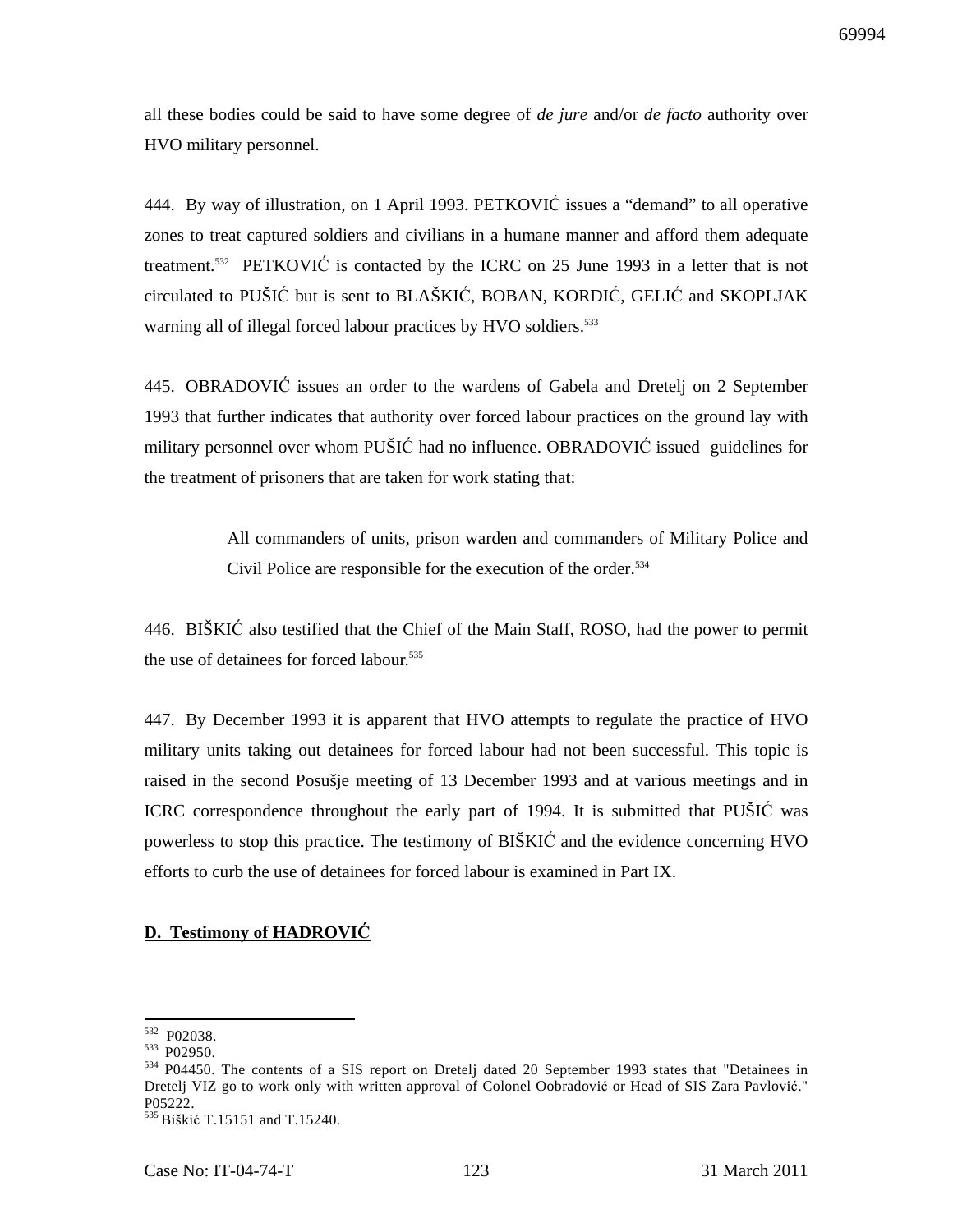448. On 6 January 1994 BOŽIĆ sent a letter to PUŠIĆ listing persons, civilians, and POWs who had died during work assignments.<sup>536</sup> When asked to comment on this letter by the Prosecution during his testimony-in-chief, HADROVIĆ confirmed he knew many of those named in this list but refused to ascribe any blame to PUŠIĆ for their deaths:

> JUDGE ANTONETTI: [Interpretation] Sir, a question from me. This document is addressed to Mr. Berislav Pusic, and he was in charge of the prisoner exchange. Since these people are apparently dead, we don't see whether there could have been an exchange of any kind except to exchange bodies, corpses. So how can you interpret this, this list addressed to the prisoner exchange office? Do you have an explanation for that or not?

> THE WITNESS: [Interpretation] Your Honour, I'll have to apologise greatly later on precisely to this person, as far as this person is concerned, *but it was more other people who asked about this and wondered rather than Berislav Pusic.* Sagolj wondered more and so did the others as far as I saw it. Now, I'll tell you of a misunderstanding that came about later on. Now, this man here with his name and surname, well, I might even sort of in a way be grateful to him perhaps for something. I don't want -- or, rather, I want to be able to look everyone straight in the eyes, because tomorrow my child will have to live in that town, Mostar, with all of us together. So I don't want to inflict evil on anyone without cause. Other people can't look me in the eyes because they killed my people and issued orders for people to be incarcerated like me, and I became very ill as a result.<sup>537</sup> [emphasis added]

449. HADROVIĆ expressed his profound gratitude to PUŠIĆ and implored the judges to be sympathetic to PUŠIĆ:

> It was Berislav PUŠIĆ, and I can frankly say that this will remain with me for as long as I live, and I can thank him for being alive today. And I have every confidence in you, Your Honours, that you will make your rulings according to

 $\overline{a}$ <sup>536</sup> P07498.

<sup>&</sup>lt;sup>537</sup> Hadrović T.14594-5.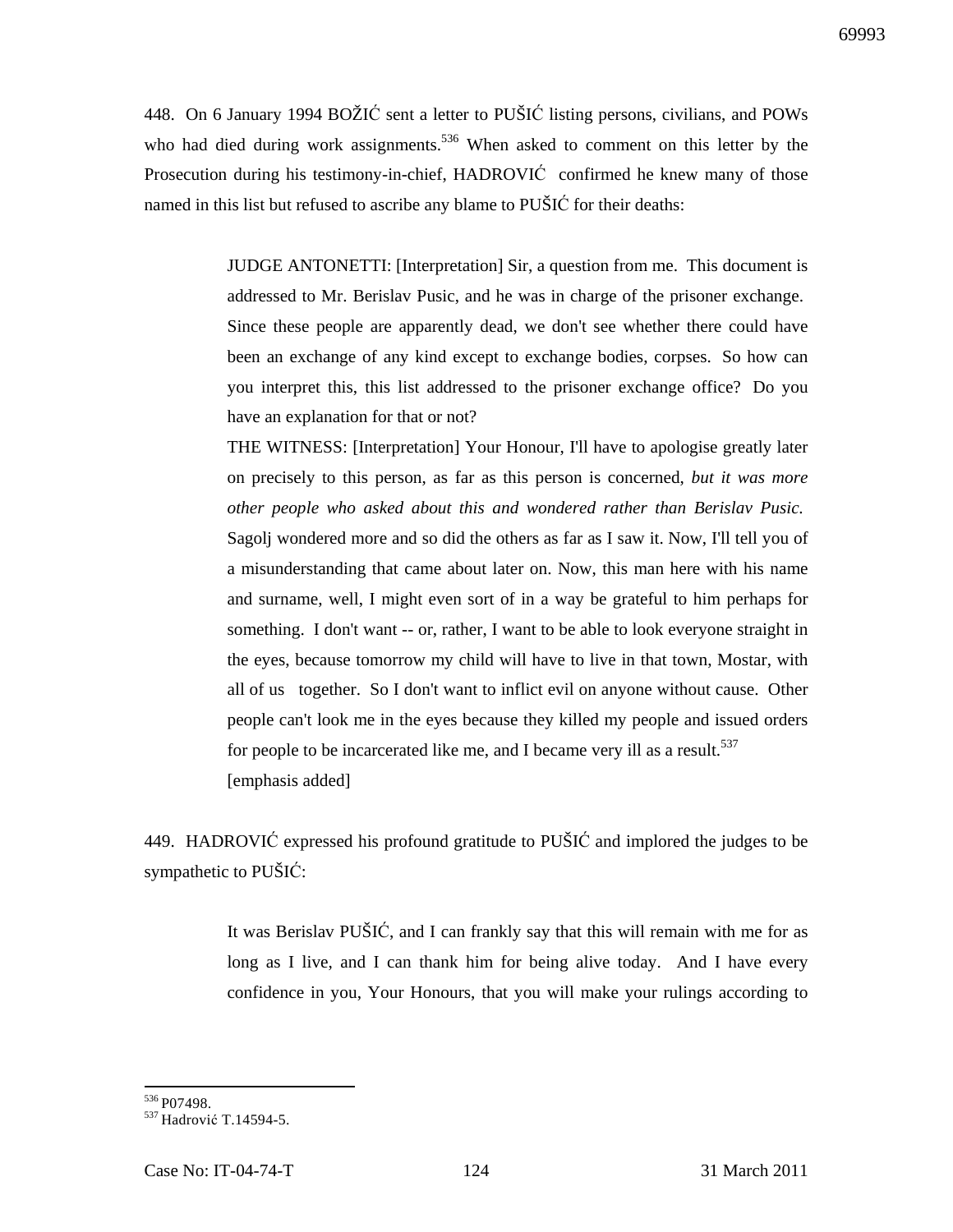justice and that you know what I experienced and all the hardships I went through.<sup>538</sup>

# **IX. TESTIMONY OF MARIJAN BIŠKI**Ć **AND EVENTS AFTER 10 DECEMBER 1993**

#### **A.Introduction**

450. Shortly after his arrival in Bosnia in November 1993 BIŠKIĆ testified that he began looking into the work of the Military Police, SIS and the operation and management of HVO detention centres.<sup>539</sup> It is submitted that BIŠKIĆ's findings, the actions he implemented and oversaw and his testimony concerning PUŠIĆ confirms that PUŠIĆ had no decision making authority and no powers over deportations, detention centres and forced labour.

# **B.Testimony of BIŠKI**Ć

#### 1. Overview

451. BIŠKIĆ was unaware of the existence of the Service for Exchange before his arrival in Bosnia.<sup>540</sup> One of BIŠKIĆ's first tasks was to gather information about the HVO detention centres, the conditions of detention for those held there and identify which HVO agency was responsible for their operation.<sup>541</sup> To this end he asked various bodies to provide an overall assessment of the accommodation of POWs, the security, logistic supplies, conduct with the POW and measures needed to resolve any problems at the various HVO detention facilities.

452. On 18 November 1993,<sup>542</sup> CVITANOVIĆ, a Military Police adviser sends a report to BIŠKIĆ in response to his request for information on the organization and conditions of detention in Gabela and Heliodrom. CVITANOVIĆ made no reference to PUŠIĆ in his despatch.

<sup>538</sup> Hadrović T.14617-8.

<sup>539</sup> Biškić T.15046-7 and T.15053.

<sup>540</sup> Biskić T.15317.

<sup>541</sup> Biškić T.15053.

<sup>542</sup> P<sub>06729</sub>.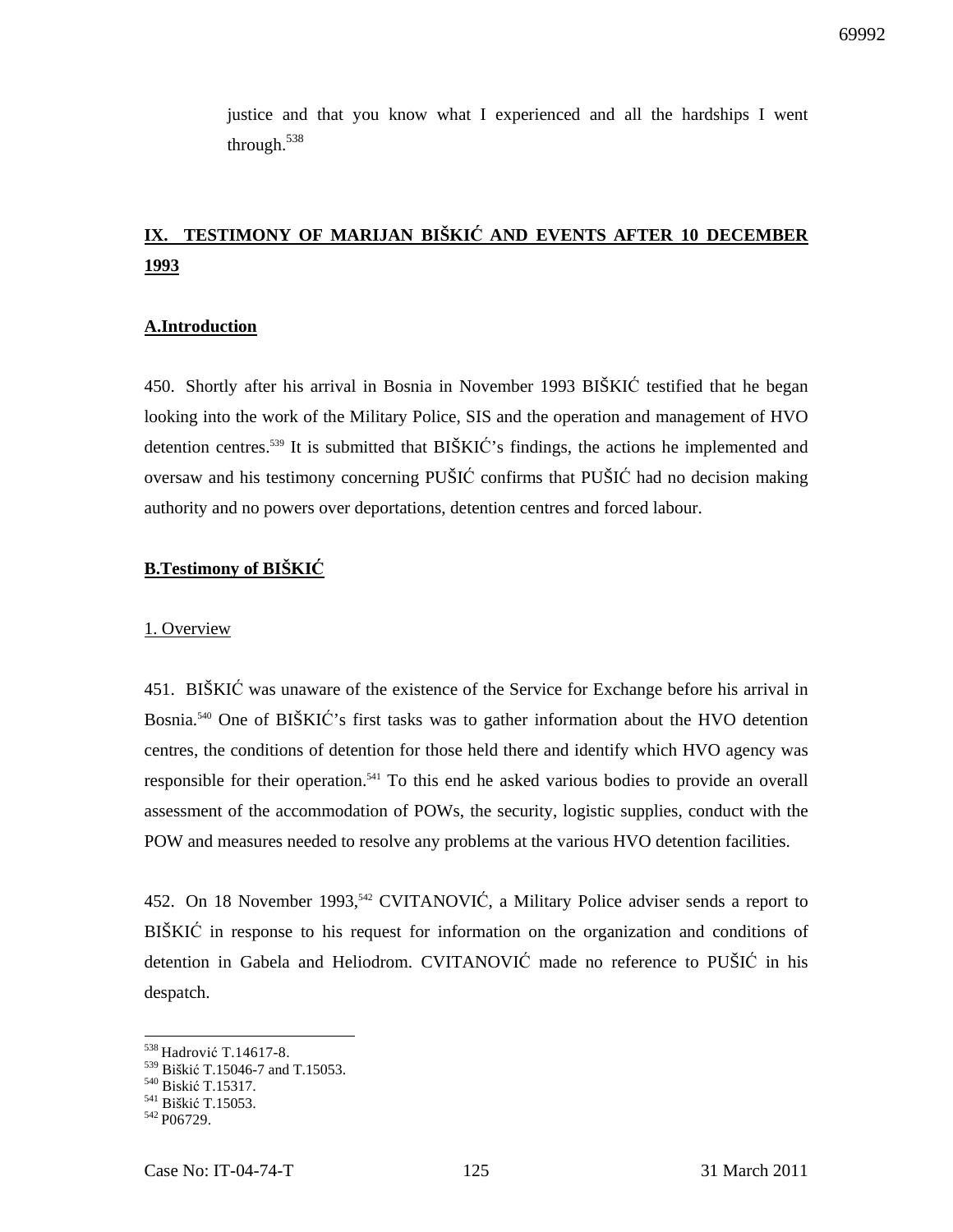# 2. LAVRIĆ's Letter of 22 November 1993

453. LAVRIĆ also replied on 22 November 1993.<sup>543</sup> It is submitted that LAVRIĆ's report contained a wholly inaccurate description of PUŠIĆ's role and responsibilities.

454. LAVRIĆ's contention that PUŠIĆ was solely responsible for organising and conducting prisoner exchanges and approving the use of forced labour in November 1993 is not borne out by the evidence.<sup>544</sup> In addition, the claim made by LAVRIĆ that PUŠIĆ could choose those to be exchanged in consultation with the Defence Department is not corroborated by any other witness.

455. LAVRIĆ fails to identify his sources and it is unclear how the responsibilities alleged by LAVRIC came to be "decreed"<sup>545</sup> or which decree he is referring to. Moreover, as the primary source witness was not called by the Prosecution there is no means of testing or evaluating the credibility of the information in this report.

456. LAVRIĆ's conclusions lack corroboration. Two days after LAVRIĆ's report JOSIP PRALJAK produced his own analysis of the problems besetting the Heliodrom including the issue of forced labour practices. LAVRIĆ's conclusions conflict with the statements made by JOSIP PRALJAK in his letter of 24 November 1993<sup>546</sup> and also by BOŽIĆ's in his letter of 10 October 1993.<sup>547</sup>

457. LAVRIĆ's analysis is also at odds with the evidence of BIŠKIĆ, as discussed *supra.* In describing the arrangements in place at the Heliodrom BIŠKIĆ did not mention PUŠIĆ and his description cannot be reconciled with LAVRIĆ's assertions:

> [t]he processing of detainees is being performed by SIS officials and the crime department officials. Wardens in prisons have been appointed and they're

<sup>543</sup> P06805.

<sup>544</sup> Ibid. A correction of translation is requested. In the BCS version, para.5. Reads "*Ovlaš*ć*eni Berislav Puši*ć*, Mijo Jeli*ć *zapovjednik brigade.*" which is incorrectly translated as "Berislav Pusic was authorised, while Mijo Jelic was the brigade commander", and should be replaced by "Berislav Pusic, MIjo Jelic, brigade commander were authorised".

 $545$  Ibid. para.5.

<sup>&</sup>lt;sup>546</sup> P06848. *See*, also Part VIII, Section A(9).

<sup>547</sup>P05792. *See*, also Part VIII, Section A(9).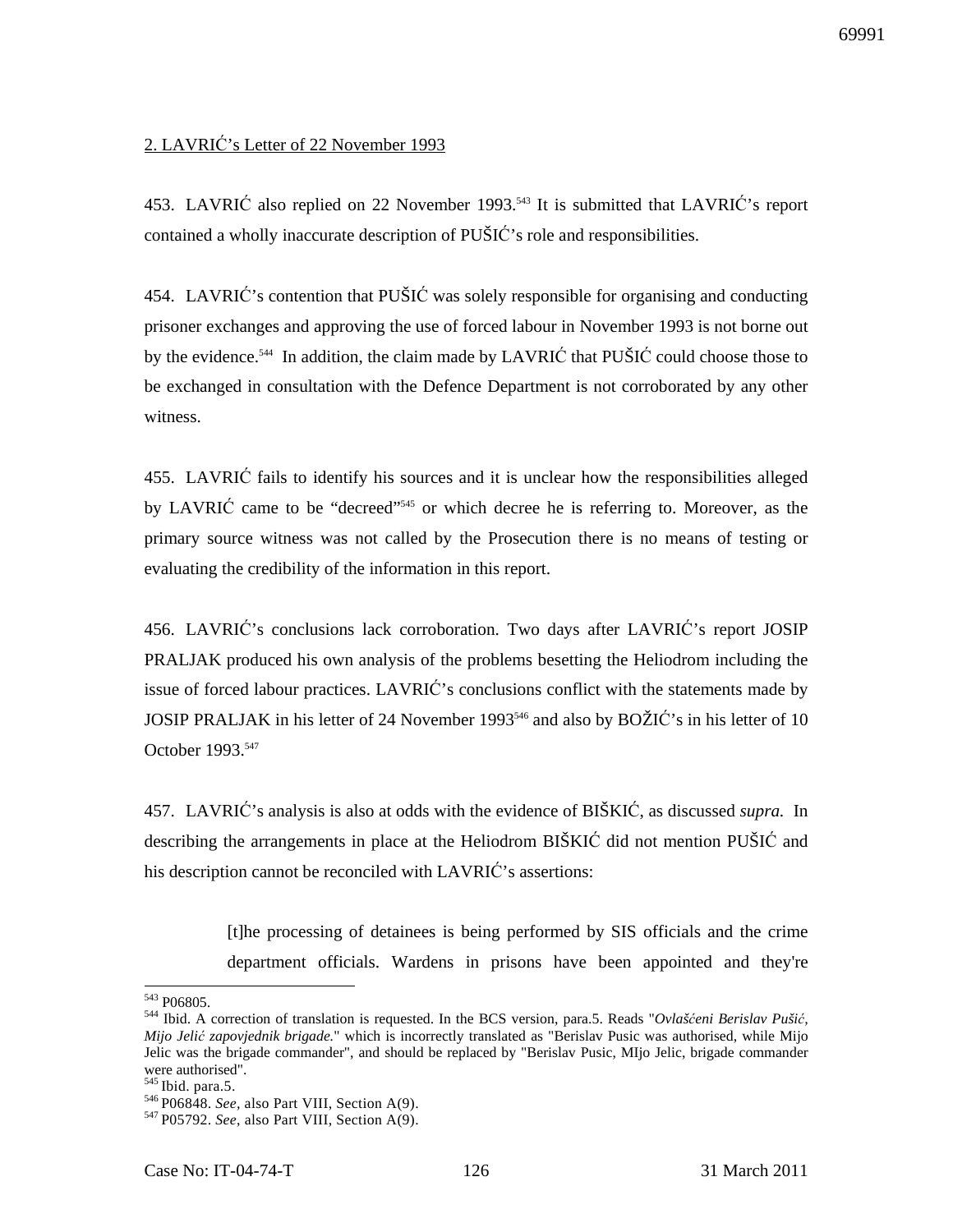responsible for all tasks that include coordination. The military police have the task of providing security for the detainees.<sup>548</sup>

458. BIŠKIĆ's testimony for the Prosecution, taken in context with that of WITNESS DZ and WITNESS DV, must be preferred to the contents of a hearsay document from LAVRIĆ.

459. The evidence also reflects that BIŠKIĆ failed to act on LAVRIĆ's recommendations. BIŠKIĆ contacted JUKIĆ and ROSO after 22 November 1993 and they issued orders forbidding the use of detainees for work.<sup>549</sup> No evidence has been led that these order were forwarded to PUŠIĆ. Nor is there any evidence that BIŠKIĆ spoke to or sought to curtail the powers attributed by LAVRIĆ to PUŠIĆ in any of the actions he took thereafter.

460. LAVRIĆ like JOSIP PRALJAK had reason to implicate PUŠIĆ. LAVRIĆ was involved in the operation of the Heliodrom and other HVO detention facilities both in his capacity as ĆORIĆ's deputy and as ĆORIĆ's successor. <sup>550</sup>

461. In conclusion, no weight should be attached to LAVRIĆ's report as, in all the circumstances, it cannot be considered to be reliable.

# **C. BIŠKI**Ć **on PUŠI**Ć**'s Powers**

462. BIŠKIĆ made plain his views about the powers of PUŠIĆ and the Service for Exchange in a letter he sent to ŠUŠAK on 7 December 1993. BIŠKIĆ advocated the creation of a Commission at ministerial level to deal with "organisational omissions" in the operation of the HVO detention centres.<sup>551</sup> BIŠKIĆ described the Service for Exchange as a toothless body and implied that PUŠIĆ had no authority within the HVO. BIŠKIĆ said the Service for Exchange:

<sup>548</sup> J.Praljak T.15270-15273.

<sup>549</sup> Biškić T.15088.

<sup>550</sup>P03167. *See*, also P04348. On 20 August 1993. Josip Praljak sends a report to Lavrić referring to an earlier telephone order received from Lavrić banning the use of prisoners in Ljubuški for work dated 16 August 1993. *See*, also Part VI, Section C(2)(iv) for evidence of Lavrić's involvement in prisoner releases.  $551$  P<sub>07064</sub>.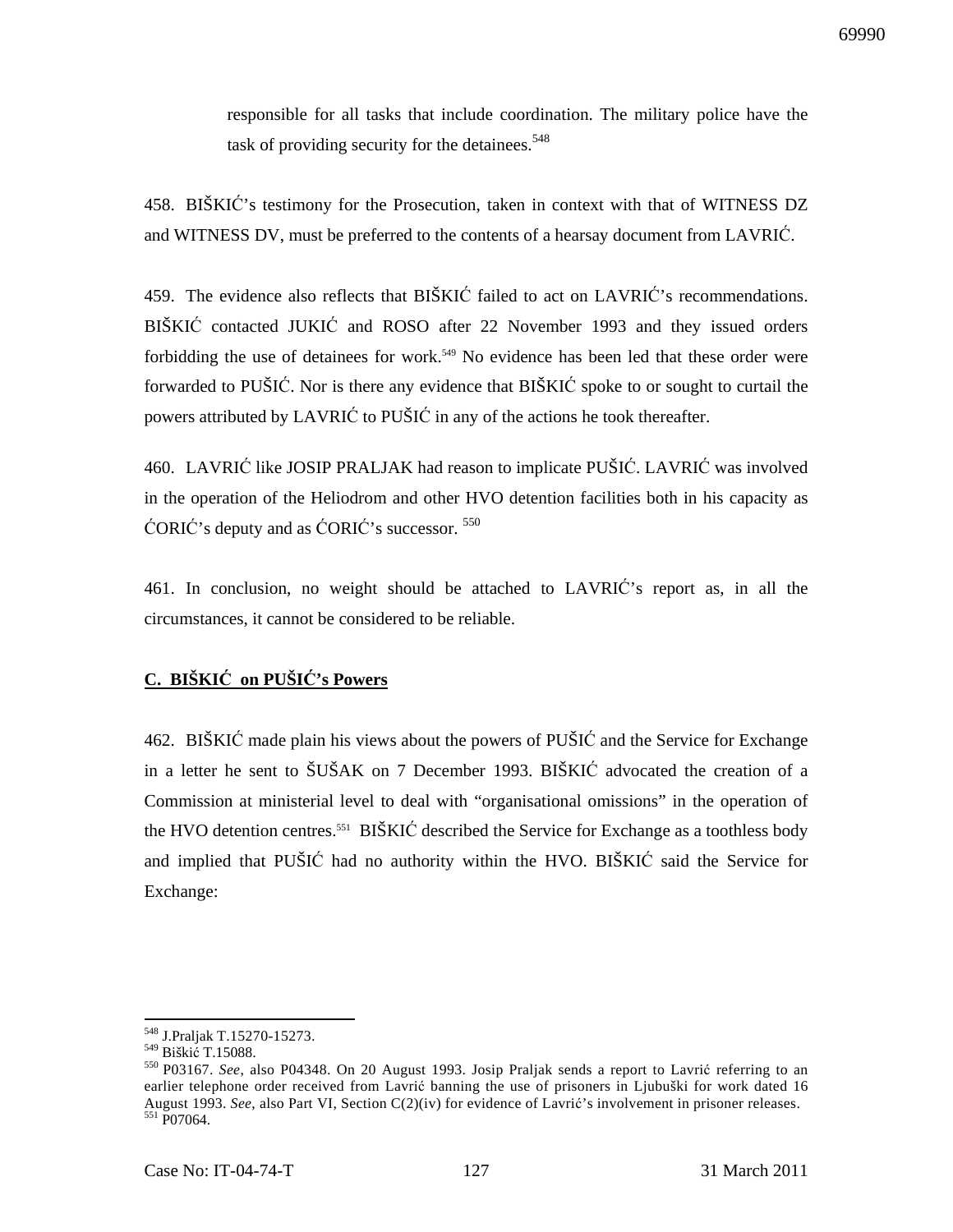does not consist of *people who occupy the most responsible positions in the HR HB*. Nobody controls the work of the Commission, nor is it competent to realise such a responsible task.<sup>552</sup> [emphasis added]

463. BIŠKIĆ also catalogued a series of failings which indicated that no single HVO agency was in effective control of the Heliodrom and other facilities. For instance, BIŠKIĆ complained that POWs (and therefore all) detainees were not properly categorised.<sup>553</sup> Entry into the detention centres and the use of detainees for work was not regulated which meant they could be freely used for forced labour.<sup>554</sup>

464. BIŠKIĆ did not say that the Service for Exchange or PUŠIĆ had any authority over forced labour.

465. On 8 December 1993 BIŠKIĆ issued an order forbidding the use of prisoners for labour without the permission of the Security Sector. From this point on BIŠKIĆ understood that no prisoners could be taken away for work without his approval.<sup>555</sup> Notably, given LAVRI $\acute{C}$ 's comments, BIŠKIĆ's order is not circulated to PUŠIĆ. 556

### **D. BOBAN's 10 December 1993 Order**

466. BOBAN's unilateral order of the 10 December 1993 calling for the closure of all detention centres in HR H-B, was the catalyst for the large scale unconditional release of Muslim detainees held by the HVO. It is therefore plain that progress towards large scale releases only occurred after intervention from the very highest levels of the HVO. Thus, the suggestion that PUŠIĆ was a significant obstacle to the HVO's adoption of an unconditional prisoner release policy does not have any basis in reality, nor does the contention that PUŠIĆ had any part in shaping this decision.

467. The evidence suggests that in the immediate aftermath of BOBAN's 10 December 1993 order PUŠIĆ's role did not change. PUŠIĆ continued compiling lists of detainees in an effort

 $552$  Ibid.

 $553$  Ibid.

<sup>554</sup> Ibid.

<sup>555</sup> P07075.

<sup>556</sup> Biškić T.15089-90. P07075.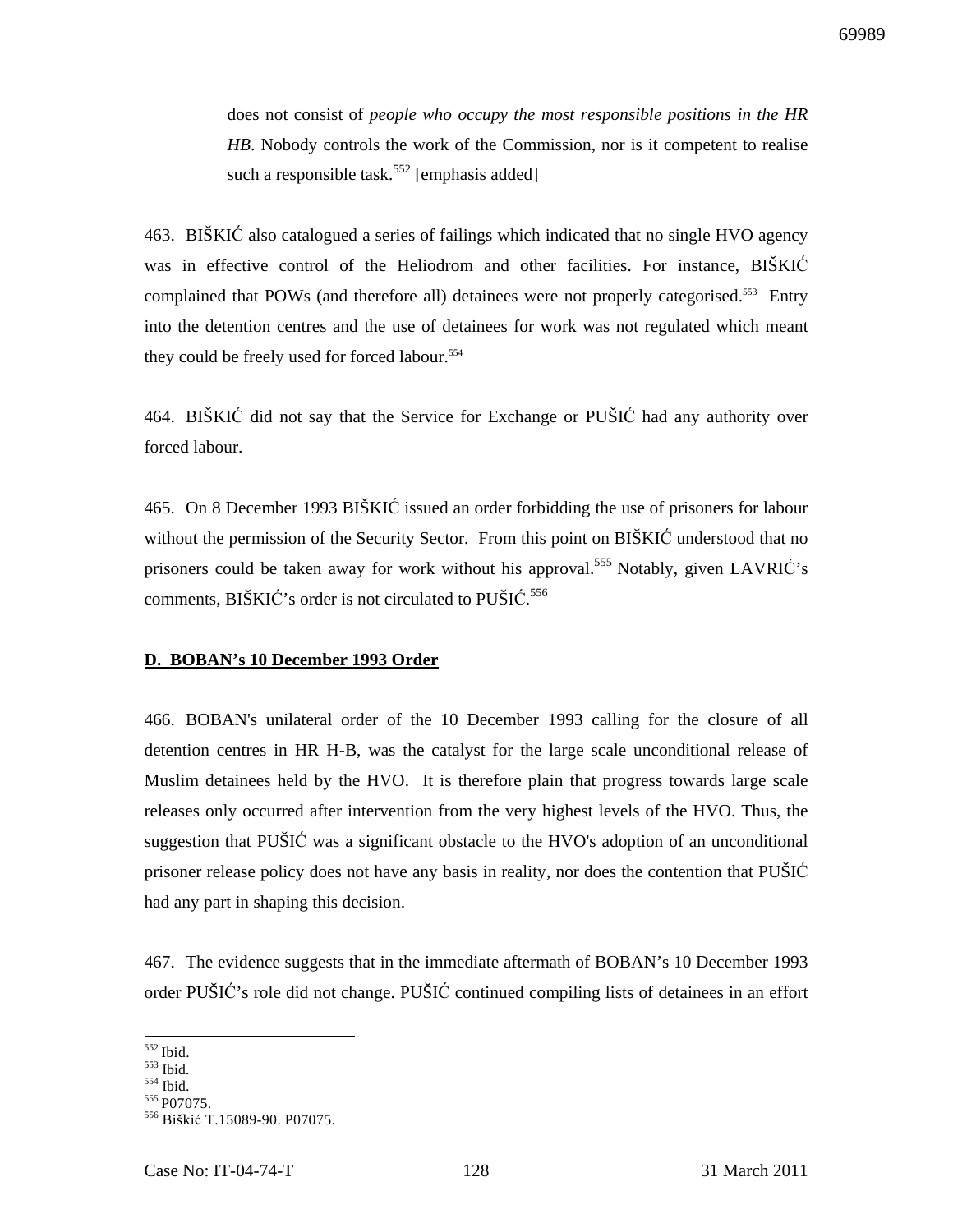to ensure BOBAN's initiative was expedited as quickly as possible. PUŠIĆ also co-operated fully with the international community to bring about the release and exchange of all those Bosnian Muslim civilians still in detention.<sup>557</sup>

#### 1. First Posušje Meeting 11 December 1993

468. BIŠKIĆ convenes the first Posušje Meeting to discuss implementing BOBAN's Order.<sup>558</sup> Also present at this meeting were the Minister of Defence Perica JUKIĆ, the wardens of Ljubuški, Gabela and the Heliodrom camps and representatives of the military prosecutors office who were to take responsibility for the release of all remaining HVO detainees. In contrast to PUŠIĆ, almost all those present occupied posts within the HVO military chain of command. They also all outranked PUŠIĆ.

469. PUŠIĆ apparently informed those present that detention centres were operating in Čapljina, Gabela, Mostar, Heliodrom, Tomislavgrad, Šujica, Livno, Prozor and Ljubuški. PUŠIĆ said that only the wardens of these institutions would have precise figures of how many detainees were in custody as they were often taken out to work. PUŠIĆ's acknowledgment that this practice persisted does not signify that he had the ability to prevent it. PUŠIĆ said he did not have this data<sup>559</sup> and later in the meeting calls for similar information to be provided from the Gabela facility.<sup>560</sup>

470. From the statements attributed to PUŠIĆ it can be inferred that the Service for Exchange could only estimate the number of prisoners who were part of the Muslim armed forces. It is also unclear whether PUŠIĆ's estimate applies to all HVO detention facilities or a particular detention centre.<sup>561</sup>

 $557$  P07096. Tomljanovich T.6160-1. and 6165. Tomljanovich testified that the prisoners were not actually all released by 17 December 1993. Josip Praljak said that: "Larger groups that left the prison were subject to a procedure involving officials of the office for exchanges and the International Red Cross. The ICRC was present at all those large releases. Everybody was released in that period except for those prisoners against whom criminal reports were filed, and they remained and were moved to the prison building." (J.Praljak T.14808), By the end of December Biškić said that he believed the decision had been fully implemented although this fact is disputed. (Biškić T.15074-15075.), *See*, also Part IV, Section E(4) for the testimony of Watkins concerning Pušić's co-operation with the international community.<br> $558\ \text{PO}71.48$ 

 $P07148.$ 

<sup>559</sup> P07124 (or P07148). *See*, also Tomljanovich T.6161-3 and T.6168-9.

<sup>&</sup>lt;sup>560</sup> P07124, page 9.

 $561$  Ibid page 5.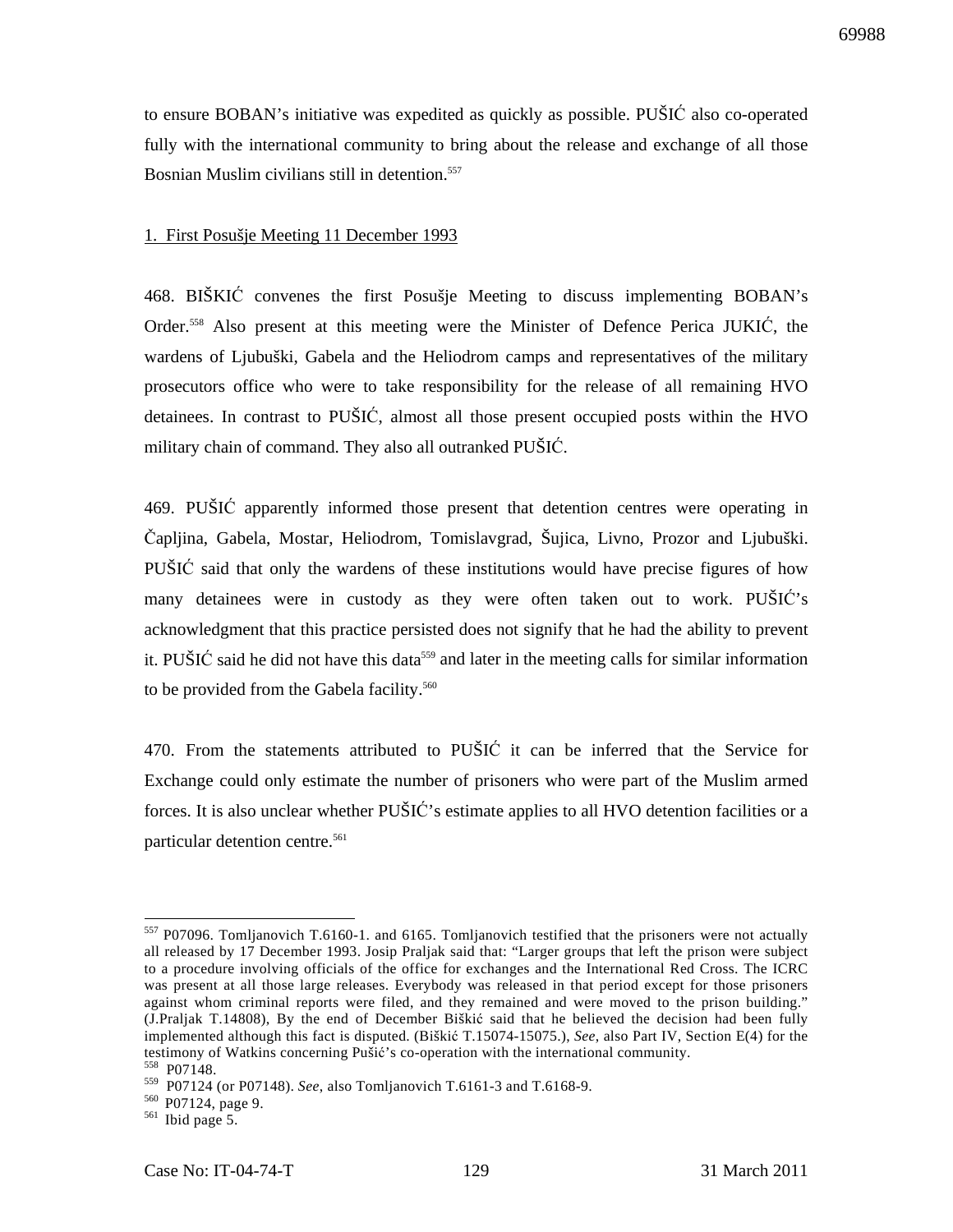471. In the course of the discussion that followed those present expressed opposing views on whether prisoner of wars should be released and in what circumstances. LAVRIĆ stated that POWs from LIVNO and Čapljina should not be released for instance.<sup>562</sup> BIŠKIĆ states that BOBAN's order did not apply to POWs.<sup>563</sup>

472. In this context, PUŠIĆ's call for all civilian and POWs detainees to be released unconditionally and for the Municipal Red Cross to be engaged<sup>564</sup> can hardly be seen as evidence that PUŠIĆ obstructed and blocked releases or that he viewed every Muslim detainee as potential currency to be used in exchanges.

473. PUŠIĆ's remarks about third country releases<sup>565</sup> or references to sending Muslims over 50 years old to the left bank must be viewed in light of the analysis outlined above. In short, the evidence shows that PUŠIĆ had no ability to influence HVO policy.

474. The results of this meeting further reinforce this conclusion. PUŠIĆ was not appointed to any of the commissions tasked by BIŠKIĆ to make enquiries of all the HVO detention centres. These commissions had the authority to decide (i) who should be released, (ii) who would be handed over to the opposing side, (iii) who would go abroad and (iv) who should remain in custody.<sup>566</sup> It also bears highlighting that the military judiciary was represented in all these commissions.

#### 2. Second Posušje Meeting 13 December 1993

475. BIŠKIĆ convenes the second Posušje meeting to discuss BOBAN's order having required all attending the 11 December 1993 meeting to return to report back on their progress.<sup>567</sup> On this occasion POGARČIĆ is present from the HR H-B President's office. POGARČIĆ addresses the meeting stating that the issue of detention centres was a "crucial political question" that the governments of Croatia and HR H-B had made several efforts to resolve and called for "everything to be done"<sup>568</sup> to execute BOBAN's order. POGARČIĆ's

 $562$  Ibid page 7 and 9.

 $563$  Ibid page 7-8.

<sup>564</sup>Ibid page 3. *See*, also Biškić T.15319-22.

 $565$  P07148. page 5.

<sup>566</sup> P07148 *See*, also Biškić T.15319-20.

<sup>567</sup> P07143

<sup>568</sup> Ibid page 4.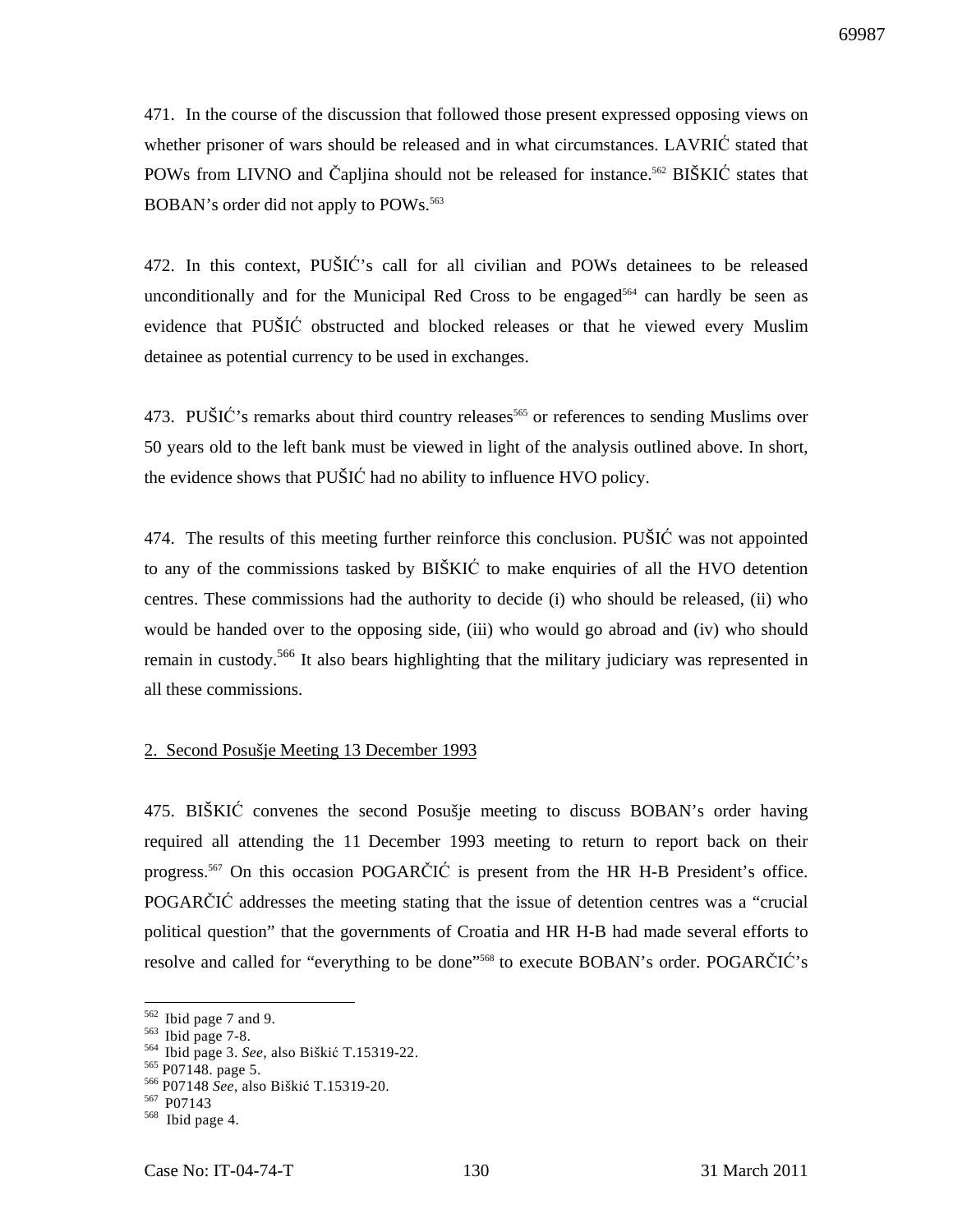commentary illustrates once again that HVO policies regarding releases, exchanges and detention centres were dictated at a level far above PUŠIĆ's modest station.

476. The minutes of the 13 December 1993 meeting warrant close examination. The various commissions created by BIŠKIĆ on 11 December 1993 confirm they have completed their enquiries and clarify (i) the number of detainees at each facility, (ii) who is to be allowed to stay in the HR H-B, (iii) who remains in isolation, (iv) how many detainees will be transferred to MOS territory and  $(v)$  how many detainees will be transferred to third countries.<sup>569</sup>

477. It is plain that PUŠIĆ has no input in these decisions, and this document therefore comprehensively refutes many of the allegations which go to the heart of the Prosecution's case. Furthermore, BIŠKIĆ testified that by December 1993, authority over the newly established centres or accommodation facilities of POWs was in the hands not of the Service for Exchange but the Ministry of Defence, the Ministry of Justice and also the Ministry of Health.<sup>570</sup>

478. The minutes also refer to a discussion that reveals that detainees are still being taken out to work at the Heliodrom despite the interventions of PETKOVIĆ, BIŠKIĆ, LAVRIĆ and others.<sup>571</sup> Indeed, on the same date  $BOZIC$  sends a report to  $LAVRIC<sup>572</sup>$  complaining of a lack of compliance with an order to return detainees from doing labour.<sup>573</sup> This episode confirms that on the ground military and paramilitary personnel were taking prisoners on work assignments at will and would often keep detainees with their units without reporting to their superiors or returning detainees back to the detention facilities.<sup>574</sup>

479. In the course of a dispute concerning the precise number of detainees at the Heliodrom PUŠIĆ suggests that enquiries are made of the Red Cross from Međugorje asking for their data which BIŠKIĆ approves. Far from obstructing or hindering the release of detainees and the work of the international community, PUŠIĆ endeavours to elicit their help and assistance.<sup>575</sup>

 $569$  Ibid pages 4 -6.

<sup>570</sup> P07269. Biškić T.15093-5 and T.15379.

<sup>&</sup>lt;sup>571</sup> P07143. page 7.

<sup>572</sup> P07153

<sup>&</sup>lt;sup>573</sup> Biškić T.15143.

<sup>574</sup>*See,* letters from ICRC, supra.

<sup>575</sup> P08070.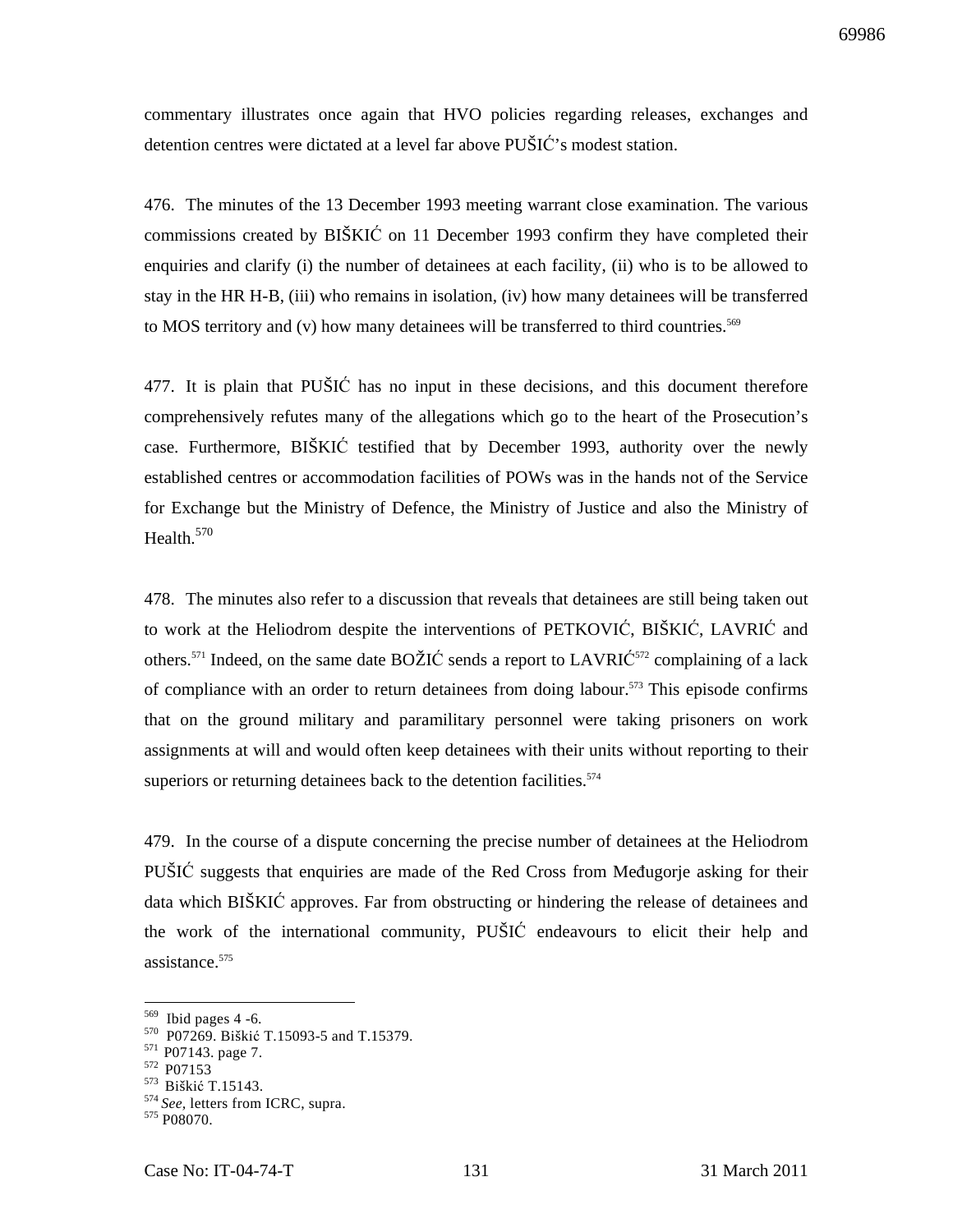# 3. PUŠIĆ's Role After The Posušje Meetings

480. Following on from the Posušje meetings, PUŠIĆ sends a report dated 15 December  $1993^{576}$  to BIŠKIĆ on the progress made in effecting the objectives agreed earlier. This document simply illustrates PUŠIĆ's role in communicating information to other HVO departments and maintaining lists of those in custody and logging their movements, as BIŠKIĆ confirmed.<sup>577</sup> BIŠKIĆ also explained that PUŠIĆ was merely reporting on the progress made since the 11 December 1993 and was not advocating any proposals in this document<sup>578</sup>

481. From 11 December until the end of the month, BIŠKIĆ testified that there were 4 or 5 similar reports at a minimum received from PUŠIĆ on the subject of detainee releases.<sup>579</sup>

482. PUŠIĆ also produces a note dated 14 December 1993<sup>580</sup> citing a list of Heliodrom detainees required for an exchange with Croats in Jablanica. Contrary to the Prosecution's submissions,<sup>581</sup> and in light of the events at Posušje and the procedures in place requiring the authorisation of the District Military Prosecutor for the release of those remaining in custody, it is clearly outside of PUŠIĆ's control to dictate the fate of the prisoners referred to therein.

483. On 18 December 1993. PUŠIĆ's office issues a report<sup>582</sup> that provides further confirmation that the primary function of the Service for Exchange was to gather data for other HVO agencies. When asked to comment on this report BIŠKIĆ testified that he was not familiar with the work of the Service for Exchange, but can only assume based on the report

 $\overline{a}$ <sup>576</sup> P07187.

<sup>577</sup>Biškić T.15323. The witness testified,"A. As far as the description of the work of this service goes, I'm not familiar with it. I assume that they did have some records on the persons that were supposed to be exchanged, and obviously this report confirms that based on the data that they had and based on the reports of the teams. This is a collective report about the total number of detainees and where they were sent to eventually."

<sup>578</sup> Biškić T.15323. The witness testified, "Q. He doesn't say anything about what should be done in the future. He just provides a report about the activities that had been taken in the previous period. A.Yes. Mr. Berislav Pusic reports on what was done between the 13th and the 15th of December and the report is dated the 15th of December."

<sup>&</sup>lt;sup>579</sup> Biškić T.15125.

<sup>580</sup> P07158.

<sup>581</sup> OTP 98bis, T.327139.

<sup>582</sup> P07246.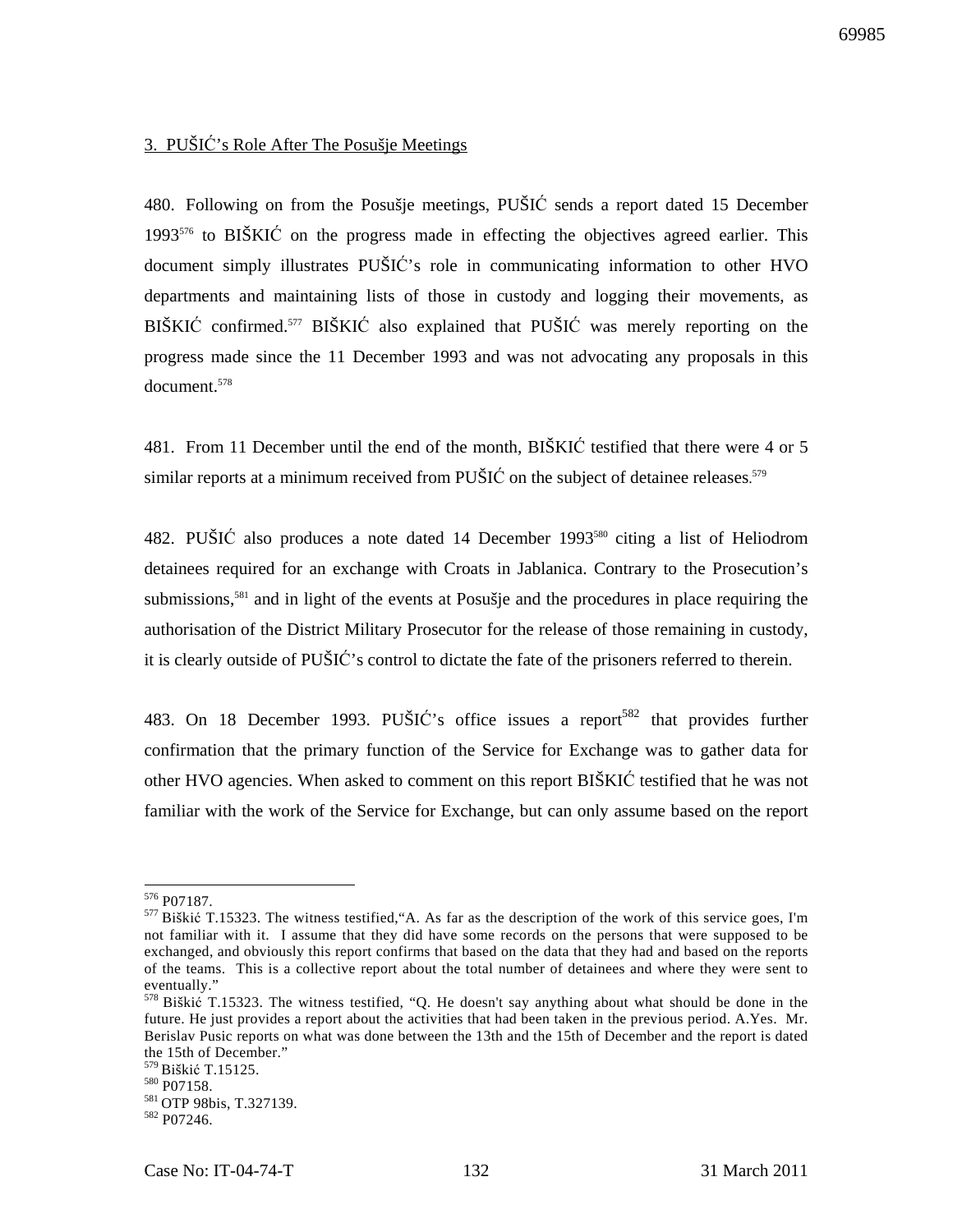produced that they had records on the persons that were supposed to be exchanged.<sup>583</sup>

484. On 6 January 1994, PUŠIĆ writes to BIŠKIĆ. <sup>584</sup> Concerned at overcrowding at the Heliodrom, PUŠIĆ proposes that some POWs should be sent to Gabela to ease pressure of numbers in custody. PUŠIĆ's request demonstrates that PUŠIĆ could not order the transfer of detainees from one institution to another unilaterally. BIŠKIĆ confirmed that PUŠIĆ's proposal was well intentioned although it was rejected:

> A. I should explain. The security company was established to guard the Heliodrom, and during the implementation of the decision of the president of the Croatian Republic of Herceg-Bosna it was decided that all the detainees should remain in the Heliodrom price and those who should be transferred to prison they should be taken to prison. In agreement with that I did not accept this proposal, although I believe, and I said it already before that *Mr. Berislav Pusic's proposal was well-meant because he wanted to improve the conditions at the Heliodrom by reducing the number of detainees there.* I've already told you that I myself believe that their number was excessive and that it surpassed the capacity of the facility. And I will -- will also repeat what I said to him that the exchanges are on the way and that very soon the number of detainees will reduce in the Heliodrom: that's why I was not in agreement, and also because of the security issues because it's much -- much more difficult to provide security into different places simultaneously.<sup>585</sup> [emphasis added]

# **E.Forced Labour and PUŠI**Ć**'s Letter to the ICRC of 15 March 1994**

### 1. Non-return of Detainees by HVO Units

485. BIŠKIĆ testified that he received at least 10 letters from the ICRC in early 1994 referring mostly to the non-return of detainees who had been taken out for work from the detention centres.<sup>586</sup> BIŠKIĆ assumed PUŠIĆ also received these letters because he was

<sup>&</sup>lt;sup>583</sup> Biškić T.15322-3.

<sup>584</sup> P07494.

<sup>&</sup>lt;sup>585</sup> Biškić T.15325-6.

<sup>&</sup>lt;sup>586</sup> Biškić T.15163.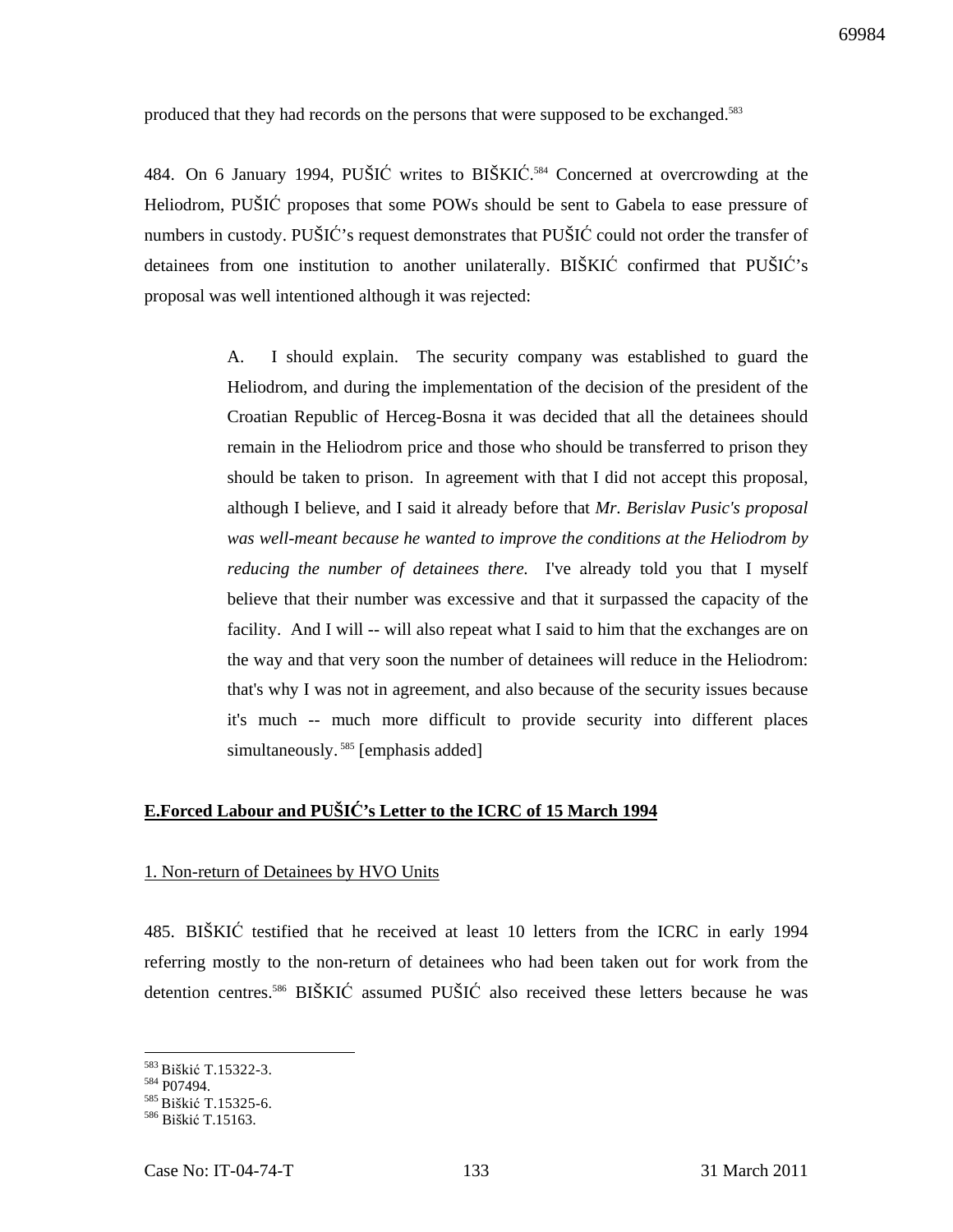named as a recipient.<sup>587</sup> The evidence reflects that PUŠIĆ lacked any authority to deal with this issue and this problem persisted beyond the date the Washington Agreement was signed.

486. This ongoing problem had been raised at the second Posušje meeting on 13 December 1993.<sup>588</sup> On 20 December 1993, BIŠKIĆ acknowledges that concerns still exist as to who had authority over POWs in the detention centres and issues an order setting out guidelines for the treatment of POWs.<sup>589</sup> BIŠKIĆ testified that:

> I was not clear who was in charge and who was -- who had the authority of the lives and well-being of these people. And also in my conversation with the head of the information services, the prisoners of war were not interviewed as they should have been, and that's why yet once again I wanted to issue this instruction to inform everybody again how they should treat prisoners of war from the moment they are detained from -- to the moment when they are finally accommodated in the prisoner of war centre.<sup>590</sup>

487. Thereafter, it would appear that some HVO brigades apparently refused to comply with orders from the highest levels of the HVO including orders from the Defence minister JUKIĆ and ŠILJEG on 25 January 1994<sup>591</sup> and 27 January 1994<sup>592</sup> respectively for the return of detainees. Eventually, on the  $2<sup>nd</sup>$  April 1994, ŠOLJIĆ, HVO Defence minister issued an order<sup>593</sup> based on the Washington agreement for the return of detainees from HVO units where they were still held and used for forced labour.

# 2. PUŠIĆ's Letter of 15 March 1994

488. On 15 March 1994 PUŠIĆ wrote to a variety of organisations including the ICRC

 $\overline{a}$ 

<sup>593</sup> P08149.

<sup>587</sup> Biškić T.15177-8.

<sup>588</sup> P07143.

<sup>589</sup> P07269.

<sup>590</sup> Biškić T.15094.

<sup>591</sup> P07687.

<sup>592</sup>P07697. Furthermore, on 8 February 1994 Šiljeg issued a directive once again attempting to regulate this practice stating that all requests for forced labour require the written approval of HVO Main Headquarters and the Minister of Defence.(P07823) The order stated that the "military police is only responsible for securing the war prisoners in the facility, and it is not authorised to provide prisoners of war to perform labour in the units."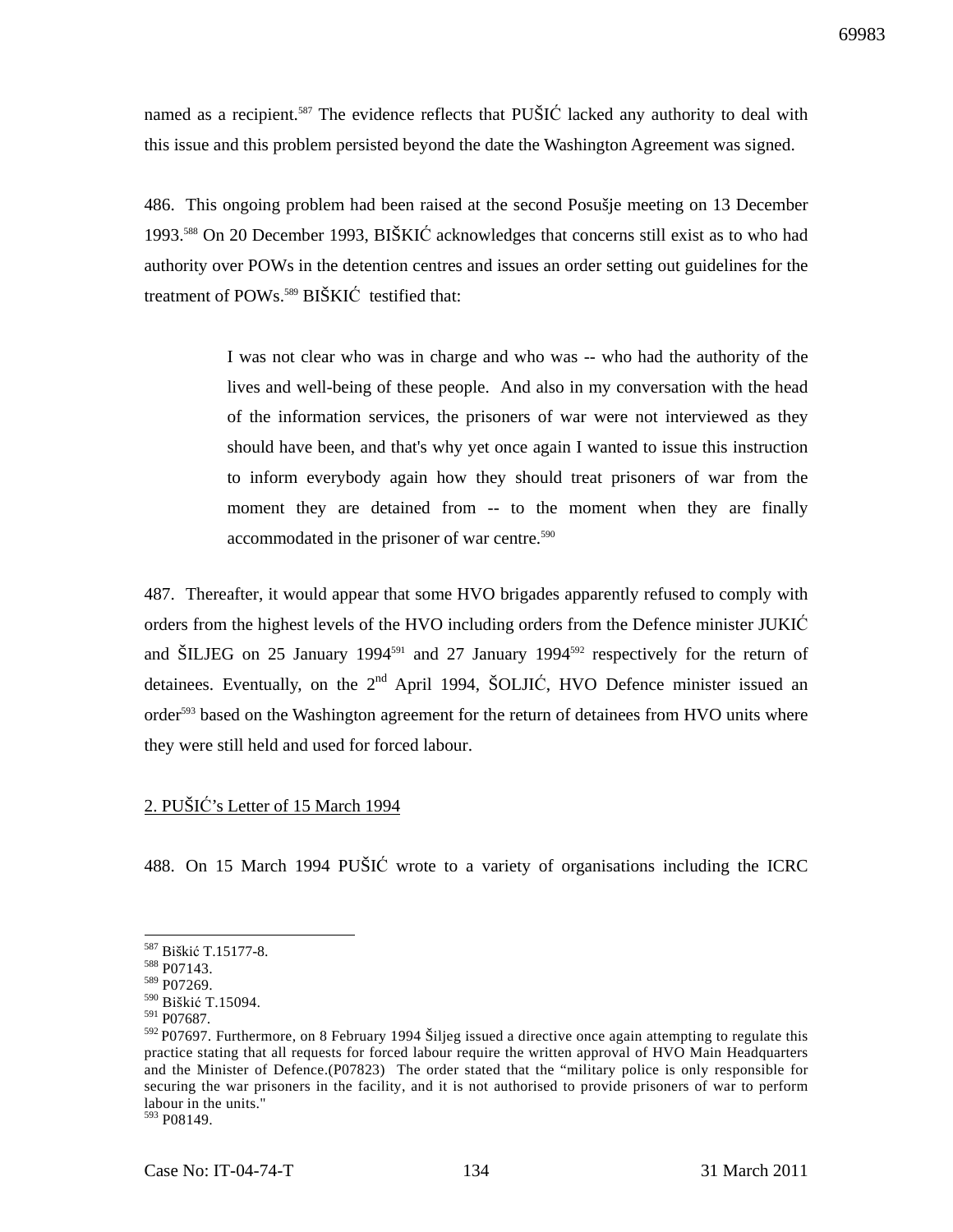acknowledging receipt of a large volume of correspondence from the ICRC.<sup>594</sup> PUŠIĆ states that in reply to each one of the queries raised, the ICRC had been informed that (i) the Service for Exchange does not have information concerning the whereabouts of these detainees and (ii) prisoner housing issues did not fall within its competence. The evidence presented at trial corroborates the answers provided by PUŠIĆ, as it shows that PUŠIĆ did not have the power to address any of the problems described by the ICRC.

489. The letter ends on a positive note, with PUŠIĆ highlighting the constructive role played the Service for Exchange as he states that "the Service will continue to do all within its power to free detainees /prisoners? to find missing persons, and this continues to be our greatest and most noble goal."<sup>595</sup>

# **X. DEPORTATIONS, MEDICAL EVACUATIONS AND HUMANITARIAN AID**

### **A.Introduction**

490. As a preliminary matter, it is submitted that the evidence in this case does not prove that a JCE existed whereby the HVO pursued a criminal policy of deportations or forcible population movements as described in the Indictment at any time during  $1992-4.596$  The movement of a population is permitted in international law if the security of the population so demands.<sup>597</sup> The Prosecution excludes the possibility that population movements from territories held by both the ABiH and HVO arose as an unintended consequence of the conflict as Muslim and Croat civilians, as well as others, sought refuge from the war.<sup>598</sup> The Republic of Croatia responded to this crisis by allowing displaced persons to enter Croatia on humanitarian grounds, as they were requested to by the international community, and providing them with financial and other assistance. Some individuals then travelled onto third

 $\overline{a}$ <sup>594</sup> P08070.

 $^{595}$ Ibid.

<sup>596</sup> Indictment, para.14.

<sup>&</sup>lt;sup>597</sup> Articles 15, 19 and 49 of Geneva Conventions II, III and IV respectively.

<sup>598</sup> *See,* Part III.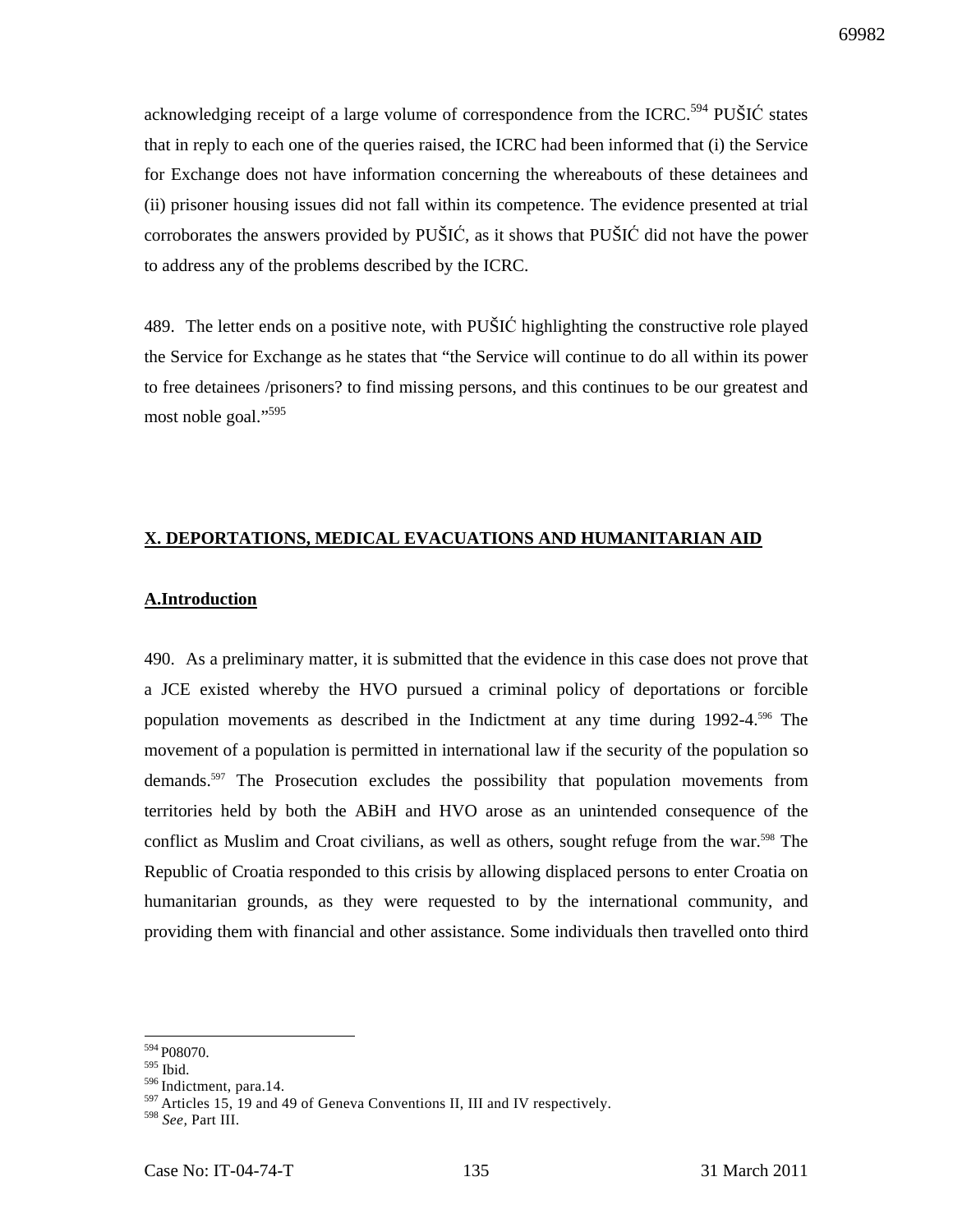countries, and the transportation of these refugees was normally organised at an international  $level.<sup>599</sup>$ 

491. Furthermore, the evidence<sup>600</sup> demonstrates that not all civilians and detainees left Bosnia for third countries as many returned to their place of residence or stayed in West Mostar.<sup>601</sup> There is no reason why the HVO would permit this if, as the Prosecution maintain, their objective was to ethnically cleanse the entire territory under their control. The Prosecution's case theory that the HVO in conjunction with the Republic of Croatia engineered a policy of mass deportations amounting to "ethnic cleansing" has not therefore been proved beyond reasonable doubt as it cannot be the only reasonable explanation of the evidence.

492. Regarding PUŠIĆ's alleged participation in this policy of "ethnic cleansing" it is submitted that while PUŠIĆ issued discharge certificates for the release of detainees he had no decision making powers in this process.<sup>602</sup> PUŠIĆ was not involved in obtaining letters of guarantee or issuing transit visas. The evidence demonstrates that the HZ H-B ODPR in conjunction with the ODPR of the Republic of Croatia dealt with displaced persons requiring transit visas.

### **B. Prisoner Releases**

#### 1. Overview

493. The evidence does not support the inference that PUŠIĆ had the power to dictate where a detainee was sent after he was released. Rather, PUŠIĆ's role was restricted to issuing discharge certificates based on approvals from other HVO law enforcement agencies, namely

 $\overline{a}$ <sup>599</sup> Zorić T.27964-5.

<sup>600</sup> *See,* for example P07226, P07222, P07143 and 1D02213. Witness DW also testified that some Heliodrom detainees were taken to West Mostar. Witness DW T.23137 and P08099.

<sup>601</sup> Perković T.32013-4. Perkovic testified that a larger number of Muslims remained in West Mostar by the end of the war than Croats residing in East Mostar, "I never went to East Mostar, but I do know something that was generally known to everyone living in Mostar and something that emerged at the end of the war. *At the end of the war on the side controlled by the HVO there remained between 5.000 and 6.000 Bosniak citizens. On the opposite riverbank under the BH army control there remained no more than 500 ethnic Croats. These are facts.* How did this state of facts come about? Now that is probably a different story and a long one to boot. I really don't know anything about detention centres in East Mostar or around East Mostar and I don't know where these people were being held. JUDGE ANTONETTI: [Interpretation] Fine. I note something in your answer, something that could be of relevance. You say that at the end of the war in Mostar west, in the area controlled by the HVO, there were between 5.000 and 6.000 Bosniak citizens. THE WITNESS: [Interpretation] Yes." [emphasis added]

<sup>602</sup> *See*, Part IV, Section C.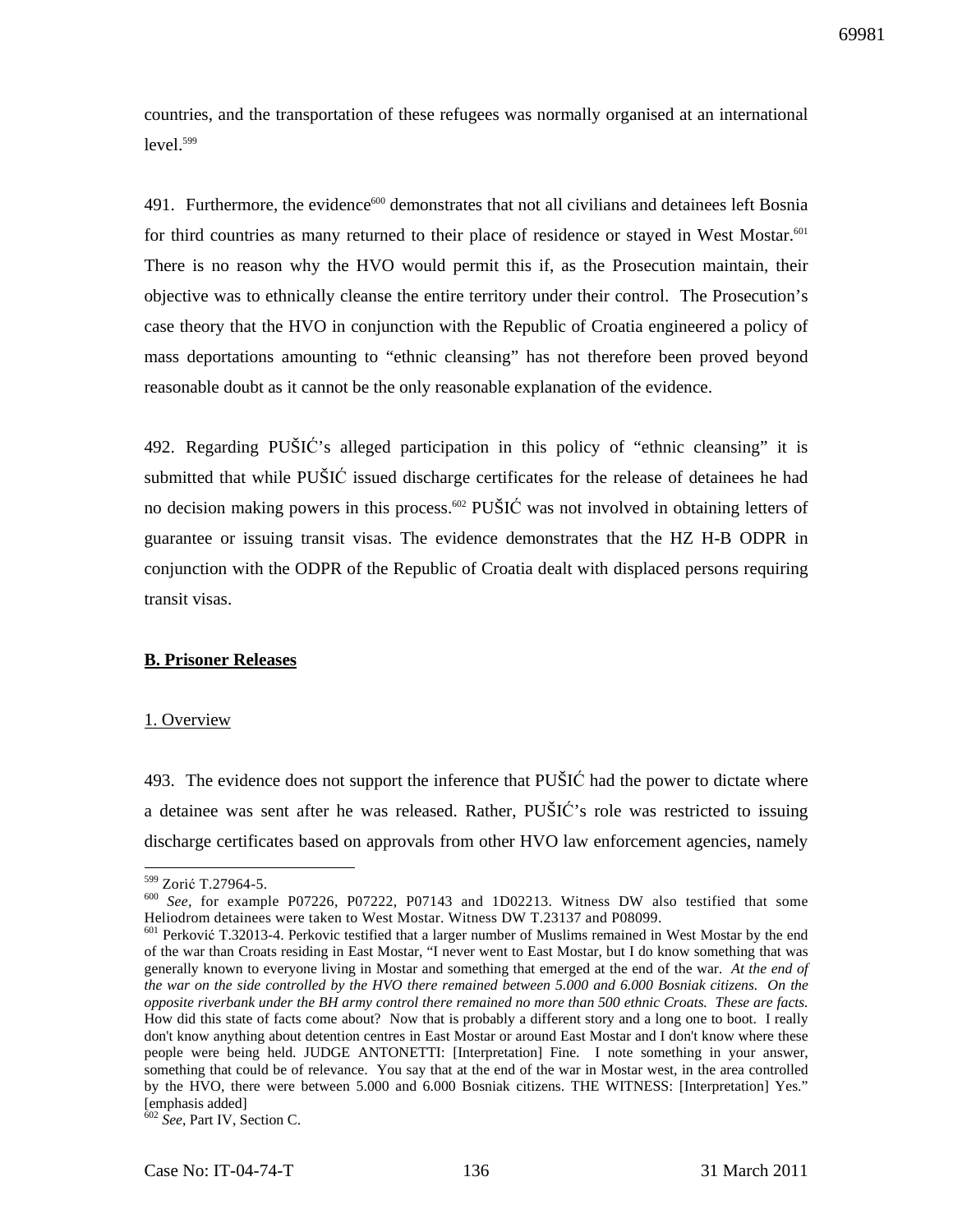SIS and the CPD. PUŠIĆ's role in prisoner releases in general has been considered in detail in Part VI of this Brief.

#### 2. Letters of Guarantee

494. JOSIP PRALJAK explained that the procedure for the release of a detainee intending to leave Bosnia differed only from the procedure outlined in Part VI in that a letter of guarantee was required. This was normally obtained by a friend or family member:

> The certificate itself and the method of release is the same. It's just that somebody from the family or a friend had to bring the certificate to the prisoner and the prison so that the request be approved."<sup>603</sup>

495. Neither JOSIP PRALJAK nor RAGUŽ said that PUŠIĆ had any involvement in obtaining letters of guarantee.

#### 3. Role of SIS and CPD

496. VIDOVIĆ confirmed that his office was responsible for carrying out criminal record checks on those detainees leaving for third countries:

> Q. And number 5 says they departed Mostar on July 18th. So, sir, you will agree with me that on July 17th, we had the departure of 500 people that you spoke of in your report, and then July 18th we have the departure of another 500 people, as reflected here, and these people are departing from in front of the Mechanical Engineering building.

> Mr. VIDOVIĆ, your role in their departure to third countries, as you testified, was to ensure that they didn't have any criminal -- outstanding criminal investigations: is that right?

A. That is right, yes. $604$ 

#### 4. Testimony of WITNESS E AND WITNESS C

 $\overline{a}$ <sup>603</sup> J. Praljak T.14770-1.

 $604$  Vidović T..51694.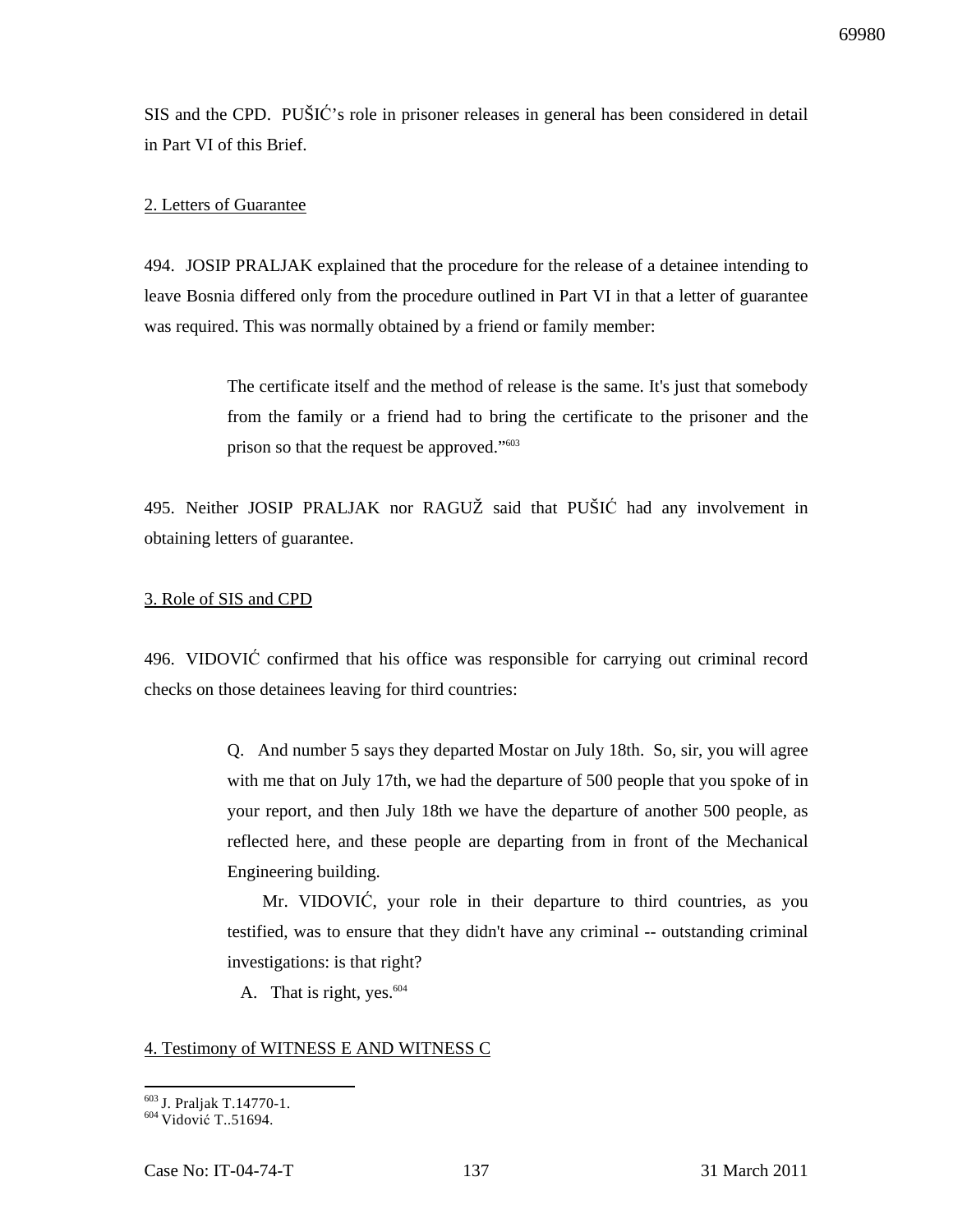### 497. [REDACTED].

### 5. Testimony of WITNESS DZ

# 498. [REDACTED].<sup>605</sup> [REDACTED]. [REDACTED].

#### **C. Transit Visas**

#### 1. Role of Croatian ODPR

499. The allegations made by WITNESS BB and WITNESS BC concerning PUŠIĆ's [REDACTED].<sup>606</sup> The evidence shows that the main route out of Bosnia at the time for those wishing to leave involved passage through the Republic of Croatia. It follows that transit visas were issued by the ODPR for the Republic for Croatia to whom applications had to be made.<sup>607</sup> PUŠIĆ could not influence the operation of the ODPR in Croatia. Furthermore, the Prosecution have failed to produce any transit documents issued by PUŠIĆ.

500. Individuals such as NIKIĆ were involved in liaising with the Croatian ODPR to obtain the necessary paperwork and in performing security checks with HZHB law enforcement agencies such as SIS and the CPD. RAGUŽ described the procedure thus:

> A. You see, we had a form, and every person would sign this request form. And this departure was possible, I repeat - I've already said this - only with a letter of guarantee from the country that the person was going to, because that was the procedure, and the people had to go via Croatia, *and this would be signed by the government of the Republic of Croatia. The office did not directly collect this. This was done either by the social welfare centres or by Red Cross bodies in the municipalities, and then we did forward those requests to the office in Zagreb, which authorised those visas.* That was the procedure.<sup>608</sup> [emphasis added]

 $605$  [REDACTED].

 $606$ <sup>[REDACTED]</sup>.

<sup>&</sup>lt;sup>607</sup> P10407.1D02631

<sup>608</sup> M.Raguž T.31542. *See,* also 1D02593.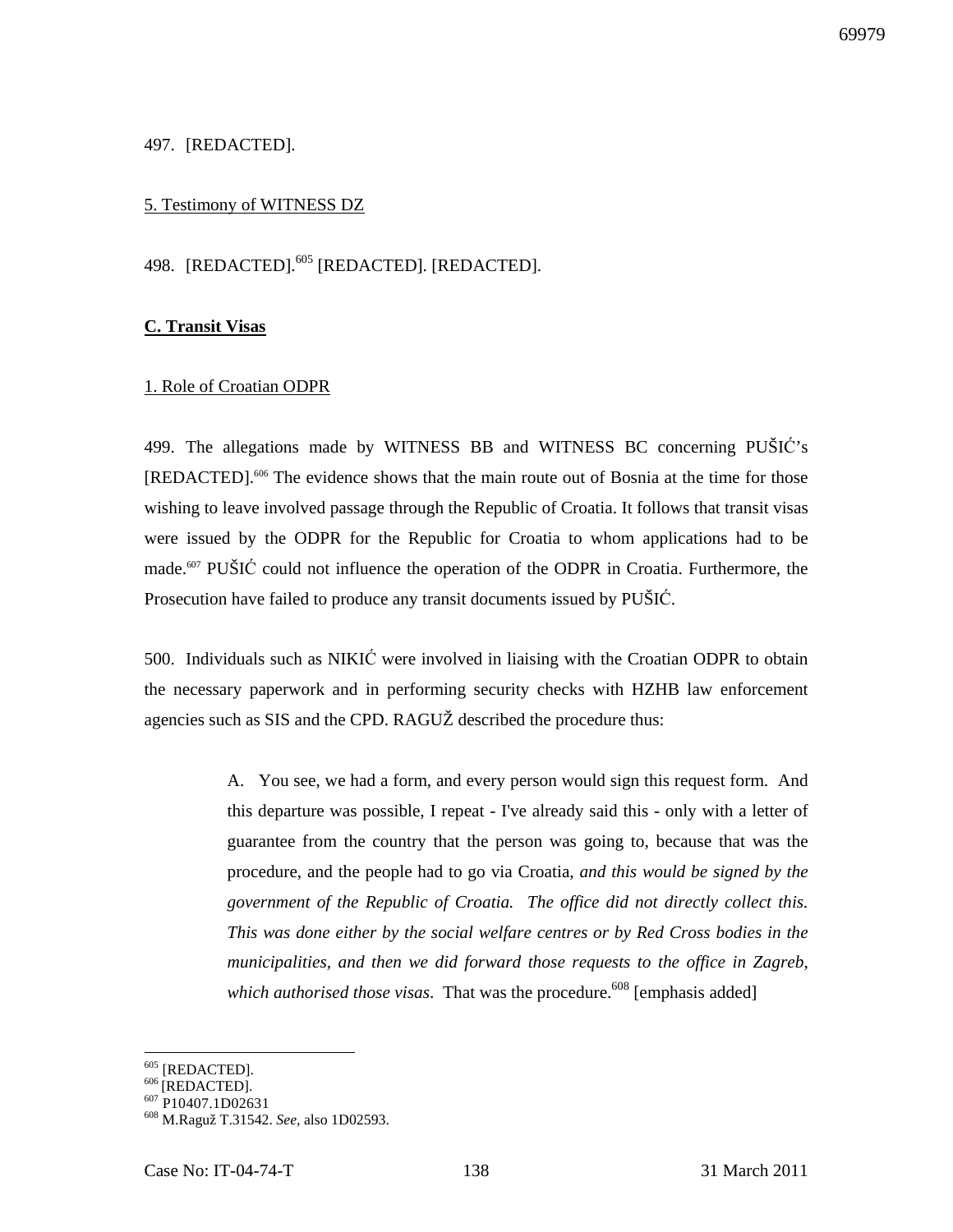501. REBIĆ, as Head of the ODPR in the Republic of Croatia confirmed that he his office issued transit visas for travel in his country<sup>609</sup> REBIC also said that international organisations played an important role in arranging for the travel of those leaving wishing to leave Bosnia.<sup>610</sup>

## 2. Role of NIKIĆ and the ODPR

502. ODPR staff including NIKIĆ were responsible for registering and classifying the civilians detained in the Heliodrom after May 1993.<sup>611</sup> The ODPR's strategic role in dealing with displaced persons continued throughout 1993.

503. NIKIĆ was the ODPR commissioner appointed by the Mostar municipality to work on issues of refugees and displaced persons. NIKIĆ acted as a liaison officer representing the Mostar municipality in communications with the ODPR for the Republic of Croatia.<sup>612</sup> She was involved in registering detainees at the Heliodrom after the 9 May 1993 and received lists of detainees interned after 30 June 1993.<sup>613</sup>

504. NIKIĆ was one of the HVO officials involved in the process of co-ordinating security checks on those applying for transit visas. On 23 September 1993, for example, NIKIĆ wrote to SIS asking for security checks to be carried out on seven individuals.<sup>614</sup> The following day a reply was sent by Miroslav MUSIĆ of SIS approving her request for all but one of the persons named.<sup>615</sup> NIKIC also made similar requests to the CPD, who also answered her queries.<sup>616</sup>

#### **D.Medical Evacuations**

505. Contrary to the allegations made by WITNESS BB<sup>617</sup> the evidence strongly suggests that (i) PUŠIĆ was not one of the responsible figures within the HVO for medical evacuations

<sup>609</sup> Rebić T.31399-400.

<sup>610</sup>Rebić T. 28300. 1D02593. *See*, also Zoric T.27964-5.

<sup>611</sup> *See*, Part VI, Section B.

<sup>&</sup>lt;sup>612</sup> Raguž T.31564. Krajšek also said that she was familiar with Nikić who worked at the ODPR office in Mostar. Krajšek T.20025

<sup>613</sup> J.Praljak T.14923. *See* also Vidović T.51521.

 $614$  P5320.

<sup>&</sup>lt;sup>615</sup> P5358.

<sup>616</sup>P05128. P05371.

<sup>617</sup>*See,* Part IV, Section F.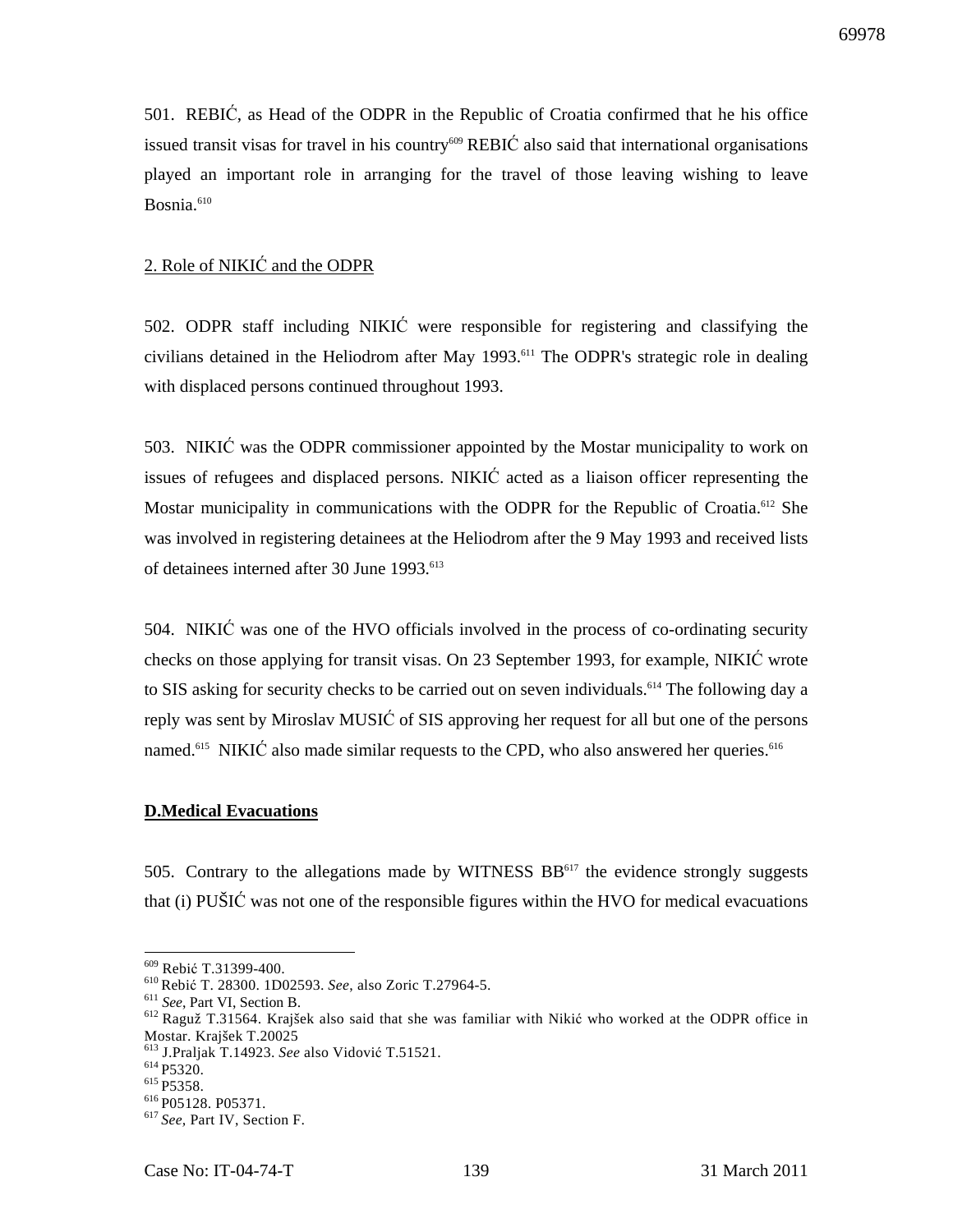and (ii) HVO policy favoured medical evacuations but that the ABiH, for their own reasons, obstructed progress towards any agreement.

506. BAGARIĆ was Head of Health Department within the Defence Department and testified that he was involved in organising medical evacuations for the HVO in 1993-4. During his testimony BAGARIĆ said that he took part in high level talks at Sarajevo Airport between PETKOVIĆ and DELIĆ where General BRIQUEMONT was also present.<sup>618</sup> BAGARIĆ also commented on a report from ŠANDRK concerning negotiations for the evacuation of wounded persons from Nova Bila and Mostar organised by SPABAT that were held between 1 to 6 September 1993. PUŠIĆ was part of the HVO delegation.<sup>619</sup> On 16 September 1993 BAGARIĆ wrote to UNPROFOR and SPABAT representatives asking for their assistance in communicating his offer of accommodation and help for the wounded, especially women and children in the Mostar war hospital as well as other HVO hospitals, to the ABiH. $620$ 

507. BAGARIĆ claimed that it was not possible to reach any agreement on the subject of medical evacuations at these meetings despite all his efforts because of the intransigence of the ABiH representatives. BAGARIĆ primarily blamed ABiH commanders for this state of affairs. In a report dated 20 December 1993 BAGARIĆ said that the Muslim side always postponed negotiations concerning evacuations even though the HVO were prepared to accept all for all exchanges of the wounded.<sup>621</sup> In his report BAGARIC also noted that that the ABiH held a greater number of injured Croats than the equivalent number of Muslims held by the ABiH.

508. BAGARIĆ's analysis was confirmed by international community representatives. A daily report from UNMO report dated 27 September 1993 referred to a meeting with PAŠALIĆ and recorded that:

> Medical evacuation for women and children patients to the west hospital has been offered by the HVO. However it would appear they [BiH] are unlikely to take

<sup>618</sup>Bagarić T.38933. P04714.

<sup>619</sup>Bagarić T.38932-6. 2D00761. He also testified: "When we asked for some wounded to be transported, as a rule this would be delayed ad nauseam. I know that representatives of the international community were limited by the willingness of the Bosnian Muslim side." Bagarić T.38950-1.  $620$  2D00455.

<sup>621</sup> 2D00502. *See,* also Bagarić T.38946-53.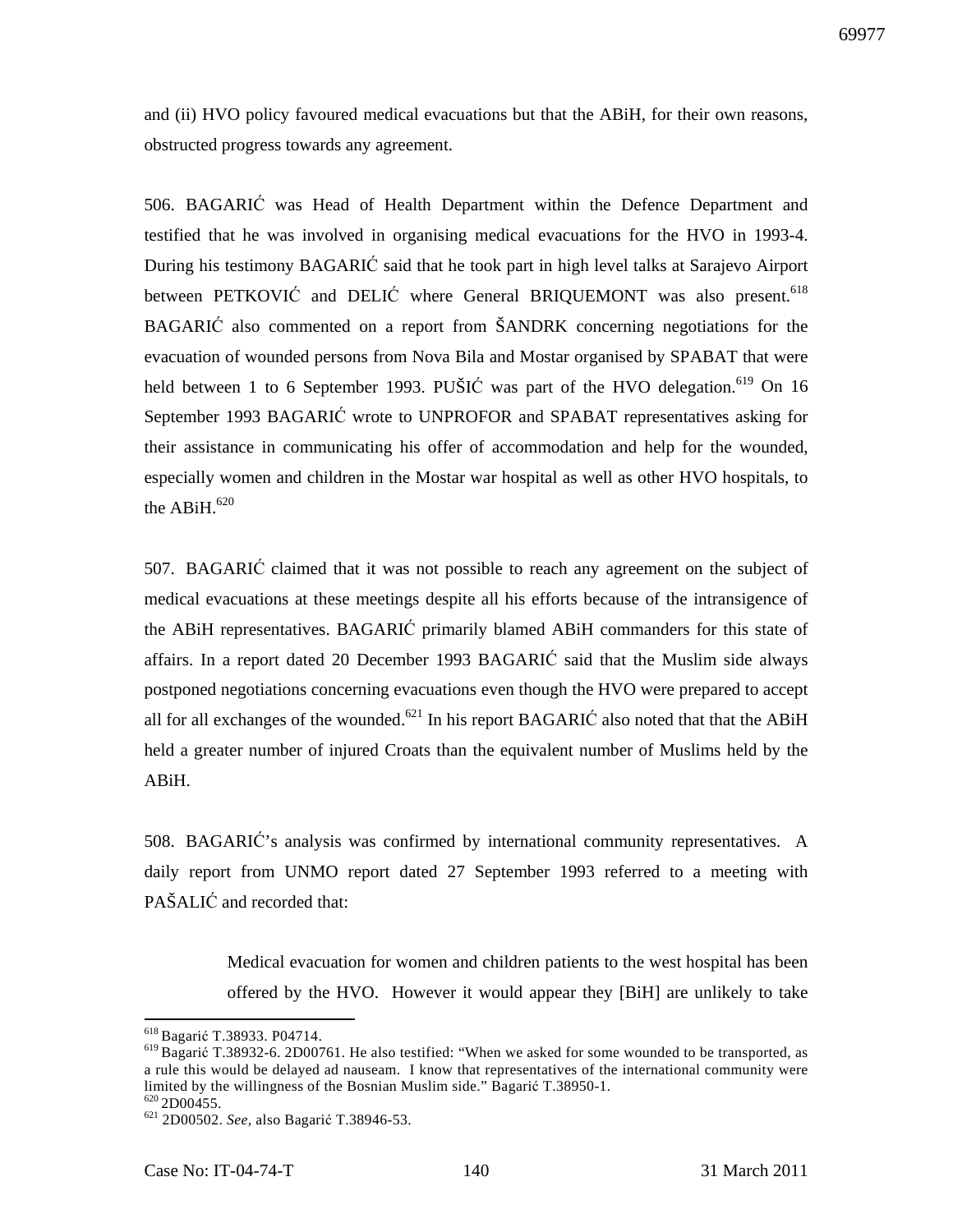advantage of this due to the political advantage that such an arrangement would give the HVO, the general mistrust, and the security offered by this type of casualty.<sup>622</sup>

509. KVESIĆ also refuted Prosecution allegations that the HVO were responsible for obstructing medical evacuations or failed to provide appropriate medical care to the wounded from the opposite side. KVESIĆ was director of the hospital in Mostar and produced a list of the Muslims that were treated there in 1993-4.<sup>623</sup> He claimed that the hospital was open to all Bosniaks and also produced a list of wounded members of the ABiH army sent from the HVO hospital in Mostar to the hospital in Split. KVESIĆ said that ŠANDRK arranged their transportation.<sup>624</sup> Neither KVESIĆ nor BAGARIĆ mentioned PUŠIĆ in connection with their activities.

### **E.Humanitarian Aid Convoys**

#### 1. Introduction

510. The allegation that PUŠIĆ had the authority to allow the free passage of humanitarian convoys or otherwise order the unhindered movement of international community representatives is not supported by the evidence. [REDACTED] and WITNESS DV did not allege that PUŠIĆ had any powers in this area. The evidence discloses that other HVO officials and agencies had the power to grant or deny permission for international organisations to travel through HVO territory.

#### 2. International Meetings

511. The issue of humanitarian aid and free movement for international organisations had a prominent place on the agenda at many, if not all, the meetings and discussions between the HVO, BIH and international community representatives in 1993-4. PUŠIĆ does not make a significant contribution to the high level negotiations where these issues are discussed

<sup>622</sup>P05428. *See,*also Bagarić T.26250-3.

<sup>&</sup>lt;sup>623</sup> Kvesić T.37406. 2D00966.

<sup>624</sup>Kvesić T.37411-3. 2D00566.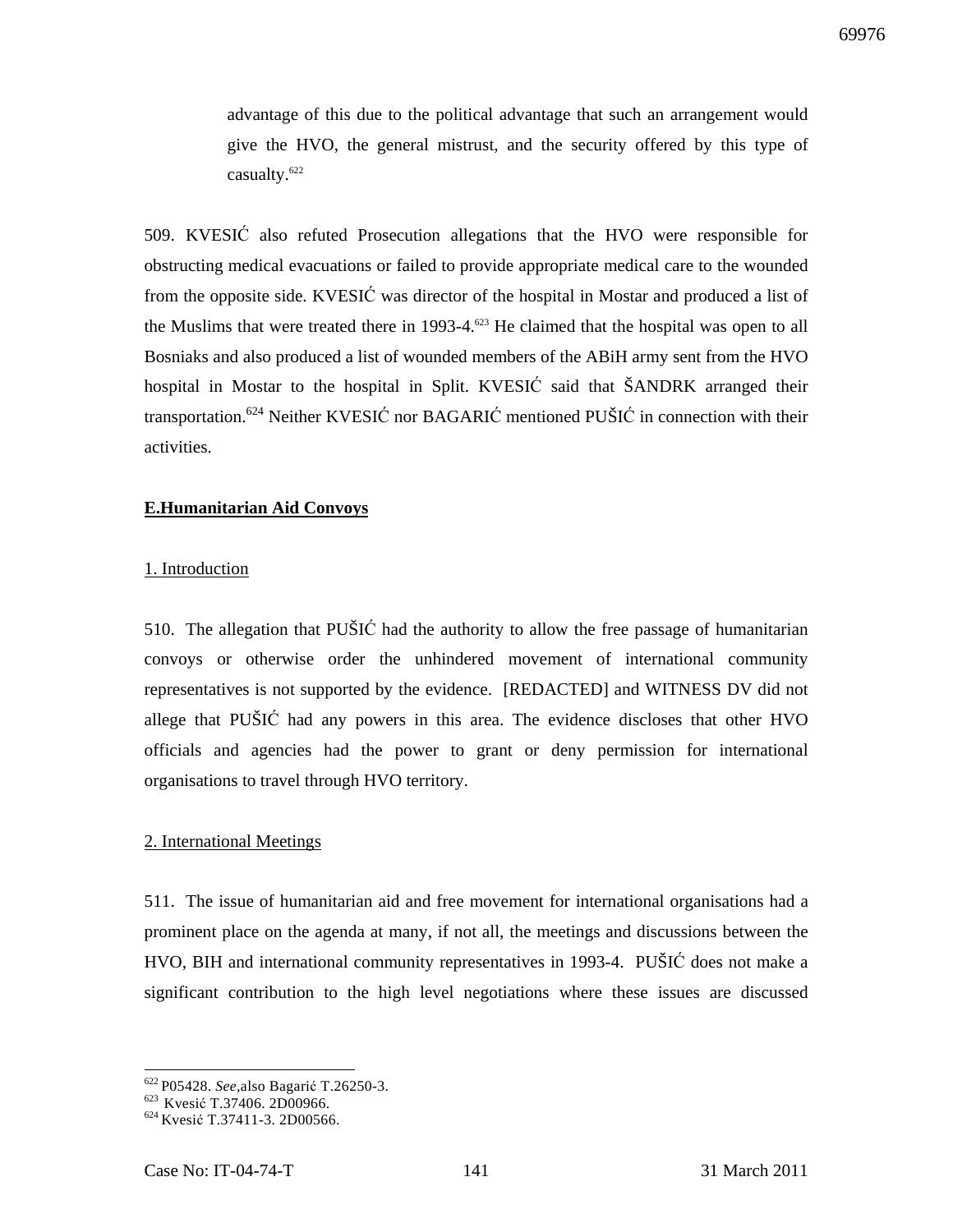following events in May 1993 including the meetings held to discuss implementation of the 12 May 1993 agreement. 625

512. The evidence of PUŠIĆ's participation in any subsequent meetings does not disclose that he possessed any decision making powers in respect of humanitarian aid or, indeed, any other matter.<sup>626</sup> For instance, PUŠIĆ is not a signatory to the 10 July 1993 Agreement<sup>627</sup> nor he was given any authority under the terms of the 16 December 1993 Protocol<sup>628</sup> regarding the passage of humanitarian convoys.

### 3. HVO Policy

513. The evidence suggests that the HVO did not have a uniform policy to obstruct or block the movement of international organisations or humanitarian aid convoys. On 22 April 1993, for example, PETKOVI $\acute{C}$  ordered<sup>629</sup> all HVO soldiers to permit the free movement of civilians and on 26 May 1993 PETKOVIĆ signs another order to all operative zones and the Military Police regarding freedom of movement and guaranteed safety for UNPROFOR and humanitarian organisations.<sup>630</sup>

514. Following negotiations in Geneva on 17 August 1993, PETKOVIĆ issued an order for all Operative zones to observe BOBAN's order calling for the unhindered movement of all UN forces in BiH.<sup>631</sup> On 26 August 1993. Ivan ANĆIĆ issues an order to the 5th Military Police Battalion for free passage to all humanitarian organisations on all order border crossings provided they possess the required signed authorisation.<sup>632</sup>

515. The Joint Declaration of TUĐMAN and IZETBEGOVIC signed on 14 September 1993. includes clauses calling for the freedom of movement of convoys.<sup>633</sup> Some time thereafter, on 23rd November 1993, an order from the Main Staff is despatched to the military districts and

 $\overline{a}$ 

 $629$  P02038.

 $625$  P02344.

<sup>626</sup> *See,* also Part V, Section E.

<sup>&</sup>lt;sup>627</sup> P03346. para 6.

<sup>628</sup>1D01854. *See,* discussion *supra.*

<sup>&</sup>lt;sup>630</sup> P02527.

 $631 P04251$ .

<sup>&</sup>lt;sup>632</sup> P04527

 $633$  P05051.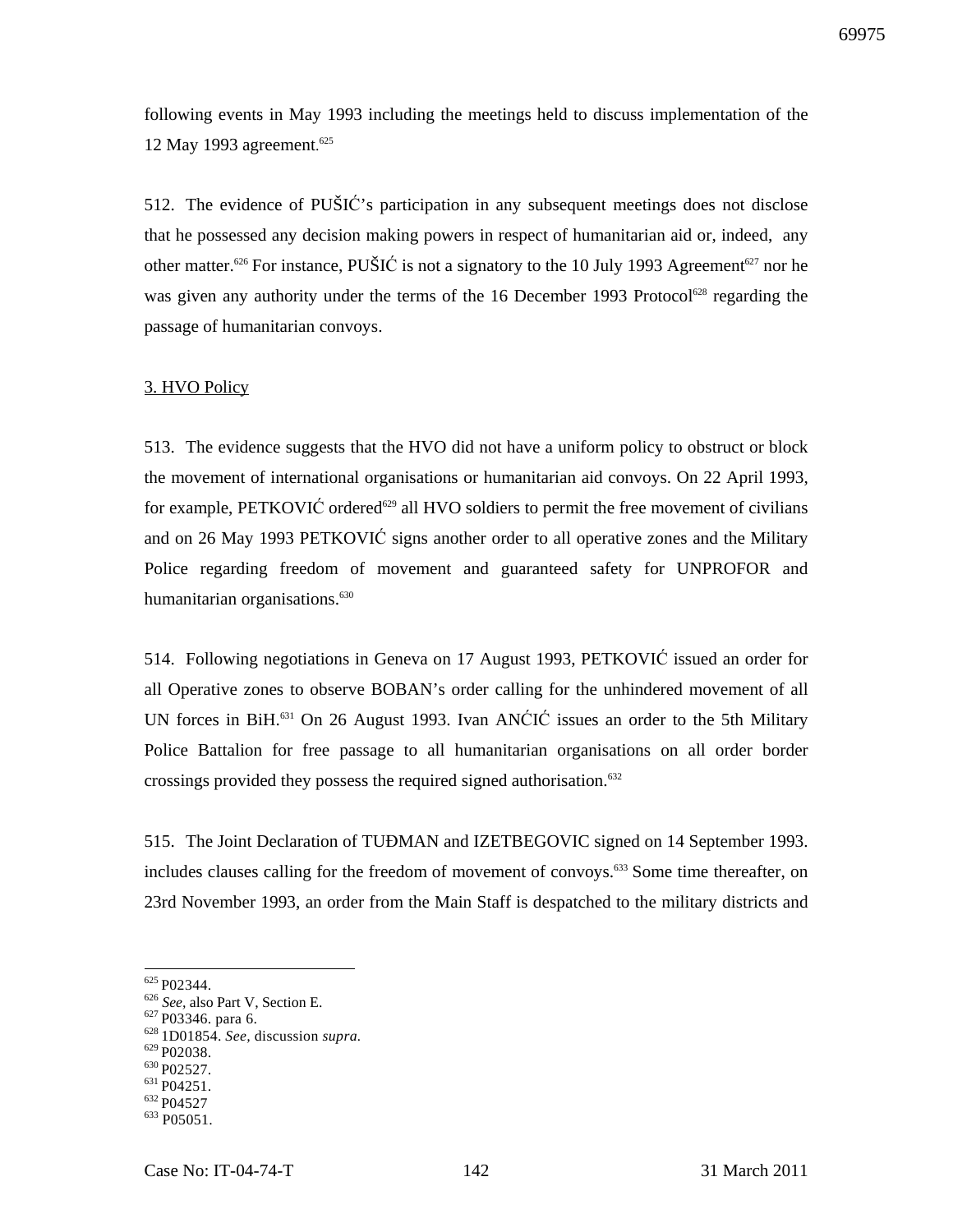forward command post in Prozor allowing free passage for convoys carrying humanitarian aid. $634$ 

### 4. Role of ODPR

516. RAGUŽ testified that [REDACTED]<sup>635</sup> the ODPR had responsibility for authorising humanitarian aid convoys requested by humanitarian organisations. He also confirmed that a procedure was established whereby the ODPR was authorised to approve requests from domestic and international humanitarian organisations for the passage of convoys.<sup>636</sup> On 16 December 1993 a Joint Commission for Humanitarian Affairs was formed and the ODPR was given the responsibility for implementing the protocol relating to humanitarian issues on behalf of the HVO. 637

517. RAGUŽ also confirmed that the ODPR had authority to give permission to humanitarian convoys before he became head of office. RAGUŽ claimed that he could not recall any instance where permission for a convoy was denied.<sup>638</sup>

# **PART XI: INDIVIDUAL CRIMINAL RESPONSIBILITY PURSUANT TO ARTICLE 7(1) AND ARTICLE 7(3)**

### **A. Introduction**

518. In this section the Defence addresses allegations that PUŠIĆ planned, instigated, ordered or otherwise aided and abetted the crimes on the indictment as well as his criminal responsibility under Article 7(3). The Defence incorporates by reference all the submissions

 $634 P06825.$ 

 $^{635}$  [REDACTED].

<sup>636</sup>1D01360. *See,* also Raguž T.31353-4.

<sup>637</sup>1D01854. *See,* also Raguž T.31365-6.

<sup>638</sup> Raguž T.31358. The witness testified, "Q.Just one point of clarification. You'd indicated that while you were the head of the office, to your knowledge not a single convoy that met the criteria of the protocol was ever denied permission. What about while you were the deputy head of office? Can you recall of any instance when a convoy met all the criteria but your predecessor denied giving access or permission for the convoy? I cannot remember any such cases. .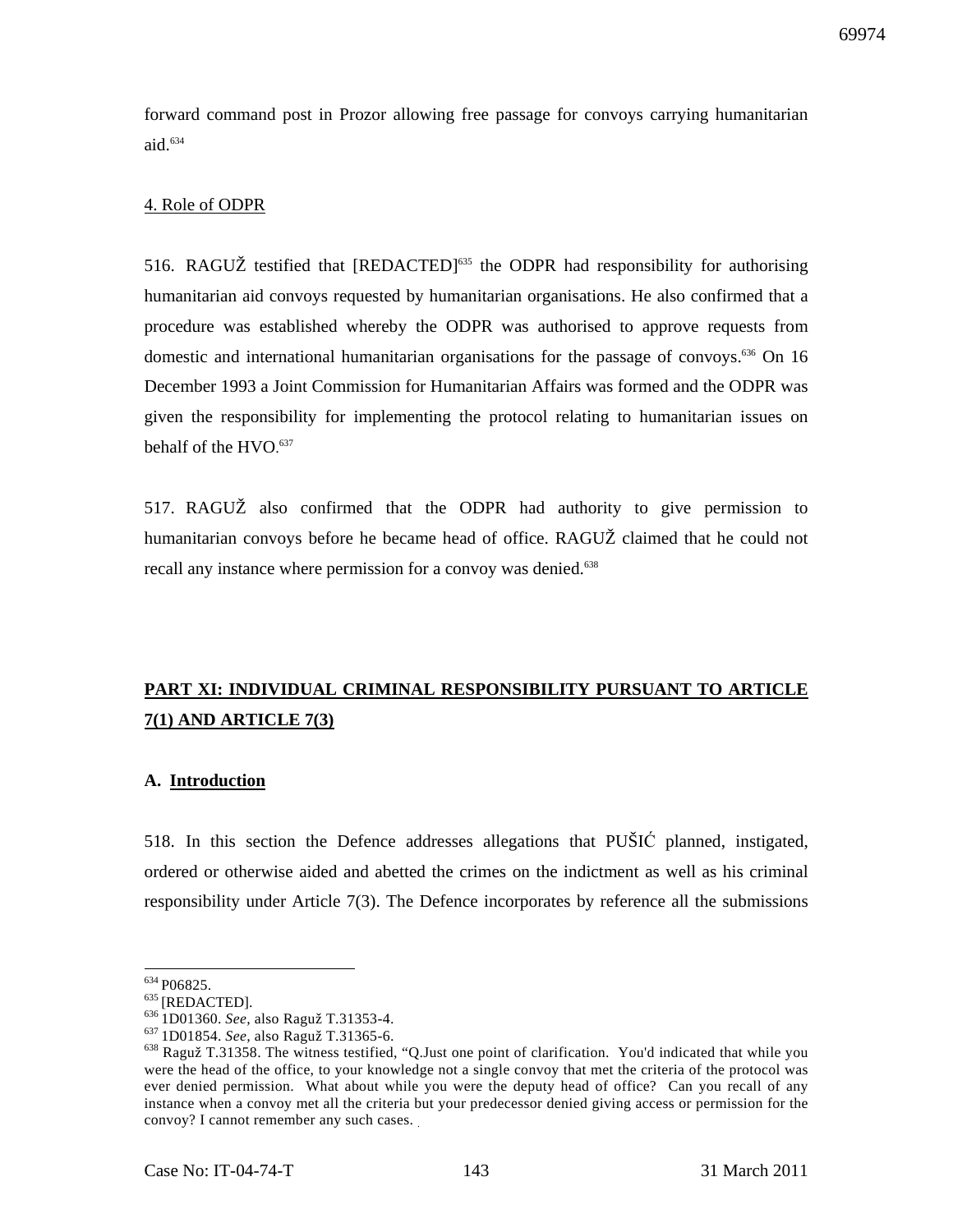made in the foregoing review of the evidence concerning PUŠIĆ's alleged participation in the JCE.

# **B.Planning, Instigating and Ordering**

#### 1. Planning

519. Criminal responsibility for planning a crime is incurred where, acting alone or with others an Accused intentionally designs the criminal conduct constituting the crime with the awareness of a substantial likelihood that a crime or underlying offence will be committed in the execution of the design. The plan must be a substantial factor contributing to the perpetration of the crime.<sup>639</sup>

#### 2. Instigating

520. Instigating means "urging, encouraging or prompting" another person to commit a crime.<sup>640</sup> A causal link between the instigation and the commission of the crime must be proved.<sup>641</sup> The conduct alleged must be a "factor substantially contributing to the conduct of another person committing the crime."<sup>642</sup> However, it need not be shown that the criminal conduct would not have occurred without the accuser's involvement.<sup>643</sup> The Accused must intend to provoke or induce the commission of the crime or act with the awareness of the substantial likelihood that a crime or underlying offence would be committed as a result of such prompting.<sup>644</sup>

#### 3. Ordering

 $\overline{a}$ 

521. Ordering requires a positive act: it cannot be committed by omission. The Accused "must instruct another person to commit an offence"<sup>645</sup> The Accused must intend to bring

<sup>639</sup> *Prosecutor v. Kordi*ć *and* Č*erkez,* Appeals Judgement, Case No: IT-95-14/2-A, 17 December 2004 (Kordić AJ), paras.26 -31.

<sup>640</sup> *Prosecutor v. Semanza,* Trial Judgement, Case No: ICTR-97-20-T, 15 May 2003 (Semanza TJ), para.381. <sup>641</sup> *Prosecutor v. Bagilishema,* Trial Judgement, Case No:ICTR-95-1A-T, 07 June 2001 (Bagilishema TJ),

para.30

 $<sup>2</sup>$  Kordić AJ, para.27.</sup>

<sup>643</sup> Kordić Appeal para.27. Brđanin TJ para.269.

 $644$  Kordić AJ, paras. 27 - 32.

<sup>645</sup> Kordić AJ,para.28.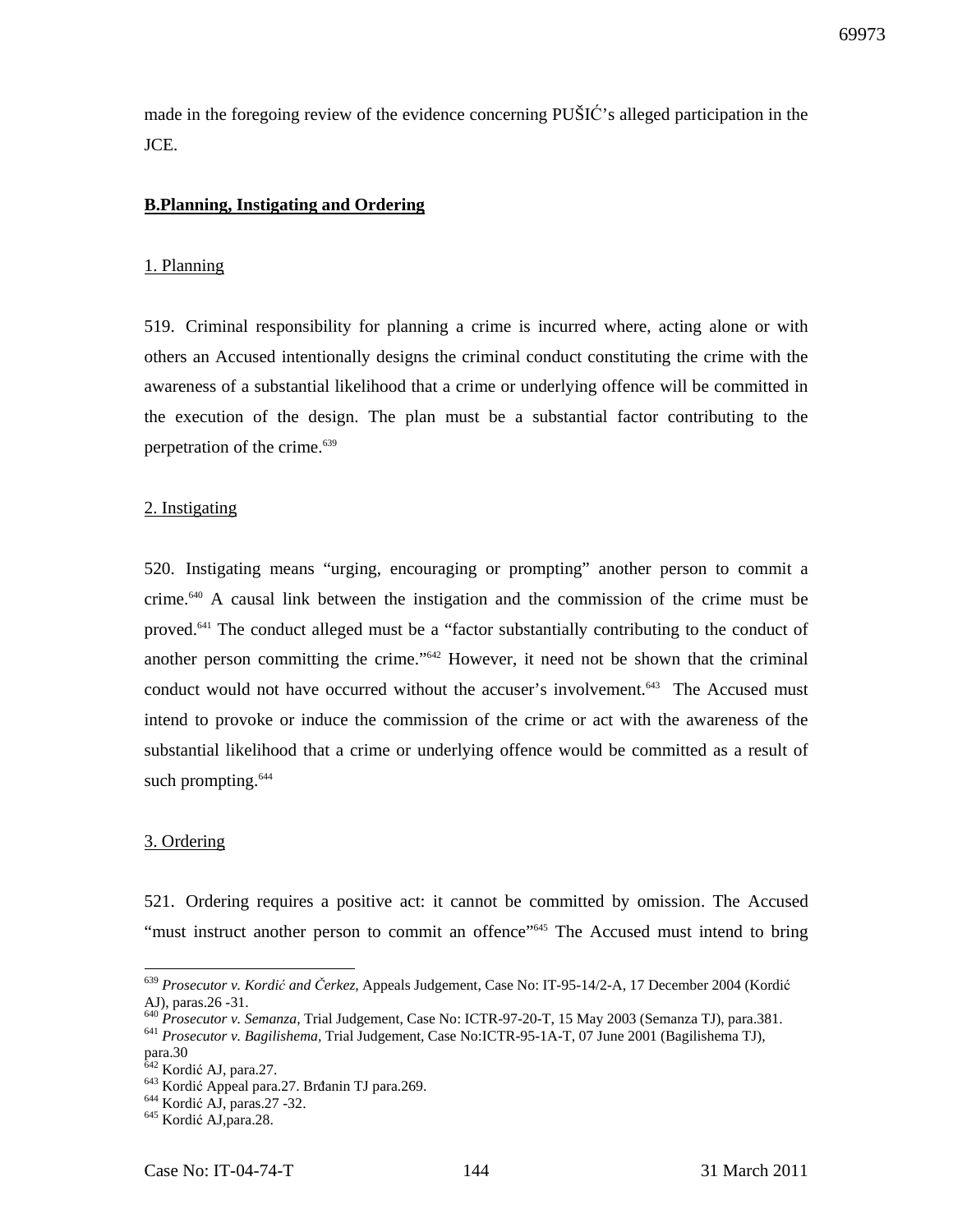about the commission of a crime or have awareness of the substantial likelihood that a crime would be committed in the execution of the order.<sup>646</sup> The Prosecution must establish that the offence would not have been committed "but for" the order.<sup>647</sup> The Accused must possess the authority to order the commission of the offence, and this can be reasonably implied but there is no need for a formal superior–subordinate relationship.<sup>648</sup>

#### 4. Submissions

522. Whether acting alone or with others, there is no evidence that PUŠIĆ planned any activity that was a factor substantially contributing to the commission of a crime. Nor is there any evidence that PUŠIĆ ever instigated a crime. As confirmed by the Prosecution witness BIŠKIĆ, PUŠIĆ did not have the *de facto* or *de jure* power to issue an order to anyone. There is no evidence that PUŠIĆ did issue an order for the commission of crime or was aware of anyone issuing any such order.

523. Furthermore, no evidence has been presented that PUŠIĆ had the necessary criminal intent for planning, instigating, ordering or committing any of the crimes on the Indictment.

# **C. Aiding and Abetting**

#### 1. Legal Requirements

524. Aiding and abetting requires an act of practical assistance, encouragement or moral support to the perpetration of crime.<sup>649</sup> This conduct must have a substantial effect on the commission of the crime or underlying offence<sup>650</sup> and can occur before, during or after the perpetration of a certain crime.<sup>651</sup> The aiding and abetting must be intentional and the Accused must act with the knowledge that his conduct will lend practical assistance, encouragement or moral support to the perpetration of crime or an underlying offence. The Accused must be

 $\overline{a}$ 

<sup>646</sup> Strugar TJ, para.333 and 347.

<sup>&</sup>lt;sup>647</sup> Strugar, TJ, para.332.

<sup>648</sup> *Prosecutor v. Kamuhanda,* Appeals Judgement, Case No: ICTR-99-54A-A, 19 September 2005. (Kamuhanda AJ), para.76 citing Kordić TJ para.388.

<sup>&</sup>lt;sup>649</sup> Blaškić AJ, para.45.

<sup>650</sup> Blaškić AJ, para.46.

<sup>651</sup> Brđanin TJ, para.271, Blaškić AJ, para.48.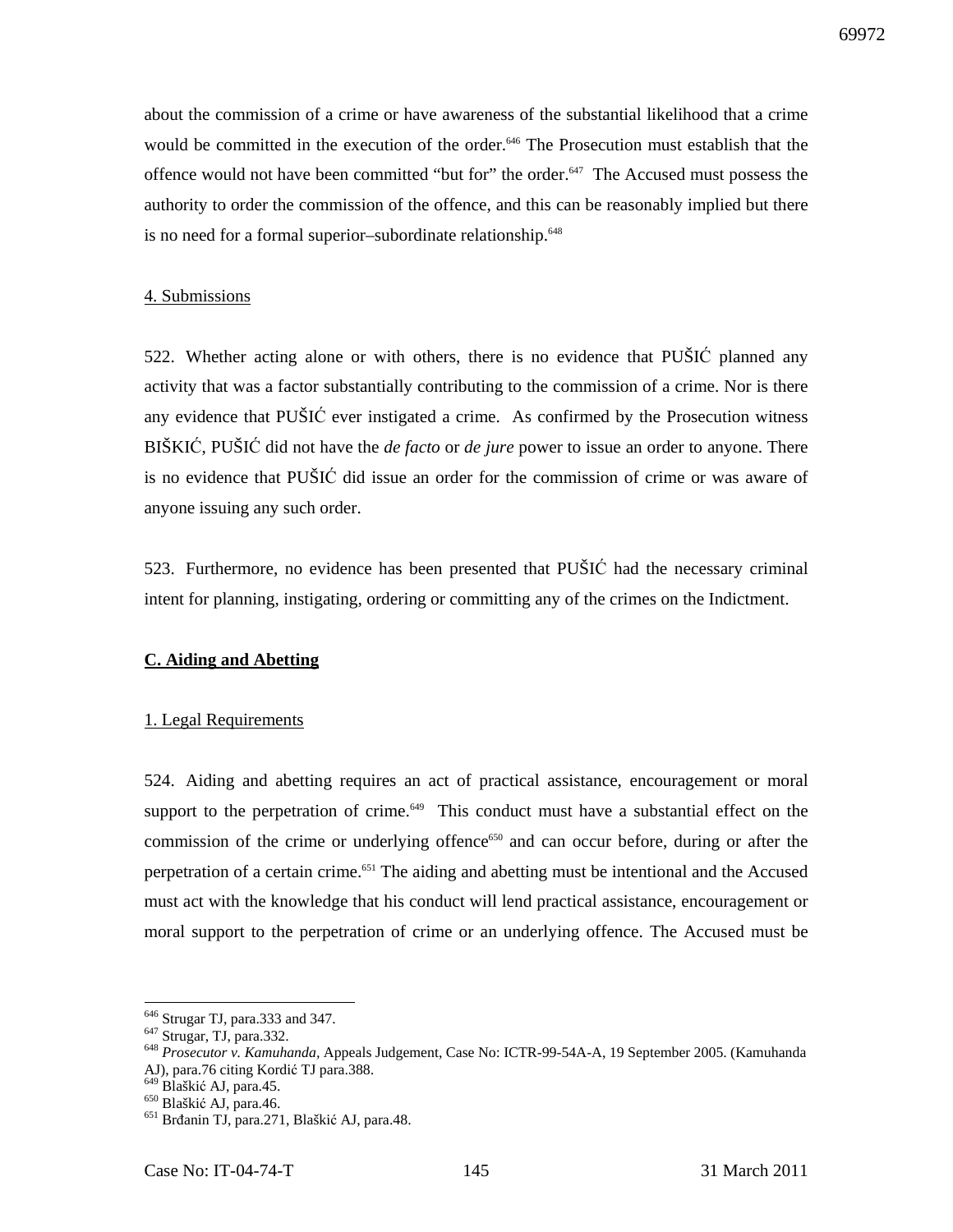aware of the type and essential elements of the crime to be committed and of the mental state of the physical perpetrator or intermediary perpetrator.<sup>652</sup>

525. For the crime of persecution, the aider and abettor must be aware that the crime he is assisting is committed with discriminatory intent although he need not share this intent.<sup>653</sup>

#### 2. Liability for Omissions

526. Tribunal jurisprudence holds that liability for aiding and abetting a crime on the basis of a failure to act can occur in the form of tacit approval from a spectator to a crime<sup>654</sup> or by "omission proper"<sup>655</sup> in certain circumstances. The Trial Chamber in Milutonivic held that liability for an omission to act will only arise where the Accused has a legal duty to act and the accused has the ability to act and:

> he fails to act either intending the criminal consequences or with the awareness and consent that the consequences will ensue and ...the failure to act results in the commission of a crime. <sup>656</sup>

## 3. Submissions

527. PUŠIĆ could not give orders to any HVO personnel or make decisions on behalf of the HVO. Accordingly, there is no evidence that PUŠIĆ provided practical assistance, encouragement or moral support to the perpetration of crime, whether by positive action or by commission and that this had a substantial effect on the commission of a crime. Nor did PUŠIĆ have a duty to act so as to trigger omission liability*.* 657

## **D.Command Responsibility**

## 1. Legal Requirements

<sup>654</sup> Aleksovski AJ, para.87

 $\overline{a}$ 

<sup>652</sup> *Prosecutor v. Aleksovski,* Appeals Judgement, Case No: IT-95-14/1-A, 24 March 2000. (Alekovski AJ) para.162.

<sup>653</sup> *Prosecutor v.Simi*ć *et al.* Trial Chamber, Case No: IT-95-9-T, 17 October 2003, (Simić TJ), para.164.

<sup>655</sup> Brđanin AJ, paras.273-277.

<sup>656</sup> Milutinović TJ para.89-94.

<sup>657</sup> Galić AJ para.175. See, also Part III, Section I for submissions concerning Pušić's *de jure* powers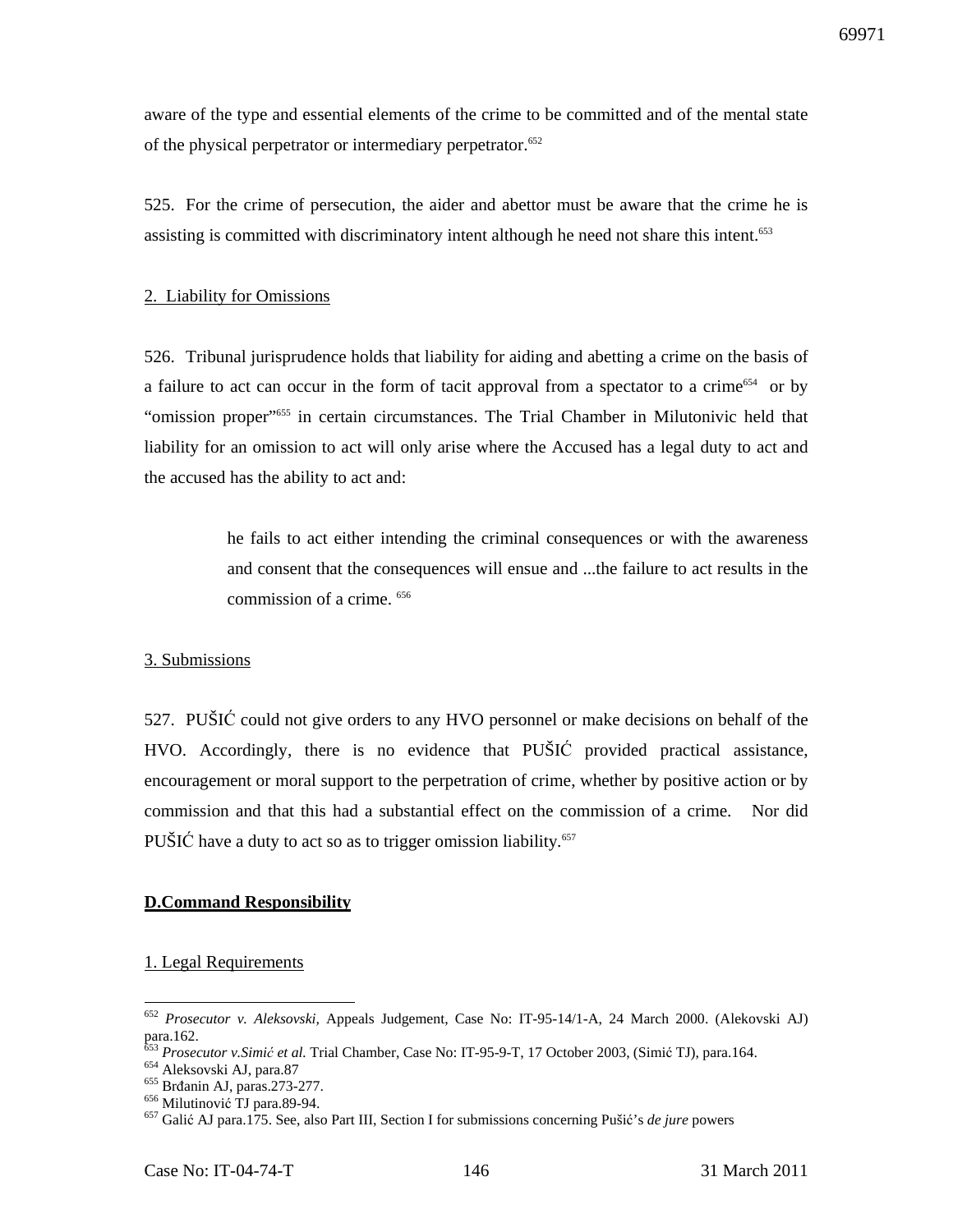528. To attribute criminal responsibility under Article 7(3) of the Statute the Prosecution must establish:

a. the existence of a direct superior-subordinate relationship between the accused and the perpetrators:

b. that the superior knew or had reason to know that his subordinate was about to commit a crime or had done so.

c. that the superior failed to take the necessary and reasonable measures to prevent his subordinate's criminal conduct or punish his subordinate.<sup>658</sup>

529. The burden of proof is on the Prosecution to prove beyond a reasonable doubt these three elements. Thus, the Chamber must find that "there is no reasonable explanation of the evidence other than the guilt of the Accused."<sup>659</sup>

530. The Indictment contains references to PUŠIĆ exercising "substantial influence" over unidentified HVO personnel.<sup>660</sup> As a matter of law, the exercise of nothing more than substantial influence over a subordinate cannot satisfy the legal requirements of a superior – subordinate relationship. This can only exist where a superior has "effective control" over his subordinate.

# 2. The Prosecution Failed to Identify PUŠIĆ's Culpable Subordinates.

531. In order to establish a superior–subordinate relationship the Accused's subordinates must be sufficiently identified. The principal perpetrators need not be named but the Prosecution must establish (i) the group or unit they belong to and (ii) prove that Accused had effective control over that group or unit.<sup>661</sup>

532. The Prosecution has failed to identify any subordinates over whom PUŠIĆ exercised effective control. Allegations that PUŠIĆ exercised "effective control" over JOSIP

 $\overline{a}$ <sup>658</sup> *Prosecutor v. Ori*ć, Appeal Judgement, Case No. IT-03-68-A, 03 July 2008. (Oric AJ) para. 18.

<sup>&</sup>lt;sup>659</sup> Delalić AJ, para.458. <sup>660</sup> Indictment, para.13-14.

<sup>&</sup>lt;sup>661</sup> Oric AJ para.311. In Oric the Appeal Chamber emphasised the importance of establishing at a minimum, the existence of the culpable subordinates within that unit or group. In that case, the Trial Chamber's failure to identify a culpable subordinate, whether by name, membership of a unit or group under the accused's command, resulted in a reversal of the accused's conviction for command responsibility.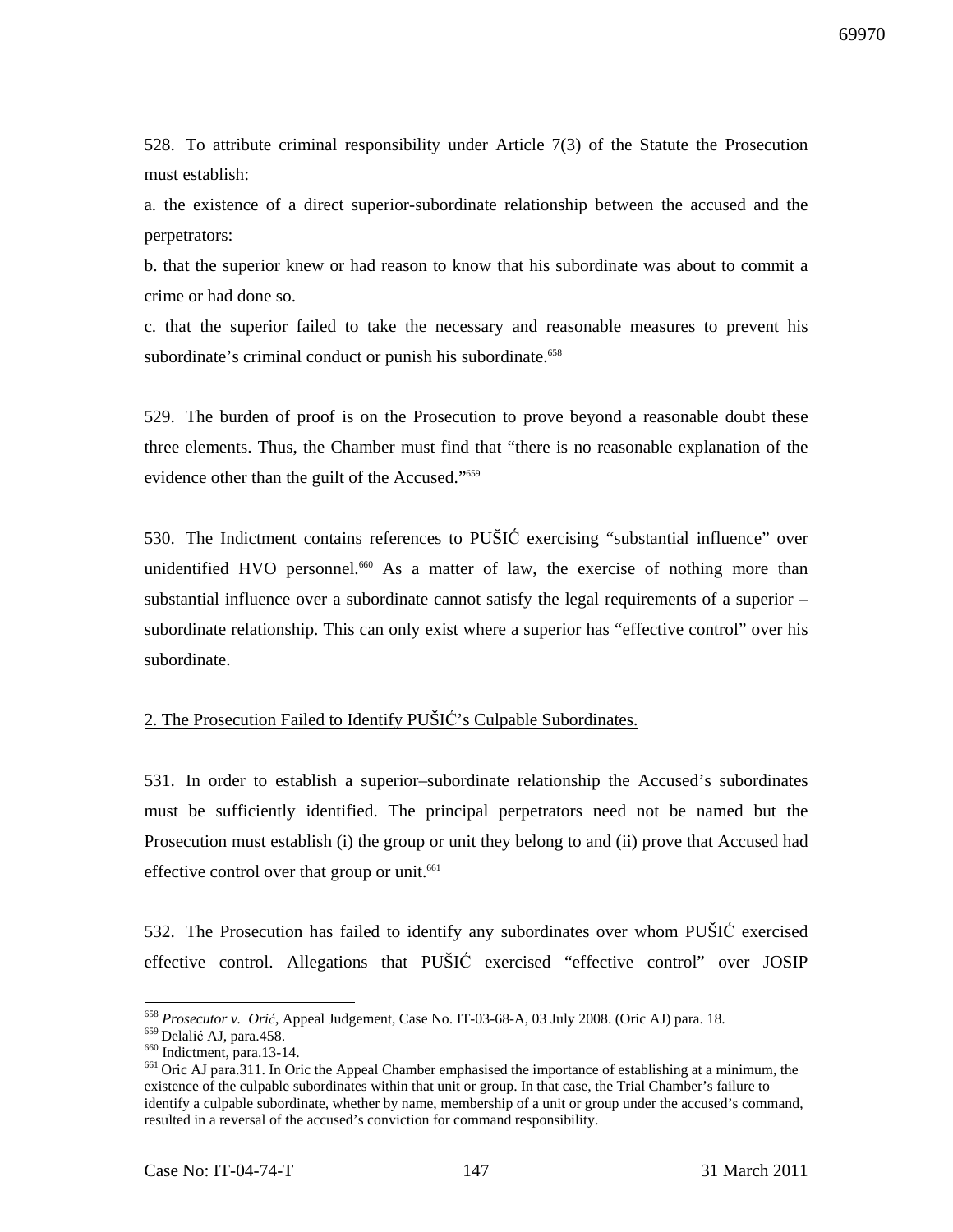PRALJAK, BOŽIĆ or any other staff at the Heliodrom or any other detention centre are disputed and are dealt with *infra*. 662

533. In light of the Prosecution's failure to prove that PUŠIĆ had any culpable subordinates Chamber must acquit him of all charges based on command responsibility pursuant to Article 7(3).

## 3. Liability for Omissions under Article 7(3)

534. The Prosecution alleges that PUŠIĆ is criminally responsible for failing to report and/or investigate crimes and to punish and discipline subordinates<sup>663</sup> including his failure to intervene to remedy abuses and inadequate conditions at HVO detention centres.<sup>664</sup> In addition it is alleged that PUŠIĆ "failed to intervene or stop or denounce the illegal practice of forced labor, despite being made aware of this practice."<sup>665</sup>

535. In the instant case, the Prosecution has introduced some evidence showing that PUŠIĆ was aware of forced labour practices and allegations of mistreatment in the detention centres.<sup>666</sup> What matters for liability under Article 7(3) however is whether the Accused was aware of the criminal conduct of his alleged subordinates, *not* whether he was aware of the commission of the crime itself.<sup>667</sup> These two factors are not interchangeable, and the latter does not necessarily imply the former.

536. As the Prosecution has failed to adduce evidence to prove to the required standard that PUŠIĆ had any subordinates responsible for the commission of the crimes on the Indictment, it has failed to carry its burden of establishing that PUŠIĆ had a duty to act pursuant to Article 7(3).

 $\overline{a}$ 

<sup>662</sup>*See,* (i) Part VI, Section B: (ii) Part VII, Section B and (iii) Part VIII, Section A.

 $663$  Indictment, para.17(k).

 $664$  Indictment, para.17(i).

<sup>&</sup>lt;sup>665</sup> Indictment, para.17(h).

<sup>666</sup>*See*, (i) Part VII, Section: (ii) B, Part VIII, Section A and (iii) Part IX, Section E.

<sup>&</sup>lt;sup>667</sup> The Appeals Chamber in Orić stressed that the burden is on the Prosecution to show that the Accused was aware of the criminal activity of his subordinates and that a mere showing of the accused's awareness of the occurrence of a particular crime shall not suffice. Orić AJ, paras. 169-174.